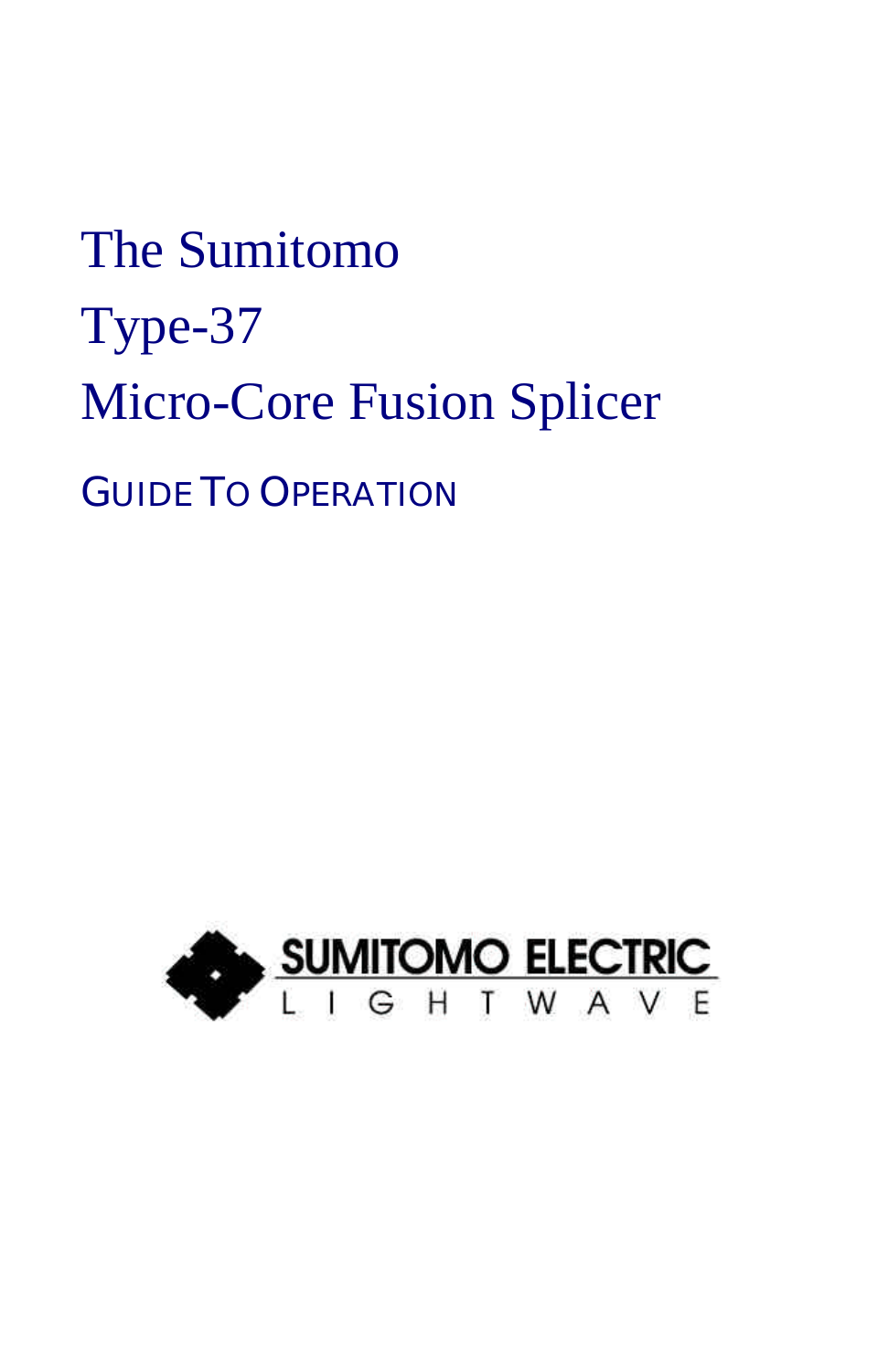# TYPE-37 Micro-Core FUSION SPLICER OPERATION MANUAL



Sumitomo Electric Lightwave Corp. All rights reserved. 78 Alexander Drive Trademarks mentioned PO Box 13445 herein are the property of Research Triangle Park, NC 27709 their respective owners. (800) 358-7378 Document Number: F3A00006B

Issue 2.01b November 25, 2002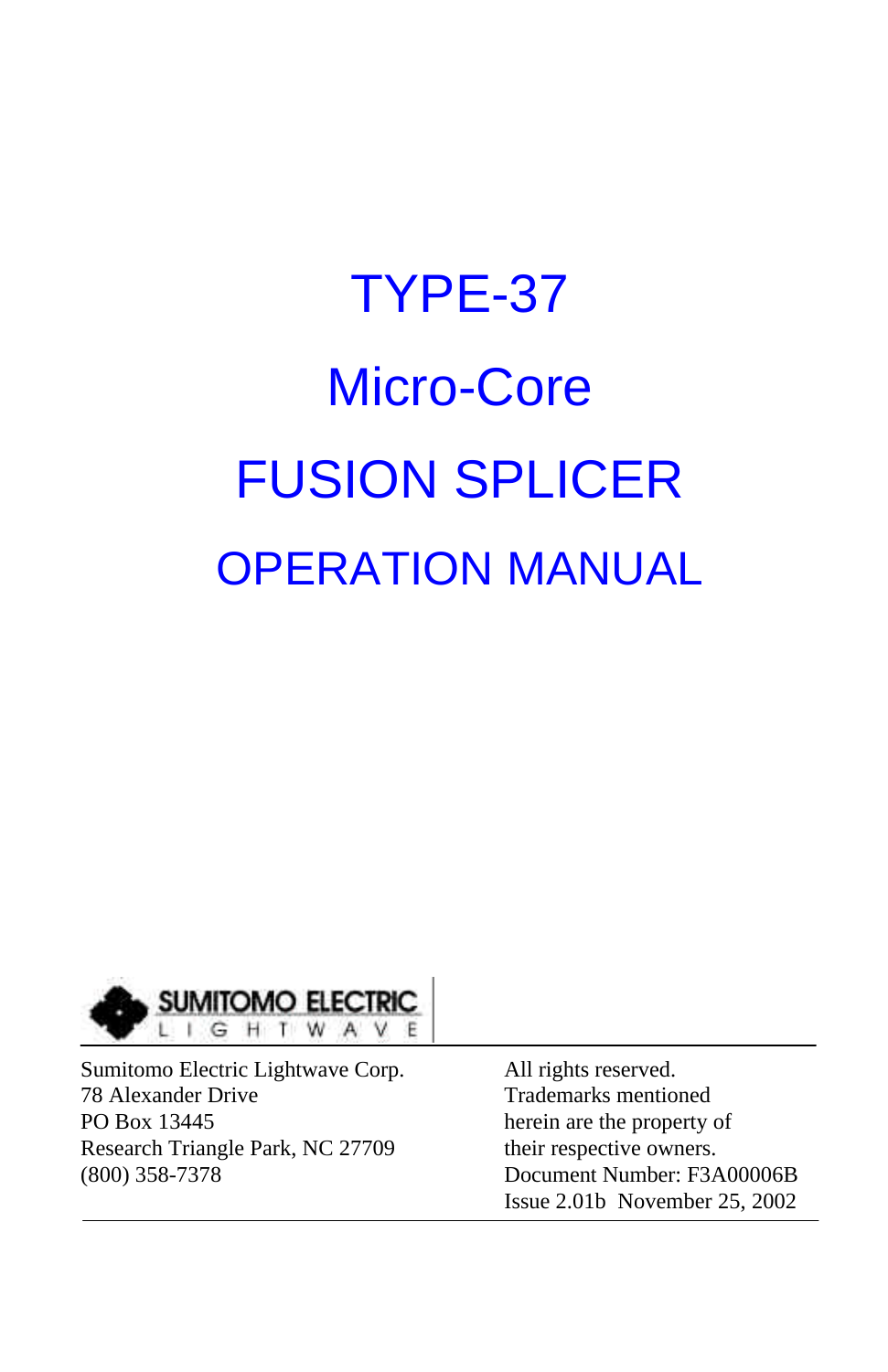#### **Tokyo**

#### **Sumitomo Electric Industries, Ltd. (International Business Division)** 3-12, Moto-Akasaka 1-chome, Minato-ku, Tokyo 107-8468 Japan Tel: (3) 3423-5771 Fax: (3)3423-5099 http://www.sei.co.jp/welcom\_s.html

#### **North Carolina (U.S.A.) Sumitomo Electric Lightwave Corp.**

78 Alexander Drive, PO Box 13445, Research Triangle Park, NC 27709 USA Tel: (919) 541-8100 Fax: (919) 541-8265 http://www.sumitomoelectric.com

#### **London (U.K.)**

#### **Sumitomo Electric Europe Ltd.** Unit 220, Centennial Avenue, Centennial Part, Elstree Hill South Elstree, Hertfordshire WD6 3SL

Tel: (208) 953-8118 Fax: (208) 953-8228 http://www.sumielectric.com

#### **Beijing (China)**

#### **Sumitomo Electric Industries, Ltd. (Bejing Office)**

Tel: (10) 6590-8192/8196 Fax: (10) 6590-8191

#### **Hong Kong**

#### **Sumitomo Electric Asia, Ltd. (Bejing Office)** Tel (25) 76-0080 Fax: (25) 76-6412

**New Delhi (India) Sumitomo Electric Industries, Ltd. (New Delhi Office)** Tel: (11) 649-4165/5166 Fax: (11) 649-4167

#### **Singapore**

**Sumitomo Electric International (Singapore) Pte Ltd.** Tel: (291) 7525 Fax: (291) 7502

#### **Kuala Lumpar (Malaysia)**

**Sumitomo Electric Industries, Ltd. Kuala Lumpur Office** Tel: (3) 232-2197/2210/2211 Fax: (3) 232-2231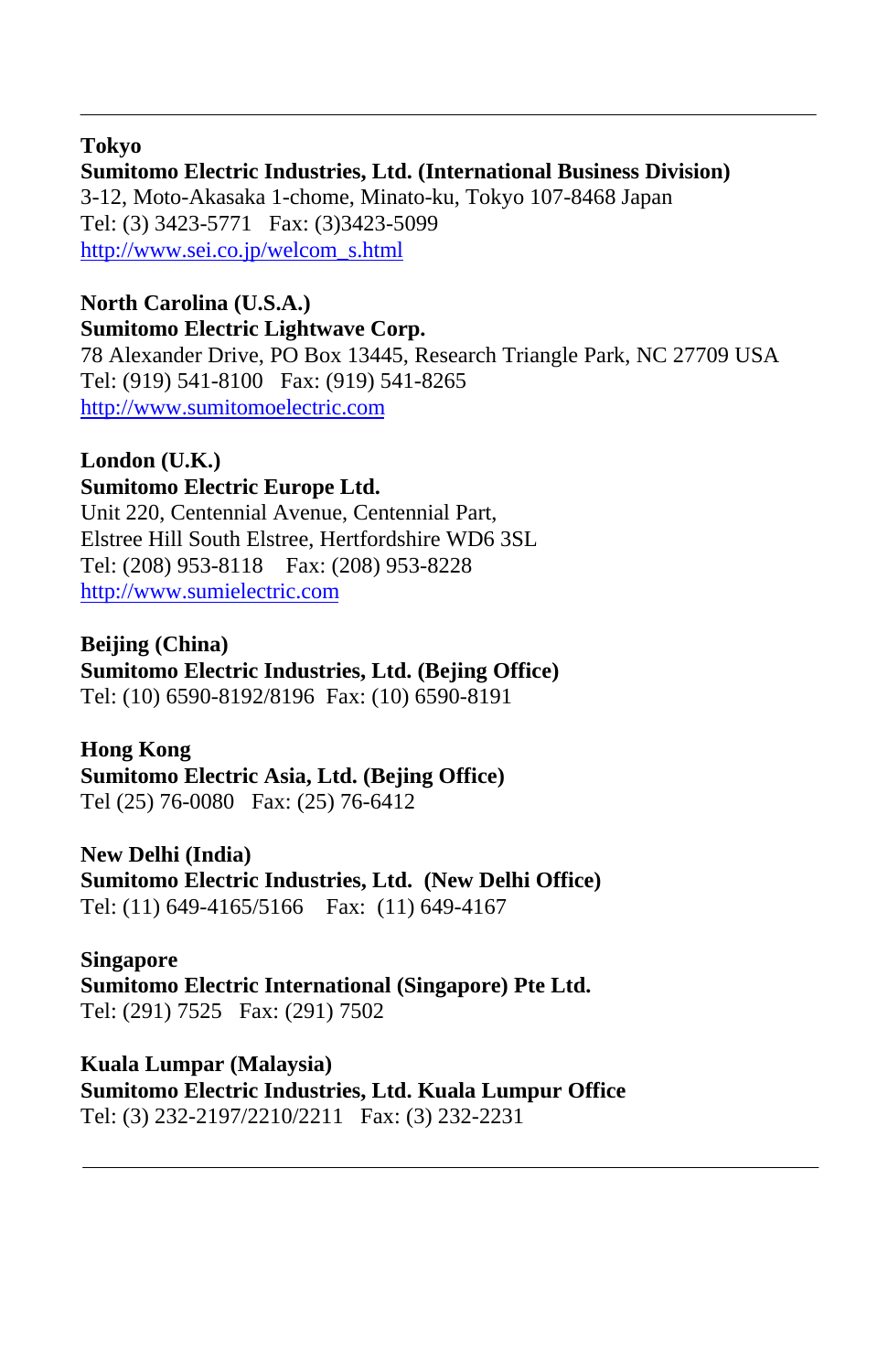# **Table of Contents** Type-37 Micro-Core **Fusion Splicer**

| 1.0 |     |                                                |  |
|-----|-----|------------------------------------------------|--|
|     | 1.1 |                                                |  |
|     | 1.2 |                                                |  |
|     | 1.3 |                                                |  |
|     | 1.4 |                                                |  |
| 2.0 |     |                                                |  |
| 3.0 |     |                                                |  |
| 4.0 |     | PARTS, REPAIRS, AND ORDERING INFORMATION 9     |  |
| 4.1 |     |                                                |  |
|     | 4.2 |                                                |  |
|     | 4.3 |                                                |  |
| 4.4 |     |                                                |  |
|     | 4.5 | MAINTENANCE AND REPAIR ASSISTANCE (US ONLY) 11 |  |
| 5.0 |     |                                                |  |
| 6.0 |     |                                                |  |
|     | 6.1 |                                                |  |
|     | 6.2 |                                                |  |
|     | 6.3 |                                                |  |
|     | 6.4 |                                                |  |
| 7.0 |     |                                                |  |
|     | 7.1 |                                                |  |
|     | 7.2 |                                                |  |
|     | 7.3 |                                                |  |
| 8.0 |     |                                                |  |
| 8.1 |     |                                                |  |
|     | 8.2 |                                                |  |
|     | 8.3 |                                                |  |
| 84  |     | INSTALLING A REINFORCING SLEEVE 24             |  |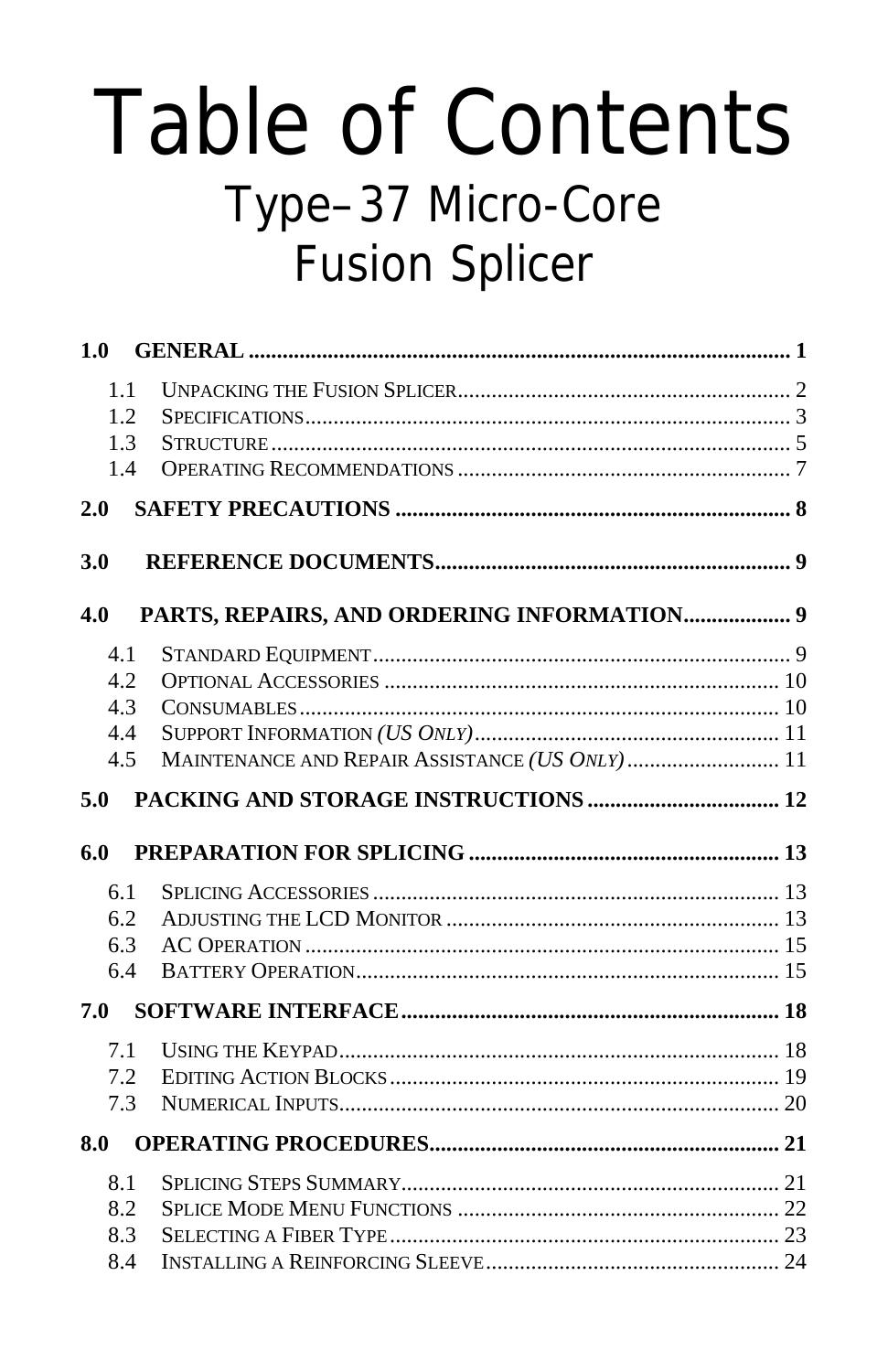|               | 8.5<br>8.6 |  |
|---------------|------------|--|
| $9.0^{\circ}$ |            |  |
|               | 9.1        |  |
|               | 9.2        |  |
| 10.0          |            |  |
|               |            |  |
|               | 11.0       |  |
|               |            |  |
|               |            |  |
| <b>12.0</b>   |            |  |
|               |            |  |
|               |            |  |
| 13.0          |            |  |
|               | 13.1       |  |
|               |            |  |
|               |            |  |
|               |            |  |
|               |            |  |
|               |            |  |
|               |            |  |
|               |            |  |
|               |            |  |
|               |            |  |
|               |            |  |
|               |            |  |
|               |            |  |
|               |            |  |
|               |            |  |
| 14.0          |            |  |
|               |            |  |
|               |            |  |
|               |            |  |
|               |            |  |
|               |            |  |
| 15.0          |            |  |
|               | 15.1       |  |
|               |            |  |
|               |            |  |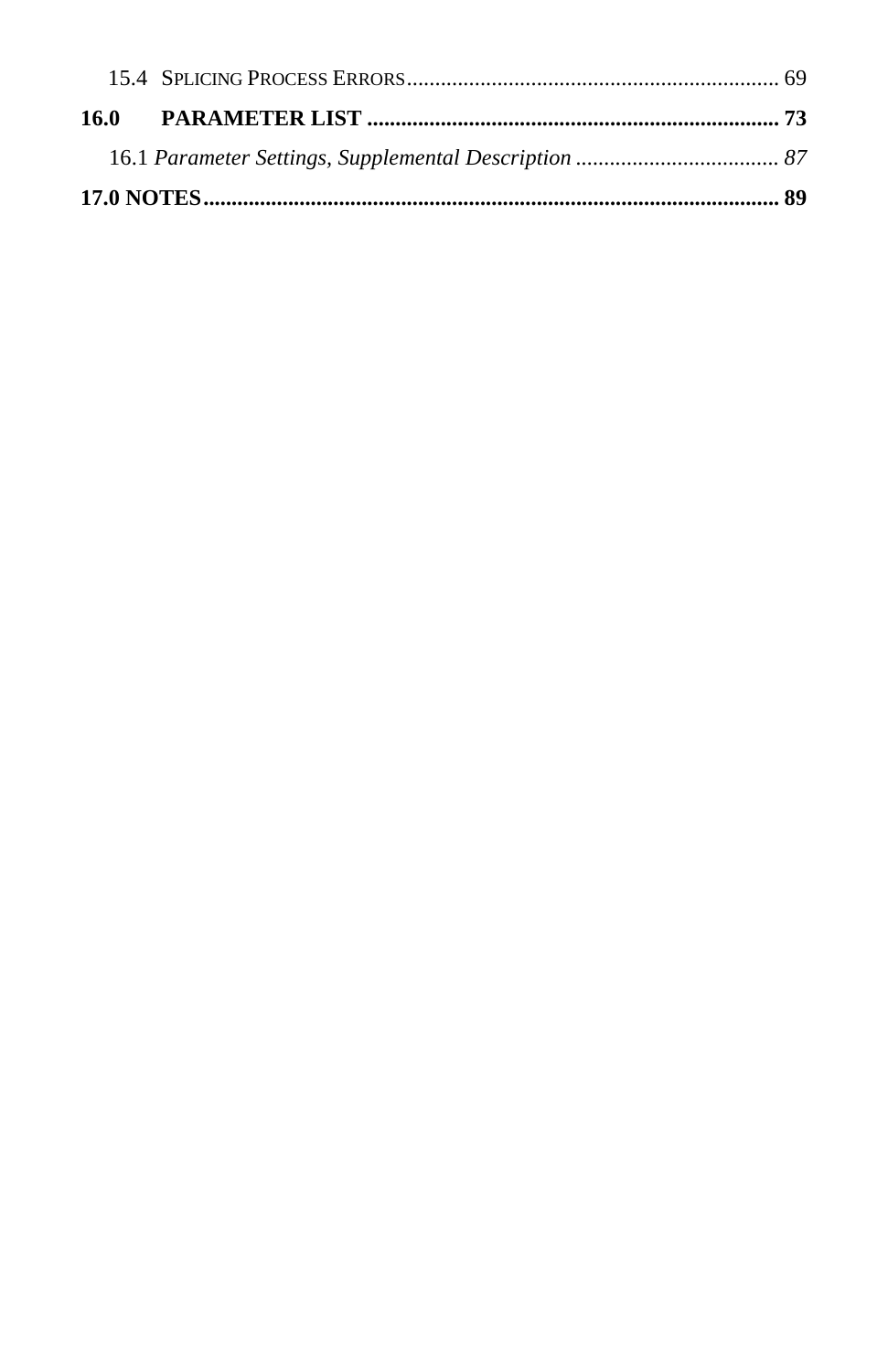## **1.0 General**

1.0.1 This manual contains all the necessary information required to unpack, setup and use the Type-37 Micro-Core Fusion Splicer for creating low-loss optical fiber splices in the field. The Type-37 can create low-loss optical fiber splices for single optical fibers with cladding diameters of 80 to 150 μm.

#### Ú *Note: Before using the fusion splicer for the first time, read this manual in it's entirety and perform a few trial splices under controlled conditions.*

1.0.2 The Type-37 is designed to splice a variety of optical fiber types including:

- $\checkmark$  Single mode (SMF)
- $\checkmark$  Multi-mode (MMF)
- $\checkmark$  Dispersion Shifted (DSF)
- 3 Non-Zero Dispersion Shifted (NZ-DSF)
- $\checkmark$  Cut-off Shifted (CSF)
- $\sqrt{\text{Er-doped (ER)}}$

The acceptable cleave length is 9 to 16 mm. Identical fiber splices require approximately 18 seconds, and average splice losses are typically 0.02 dB or less with single mode fibers.

1.0.3 The splicer automatically aligns a pair of optical fibers in both the X and Y (horizontal and vertical) planes and then fuses them together with heat from an electric arc to form a low-loss splice. HDCM (High-resolution Direct Core Monitoring) image processing software in the splicer is used to perform core alignment and splice loss estimation. A proof test can then be performed to verify the strength and physical integrity of the fiber junction. Finally, a splice protection sleeve is applied over the bare glass and cured in the built-in heater.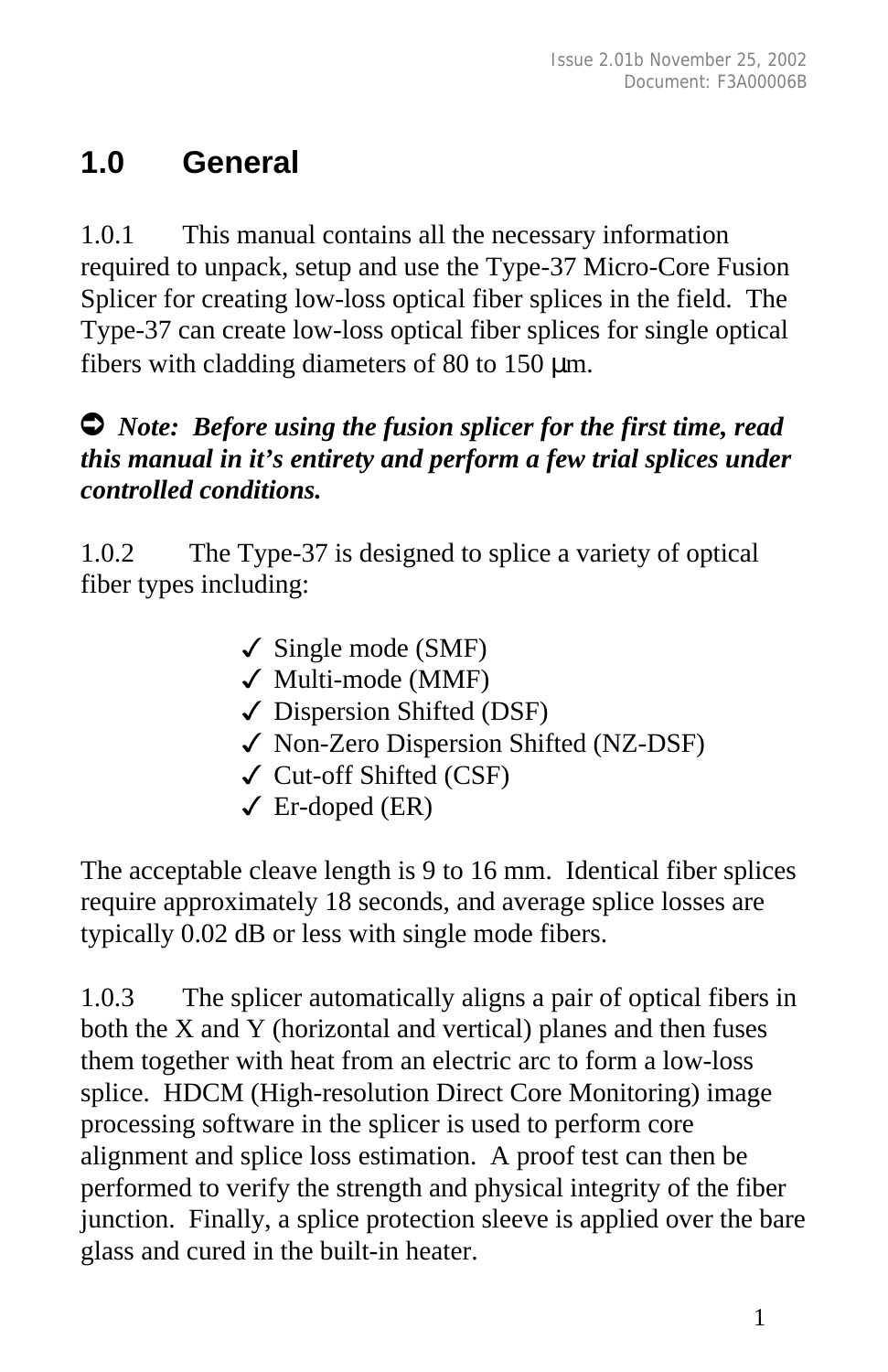

**Figure 1. Type-37 Fusion Splicer**

#### **1.1 Unpacking the Fusion Splicer**

Please check to make sure that the following items have been included:

#### **Standard Equipment**

| Description                     | Quantity        | Part Number<br>(US Only) |
|---------------------------------|-----------------|--------------------------|
| <b>Fusion Splicer Main Body</b> | 1 <sub>pc</sub> | Type-37                  |
| <b>Transport Case</b>           | 1 <sub>pc</sub> | $SC-M1$                  |
| <b>AC Power Cord</b>            | 1 <sub>pc</sub> | PC-AC <sub>2</sub>       |
| Spare Electrodes                | 1 pair          | $ER-8$                   |
| <b>Splice Cooling Tray</b>      | 1 <sub>pc</sub> | $CT-37$                  |
| V-Groove Cleaning Brush         | 1 <sub>pc</sub> | <b>VGB-003-CR</b>        |
| Power Supply Module             | 1 pc            | $PS-M1$                  |
| <b>Operation Manual</b>         | 1 <sub>pc</sub> | N/A                      |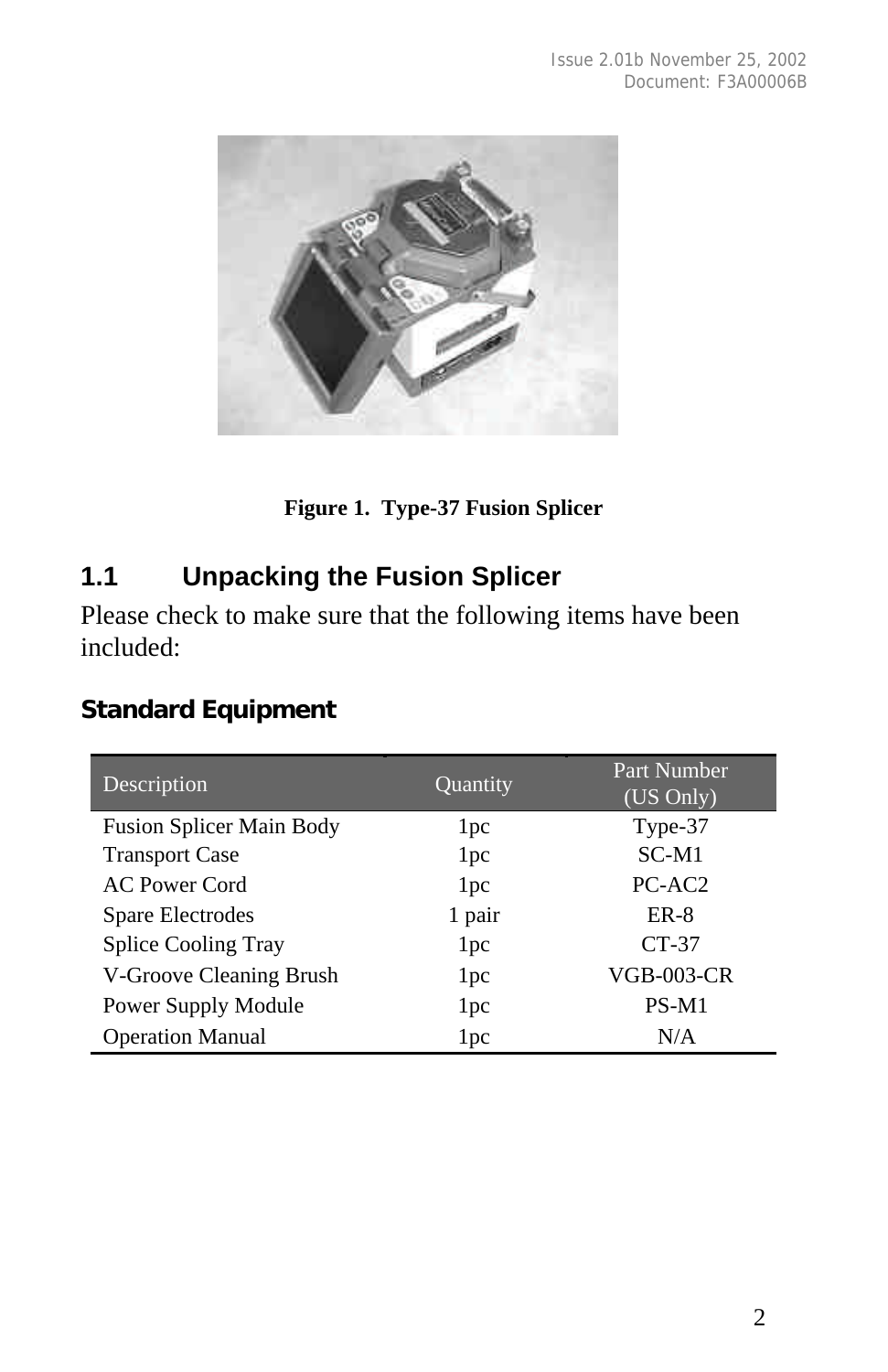#### **Optional Accessories**

| Description                              | $U.\overline{S}$ . | <b>SEI</b>   |
|------------------------------------------|--------------------|--------------|
|                                          | Part No.           | Part No.     |
| Precision fiber cleaver                  | $FCP-22L$          | $FCP-22L$    |
| FCP-22L & FCP-25 Replacement Blade       | FCP-BL             | FCP-BL       |
| Jacket Remover                           | $JR-22$            | $IR-22$      |
| Replacement Blades for JR-22             | $JR-22BL$          | $IR-22BI$ .  |
| <b>Battery Module</b>                    | BU-M1              | <b>BU-65</b> |
| Aerial splice platform                   | $APF-02$           |              |
| Fiber Protection Sleeves, 60mm           | FPS-1              | FPS-1        |
| Solvent dispensing Bottle                | $HI - 2$           | $HI - 2$     |
| <b>External Splice Protection Heater</b> | $HP-2A$            | $HP-2A$      |
| Halogen work light                       | SPL-1              | SPL-1        |

## **1.2 Specifications**

#### **•** *Optical Fiber Requirements*

| Material                      | Silica Glass                                 |
|-------------------------------|----------------------------------------------|
| Profile Type                  | SMF, MMF, DSF, NZDSF, CSF,<br>Er-doped Fiber |
| <b>Fiber Diameter</b>         | $80 - 150 \mu m$                             |
| <b>Fiber Coating Diameter</b> | $250 - 900 \mu m$                            |
| <b>Fiber Count</b>            | Single Fiber                                 |
| Cleave Length                 | $9 - 16$ mm                                  |

ß *Size and Weight*

| <b>Size</b> | 150W X 150D X 176H mm, (5.9W X 5.9D X 6.9H)<br>inches) |
|-------------|--------------------------------------------------------|
| Weight      | $4$ Kg $(8.81b)$                                       |
|             | Display Adjustable 5.6" Color LCD monitor              |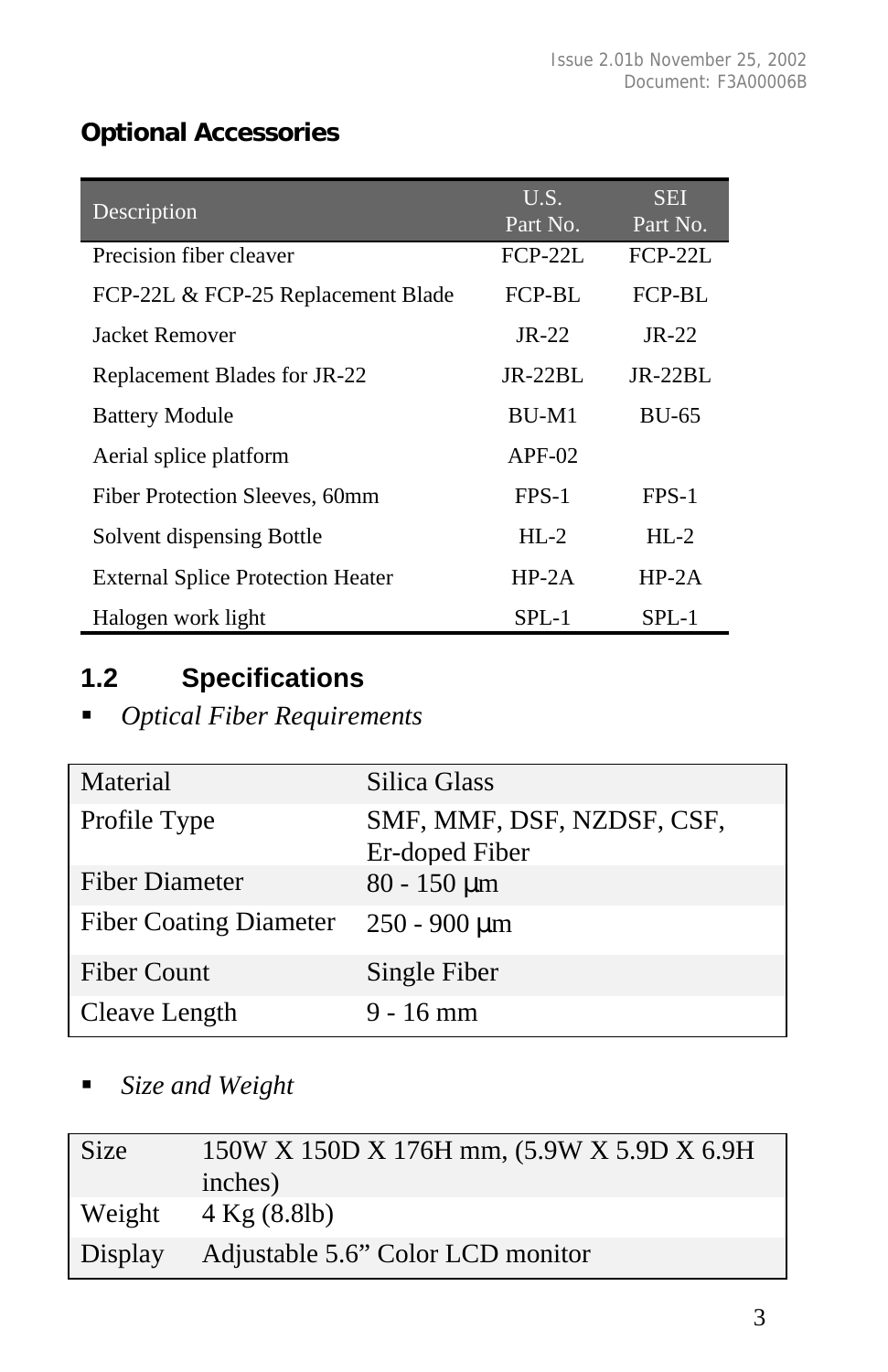■ *Power Source* 

| AC | 100 to 240V 50/60 Hz                                  |
|----|-------------------------------------------------------|
| DC | 12V                                                   |
|    | Battery Type NiMH (40+ splices including heat cycles) |

#### **Environmental Conditions**

| <b>Operation Temperature</b> | $0^{\circ}$ to 40 <sup>o</sup> C (32 <sup>o</sup> to 104 <sup>o</sup> F)  |
|------------------------------|---------------------------------------------------------------------------|
| <b>Operation Humidity</b>    | 95% RH Non-Condensing                                                     |
| <b>Storage Temperature</b>   | $-40^{\circ}$ to 60 <sup>o</sup> C ( $-40^{\circ}$ to 140 <sup>o</sup> F) |
| Altitude                     | $0-3660$ meters $(12,000$ ft.)                                            |

ß *Standard Performance*

| <b>Typical Splice Loss</b><br>(Identical Fibers) | SMF: 0.02 dB<br>MMF: 0.01 dB<br>DSF: 0.05 dB |
|--------------------------------------------------|----------------------------------------------|
| Splice Cycle Time                                | 18 Seconds                                   |
| Heater Cycle Time                                | 75 Seconds                                   |
| Splice Data Storage                              | 750 Splices                                  |

ß *External Terminals*

| Data Communications | 9 Pin D-Sub Connector RS-232C |
|---------------------|-------------------------------|
| 12 VDC Output       | <b>Accessories</b>            |
| Video Output        | RCA Jack – Video Signal       |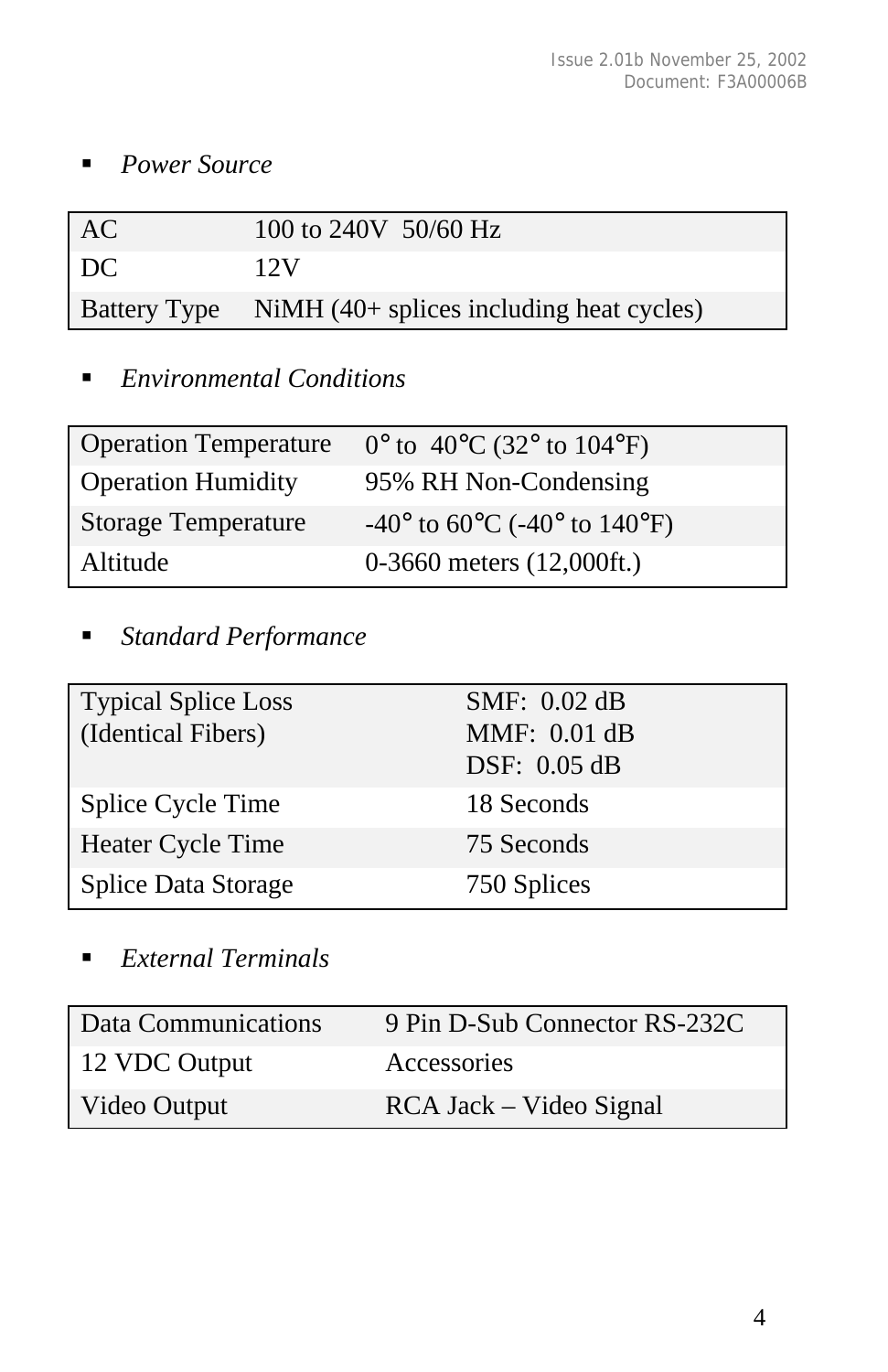Heater

ß *Programs*

| <b>Fusion Condition</b>  | 48 Maximum                         |
|--------------------------|------------------------------------|
| Settings                 | (10 Fiber Categories with program) |
|                          | selections)                        |
| <b>Fusion Parameters</b> | 7 Adjustable Parameters            |

#### **1.3 Structure**

#### **1) Main Body**



**Figure 2. Side View**



**Figure 3. Top View**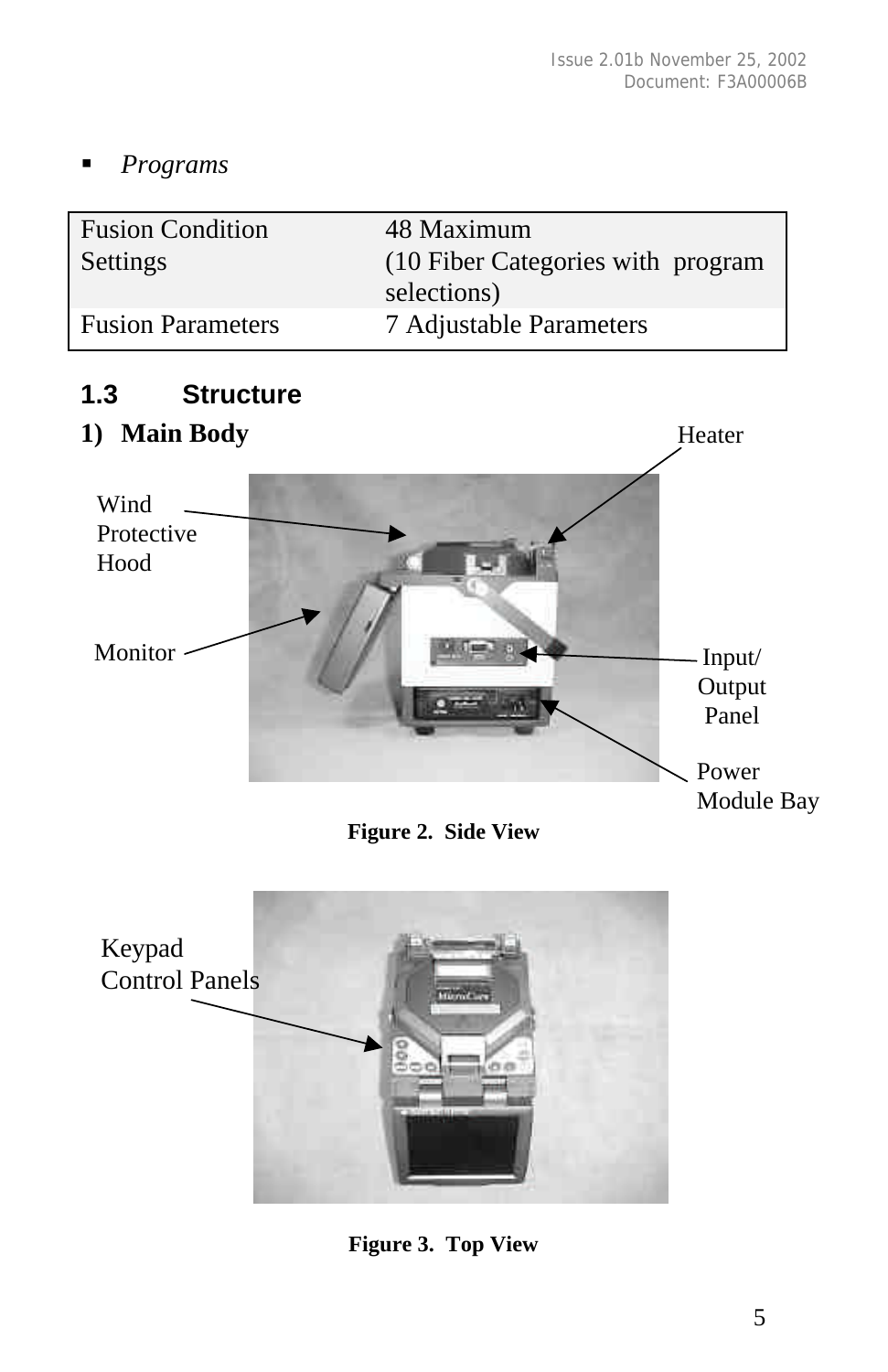#### **2) AC Power Cord [PC-AC2]**



#### **4) Input/Output Panel**

The input/output panel is located on the lower right hand side of the fusion splicer's main body.



**Figure 4. Input/Output Panel**

| No.               | <b>Item</b>            | Description                                                                                                              |
|-------------------|------------------------|--------------------------------------------------------------------------------------------------------------------------|
| $\left( 1\right)$ | 12V DC Output Terminal | Used to supply 12V DC power to<br>accessories.                                                                           |
| 2)                | RS-232C Terminal       | Can be used to download stored splice<br>loss data, or run machine diagnostics<br>when connected to a personal computer. |
| 3)                | Video Output Terminal  | An NTSC video signal outputs from this<br>terminal. This can be used for external<br>monitoring.                         |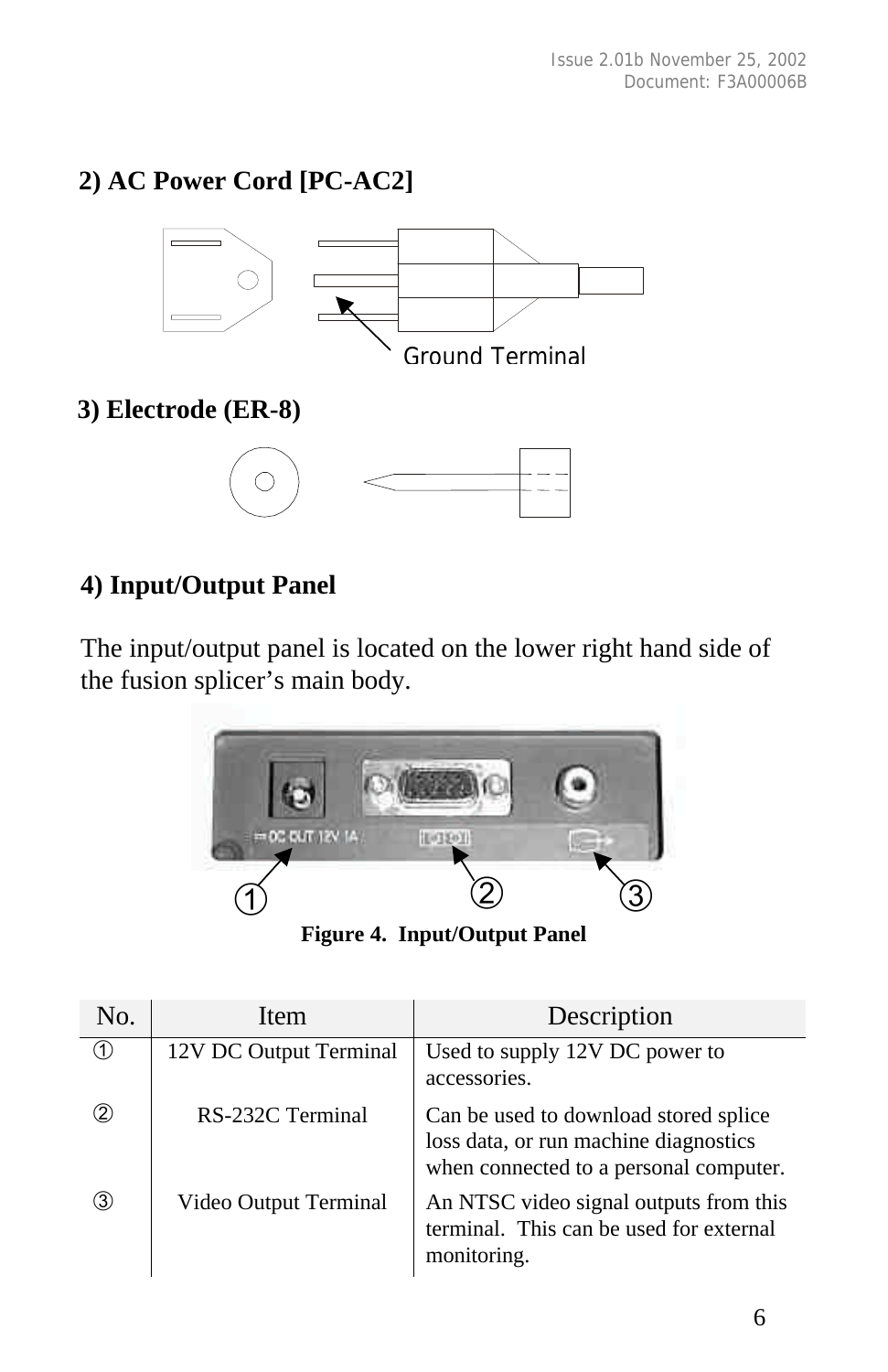#### **1.4 Operating Recommendations**

1.4.1 Exercise care when packing, unpacking, and transporting the splicer unit. Severe mechanical shock or excessive vibration may cause alignment problems.

1.4.2 If the splicer is to be powered by battery pack, ensure that the battery module is fully charged according to the procedures contained in Section 12.0, *Using Power Supply Module*. A fully charged battery can power the splicer for approximately 40 splices including heating cycles.

Note: Remove the battery module form the module bay when storing the splicer.

1.4.3 To ensure low-loss and quality splices, proper fiber preparation is essential.

1.4.4 The fusion splicer is a precision instrument. For best results, keep the unit clean and handle it with care.

1.4.5 Check for condensation before operating. If necessary, dry the splicer with a hair dryer before operation.

1.4.6 When cleaving fibers, do not allow the waste fibers to build up around the fusion splicer or work area. Account for each loose fiber, pick it up with cello-tape, wrap it, and dispose of it properly.

1.4.7 When transporting the fusion splicer, use its padded transport case to protect it from dust, dirt, moisture, shock, and impact.

#### Ú *Note: Before starting each splicing session, perform an ARC TEST to ensure the proper arc settings and optimum splice quality.*

1.4.8 The ARC TEST will correct for fiber differences, environmental changes, and electrode deterioration.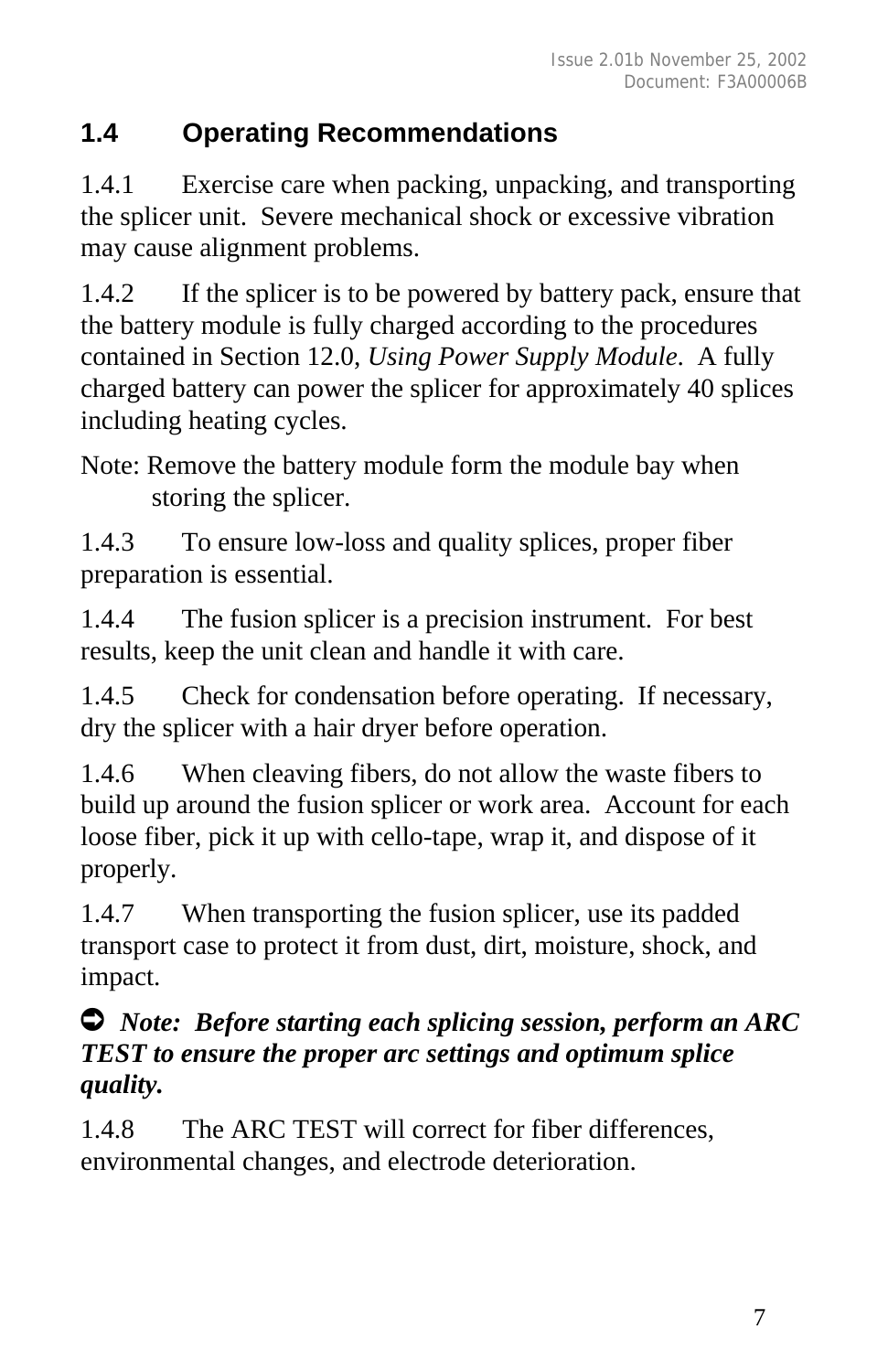## **2.0 Safety Precautions**

2.0.1 Handle glass fibers with care. Fibers can easily puncture the skin and break off. Wear safety glasses at all times for protection from glass fibers. Dispose of the fibers properly.

2.0.2 Handle cleaners such as pure alcohol with extreme caution. Wear safety glasses when using alcohol to clean fibers. If alcohol splashes in the eyes, flush with cold water and seek medical attention immediately.

#### *WARNING: Do not use alcohol near heat, flames, or electric arcs. This includes the arc in the fusion splicer.*

2.0.3 Do not use the fusion splicer in the presence of explosive gases. Gases can accumulate in poorly ventilated manholes and vaults. Always follow the recommended testing, purging, and ventilation procedures.

2.0.4 When using AC power use a grounded three-prong power source to protect against accidental electrical shock.

2.0.5 Unplug the fusion splicer before attempting any electrical maintenance. Avoid contact with the high-voltage electrodes used to produce the arc.

2.0.6 Do not lubricate any part of the splicer. Oil based residues on the V-grooves, electrodes or fiber chucks will limit the effectiveness of the equipment.

2.0.7 Do not use compressed gas (i.e., canned air) to clean the splicer, as it will contaminate the V-grooves, electrodes, and optics. Poor splice performance may result.

2.0.8 Read any Material Safety Data Sheets (MSDS) for materials used in this procedure.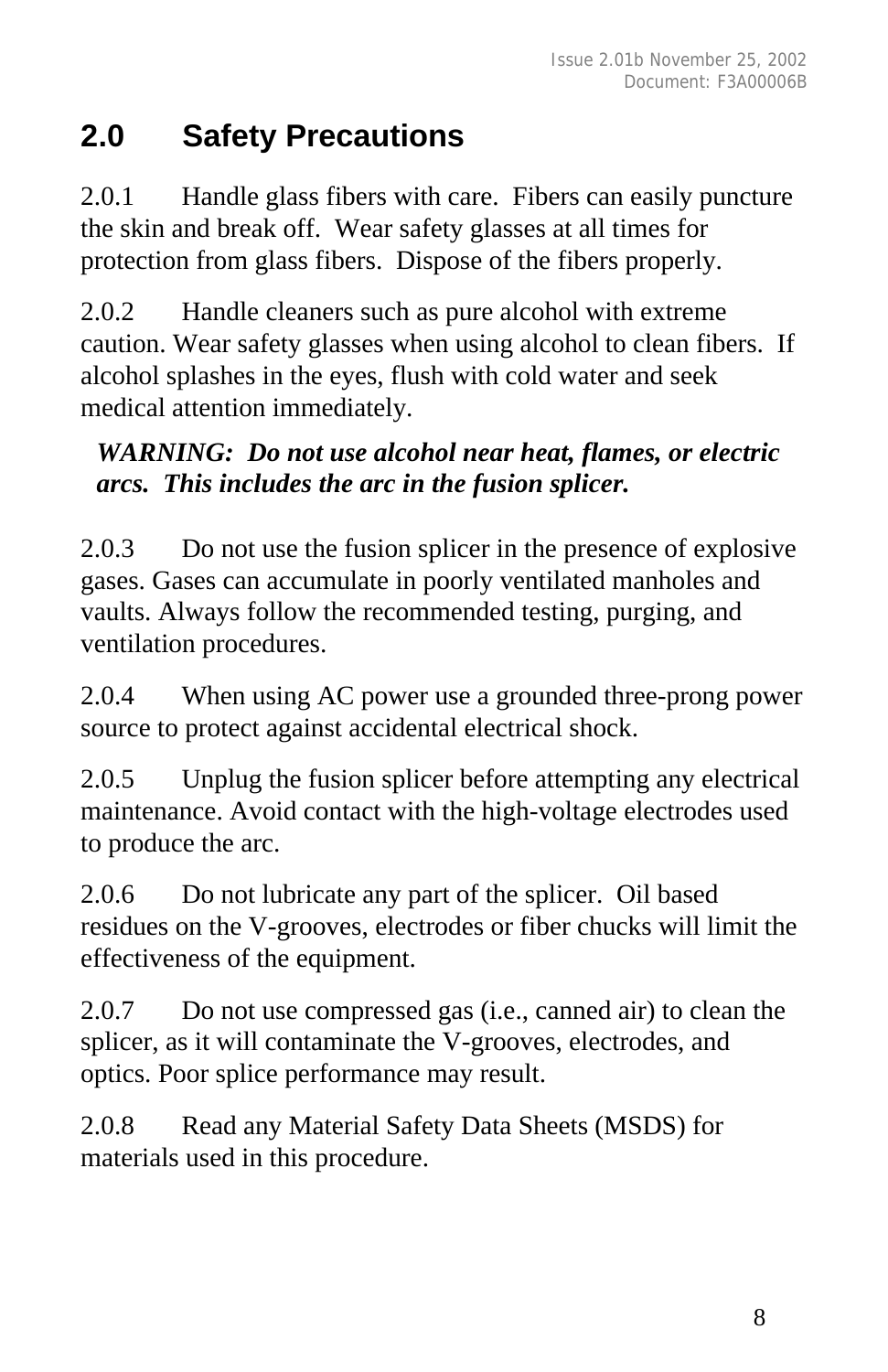## **3.0 Reference Documents**

The fusion splicer requires additional tools used to prepare fiber for splicing. Please refer to manuals as provided for procedures regarding related fusion splicing accessories.

| Document Number | <b>Description</b>   |
|-----------------|----------------------|
| ETK9926004      | JR-22 Jacket Remover |
| OME0126031-01   | FC-6M Fiber Cleaver  |
| <b>MSDS</b>     | As supplied          |

## **4.0 Parts, Repairs, and Ordering Information**

#### **4.1 Standard Equipment**

| Description                     | Quantity        | Part Number<br>$(U\overline{S}$ Only) |
|---------------------------------|-----------------|---------------------------------------|
| <b>Fusion Splicer Main Body</b> | 1 <sub>pc</sub> | Type-37                               |
| <b>Transport Case</b>           | 1 <sub>pc</sub> | $SC-M1$                               |
| AC Power Cord                   | 1 <sub>pc</sub> | PC-AC <sub>2</sub>                    |
| Spare Electrodes                | 1 pair          | $ER-8$                                |
| <b>Splice Cooling Tray</b>      | 1 <sub>pc</sub> | $CT-37$                               |
| V-Groove Cleaning Brush         | 1 <sub>pc</sub> | <b>VGB-003-CR</b>                     |
| Power Supply Module             | 1 <sub>pc</sub> | PS-M1                                 |
| <b>Operation Manual</b>         | 1 <sub>pc</sub> | N/A                                   |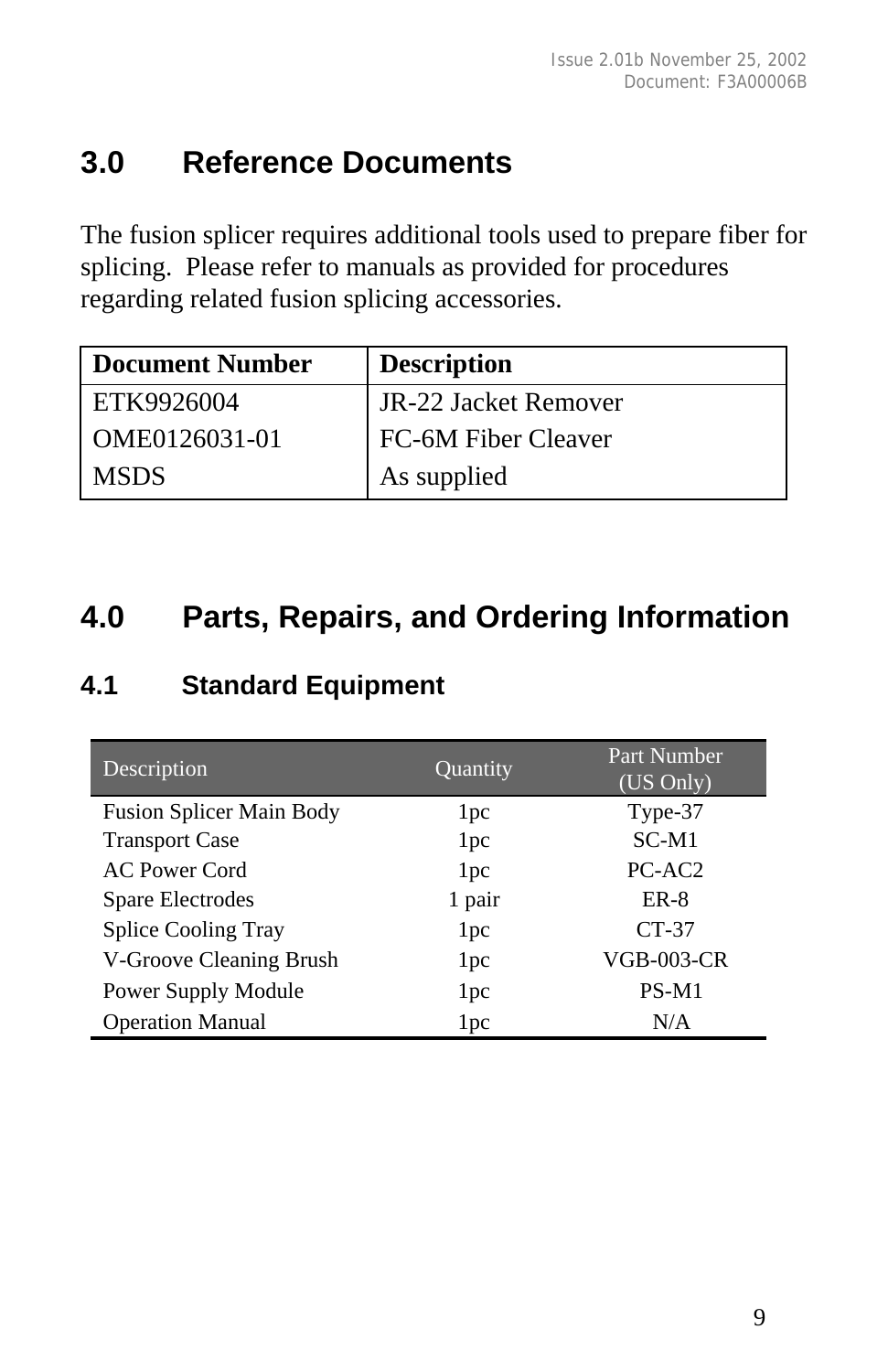|  | 4.2 |  | <b>Optional Accessories</b> |
|--|-----|--|-----------------------------|
|--|-----|--|-----------------------------|

| Description                              | U.S.<br>Part No. | <b>SEI</b><br>Part No. |
|------------------------------------------|------------------|------------------------|
| Precision fiber cleaver                  | $FC-6M$          | $FC-6M$                |
| FC-6M Replacement Blade                  | FCP-BL           |                        |
| Jacket Remover                           | $IR-22$          | $IR-22$                |
| Replacement Blades for JR-22             | $IR-22BI$ .      | $JR-22BL$              |
| <b>Battery Module</b>                    | $BU-M1$          | <b>BU-65</b>           |
| Aerial splice platform                   | $APF-02$         |                        |
| Fiber Protection Sleeves, 60mm           | FPS-1            | FPS-1                  |
| Solvent dispensing Bottle                | $HI - 2$         | $HI - 2$               |
| <b>External Splice Protection Heater</b> | $HP-2A$          | $HP-2A$                |
| Halogen work light                       | $SPL-1$          | SPL-1                  |

#### **4.3 Consumables**

| Part Number | Description (US Only)                   |
|-------------|-----------------------------------------|
| $FPS-1$     | Fiber protection sleeves (single fiber) |
| ER-8        | <b>Replacement Electrodes</b>           |
| GW-33804    | Gauze wipes                             |
| CTSW-1      | Cotton swabs                            |
| N/A         | Isopropyl alcohol                       |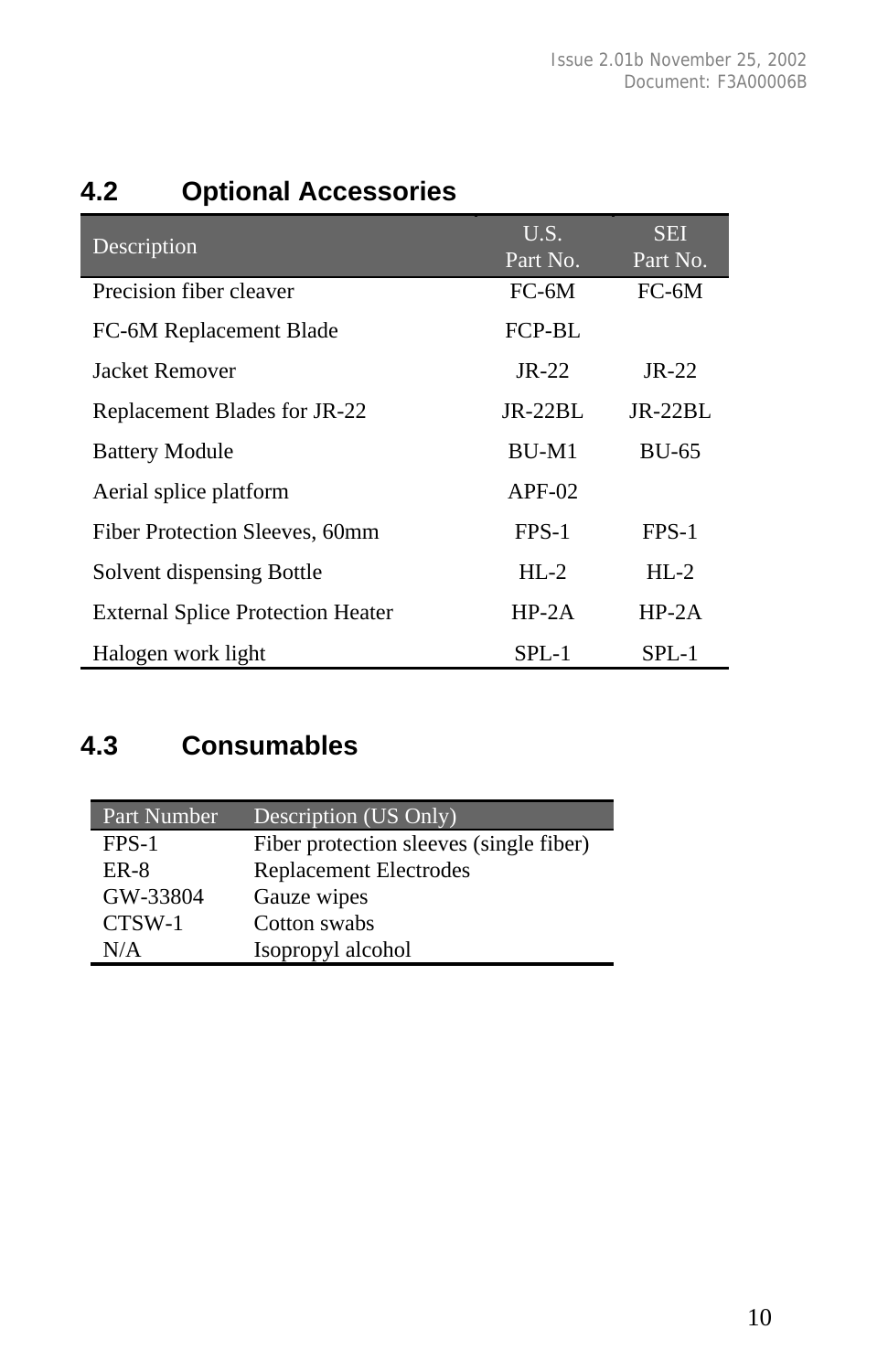#### **4.4 Support Information** *(US Only)*

To place an order, please call our Customer Service at 1-800-358- 7378 or (919) 541-8100.

For engineering or other product information contact Fusion Splicing Applications Department at 1-800-358-7378 or (919) 541- 8100.

#### **4.5 Maintenance and Repair Assistance** *(US Only)*

If assistance is required for this or any other fusion splicing product:

Call Service Center at **1-888-SPLICER**

If any maintenance requires returning the product:

Pack the unit in the original transport case and ship *prepaid* to :

Sumitomo Electric Lightwave Corp. Fusion Splicing Products 78 Alexander Drive/ Box 13445 Research Triangle Park, NC 27709

Supply in the case the following information: Contact name and Telephone number Ship To / Bill To information Brief description of problems.

Ú *Note: The equipment has a high value. Investigate the carrier's insurance surcharge before agreeing to insure the shipment.*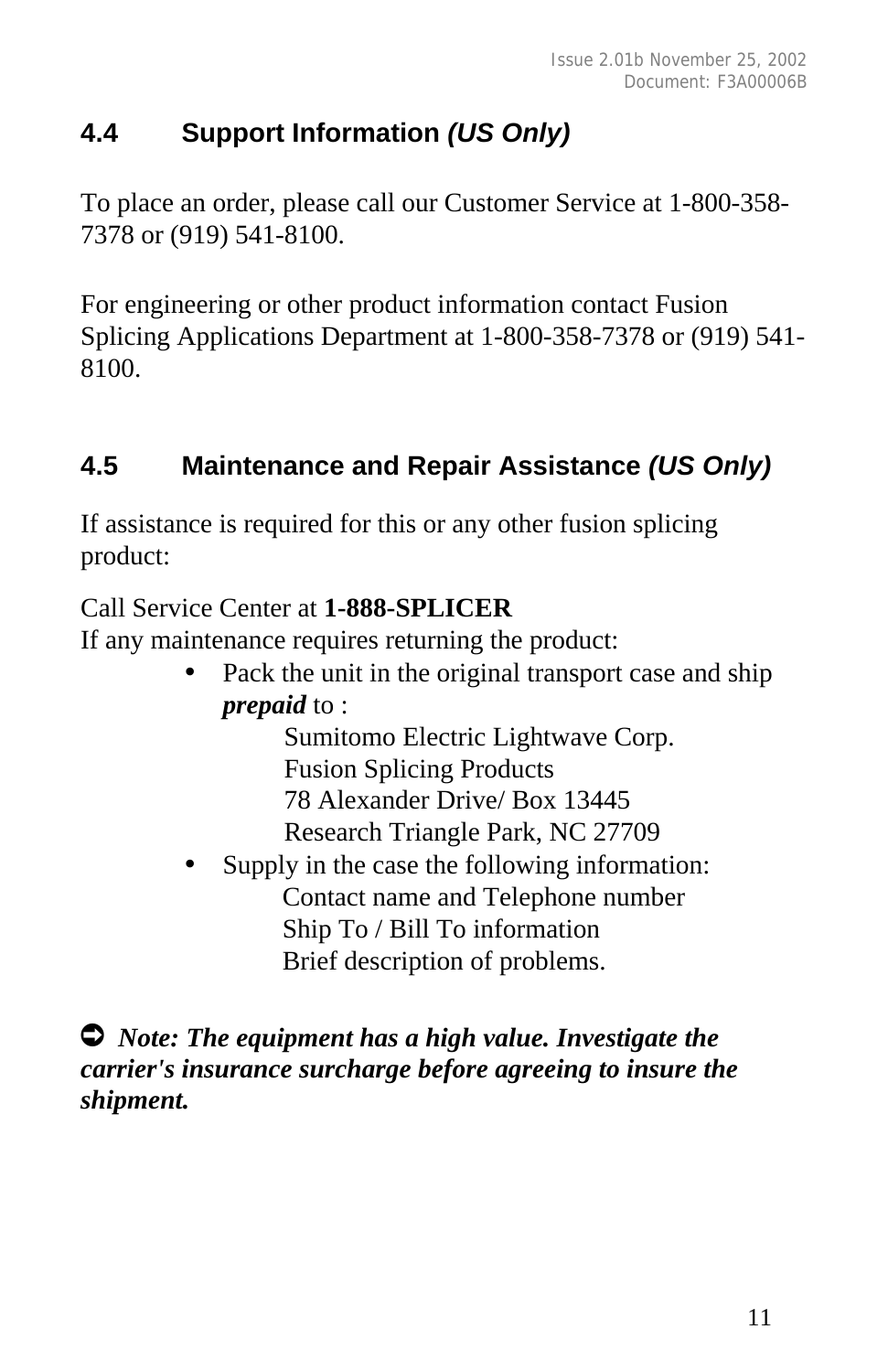## **5.0 Packing and Storage Instructions**

The Type-37 fusion splicer is a precision instrument. Its rugged shipping/storage case is custom designed to protect it from impact, dust, dirt, and moisture. Always store, transport, and ship the machine in its case. Perform the following procedure to pack the splicer unit for shipment.

- 1. Before packing the splicing machine, clean all components which have been it contact with bare fibers (clamps, and vgrooves). *(Refer to Section 14.0 Maintenance)*
- 2. Remove and store any attachments, such as the cooling tray, from the splicer. Clean and pack all accessories and consumables into the splicer storage case.
- 3. Reposition the LCD screen so that it is flat against the main body of the unit.
- 4. Unplug any external connectors from the input/output panel. Neatly coil up the power cords and store them in the padded carrying case.
- 5. Lift the fusion splicer by its handle and lower it into its padded transport case.
- 6. Close the storage case and latch it.

#### *WARNING: Discard the liquid solvent properly before packing the dispenser in the case.*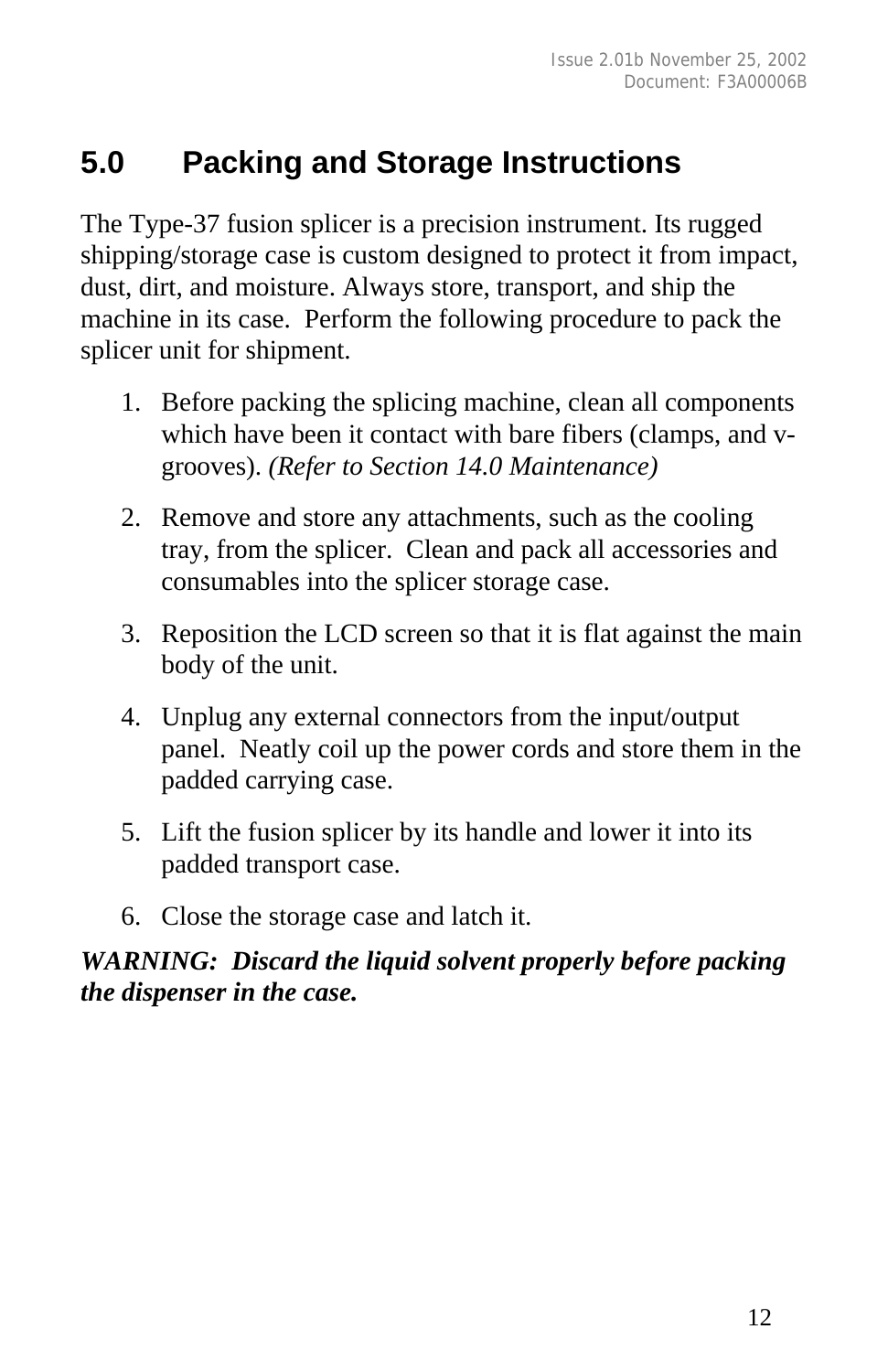## **6.0 Preparation for Splicing**

#### **6.1 Splicing Accessories**

Before splicing collect all of the necessary equipment:

- Cleaver
- Jacket Remover
- Fiber cleaning supplies including 99% alcohol and lint-free gauze wipes.
- Fiber Protection Sleeves

#### **6.2 Adjusting the LCD Monitor**

6.2.1 The Type-37 LCD monitor can be raised/lowered for optimum viewing angles. There are 2 possible locations:

- Operating Position
- **Storage Position**

6.2.2 Raising the monitor as shown in Figure 5 allows you to alternate between operation and storage positions.

#### Ú *Note: The LCD monitor is designed to rotate 90 degrees from the storage position. Do not exceed this limit.*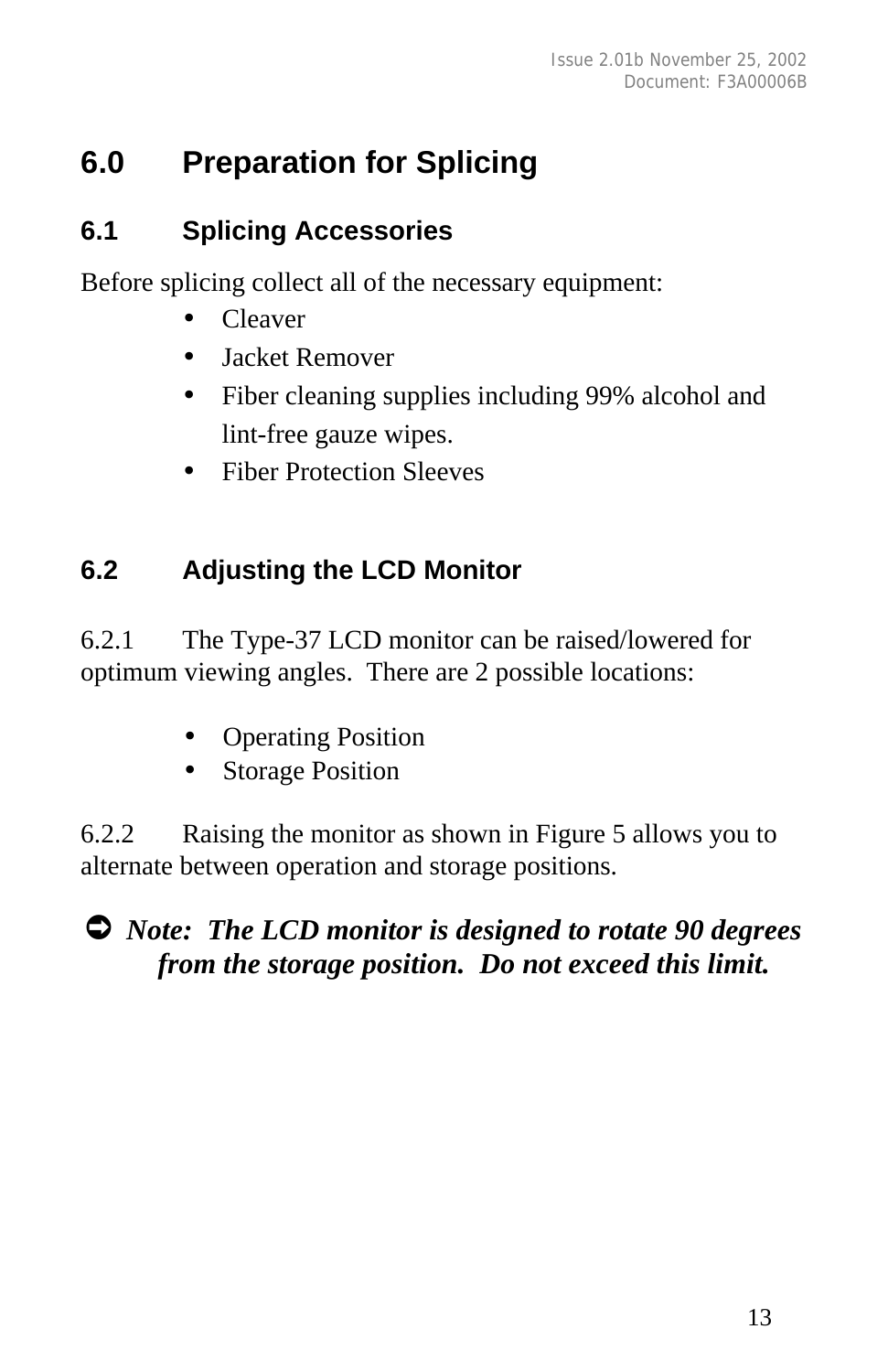

**Figure 5. Positioning LCD Monitor**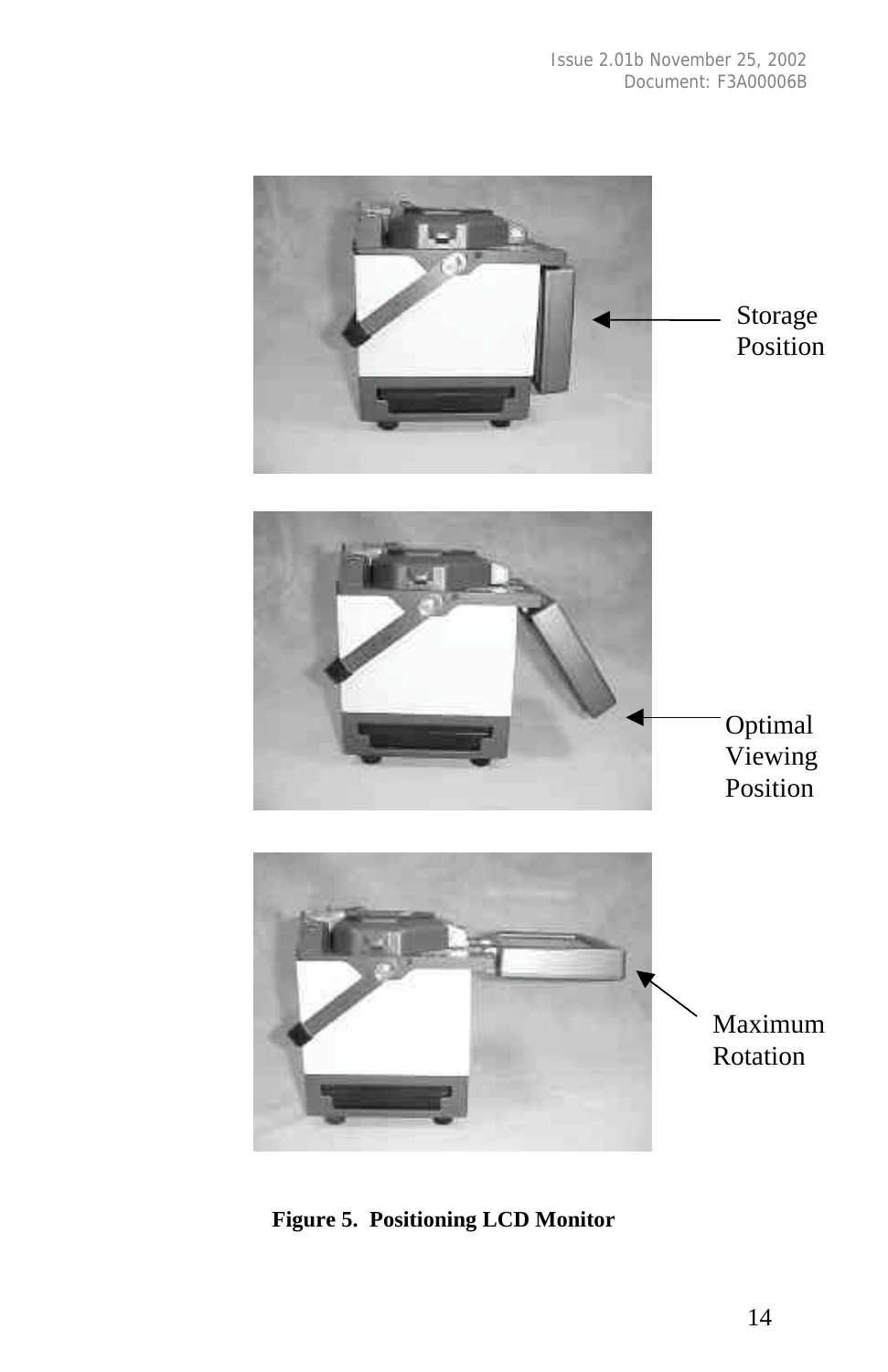#### **6.3 AC Operation**



 **Figure 6. AC Operation**

- 1. Insert the AC Power Supply Module into the module bay and connect the power cord to AC input terminal. Next, insert the other end into an AC outlet.
- 2. On the right, top panel keypad, press the "ON" button. When initialization is complete the splicer will display the SPLICE MODE screen.

#### **6.4 Battery Operation**

The Type-37 will operate on a fully charged battery module for approximately 40 splices including heat shrink protection. The battery level indicator is located in the lower left hand corner of the LCD monitor as shown in Figure 7. To help extend battery operation time refer to Section 13.6.7, *Power Management Functions*.

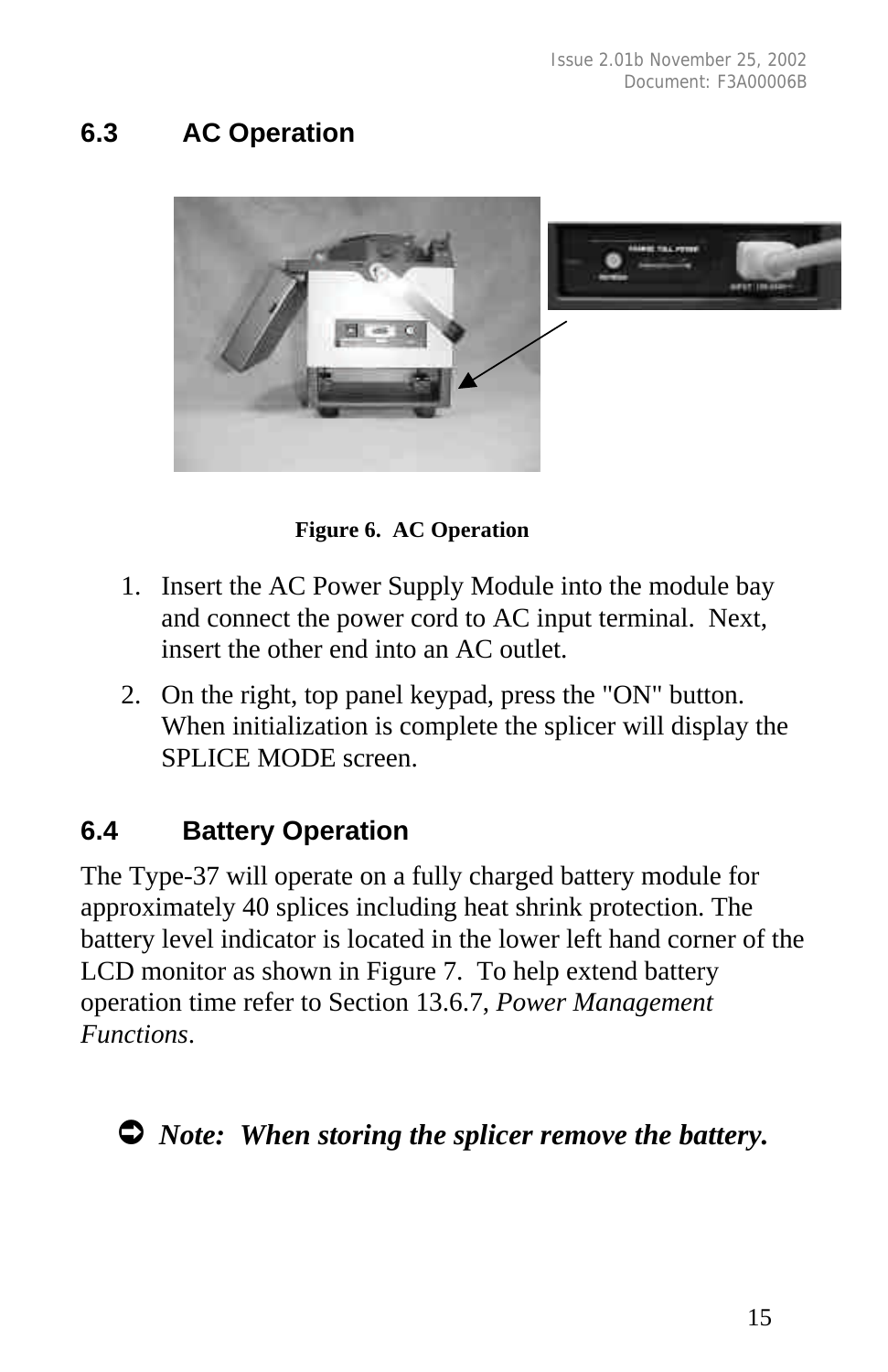

**Figure 7. Battery Level Indicator**

#### **6.4.1 Installation**

- 1. Place the battery module into the module bay on the side of the splicer and slide forward until the battery locks into place.
- 2. On the right, top panel keypad, press the "ON" button. When initialization is complete the splicer will display the Splice Mode screen.

#### **6.4.2 Removal**



**Figure 8a. Battery Removal**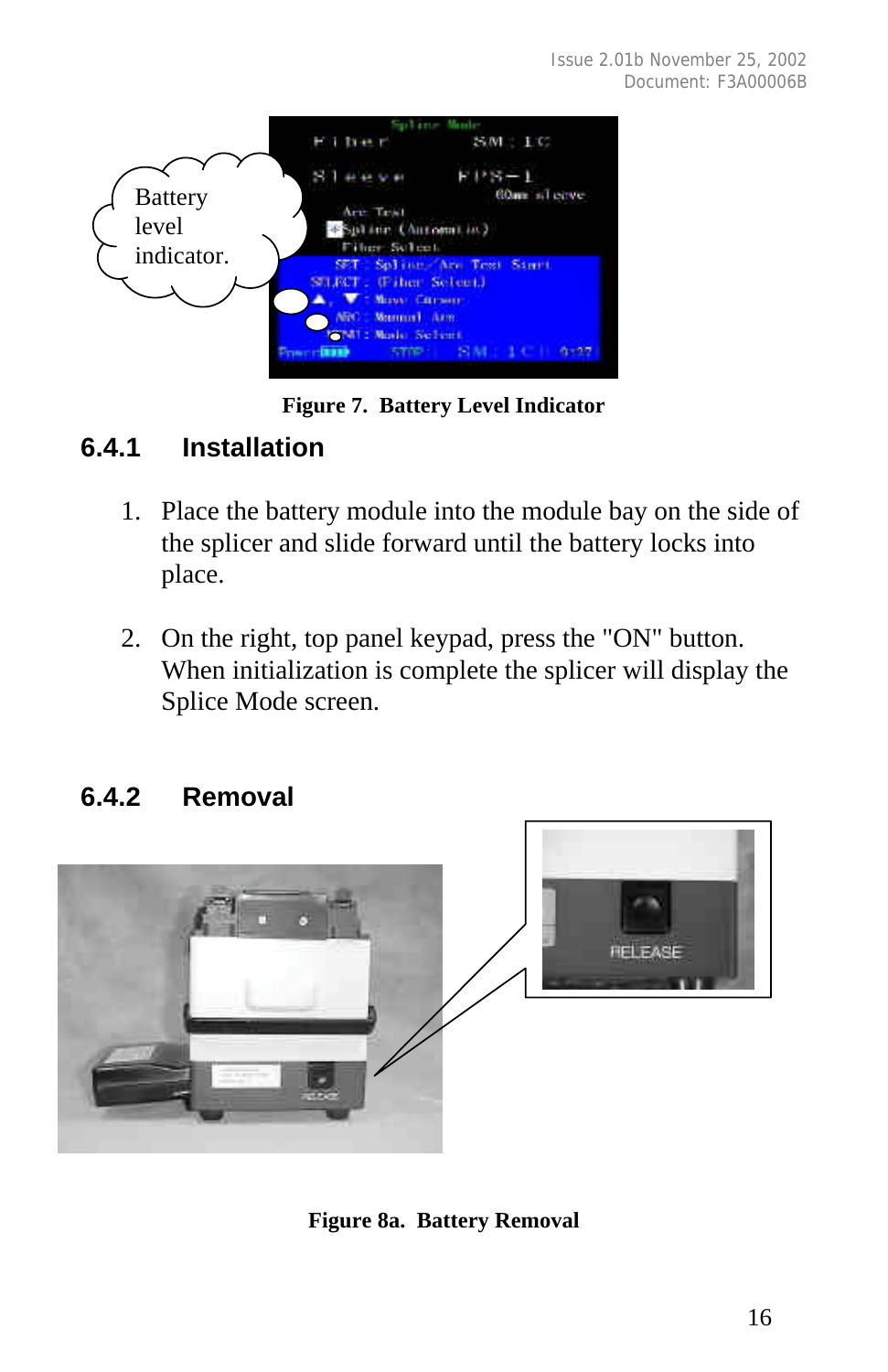- 1. Remove the battery module by pressing the RELEASE button located on the rear of the splicer.
- 2. While pressing the RELEASE button slide the battery module out of the module bay until it is free from the splicer.

## **6.4.3 Battery Charging**



**Figure 8b. Battery Installation**

- 1. Plug the Power Supply Module into an AC Outlet. Then, using the battery charger cord plug one end in to the CHARGE OUTPUT terminal and the other end into the CHARGE INPUT terminal. Press the "REFRESH" button to begin the charging process.
- 2. Charging will take approximately 2.5 to 3 hours, and an LED will indicate when charging is complete. Please refer to Section 12.0, *Using Power Supply Module*, for more detailed information on the charging process.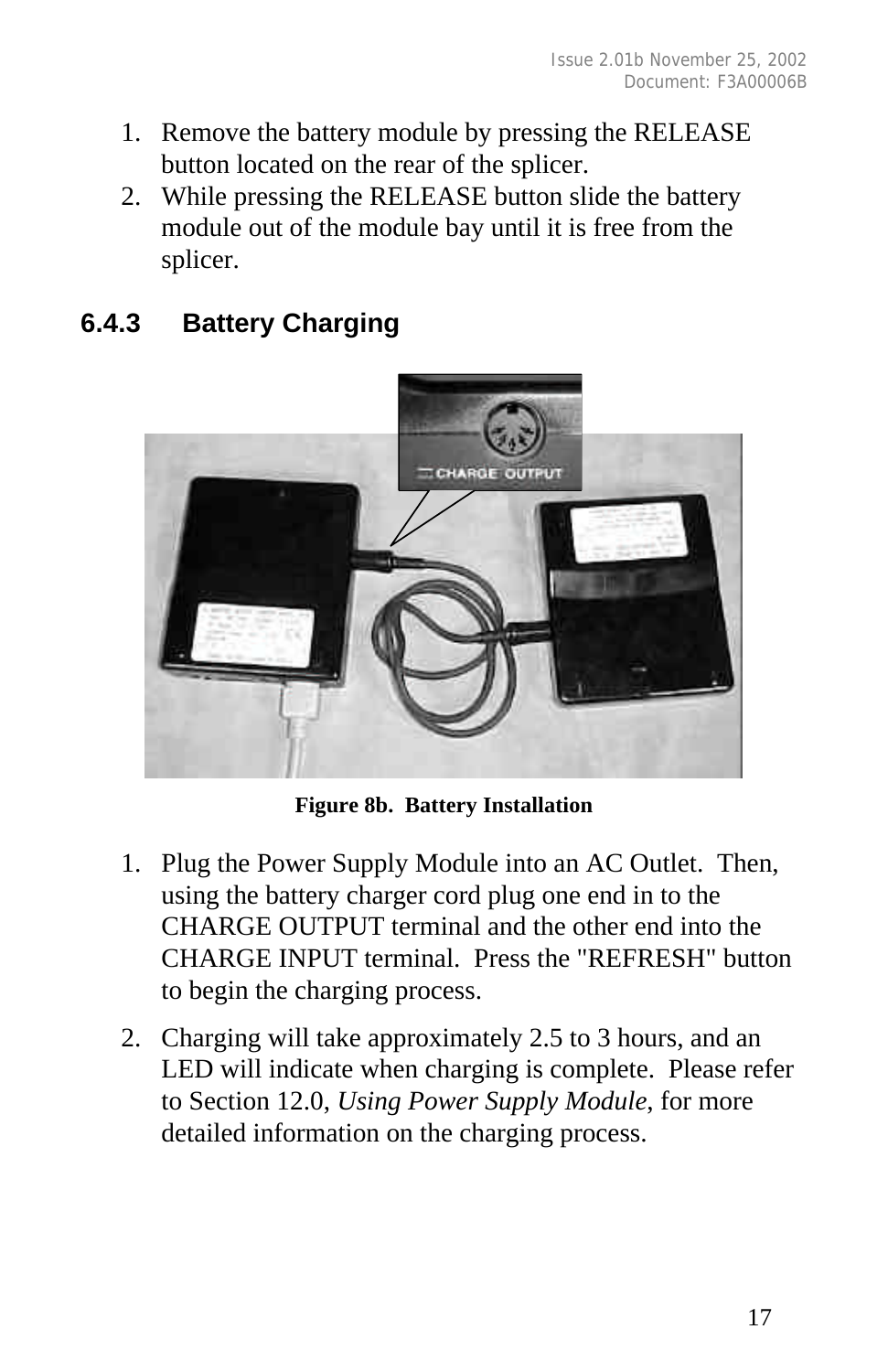## **7.0 Software Interface**

#### **7.1 Using the Keypad**

The console keys shown below are located on top of the splicer unit. Keypad control keys are used to select highlighted menu options displayed in menus on the monitor screen and perform splicing operations.



**Figure 9. Key Pad**

| <b>Key</b>    | <b>Description</b>                                                                                                                                        |
|---------------|-----------------------------------------------------------------------------------------------------------------------------------------------------------|
|               | Moves the "*" cursor up, in menu screens to select items.<br>When editing highlighted blocks this key is used to scroll<br>through each available item.   |
|               | Moves the "*" cursor down, in menu screens to select items.<br>When editing highlighted blocks this key is used to scroll<br>through each available item. |
| <b>MENU</b>   | Used to access the MODE SELECT screen. When entered into<br>a MODE this key can be used to back space one step. (Ex. when<br>entering numbers)            |
| <b>ARC</b>    | Used for manual re-arcing of a completed splice. Also advances<br>the screen to the next page, on multiple page screens.                                  |
| <b>SELECT</b> | Chooses the selected function and advances to the next screen.<br>Also used to highlight the action block of a chosen item.                               |
|               | Turns splicer off.                                                                                                                                        |
|               | Turns splicer on.                                                                                                                                         |
| <b>SET</b>    | Begins splicing operation and ARC TEST. Also used to edit<br>splice conditions from the Fiber Select Menu.                                                |
| <b>RESET</b>  | Returns the splicer to the initial menu screen.<br>Used to abort a splicing operation.                                                                    |
| HEAT          | Starts the protection sleeve heater. Orange LED illuminates<br>during the heat cycle.                                                                     |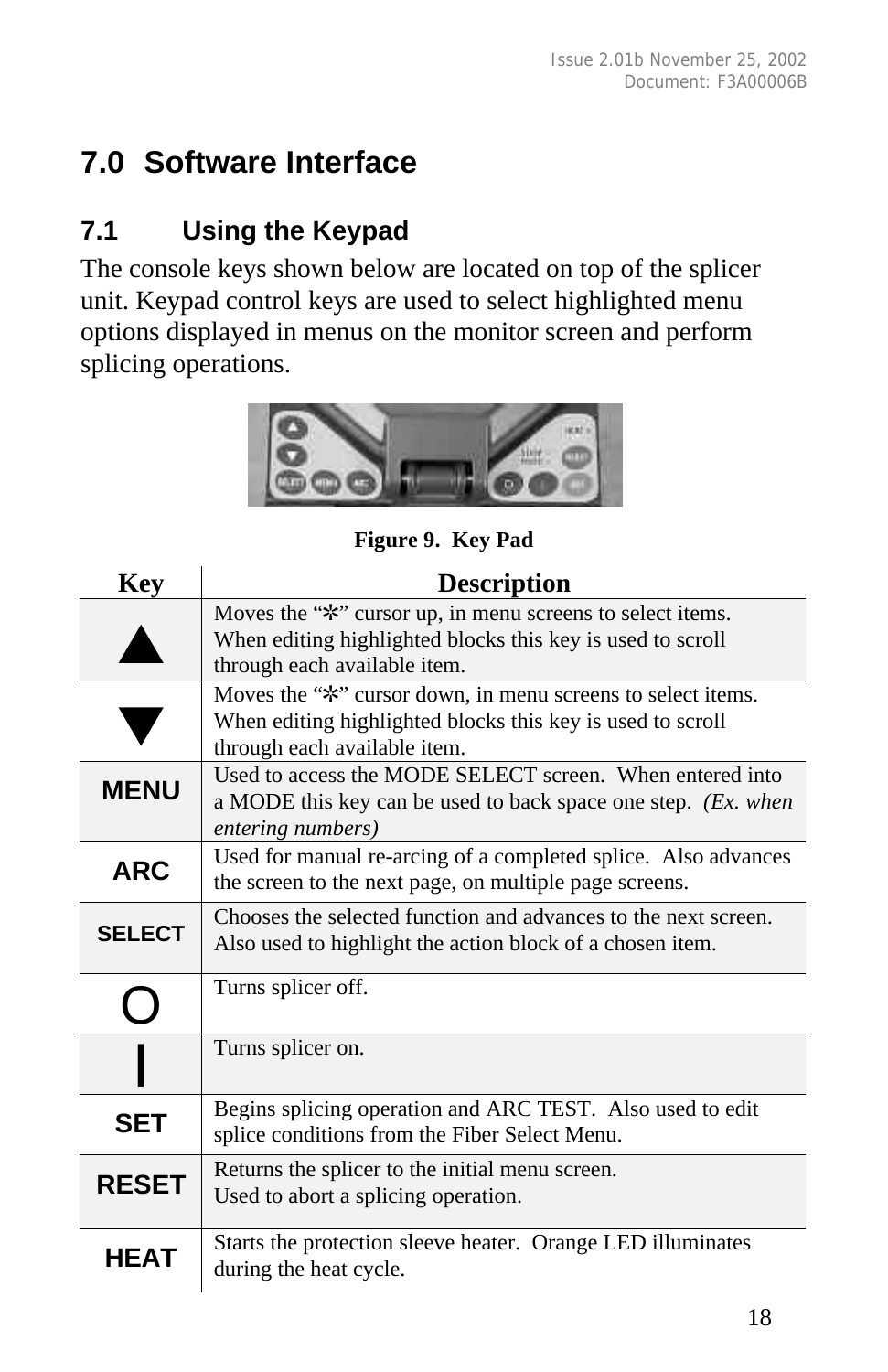Ú *Note: The "SLEEP" LED located at the top of the right keypad will illuminate green when power save mode is active. The splicer is re-activated by pressing any key.*

#### **7.2 Editing Action Blocks**

7.2.1 Action blocks are used to edit various functions and numeric inputs throughout the splicer menus. They are indicated on screen by a double bracket as show in Figure 10. For example, to change the available functions under HEATER CONDITION, perform the following procedure:

- 1. Press "SELECT" to highlight the action block.
- 2. Use the arrow keys to scroll through each function.
- 3. Press "SELECT" to accept a change or press "MENU" to return to previous step.



**Figure 10. Editing Action Blocks**

Ú *Note: When editing action blocks or numeric values, press "RESET" at any time to cancel and return to the splice mode menu.*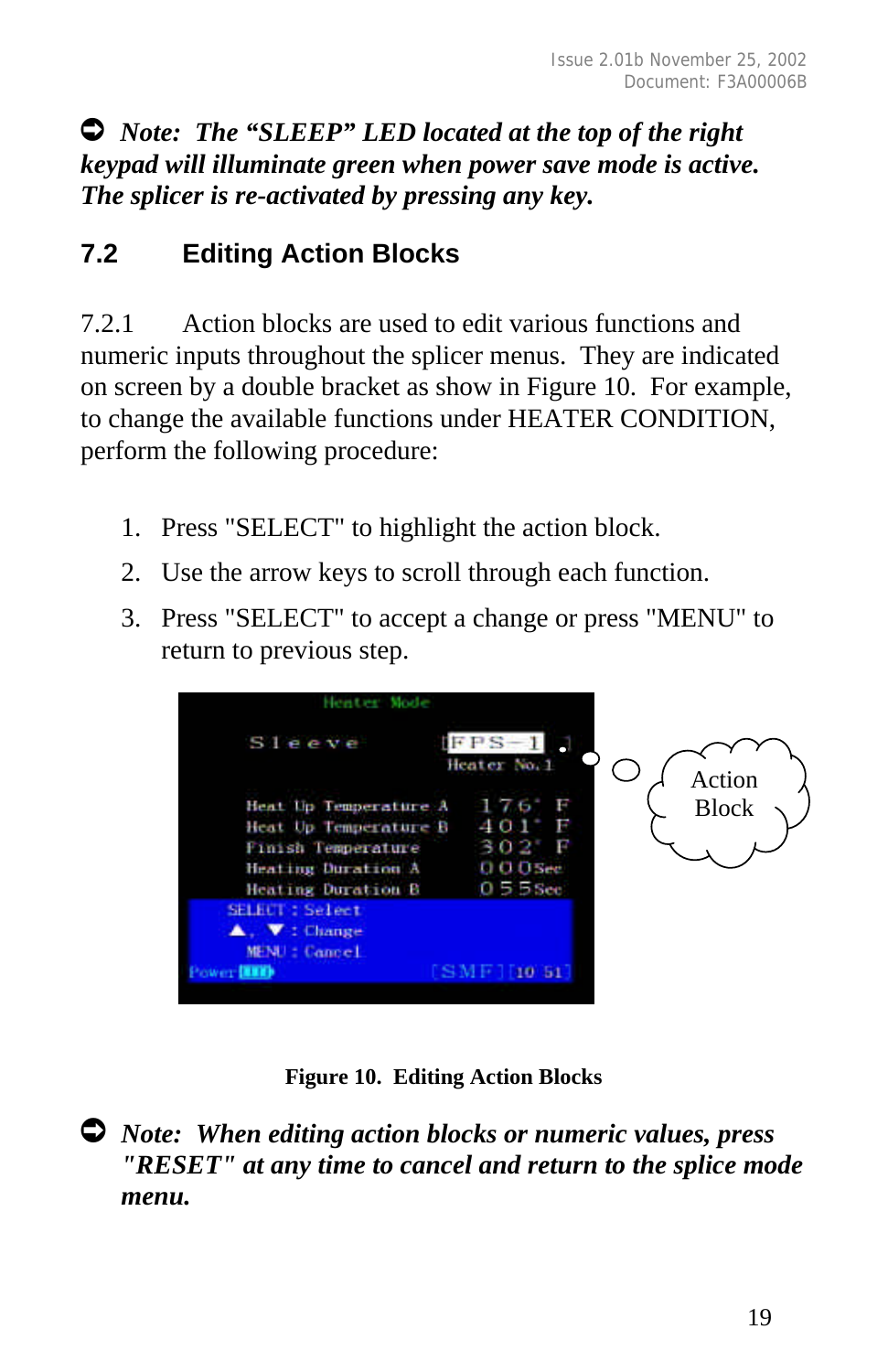#### **7.3 Numerical Inputs**

7.3.1 Entering numeric values is similar to editing a standard action block. For example, to edit a parameter value, perform the following procedure:

- 1. As shown in Figure 11, the highlighted block indicates the active digit.
- 2. Use the arrow keys to increase/decrease the digit to desired value.
- 3. Press "SELECT" to accept change and advance to the next digit. Repeat Step 2 and 3 until last digit is entered.
- 4. When the final digit is chosen, pressing "SELECT" will advance the screen to the parameter entered.



**Figure 11. Editing Numeric Values**

. *Tip: If a digit was entered incorrectly pressing the "MENU" key will return to the previous digit or step.*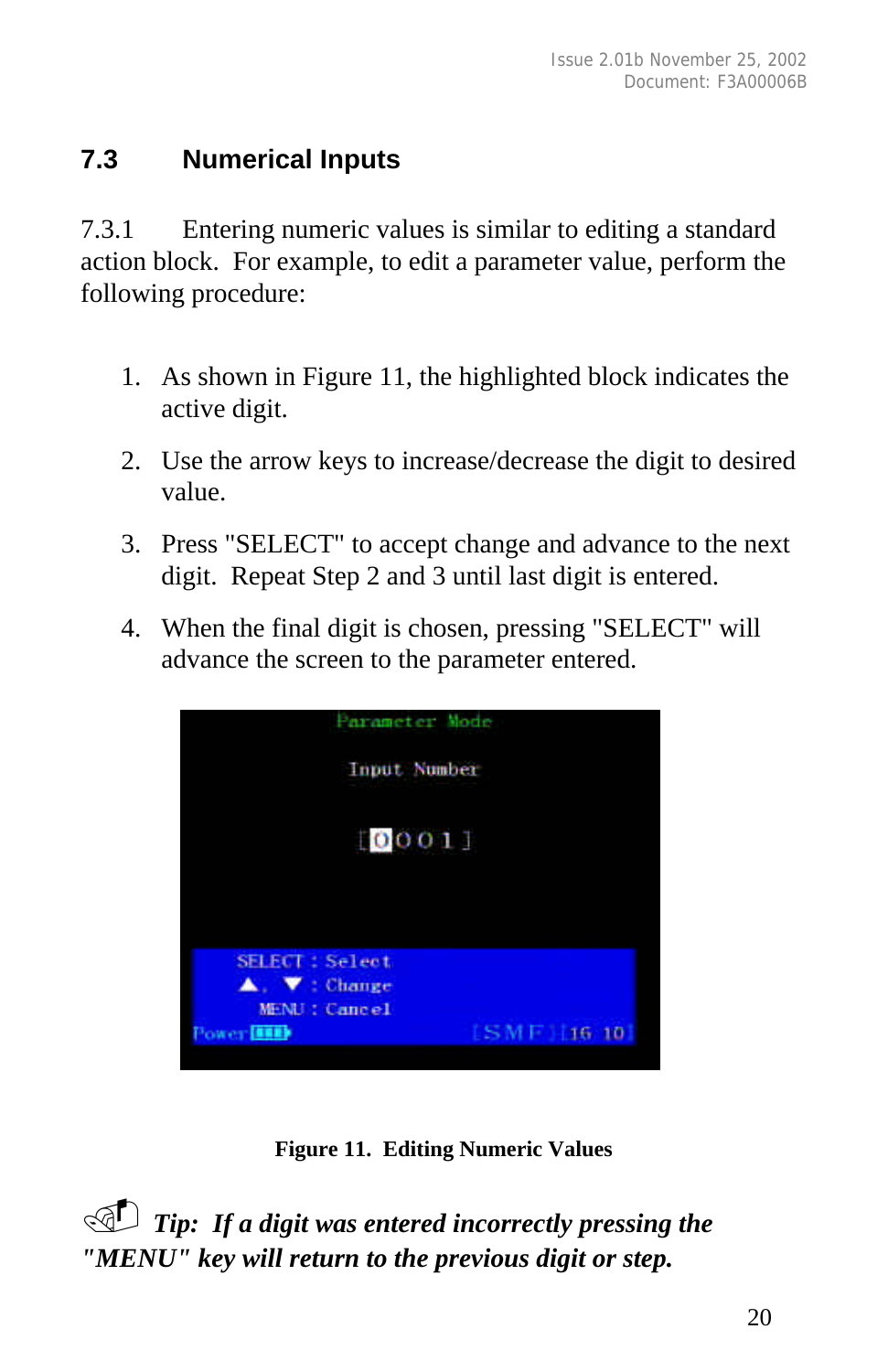## **8.0 Operating Procedures**

#### **8.1 Splicing Steps Summary**

8.1.1 This procedure assumes the cable has already been prepared and the fiber coatings have been cleaned. The following is a summary of the steps required to make a splice with the fusion splicer:

- Turn the splicer on
- Check/select the splicing and heater program that matches the fiber being spliced
- Perform an Arc Test
- Put a reinforcing sleeve over one of the fibers
- Remove the fiber coating
- Clean the bare glass
- Cleave the bare glass to proper cleave length
- Insert the fiber into the splicer
- Repeat the preparation process for the second fiber
- Close lid and start the automatic splice process
- Release splice from chucks
- Slide the reinforcing sleeve over the splice
- Center splice and sleeve in heater, then reinforce the splice
- Remove the protected splice and store it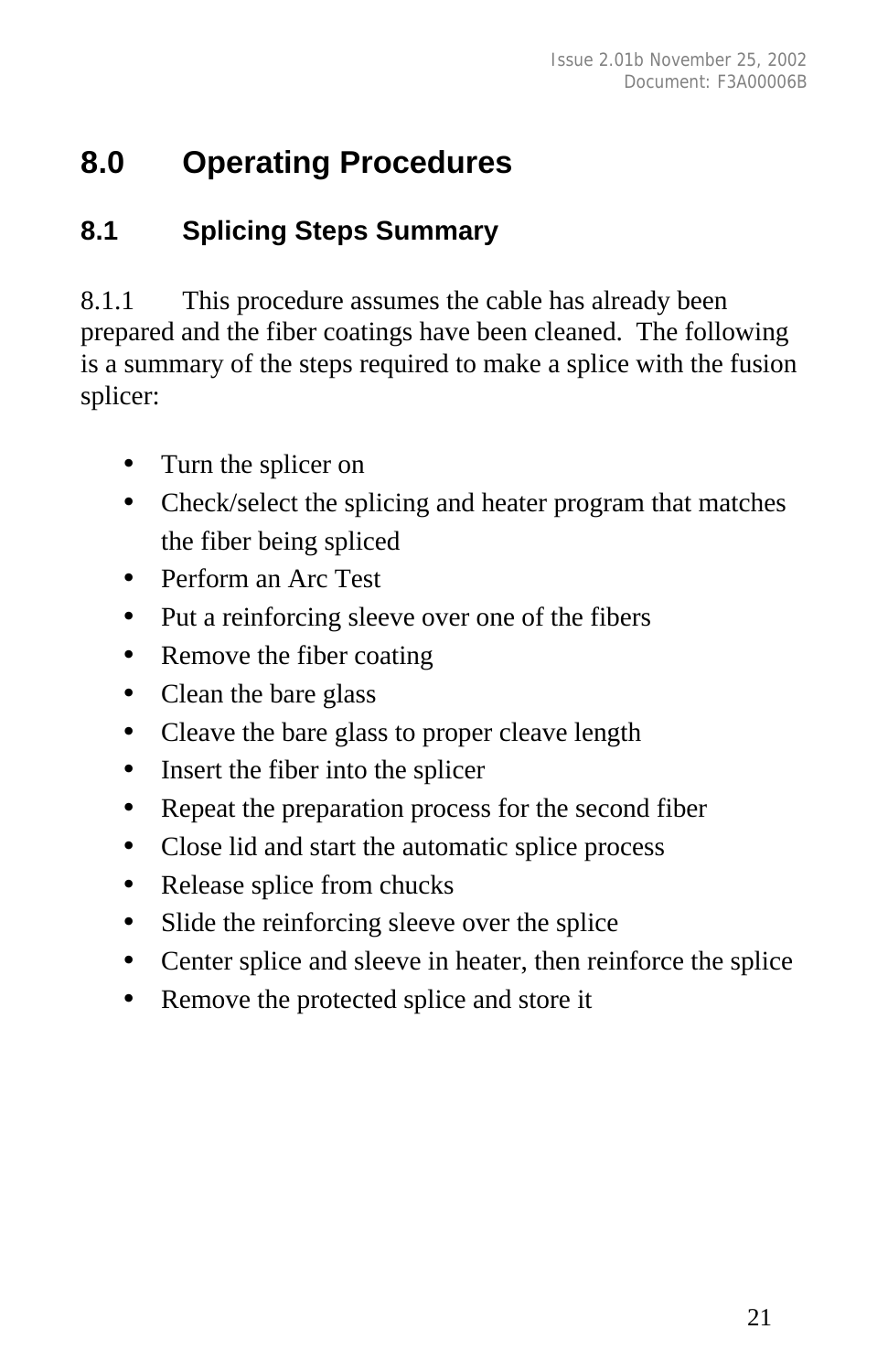#### **8.2 Splice Mode Menu Functions**

8.2.1 The SPLICE MODE menu screen is the initial screen displayed when the splicer is first turned on, or when the "RESET" key is pressed. This menu screen allows selection between multiple fusion programs for various fiber types. Up to 48 fusion programs optimized for different splicing scenarios can be stored and recalled. Each program specifies five arc parameters: arc power, fusion duration, pre-fusion time, arc gap, and overlap. The programs are retained when the splicer is turned off.

- **ARC TEST**: Compensates for environmental changes by melting and measuring the fiber end faces to ensure proper arc power.
- **SPLICE (Automatic):** Starts automatic fusion splicing, and loss estimation.
- **FIBER SELECT**: Sets up the fusion program for 1 of 48 possible fusion programs. Splice conditions can also be edited within this menu.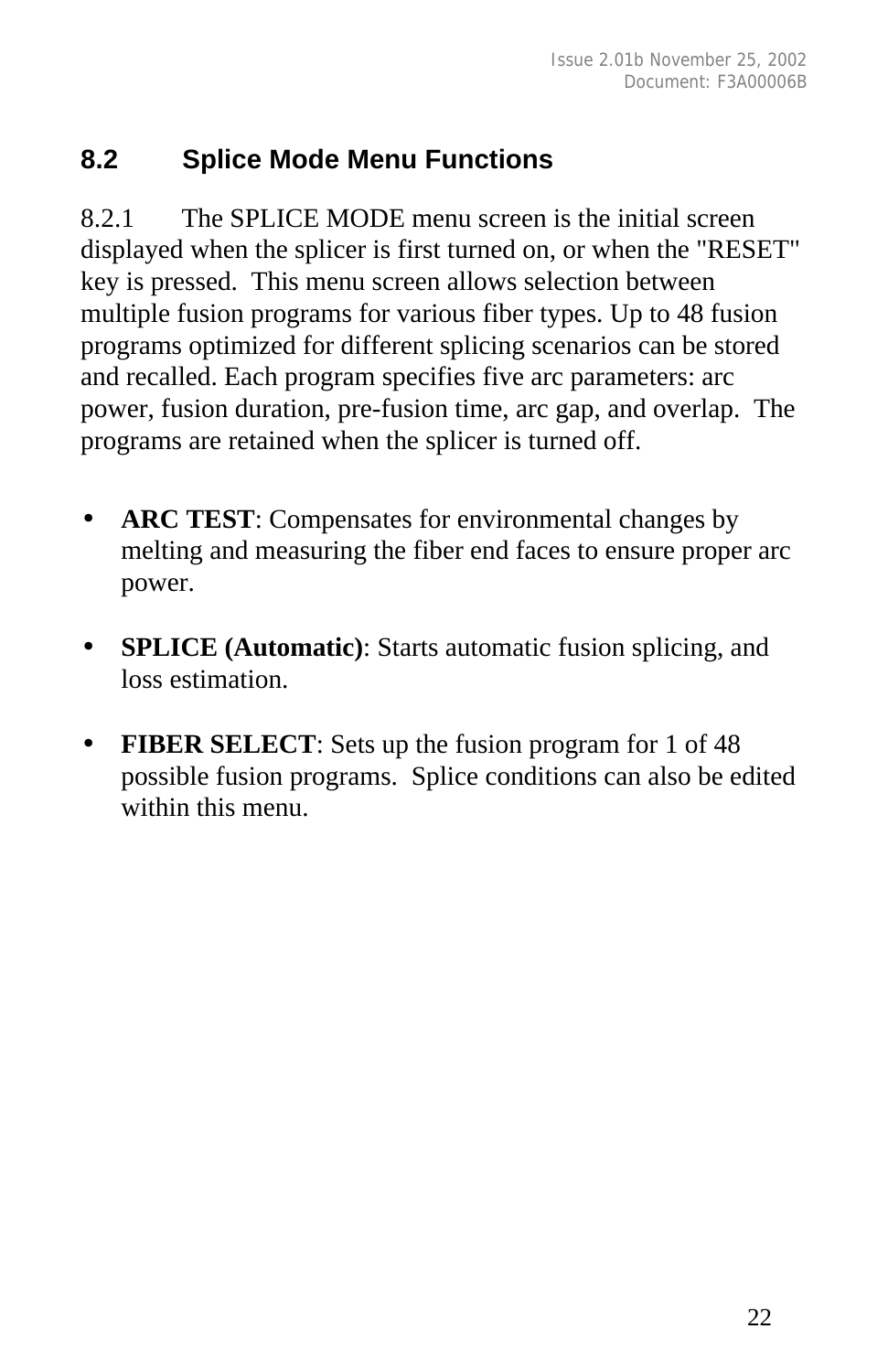#### **8.3 Selecting a Fiber Type**

8.3.1 The current fiber splice condition should match the type of fiber to be spliced. The most recently used fusion program is displayed when the splicer is turned on or when "RESET". To select or view a different fusion program follow these steps:

- 1. Using the arrow keys move the cursor to "FIBER SELECT", and press "SELECT".
- 2. Use the "ARC" to access the page containing the desired fusion program.
- 3. Use the arrow keys to select the correct fusion program and press "SELECT".



**Figure 12. Selecting a Fiber Type**



Ú *Note: Program names are user definable. Refer to Section 13.8 Editing Fusion Program Names for more information.*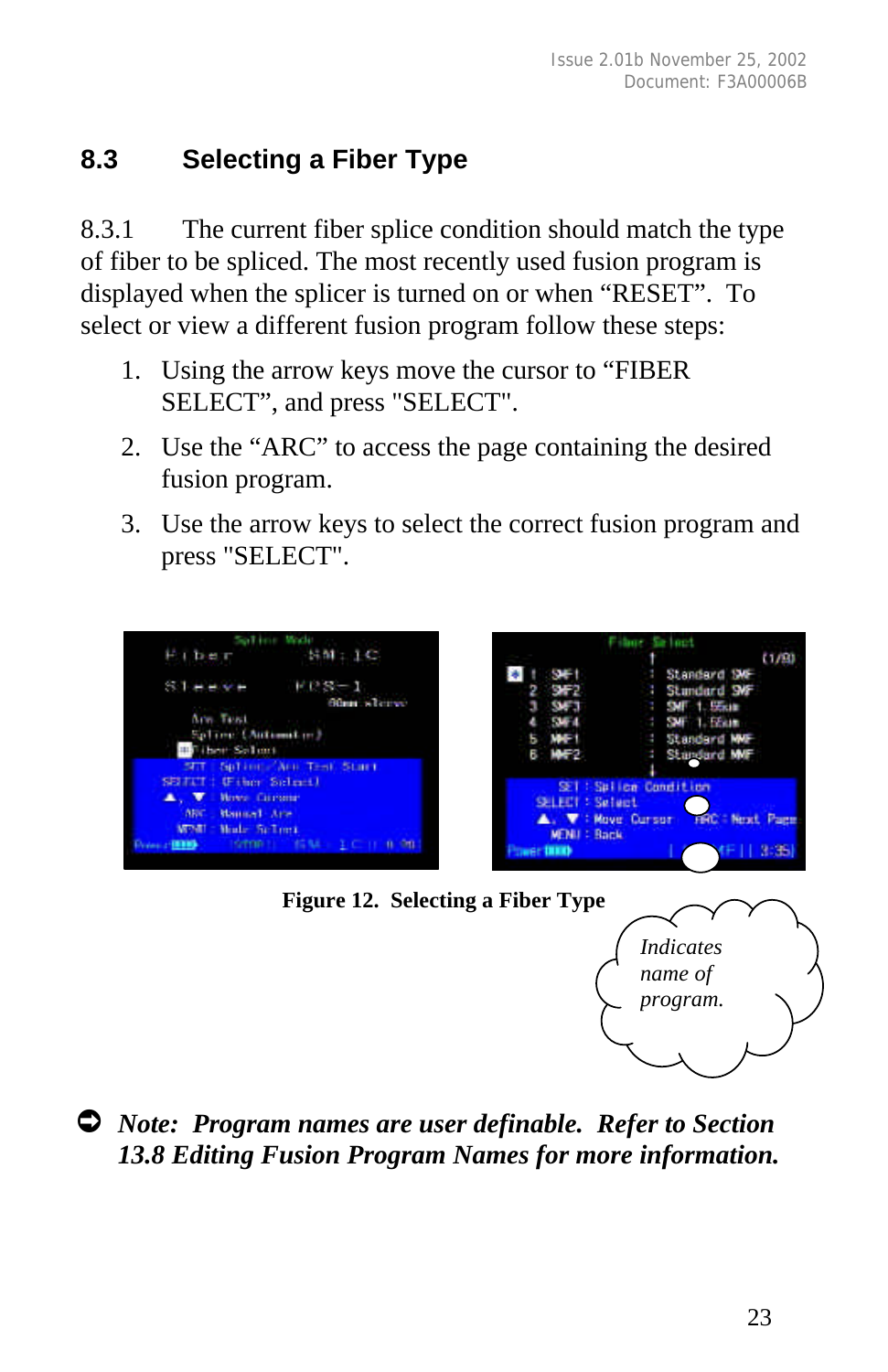#### **8.4 Installing a Reinforcing Sleeve**

8.4.1 Slip the fiber protection sleeve (FPS-1) over one of the fibers to be spliced. Be sure to do this before stripping and cleaving the fibers.



 **Figure 13. FPS-1 Fiber Protection Sleeve**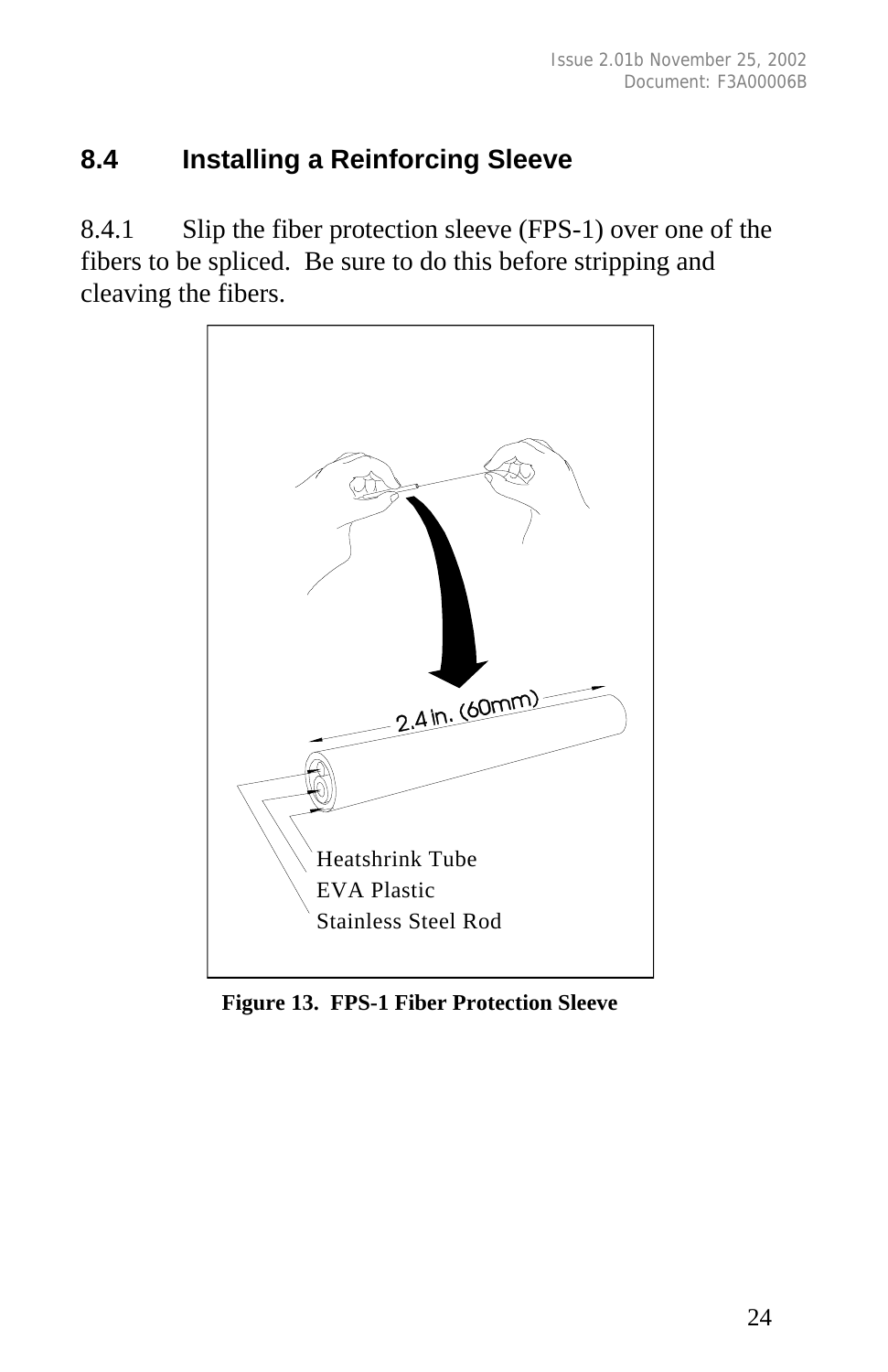#### **8.5 Preparing the Fiber**

- 8.5.1 Use a jacket remover to remove 40 mm (1 1/2") of the fiber coating in a single attempt.
- 8.5.2 Clean the bare fiber with a lint-free gauze pad moistened with pure alcohol, and wipe 1-2 times to remove any coating residue.
- 8.5.3 Use the cleaving tool to cleave the fiber. Acceptable cleave lengths are 9 - 16mm.

#### *Note: Do not clean the fiber again after cleaving. To avoid damaging or contaminating the delicate fiber ends, insert each fiber in the splicer immediately after preparation*

8.5.4 Account for all cleaved fiber fragments. Use a loop of cellophane tape to pick up fiber scraps and dispose of them properly.

#### *WARNING : Glass-fiber fragments are extremely sharp and may puncture the skin.*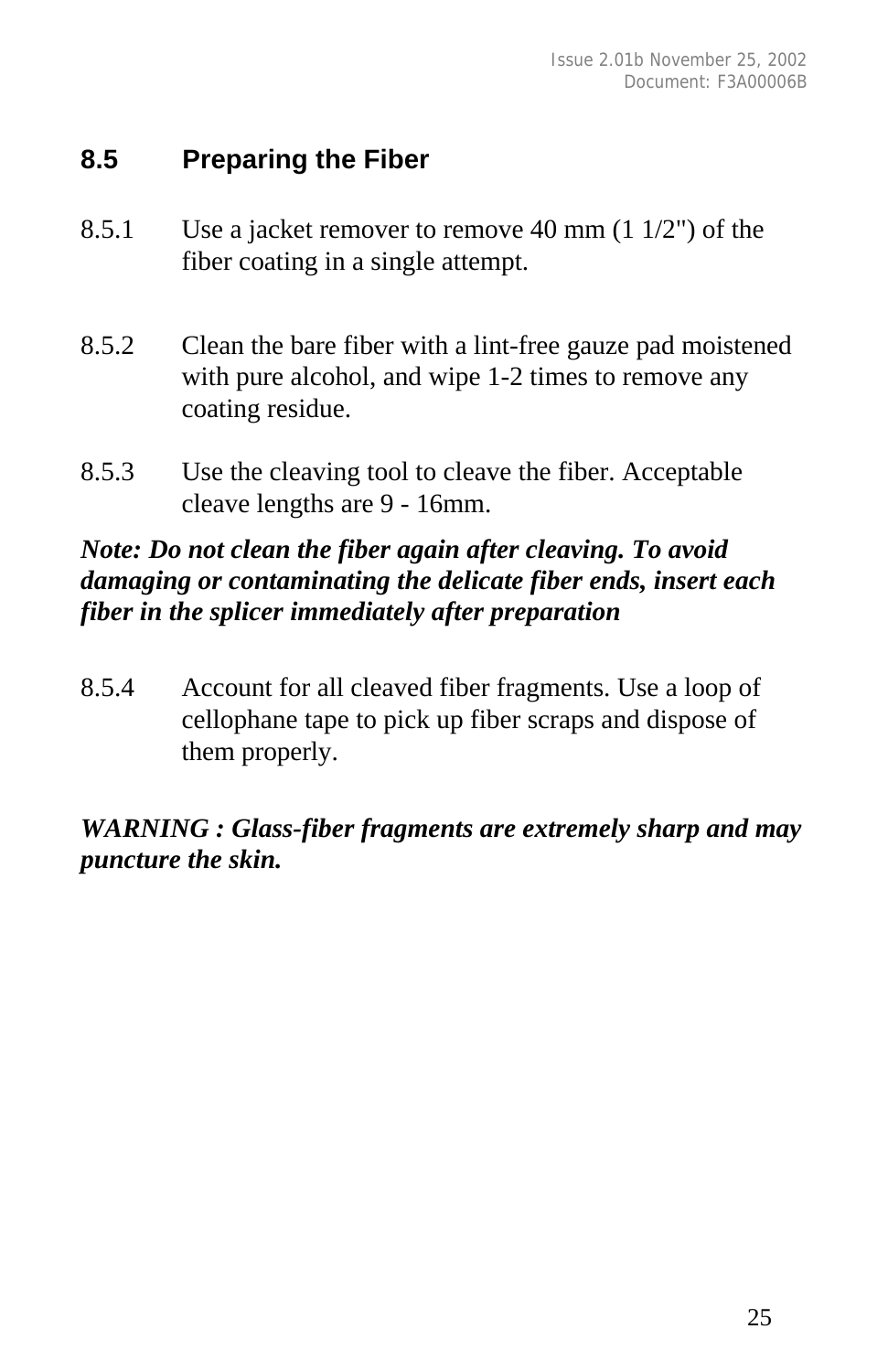

**Figure 14. Preparation Process**

#### **8.6 Inserting Fibers in the Splicer**

8.6.1 This section assumes that a fusion program is selected, and that a fiber has been prepared for insertion. The section describes a typical splicing operation; variations are possible.

8.6.2 Raise the splicer hood, located in the middle area on top of the unit.

8.6.3 To release the fiber clamps, pull the activators upward towards the rear of the unit. By lifting the clamp lever both the bare fiber clamp and coating fiber clamp raise simultaneously.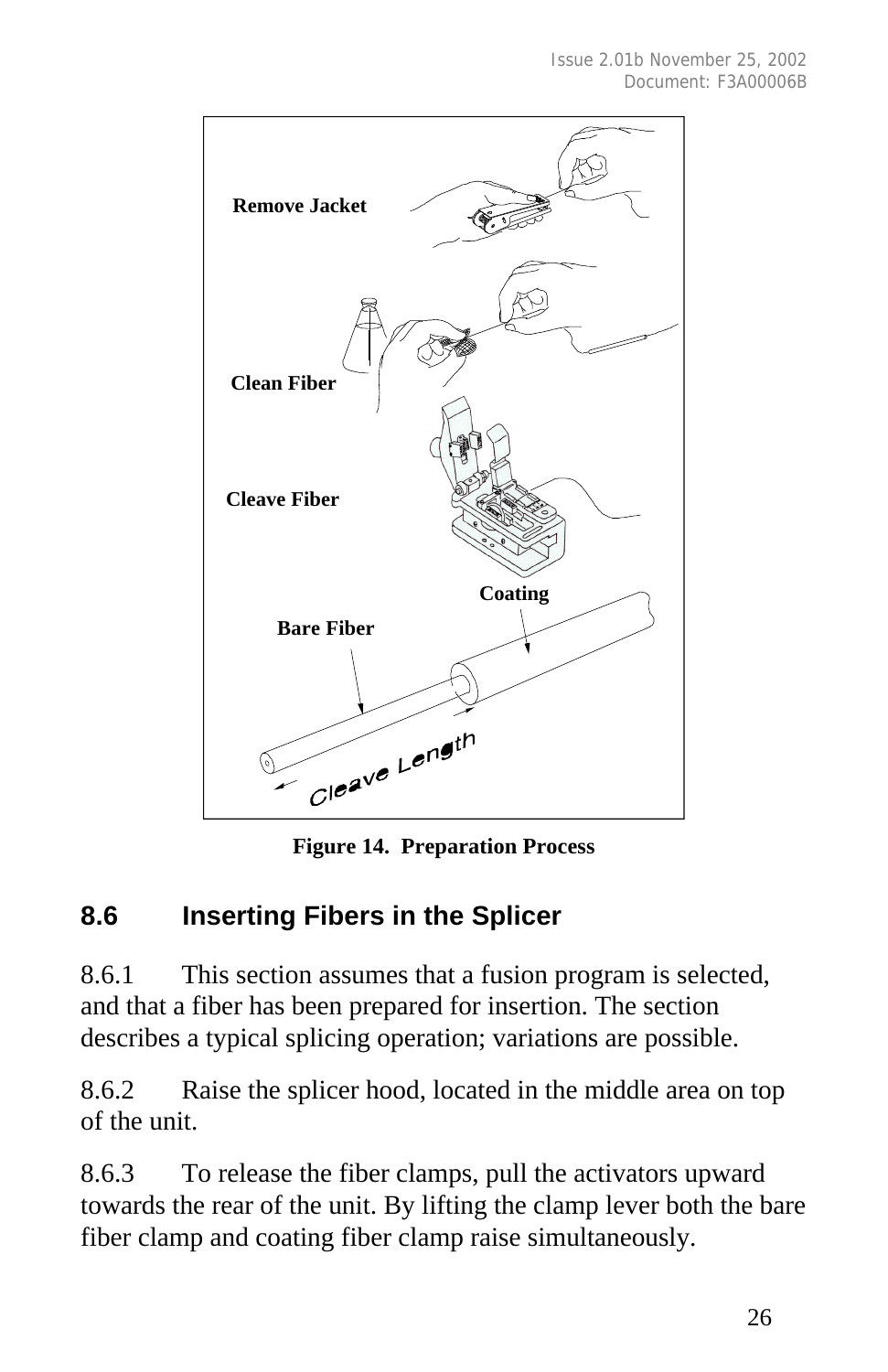8.6.4 Referring to Figure 15, lower one fiber onto the v-groove so that the cleaved end overhangs the v-groove and protrudes into the arcing area.

Referring to Figure 16, the fiber end should be approximately half way between the electrodes and the edge of the v-groove.



**Figure 15. Inserting the Fibers into the V-Grooves**

*Note: Do not allow the fiber end face to touch anything or slide it horizontally in the bottom of the v-groove. This will damage or contaminate the fiber end faces resulting in poor quality splices.*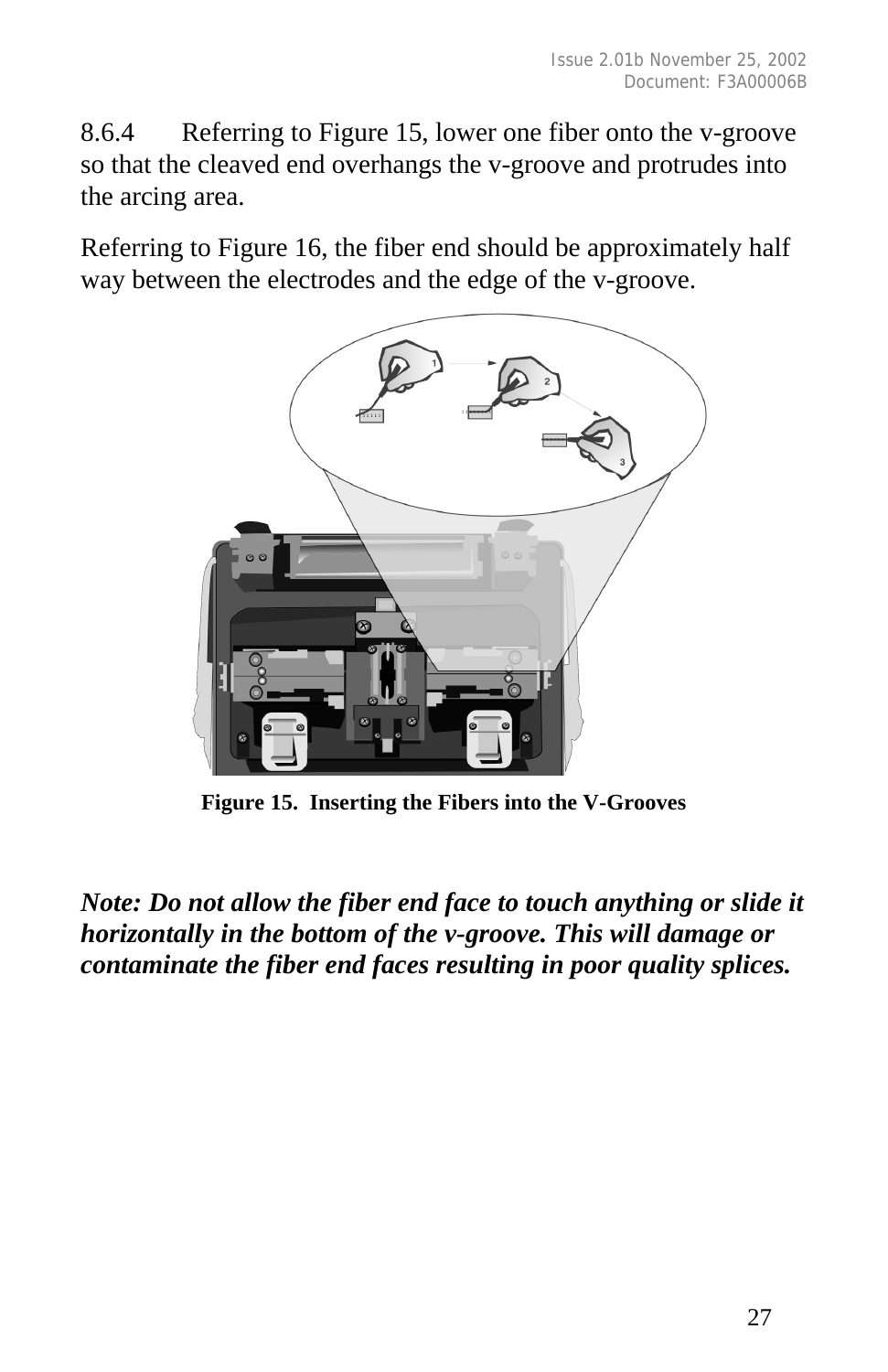8.6.5 Push the clamp lever down to gently lower the fiber coating clamp. Continue to press the clamp down until it becomes locked. The fiber should be resting in the v-groove with the cleaved end about halfway between the v-groove's inner edge and the electrode tips. Now lower the bare fiber clamp to properly seat the bare fiber in the v-groove.



**Figure 16. Positioning Fibers**

8.6.6 Prepare the other fiber to be spliced and clamp it in the splicer.

8.6.7 Close the hood. Make sure the fibers are routed directly out of the side of the hood.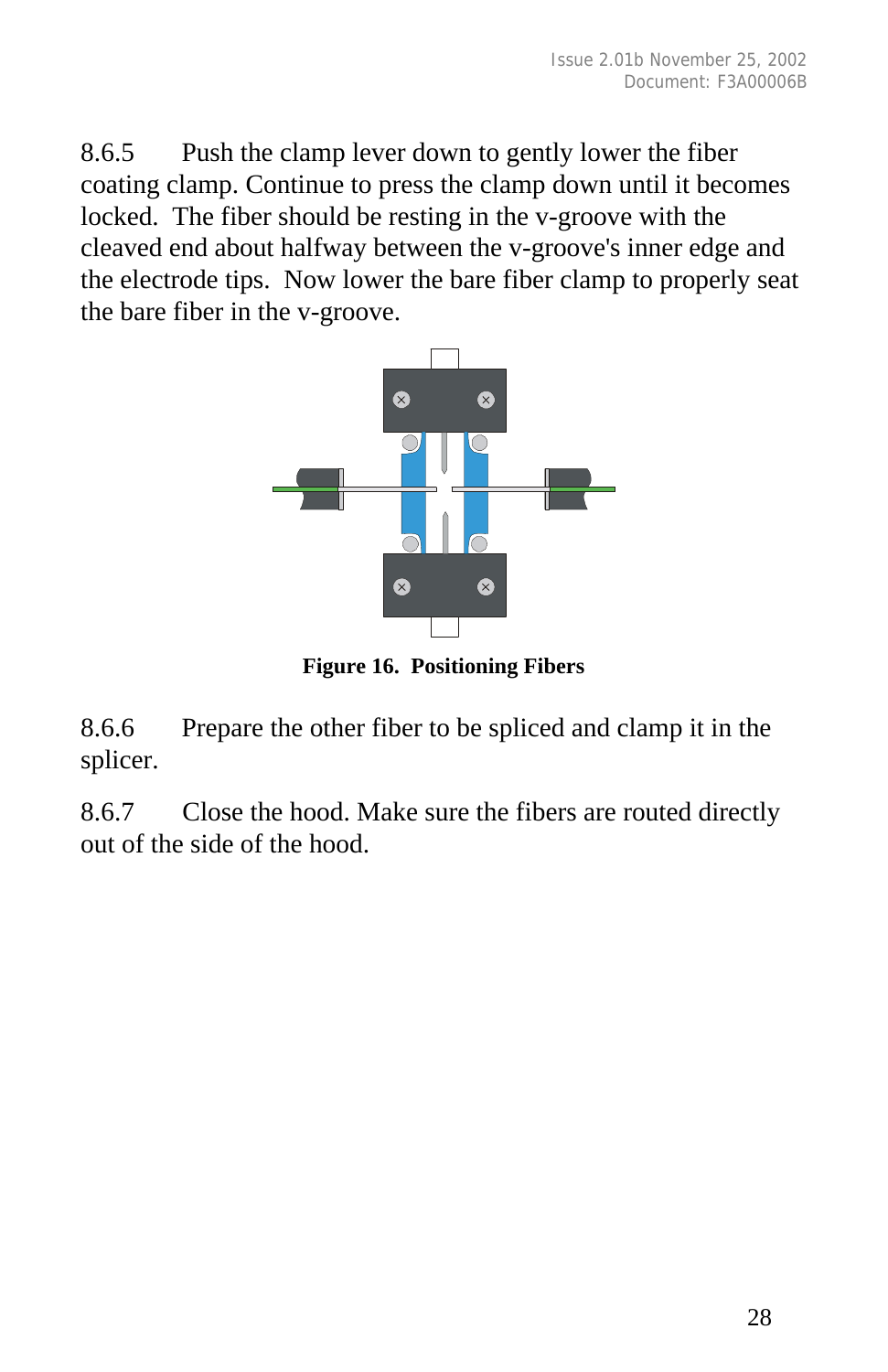## **9.0 Arc Test Procedure**

#### **9.1 When to perform an ARC Test**

9.1.1 The fusion splicer has a built-in Arc Test feature that should be used to ensure consistent high-quality splices. Situations that should prompt an arc test are:

- Changing fiber types
- Changing splice location
- Initial splicing set-up
- Extreme changes in temperatures or humidity
- Poor splice performance
- Worn or dirty electrodes
- After electrode replacement

9.1.2 Performing an arc test automatically adjusts the arc power level for the splicing program selected, and will center the fiber end faces relative to the arc heat zone. The adjusted arc conditions are retained when the splicer is turned off.

#### **9.2 Performing an Arc Test**

9.2.1 This test requires two pieces of scrap fiber of the same type as that being spliced. To perform an Arc Test, use the following procedure.

- 1. Remove the coatings, clean, cleave, and insert the fibers as for a normal splice. See *Section 8.5*, for instructions on preparing the fibers for splicing.
- 2. Select a fusion program to match the fiber type to be spliced. *Refer to Section 8.3*
- 3. From the SPLICE MODE menu screen, move the cursor to ARC TEST, and press "SET" to begin the test as shown in Figure 17.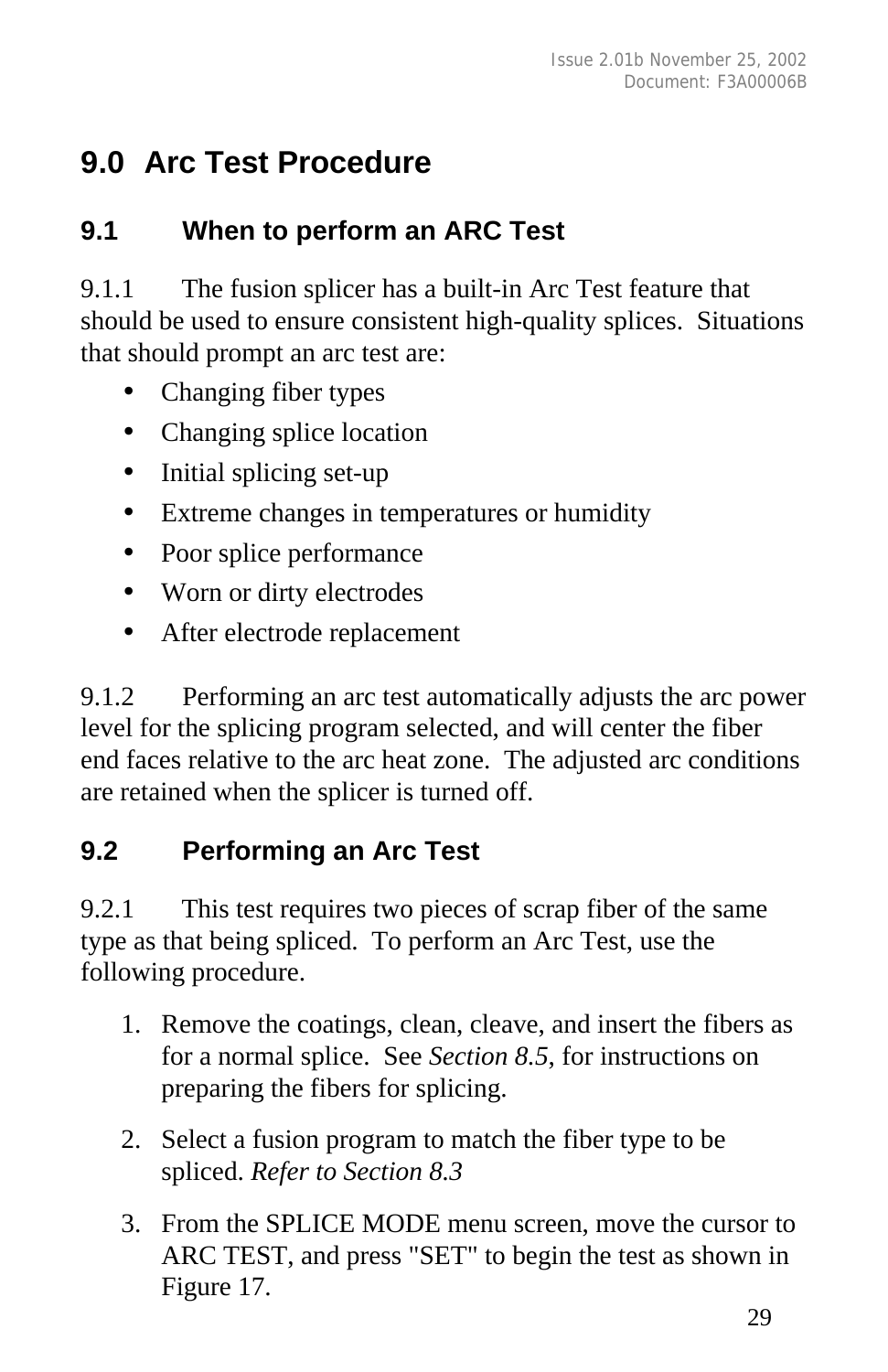

**Figure 17. Starting an ARC Test**



**Figure 18. Performing an ARC Test**

- 4. The splicer will automatically measure the amount of melt back as shown in Figure 18 to determine if the power is correct.
- 5. If arc power was indicated to be "TOO WEAK" or "TOO STRONG", the splicer will automatically self-adjust to the optimum level. Repeat the test until ARC OK is displayed.
- 6. When the message "ARC OK" appears, the splicer will automatically reset and is ready to begin splicing.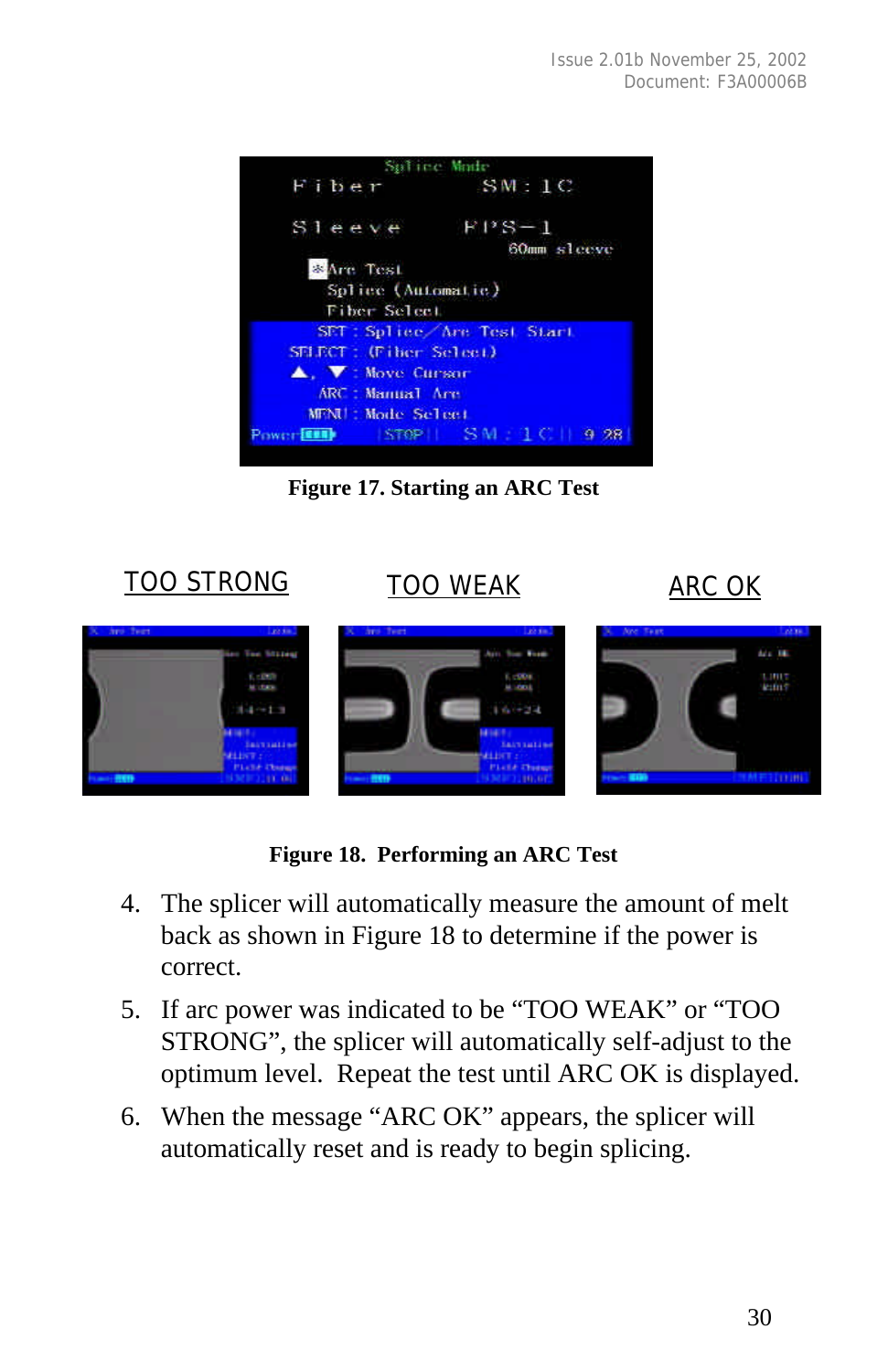# **10.0 Starting the Automatic Splice**

10.0.1 This process assumes the splicing mode has been set, a fiber protection sleeve has been installed and both fibers have been inserted in the splicer.

1. With the hood closed, and the splicer in the "SPLICE MODE" menu screen, move the cursor to "SPLICE" as shown in Figure 19.



#### **Figure 19. Starting the Automatic Splice**

2. Press "SET" to begin the automatic splicing process.

10.0.2 During the automatic splice, the splicer will immediately move the fiber ends into place, and the magnified view will appear on the LCD screen.

10.0.3 The fusion splicer automatically inspects the fiber to ensure a good splice. It then automatically splices the fiber together and provides splice loss estimation.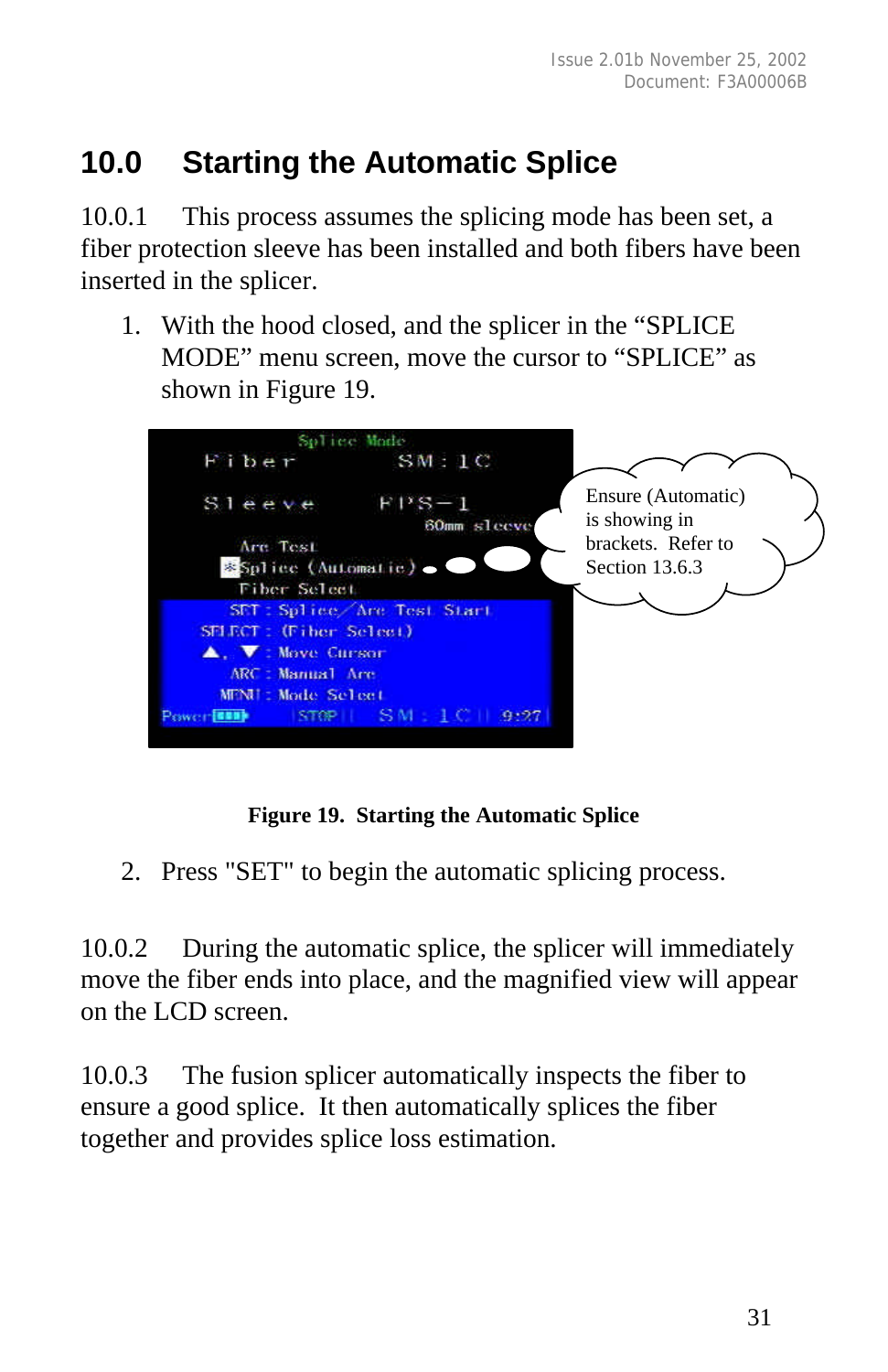

**Figure 20. Splicing Process**

10.0.4 Following a completed splice, the splicer will display both the X and Y-views simultaneously. The view that is highlighted in white is the "active" view. This view can be actively re-focussed using the up and down arrow keys. To change the "active" view between X and Y, press the "SELECT" key.

10.0.5 Following splice loss estimation, complete splice/fiber inspection data and before and after splice images can also be viewed. To access these, press "MENU" to exit the Multi-field screen.

10.0.6 The next screen that will appear gives you the option to make and additional arc to the fiber or return to the Multi-field screen. To re-arc the fiber, depress the "ARC" key.

*Note: Re-arcing the fiber may improve or worsen splice results.*

| Snlied<br><b>D. 00dB</b> | Complete (Est Loss | Press the     |
|--------------------------|--------------------|---------------|
|                          |                    | "ARC" key     |
|                          |                    | to re-arc the |
|                          |                    | fiber.        |
|                          | Additional Arc     |               |
|                          | Multi Field        |               |
|                          | Salice Data        |               |
|                          | 50                 |               |

**Figure 29. Making an Additional Arc**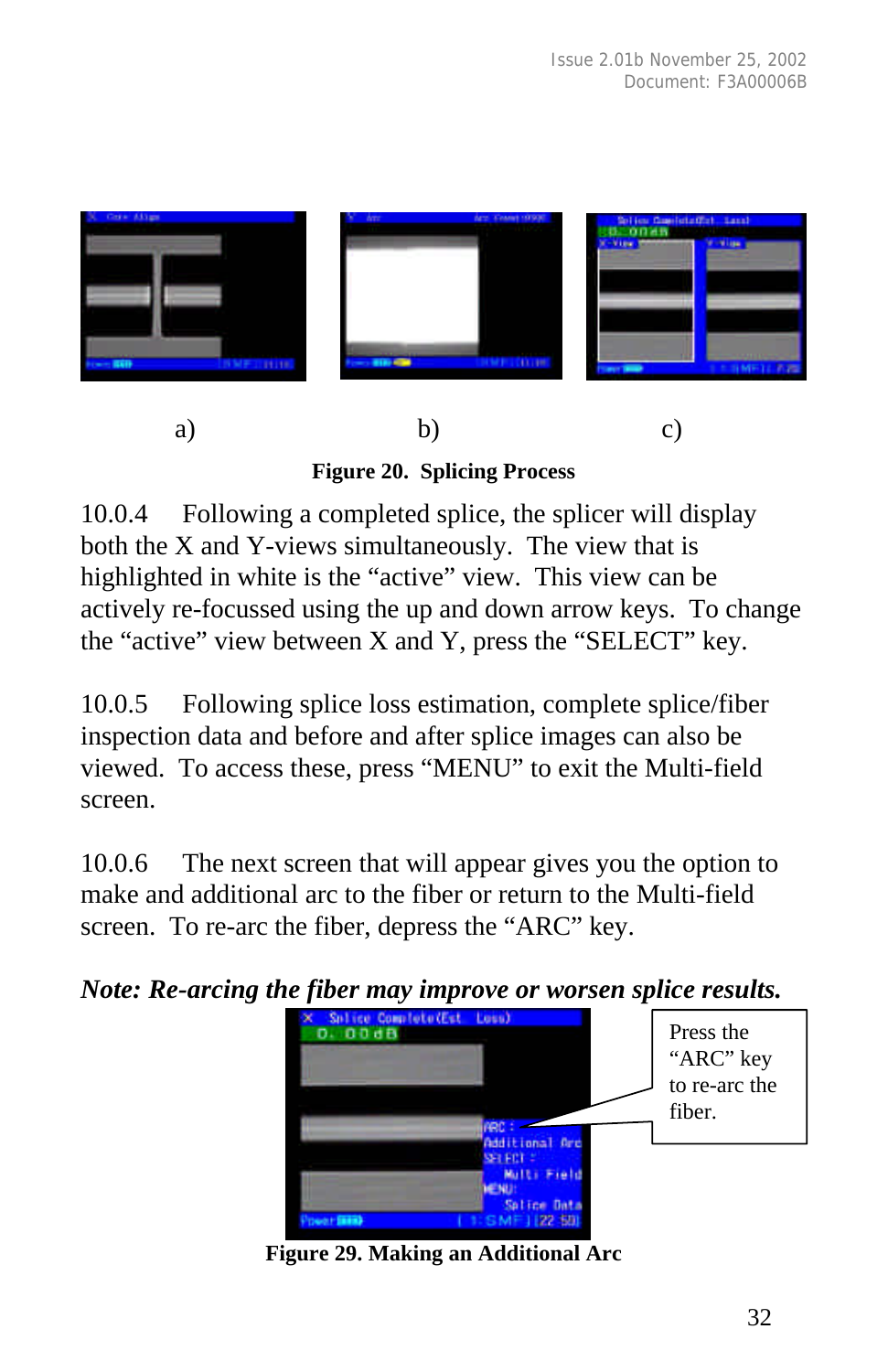10.0.7 To advance to the splice data, press the "MENU" key. From this screen it is possible to view before and after images of the fibers in both the X and Y-views. It is also possible to access fiber and splice data. Follow the on-screen instructions to take advantage of the options available here. For more information about splice data, reference *Section 13.3, Splice Data Storage Functions.*



**Figure 30. After Splice Options**

# *Note: The splicer can be configured to perform a 200g tensile test on the splicing stage following a completed splice.*

10.0.5 Upon completion of the splice, a tensile test can be performed to the splice ensuring its physical integrity by pressing the "SET" key.

# **10.1 Evaluating Splice Quality**

10.1.1 Following a completed splice, visual inspection of quality can be performed in both views by using the "ARROW" keys.

10.1.2 For large loss estimations, bubbles, or bulging always redo the entire splice.

10.1.3 For gray and white lines about the splice point: sometimes repeating the ARC can improve the results, especially for cladding defects. Note do not re-arc a splice more than twice. Instead, perform the ARC TEST procedure, then try to re-splice it.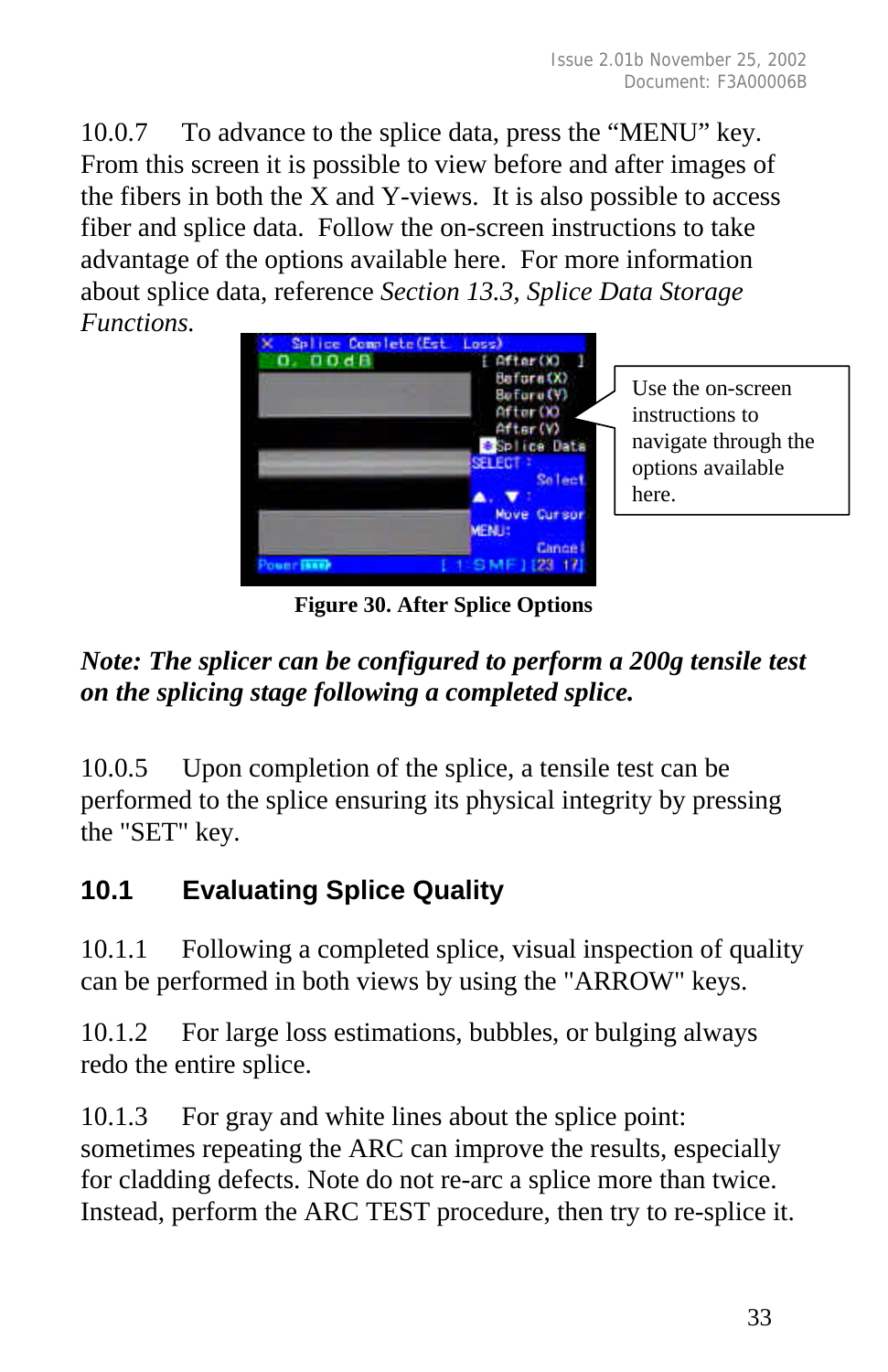Ú *Note: The appearance of gray/white lines at the splice point is normal and acceptable when splicing dissimilar fiber types.*

# **11.0 Splice Protection**

# **11.1 Positioning the Splice in the Heater**

11.1.1 The integrated heater unit, as shown in Figure 21, is located at the rear top edge of the splicer unit. The right fiber clamp has a built in tensile mechanism that is used to maintain approximately 50 grams of tension on the splice while heating the protection sleeve.



**Figure 21. Heater Unit**

- 1. Open the heater clamps on both sides of the heater. One heater clamp is attached to the heater door and will it open with the clamp.
- 2. Open the splicer hood and the fiber clamps to release the spliced fiber.
- 3. Center the FPS-1 fiber protection sleeve over the spliced portion of the fiber.

### *Note: Take care to keep the spliced fiber straight. Do not flex it back and forth.*

4. Make sure the fiber protection sleeve is centered over the spliced portion, maintain a slight tension on the fiber ends, lower the fiber onto the heater clamp arms, and push down. The tension of the fiber on the clamp arms should close the heater clamps. Refer to Figure 22.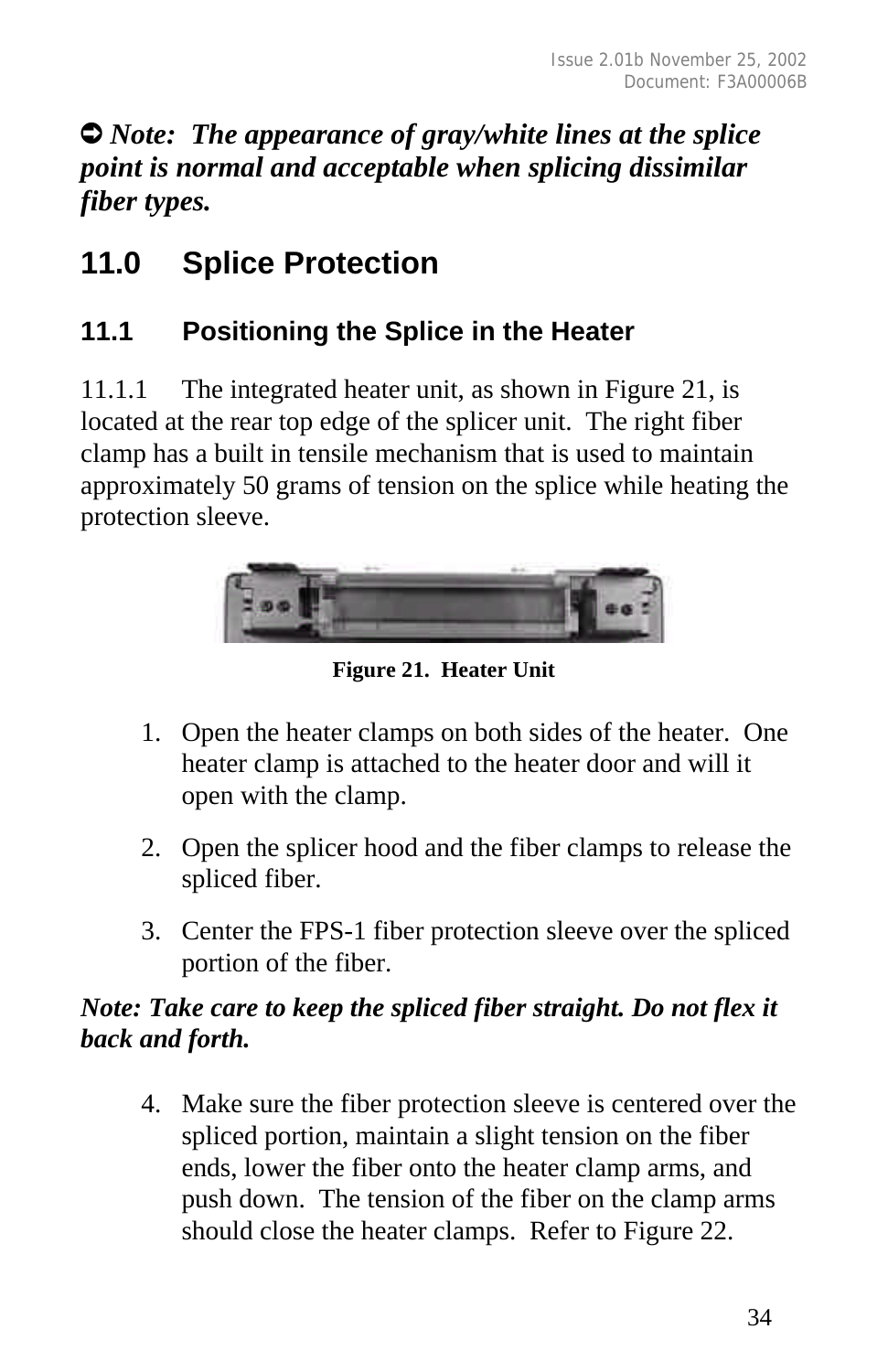

**Figure 22. Closing the Heater Clamps**

5. The right side clamp has a built-in spring mechanism used to keep the fiber taught inside the fiber protection sleeve during the shrinking process. Referring to Figure 23, open the left heater clamp and pull the fiber to the left to activate the tension spring and close.



**Figure 23. Applying Maintaining Tension**

*Note: Before starting the heating cycle, make sure the bare fiber portion is in the middle of the protective sleeve, and the sleeve is centered inside the heater.*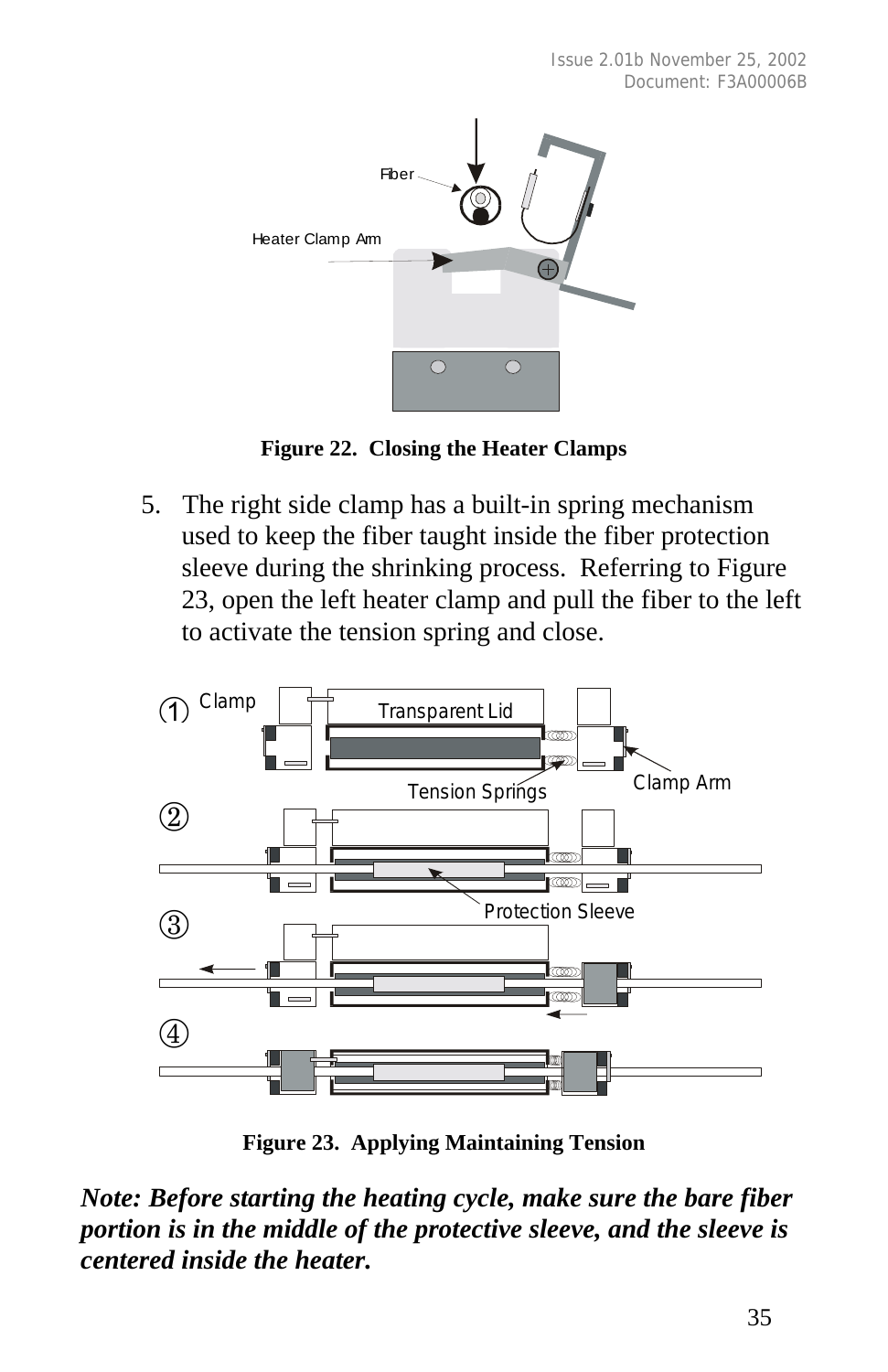### **11.2 Heating/Shrinking the Sleeve**

- 1. Press "HEAT" on the keypad to begin the heating cycle, and shrink the reinforcing sleeve. The green LED on the "HEAT" key indicates that the heater is active. To cancel heating, press the "heat" key again.
- 2. When the heater starts, begin preparing the next splice.

### *Note: The splicer and heater can be operated simultaneously.*

- 3. After about 75 seconds, a single long beep will indicate the heat cycle is completed.
- 4. Open both clamps. Remove the reinforced splice while pulling gently on the fiber to keep it straight. Visually inspect the sleeve. (See Figure 24)

#### *Warning: Sleeve may be hot! Handle with care.*



**Figure 24. Reinforcing Sleeve Inspection.**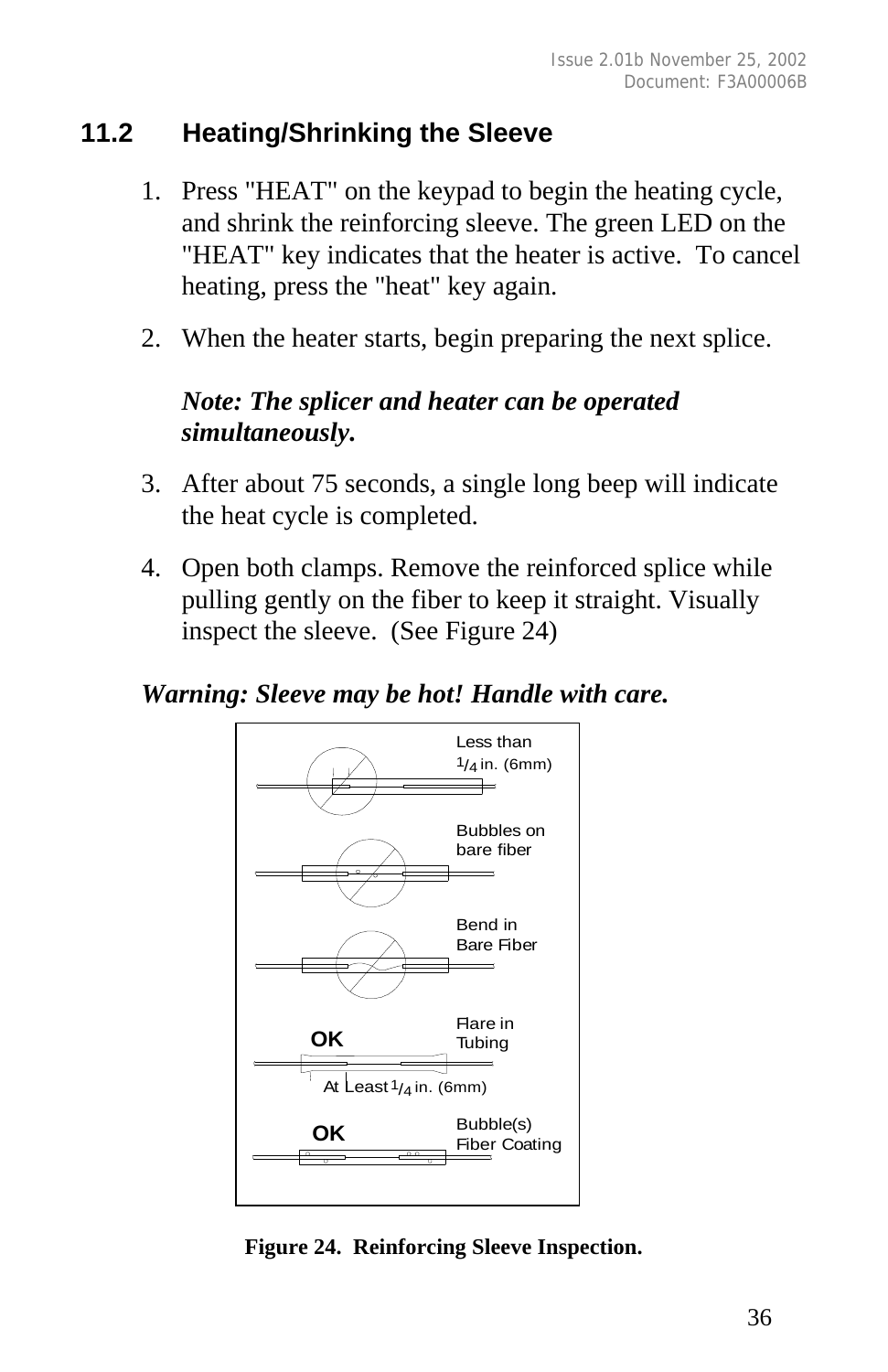# **12.0 Using the Power Supply Module**

# **12.1 Description**

BU-M1 (BU-65) battery modules are re-charged using the PS-M1 (PS-65) power supply module. The charger has 3 status LED's located on the front panel, that identify the stage of the charging process. Figure 25 describes the LED's and each various status condition.



**Figure 25. Battery Charger Status LED's**

| No.               | <b>Item</b>                | <b>Description</b>                                                                                                                    |
|-------------------|----------------------------|---------------------------------------------------------------------------------------------------------------------------------------|
|                   | Refresh                    | Used to drain any remaining battery power prior<br>to beginning charging. When draining is<br>complete charging automatically begins. |
| $\left( 2\right)$ | Charging<br>(Status LED)   | When lit, this LED indicates battery is being<br>charged.                                                                             |
| 3                 | Full<br>(Status LED)       | When lit, this LED indicates battery is fully<br>charged.                                                                             |
| $\left( 4\right)$ | Power<br>(Status LED)      | When lit, this LED indicates power is on.                                                                                             |
| 5                 | Refreshing<br>(Status LED) | When lit, this LED indicates battery is being<br>refreshed.                                                                           |
| 6                 | <b>Charge Output</b>       | Connect battery to this terminal for charging.                                                                                        |

Ú *Note: When the FULL or CHARGING LED's are flashing this indicates that using the quick charge procedure will not charge the battery effectively. Refresh battery prior to charging.*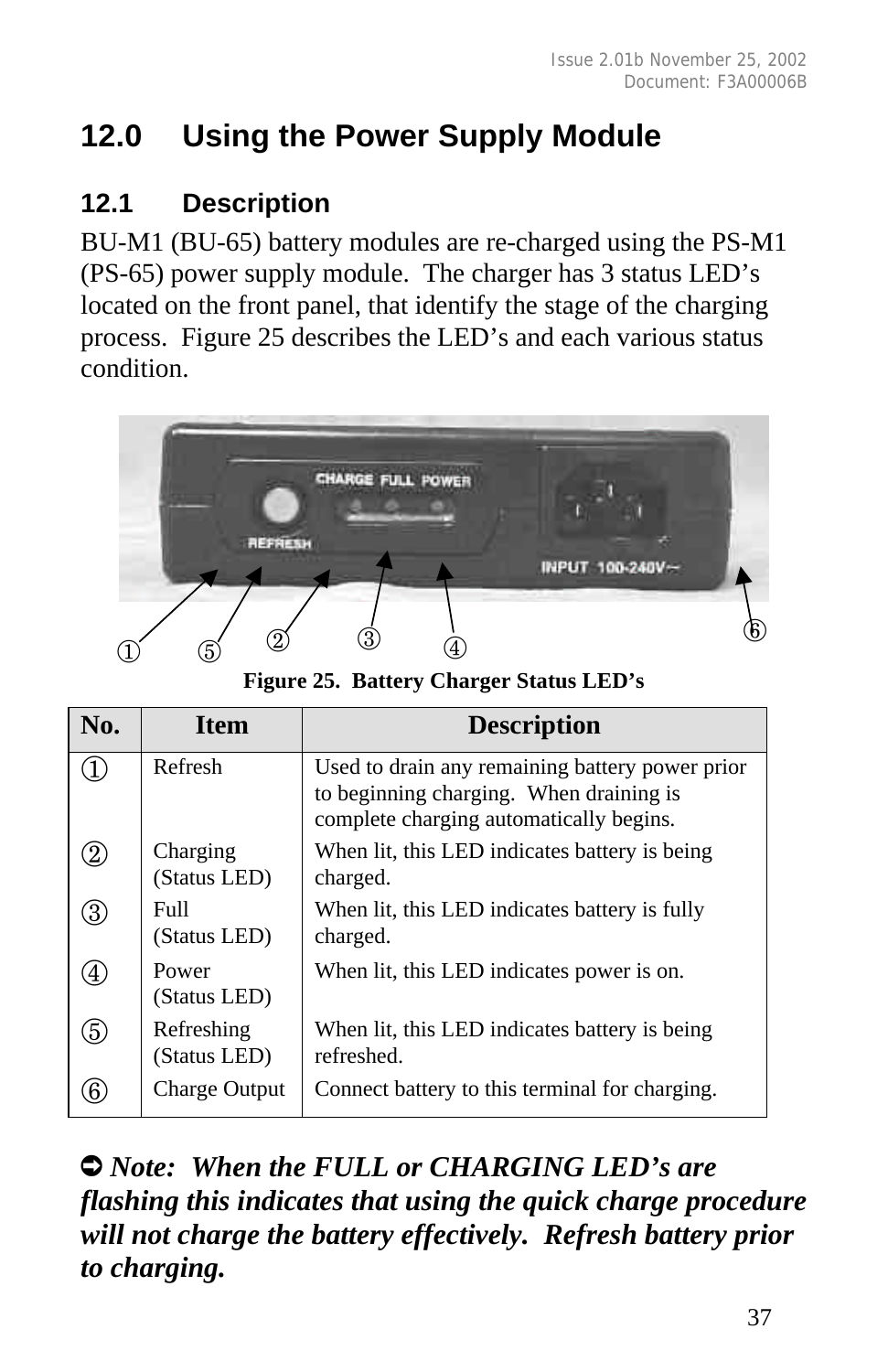# **12.2 Battery Charging**

To extend battery life it is recommended that batteries be completely drained before re-charging. Since this is not always possible, the built in "REFRESH" function will drain any remaining power in the battery prior to charging. Approximate time to charge a fully discharged BU-M1 (BU-65) battery module is 2.5 - 3 hours. To charge a battery perform the following procedure:

1. Referring to Figure 26, connect the charging cord between the "charge output" on the PS-M1 (PS-65) power supply module and the "charge input" on the BU-M1 (BU-65) battery module.



**Power Supply/Charger Battery** 

**Figure 26. Connecting the Battery for Charging**

- 2. Using the supplied AC power cord, insert one end of the cord into the charger, then the other end into an AC outlet.
- 3. Press the "REFRESH" button to drain any remaining power in battery. When refreshing is complete the charging cycle will automatically begin.
- 4. When charging is complete, the "FULL" LED will turn on. (Refer to Figure 25 for information on status LED's.)
- 5. Remove the AC power cord, and disconnect the battery from the charger.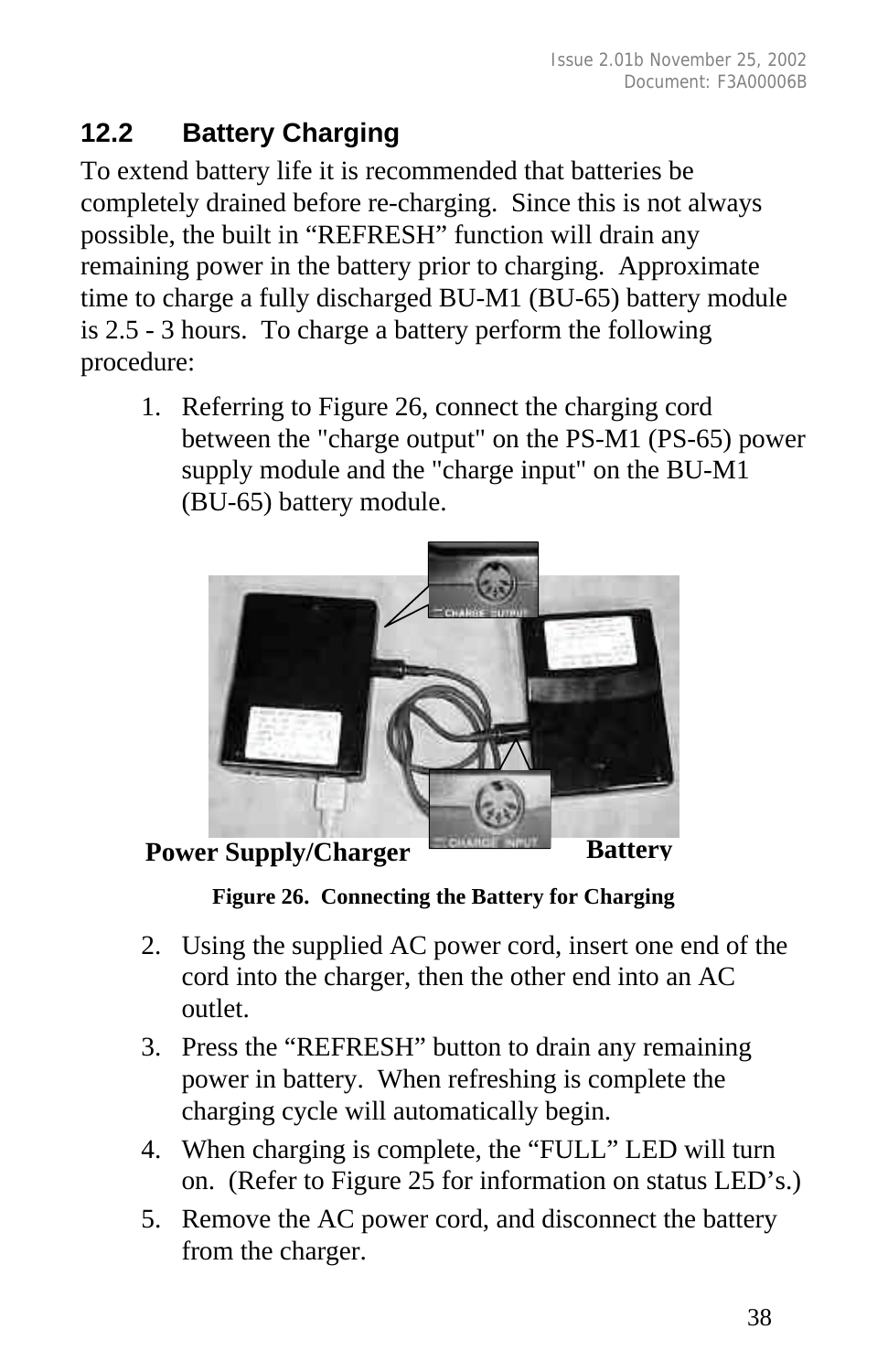# **13.0 Software and Menu Functions**

### **13.1 Splice Mode Menu**

13.1.1 The Splice Mode Menu shown in Figure 27 is the normal mode of operation. This mode is used for all splicing operations. When the splicer is first turned on, or the "RESET" key is pressed the splice mode menu screen will appear.



**Figure 27. Splice Mode Menu Screen**

13.1.2 The top section of the Splice Mode Menu screen provides information regarding:

- $\blacksquare$  The type of fiber (ex. SMF or MMF) to be spliced... SMF
- The fusion program selected ... **Standard 1**
- The active heater program ... **FPS-1**
- 13.1.3 The next section contains three options, arc test, splice and fiber select. Use the arrow keys to move the cursor to desired option. The following is a description of each function: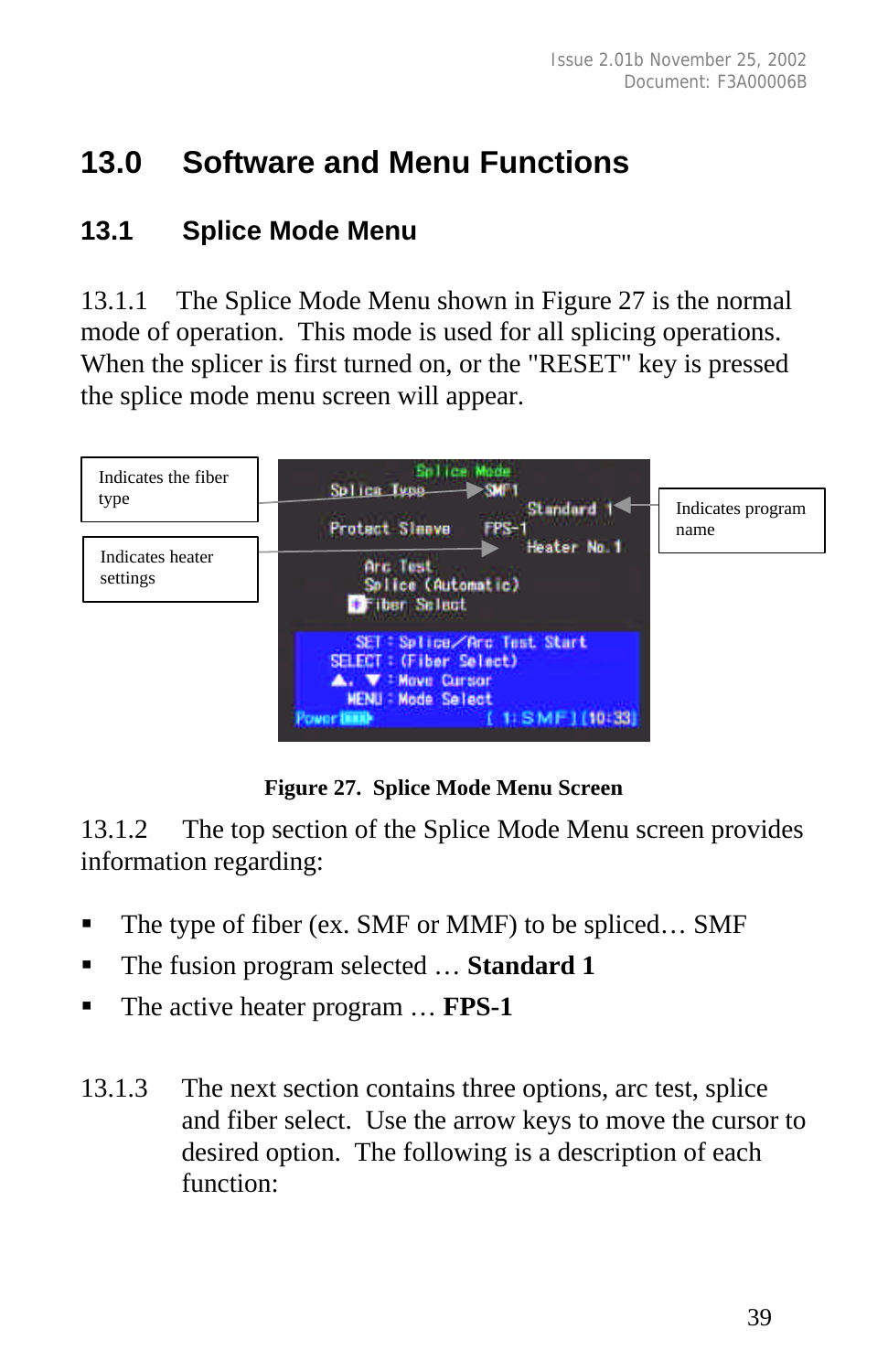- **ARC TEST** Activated by pressing the "SET" key, this function performs a calibration test to optimize the splicer based upon environmental conditions and fiber type. *(For more information on performing an ARC TEST refer to Section 9.0)*
- ß **SPLICE** Activated by pressing the "SET" key, this function initiates the splicing process. In Figure 27, (Automatic) indicates that the splicing process is set for automatic splicing. To change to manual splicing refer to Section 13.6.3, *Changing Splicing Mode Operation.*
- **FIBER SELECT** This option is used to change the fusion program to match the fiber types being spliced. To enter this option press "SELECT". Splice conditions for the fusion programs can also be edited from this screen.

**(***For more information on selecting a fiber type refer to Section 8.3, to learn how to edit splice conditions refer to Section 13.8)*

# **13.2 The Mode Select Screen**

13.2.1 To enter the MODE SELECT screen, press the "MENU" key. The MODE SELECT screen (Figure 28) provides access to the following mode functions:



**Figure 28. Mode Select Screen**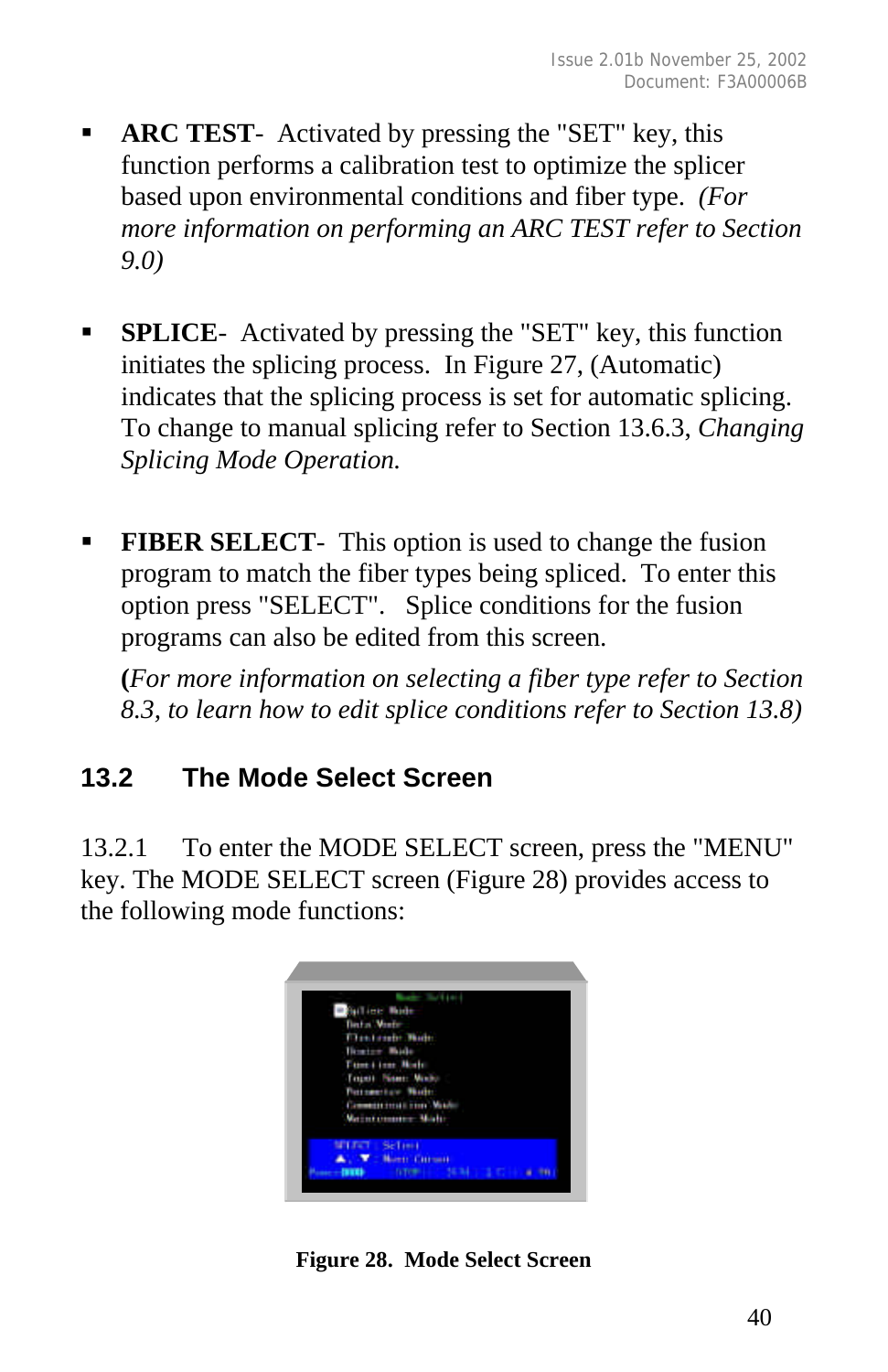- **SPLICE MODE** Used for performing all splicing operations. This is the normal mode of operation.
- **DATA MODE-** Provides access to data memory functions. Splice loss information can be stored, viewed, and printed using this mode.
- **ELECTRODE MODE** Use this mode to perform electrode maintenance functions.
- **HEATER MODE** Use this mode to change the heater program to match the sleeve length being used.
- **FUNCTION MODE-** Displays and customizes machine functions.
- **INPUT NAME MODE-** Use this mode to customize fiber and heater program names.
- **PARAMETER MODE-** Displays and changes software parameters
- **EXECOMMUNICATION MODE-** Enables maintenance personnel to control the splicer's functions using an external computer terminal.
- **MAINTENANCE MODE** This mode is used for running diagnostics and performing system upgrades

# **13.3 Splice Data Storage Functions**

13.3.1 The Type-37 has the capability to record splice loss information for each splice that is performed. A total of 750 splice data points can be stored. This splice loss data can then later be printed or downloaded to a PC for tracking and analysis. To enter the DATA MODE menu perform the following step:

1. From the MODE SELECT screen shown in Figure 28, choose DATA MODE and press "SELECT" to view the menu screen shown in Figure 29.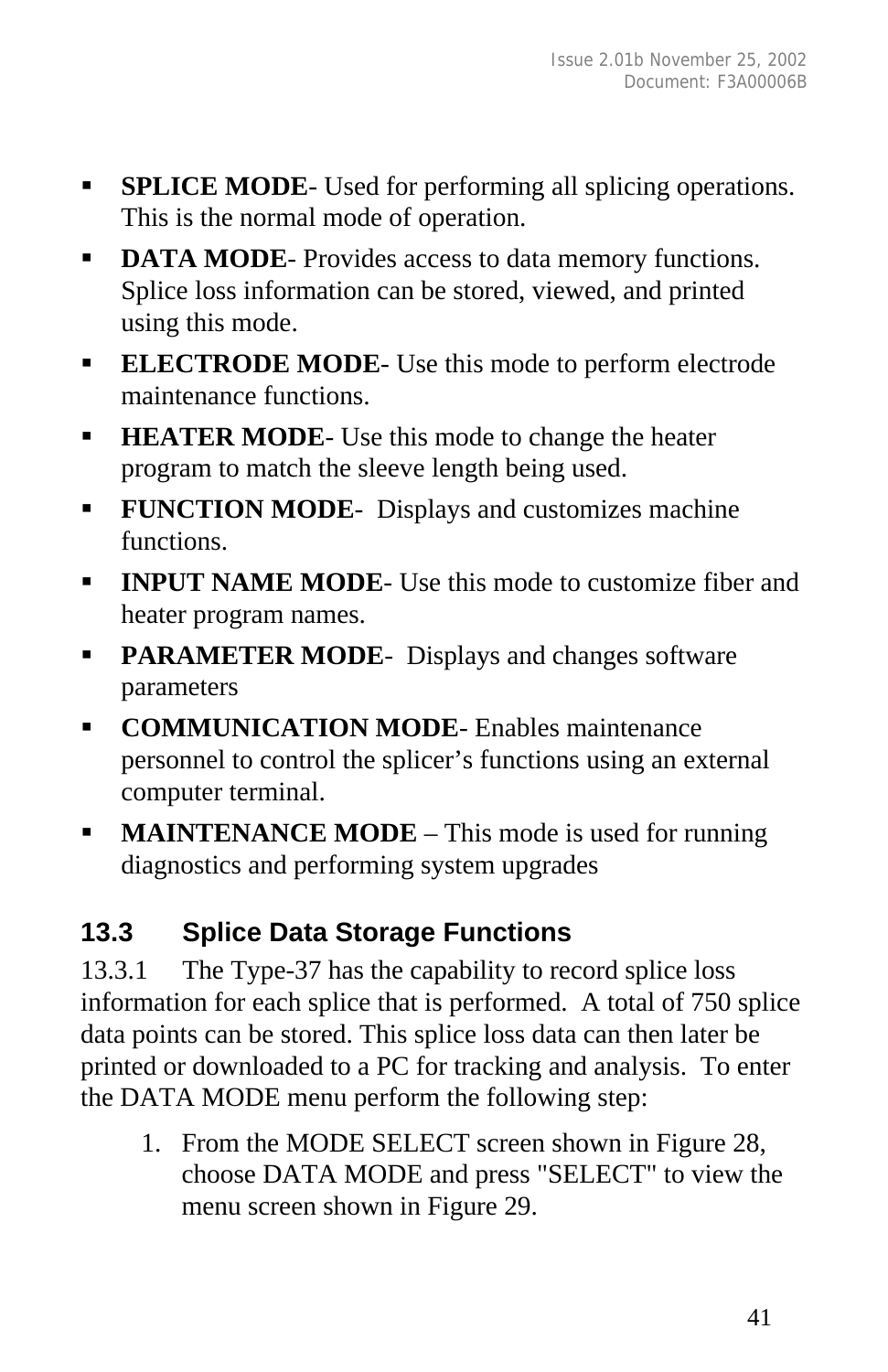

**Figure 29. Data Mode Menu**

13.3.2 **DATA MEMORY** allows you to choose from 1 of 3 splice data storage methods:

- ß Automatic- Splice loss data is stored automatically when splice is complete
- ß Manual- Following a completed splice you will be prompted with the option to store splice data.
- ß OFF- No splice loss data will be stored

To change the method of data storage:

- 1. Move the cursor to DATA MEMORY as shown in Figure 29 and press "SELECT" to highlight the action block. *(For detailed information on editing action blocks refer to Section 7.2)*
- 2. Using the arrow keys, scroll through the available options and choose desired setting.
- 3. Press "SELECT" to accept the change.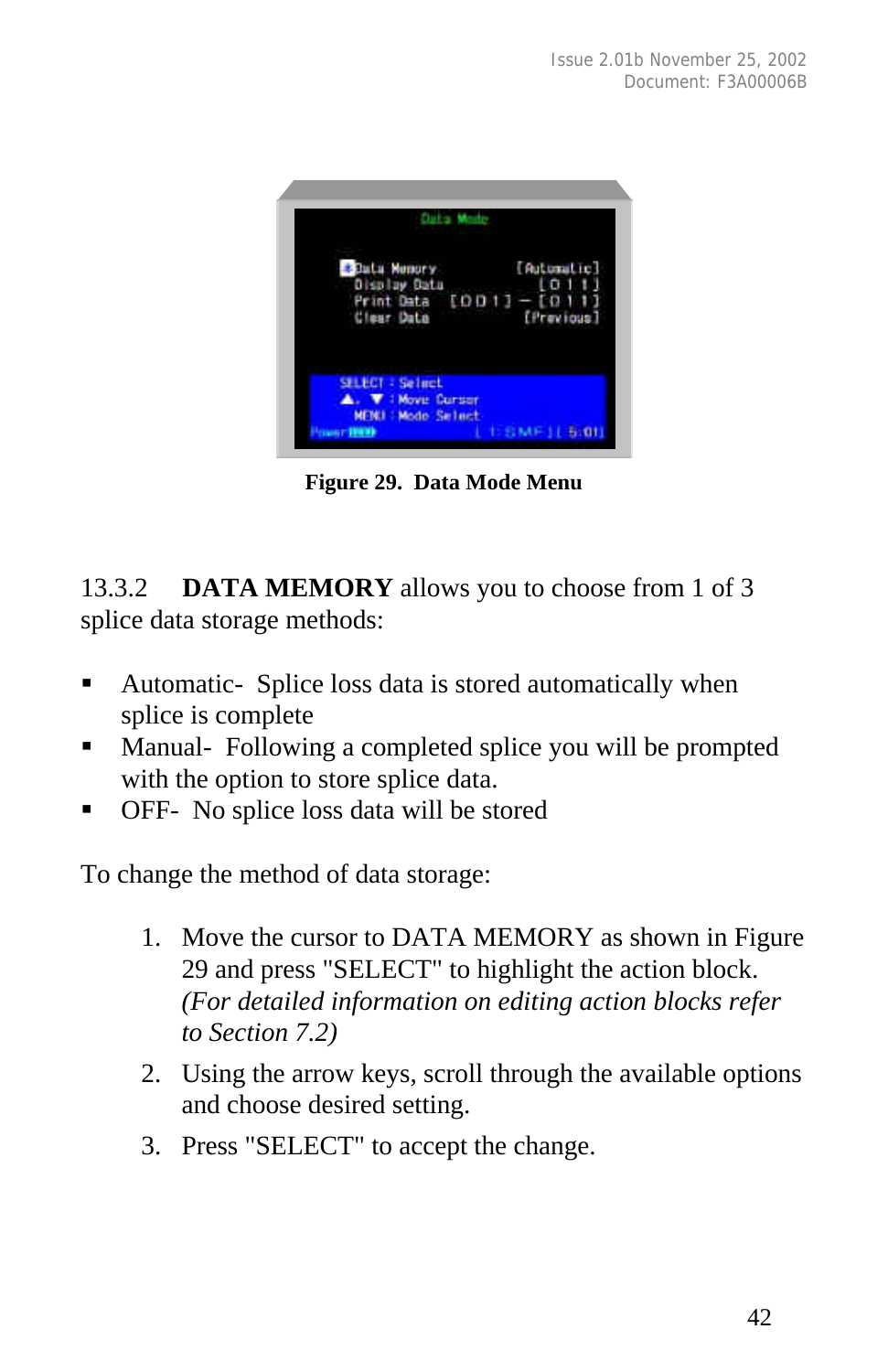13.3.3 **DISPLAY DATA** allows you to display stored splice loss data. To view stored data:

- 1. From the DATA MODE menu shown in Figure 29, move the cursor to "Display Data" and press "SELECT" to highlight the numeric action block.
- 2. Referring to Section 7.3 *Numerical Inputs*, enter the memory location you would like to view and press "SELECT" to display the stored splice loss information.



**Figure 30. Stored Splice Data**

- 3. Figure 30 shows splice loss data for a typical fiber splice.
- 4. Use the arrow keys to scroll through the data memory and view different memory locations.

13.3.4 **PRINT DATA**- allows you to print stored splice data to a printer or download to a PC. The numbers shown below indicate the range of stored data. To print stored data:

- 1. From the DATA MODE menu shown in Figure 29, choose PRINT DATA and press "SELECT" to edit the start and stop printing range.
- 2. Referring to Section 7.3 *Numerical Inputs*, enter the starting point where you would like the printing to begin then enter the ending point where you would like printing to stop.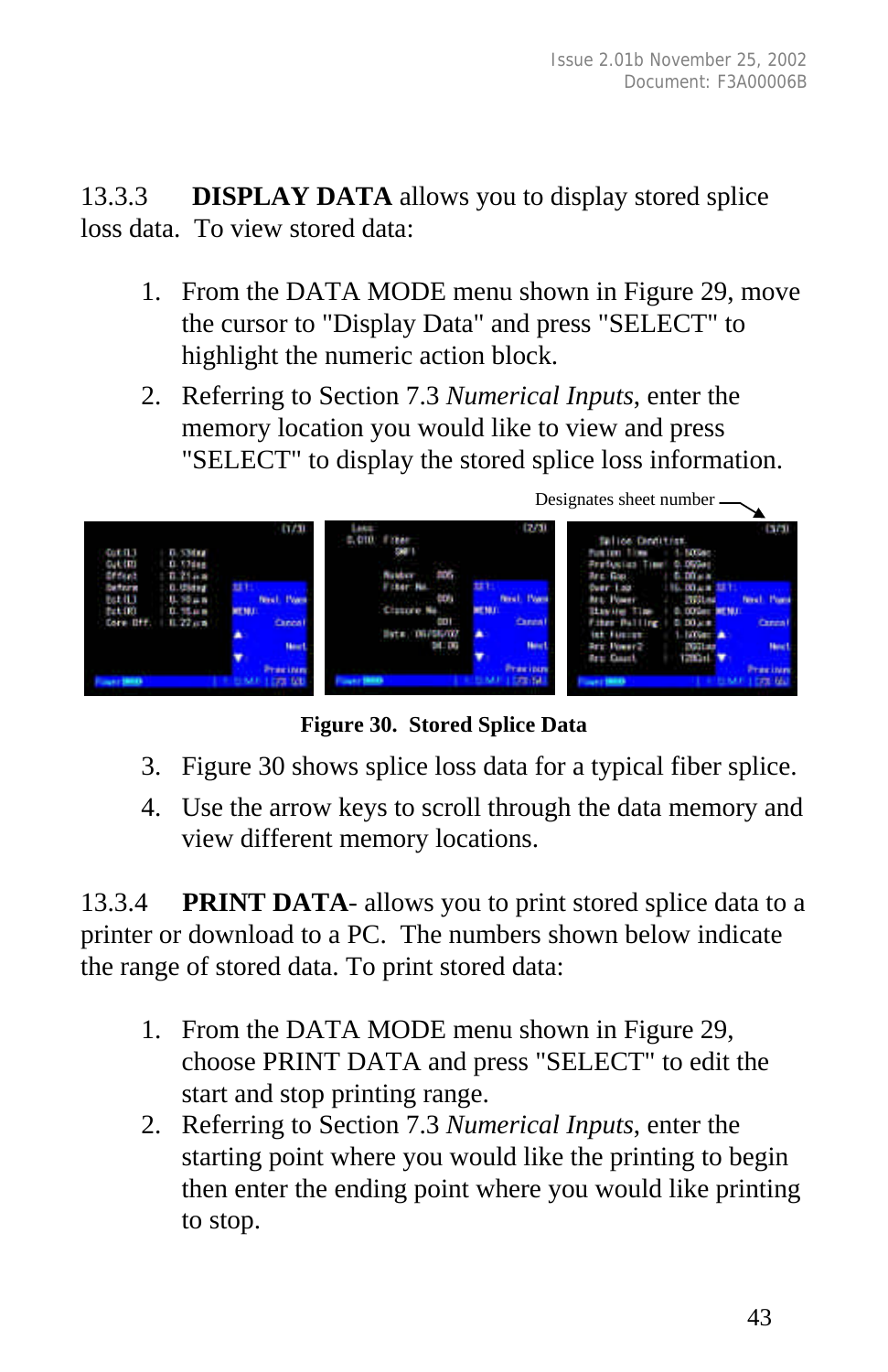3. After entering the ending point the screen shown in Figure 31 will be displayed.

# $\bullet$  *Note:* When outputting data to a PC, reduce the Printout *Delay Timer to zero (Parameter 410).*



**Figure 31. Printing Splice Data**

13.3.5 **CLEAR DATA**- allows you to delete stored splice data. Edit the action block to choose between deleting all stored splice data or the previously stored data. To delete stored splice data:

- 1. From the DATA MODE menu screen shown in Figure 29, choose "Clear Data" and press "SELECT" to edit the action block.
- 2. Referring to Section 7.2 *Editing Action Blocks* use the up down arrow keys to choose between ALL or PREV. and press "SELECT" to delete the data.

**ALL**- *deletes all stored splice data* **Previous**- *deletes the most recently stored splice data*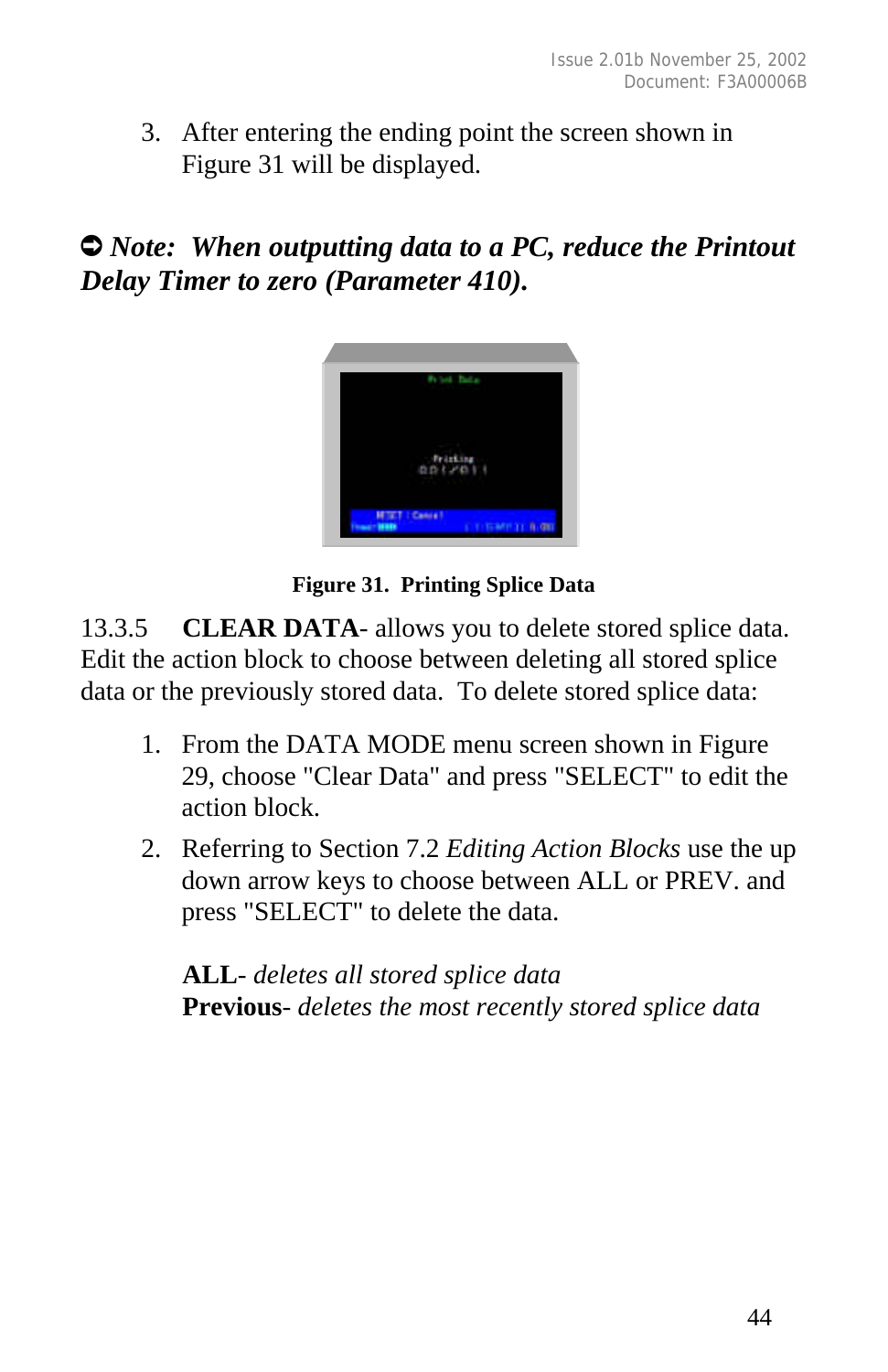# **13.4 Electrode Mode**

13.4.1 The electrode mode is entered from the MODE SELECT screen shown in Figure 28.



**Figure 32. Electrode Mode Menu**

13.4.2 **MANUAL ARC**- is used to discharge new electrodes and condition the tips for optimum performance*. (For detailed information on using this function refer to Section 14.3 Replacing Electrodes.)*

13.4.3 **RESET ARC COUNT**- is used to reset the internal arc counter to zero. After each arc discharge an internal counter is incremented by 1, allowing you to track the number of discharges a pair of electrodes have made. Electrodes typically need replacement after 1000 arcs. To reset the arc count:

- 1. From the ELECTRODE MENU shown in Figure 32, choose RESET ARC COUNT.
- 2. Pressing "SELECT" will reset the internal arc counter to zero.

# Ú *Note: When select is pressed the arc counter is reset without further notification.*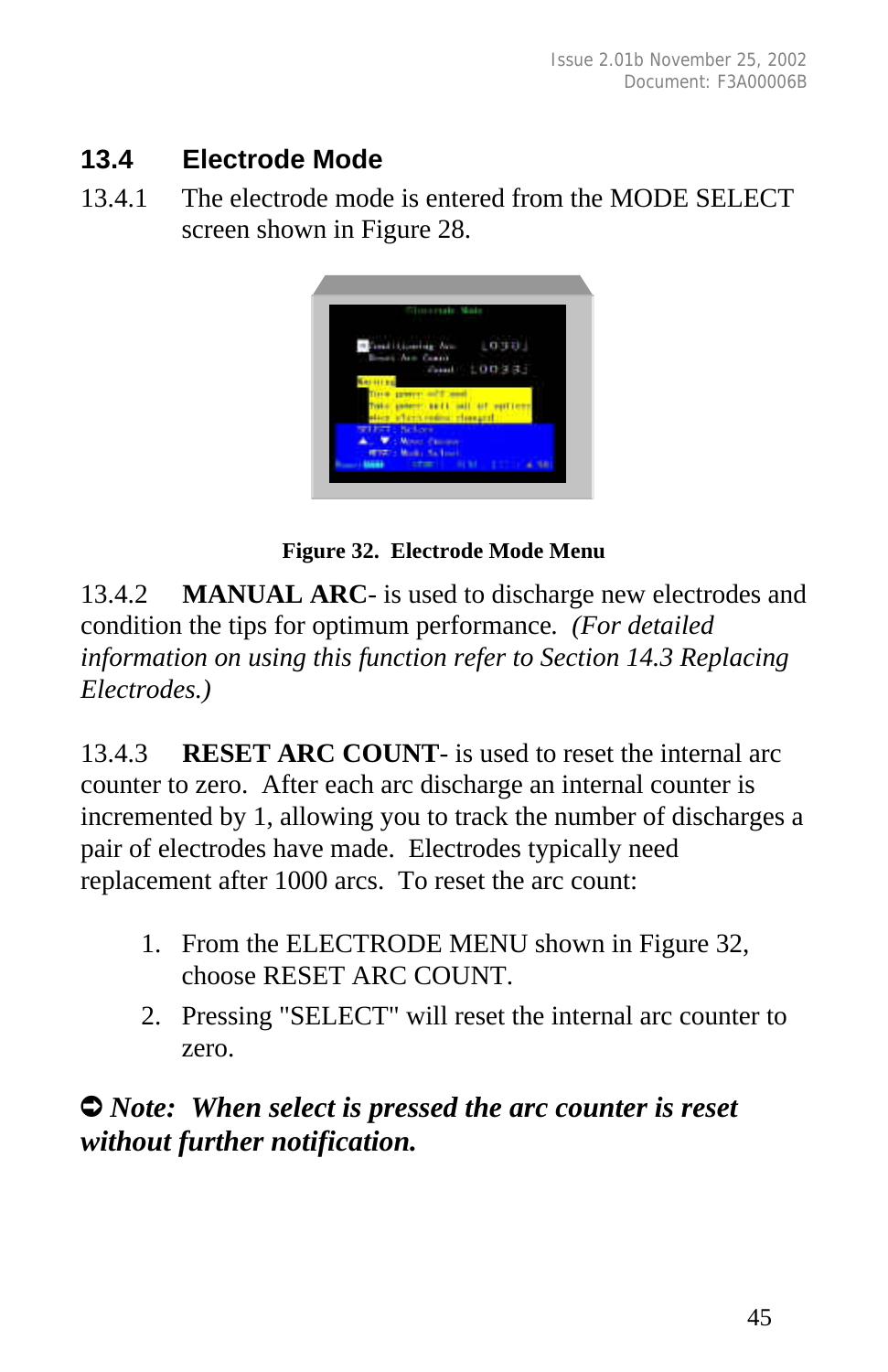# **13.5 Selecting and Editing Heater Programs**

13.5.1 The protection sleeve heater can be set up to optimally shrink various lengths of fiber protection sleeves. There is space available for a total of 10 programs that can be user input to match specific types of sleeves that may be different from the standard. To select a heating program that matches your protection sleeve perform the following procedure:

- 1. Press the "MENU" key to display the MODE SELECT screen.
- 2. Choose HEATER MODE and press "SELECT".



**Figure 33. Entering Heater Mode**

- 3. Press "SELECT" to edit the action block and use the "ARROW" keys to scroll through the available programs.
- 4. Press "SELECT" to accept changes.
- 5. The active heater program is indicated on the SPLICE MODE MENU screen as shown in Figure 34.



**Figure 34. Active Heater Program**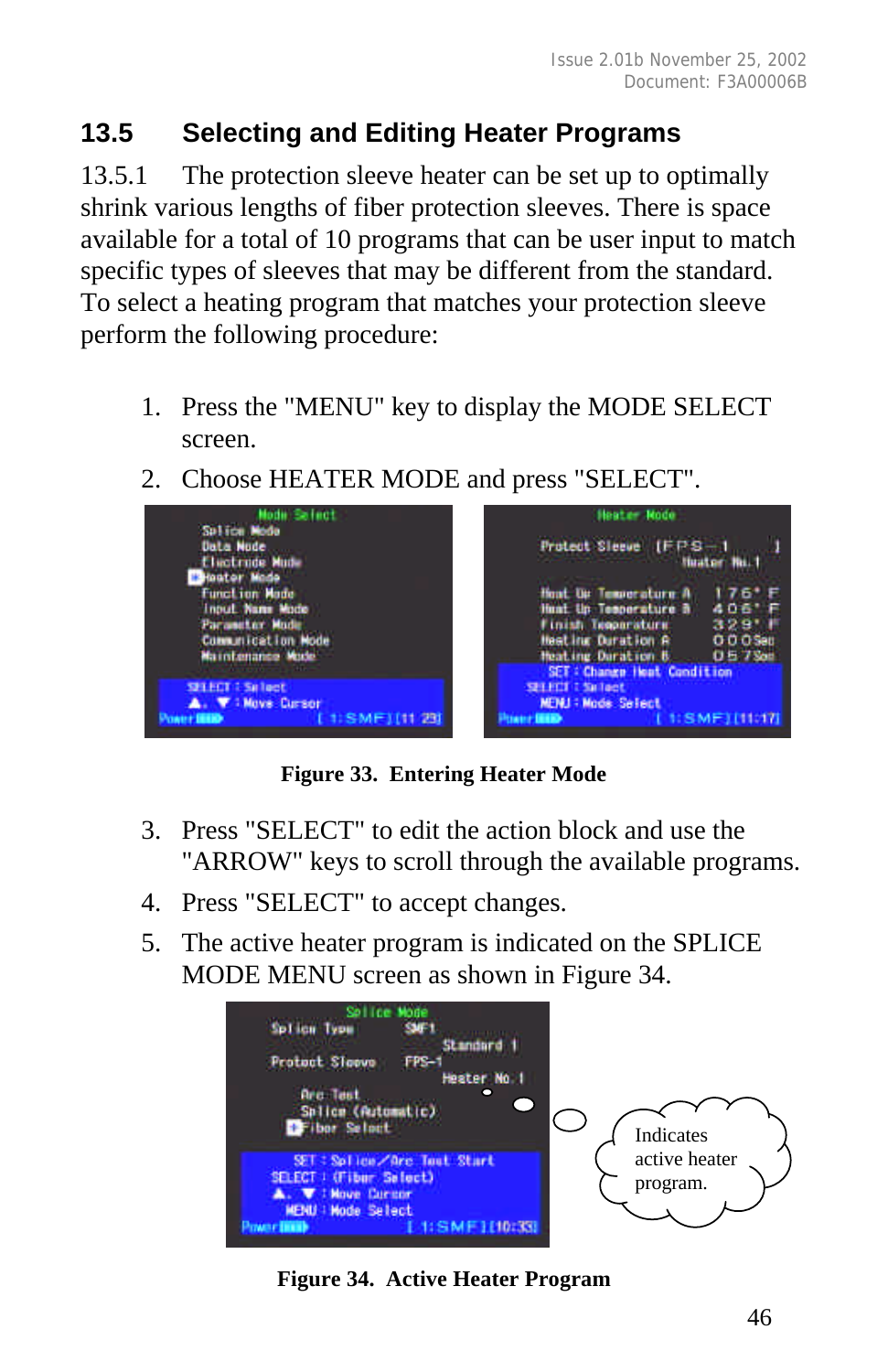13.5.2 The protection sleeve heater settings can also be edited from the Heater Mode menu.

# Ú *Note: Heater programs for standard splice protection sleeves are factory optimized and should not need editing.*

- 1. To edit protection sleeve heater settings, access the Heater Mode menu screen by pressing the "MENU" key.
- 2. Using the arrow keys move the cursor down to "Heater Mode" and press the "SELECT" key.
- 3. To edit the program settings, press the "SET" key.
- 4. Using the arrow keys, select a heater condition setting, and press "SELECT" to edit that setting.
- 5. Input the password by pressing the following keys in order from top to bottom:

# **"UP ARROW" "ARC" "DOWN ARROW" "SELECT"**

- 6. Use the arrow keys to increase/decrease the digit to the desired value.
- 7. Press "SELECT" to accept the change and advance to the next digit. If you make an error, pressing the "MENU" key will allow you to go back and re-edit that value.
- 8. When you are finished making your changes, press the "SET" key to return to the Heater Mode menu screen.

# **13.6 Changing Fusion Splicer System Settings**

13.6.1 Various features and functions can be activated/deactivated and changed by entering the FUNCTION MODE menu. To change system settings: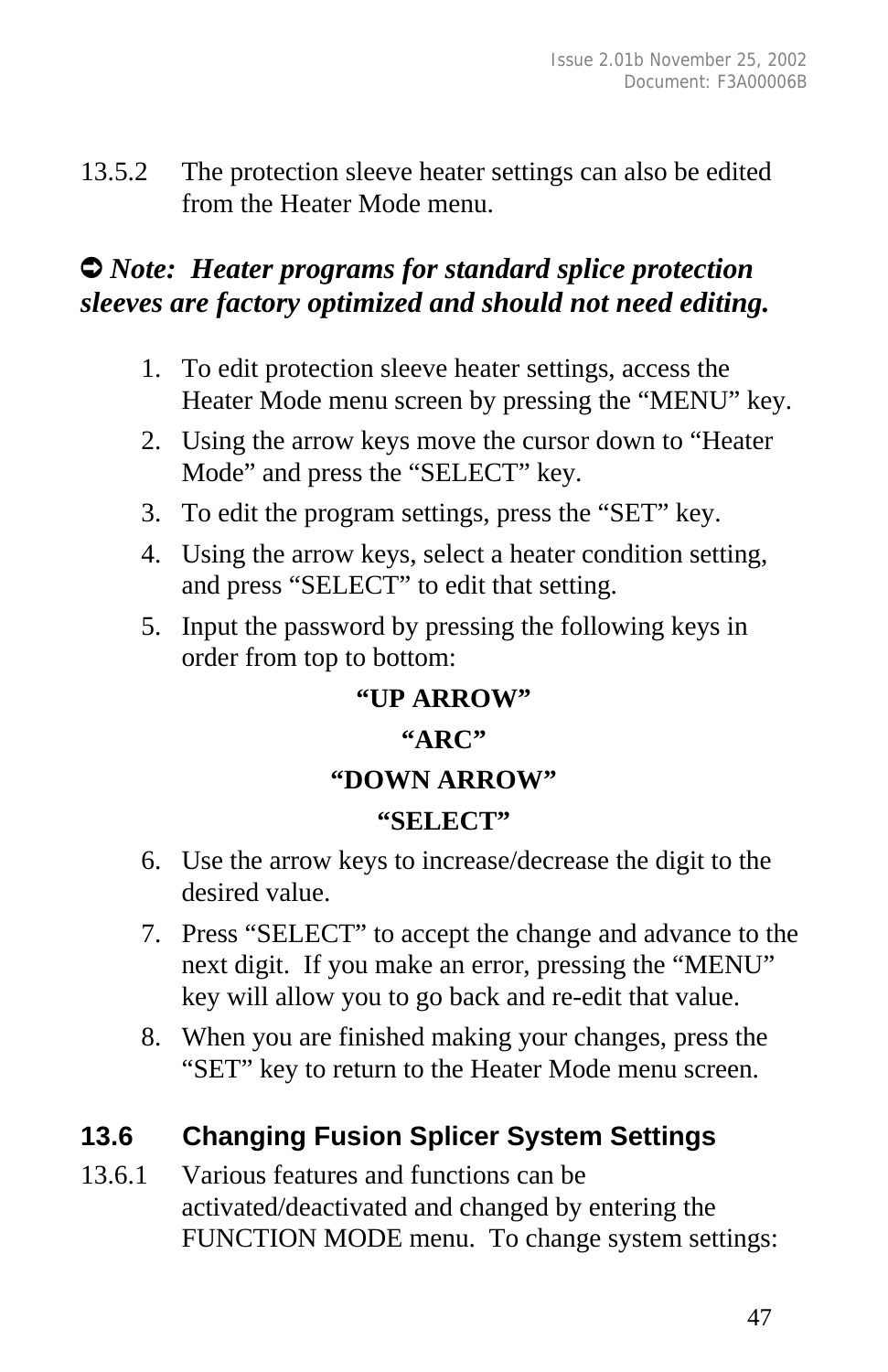- 1. Access the FUNCTION MODE menu from the MODE SELECT screen.
- 2. Scroll through three pages of available features, and make changes by using the techniques outlined in Section 7.2, *Editing Action Blocks*.



**Figure 35. Function Mode Screens**

### **Arc Pause**

13.6.2 During splicing operation, when the final step before arcing occurs, the splicer can be programmed to stop and await operator input to continue. With this option activated, the user must press "SET" to continue with splicing operation. To activate ARC PAUSE, perform the following steps:



**Figure 36. Activating Arc Pause**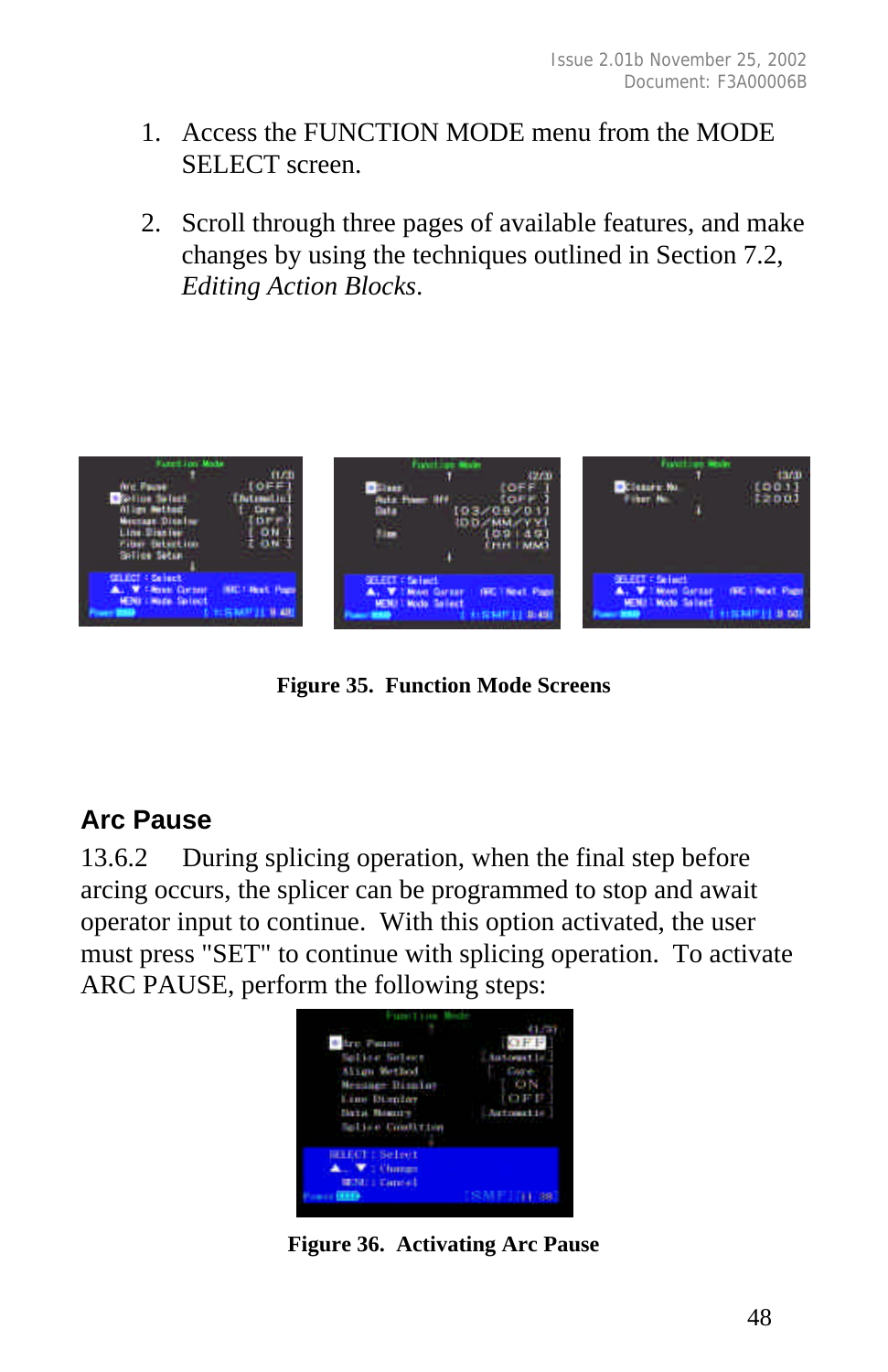- 1. Referring to Figure 40, from the FUNCTION MODE menu choose ARC PAUSE and press "SELECT".
- 2. Referring to 7.2 *Editing Action Blocks*, use the arrow keys to choose between "OFF" and "ON".
- 3. Press "SELECT" to accept changes.

# **Changing Splicing Mode Operation**

13.6.3 The Type-37 has the capability to perform fusion-splicing operations in 1 of 2 ways, automatically or in steps.

On the SPLICE MODE menu shown in Figure 38, the mode of splicing operations is indicated beside SPLICE in brackets.



**Figure 37. Splicing Mode of Operation**

To change between automatic and step splicing, perform the following steps:

- 1. Press the "MENU" key.
- 2. Enter FUCTION MODE.
- 3. Choose SPLICE SELECT and press "SELECT".
- 4. Referring to Section 7.2 *Editing Action Blocks,* use the "ARROW" keys to choose between Automatic and Step.

### *Note: Step. indicates semi-automatic splicing.*

5. Press "SELECT" to accept changes. The mode of splicing indicated on the SPLICE MODE menu shown in Figure 38 will change to reflect the new setting.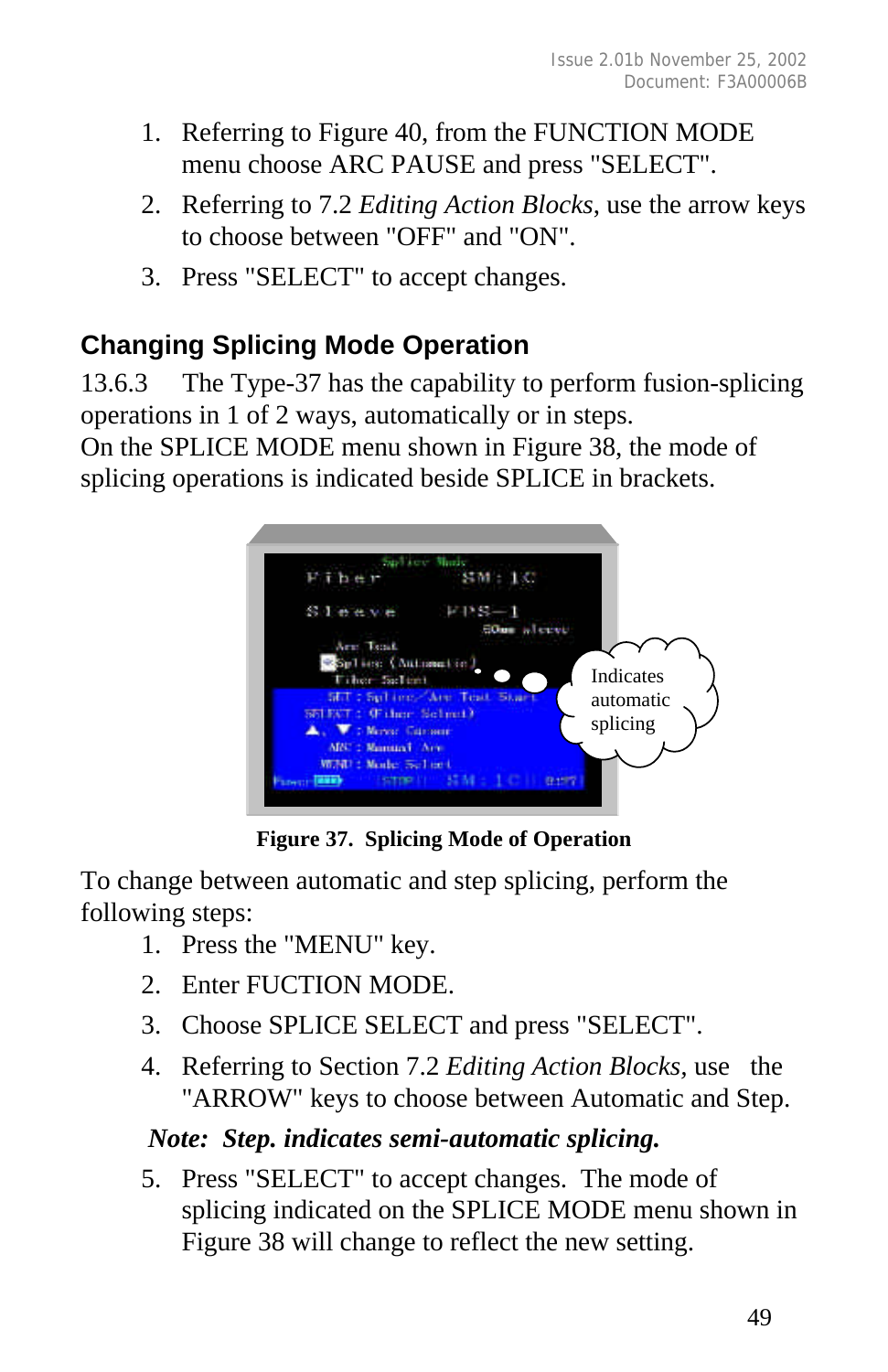# **Changing Alignment Method**

13.6.4 The Type-37 has four different fiber alignment methods, designed to complete an automatic splice.

- Core Aligns the left and right fibers by the centers of their cores.
- Diameter Aligns the left and right fibers by the centers of their outer diameters.
- IAS Signifies "Intentional Axis Shift". This method is used to intentionally offset the left and right fiber centers in order to compensate for high core-cladding eccentricities.
- ATTN Intentionally offsets the left and right fiber cores in order to make an attenuated splice.

# Ú *Note: For attenuation splicing please call the Fusion Splicing Service center at 1-888-SPLICER, for detailed instruction.*



**Figure 38. Fiber Alignment Method**

# **Splice Operation Messages**

13.6.5 During the splicing operation it is possible to display messages that indicate what phase of the splice the machine is currently performing. Figure 36 shows an example of the information being displayed while splicing. To enable the display of messages during the splicing operation perform the following procedure: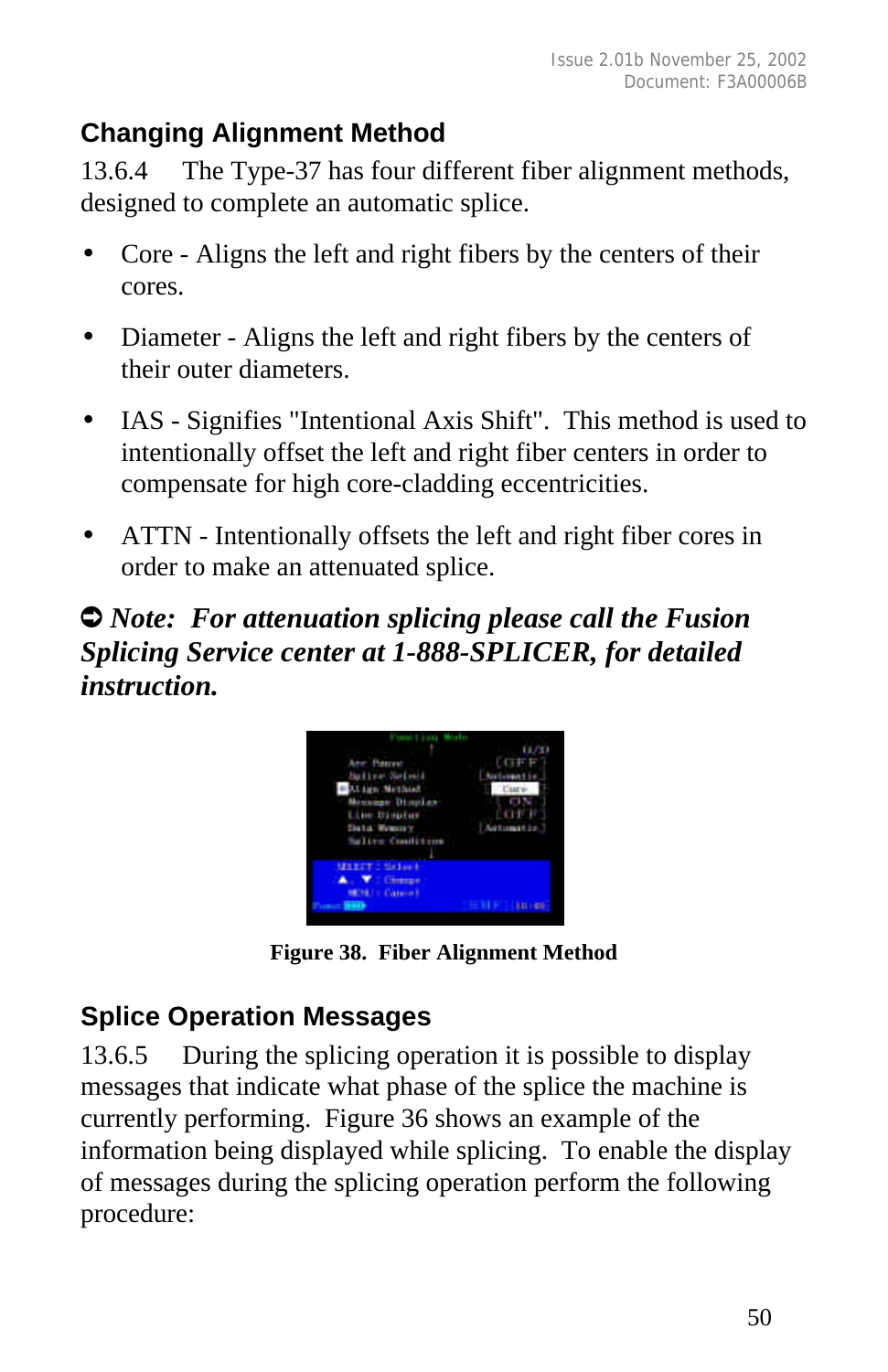- 1. Referring to Figure 35, enter the FUNCTION MODE menu screen.
- 2. Choose MESSAGE DISPLAY and press "SELECT".
- 3. Referring to Section 7.2 *Editing Action Blocks*, use the arrow keys to choose between, OFF and ON.
- 4. Press "SELECT" to accept changes.



**Figure 39. Splice Operation Messages**

### **Viewing Arc Condition Program Settings**

13.6.6 To view the fusion condition settings for each different fusion program perform the following steps:

- 1. Referring to Figure 40, choose "Splice Condition" from the FUNCTION MODE menu screen and press "SELECT".
- 2. Use the "ARROW" keys to cycle through the different programs.



**Figure 40. Splice Condition Screen**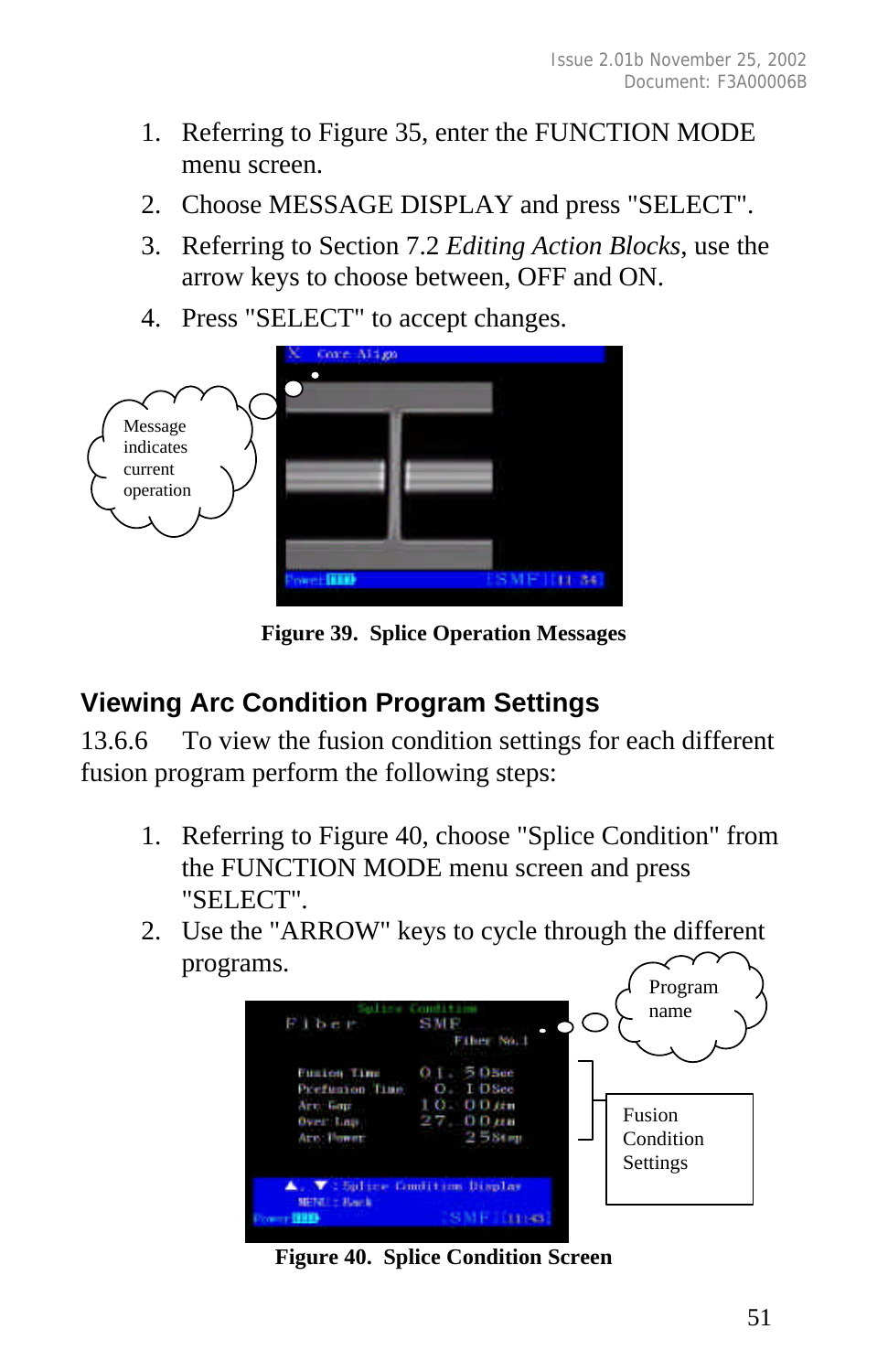# **Power Management Functions (Sleep Mode)**

13.6.7 When operating from a battery source to minimize power consumption the Type-37 has a built in sleep mode and automatic power down feature, which can be activated if no keys have been pressed for time intervals of 1 to 10 minutes. To access the power management functions:

1. Referring to Figure 28, from the MODE SELECT screen choose FUNCTION MODE and press "SELECT".



**Figure 41. Power Management Features**

- 13.6.8 **SLEEP** In Figure 37, the sleep timer is set for 10 minutes. After 10 minutes of no activity (no buttons pressed, splices being made, or heater operation) the splicer will go into a sleep mode to reduce power consumption. During SLEEP mode the following will occur:
	- $\rightarrow$  LCD Monitor will be turned off
	- $\rightarrow$  Green SLEEP LED located at top of right key panel will be illuminated
	- $\rightarrow$  12V DC output will be turned off *(accessories being operated via the 12V DC output will not work)*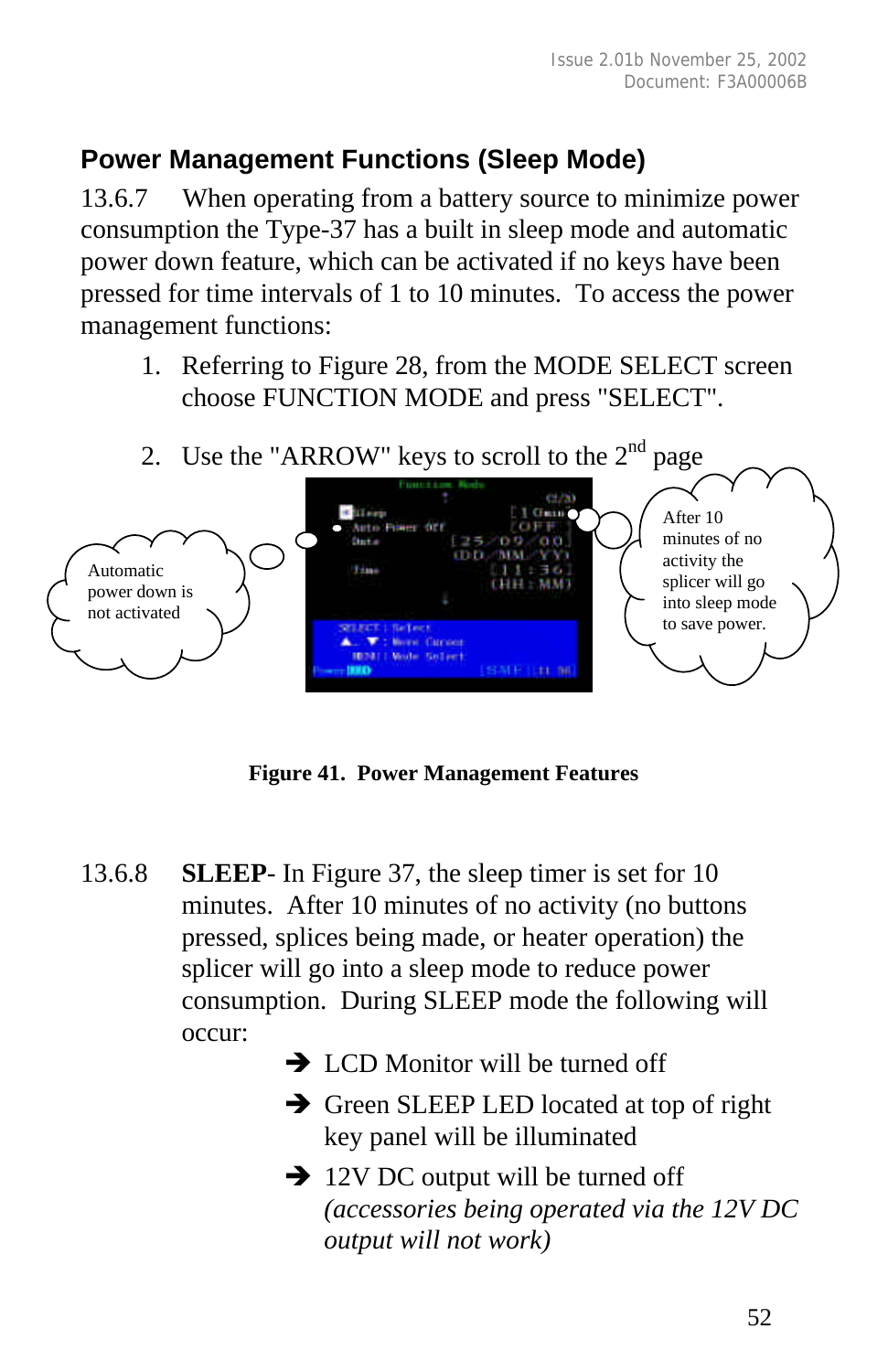## Ú *Note: To return to normal operation, press any key, except OFF or ON.*

To change or activate the SLEEP timer setting:

- 1. Press the "MENU" key and choose FUNCTION MODE.
- 2. From the FUNCTION MODE menu choose SLEEP and press "SELECT".
- 3. Referring to Section 7.2 *Editing Action Blocks*, use the "ARROW" keys to choose the desired setting.

#### $\bullet$  *Note: OFF is found after 010 and before 001.*

- 4. Press "SELECT" to accept changes.
- 13.6.9 **AUTO POWER OFF** Referring to Figure 37, the AUTO POWER OFF timer is not activated. The auto power off timer will begin counting down only after SLEEP mode has been activated. If SLEEP mode is set to "ON", AUTO POWER OFF will be activated following the programmed duration. Example:

*SLEEP timer = 1 minute & AUTO POWER OFF= 2 minutes. After 1 minute the splicer will go into SLEEP mode, 2 minutes later the splicer will turn off.*

# **13.7 Splice Condition Settings**

13.7.1 Splice conditions can be edited from the Splice Mode menu screen. In order to access the Splice Mode menu screen, select Splice Mode from the Mode Select screen, or simply press the "RESET" key.

- 1. To edit splice conditions, choose "Fiber Select" from the Splice Mode menu screen.
- 2. Move the cursor to the splicing program you wish to edit, and press the "SET" key.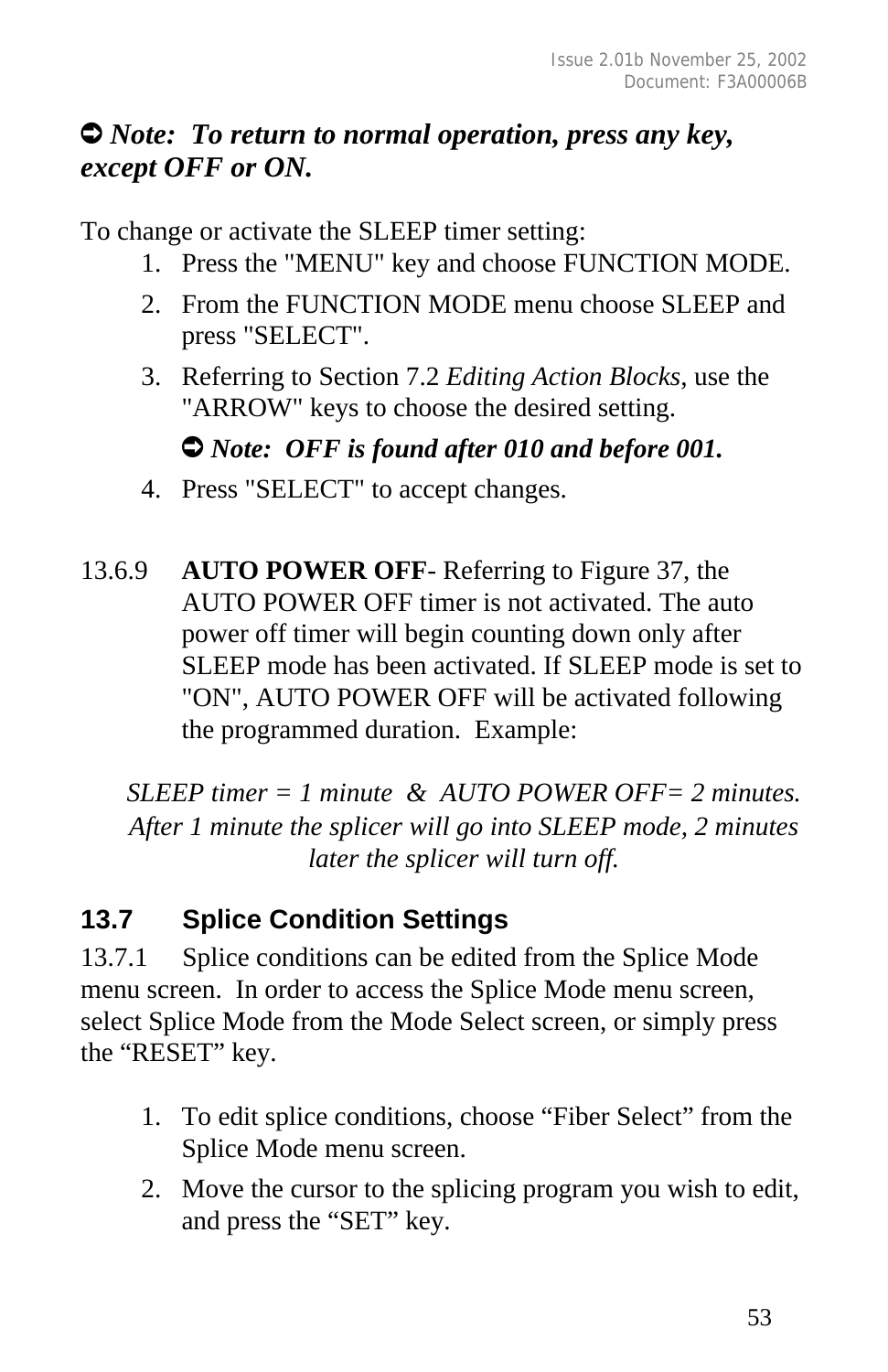- 3. Next, move the cursor to the condition you wish to edit, and press the "SELECT" key.
- 4. Input the password by pressing the following keys in order from top to bottom:

# **"UP ARROW" "ARC" "DOWN ARROW" "SELECT"**

5. Use the arrow keys to increase/decrease the digit to the desired value, referencing Section 7.3, *Numerical Inputs.*



**Figure 42. Editing Splice Conditions**

- 6. Press "SELECT" to accept the change and advance to the next digit. If you make an error, pressing the "MENU" key will allow you to go back and re-edit that value.
- 7. When you are finished making your changes, press the "SET" key to return to the Fiber Select menu screen.
- 8. Choose your desired splicing program, and press "SELECT" to return to the Splice Mode menu screen.

The following are brief descriptions of the items that can be edited on the Splice Condition screen.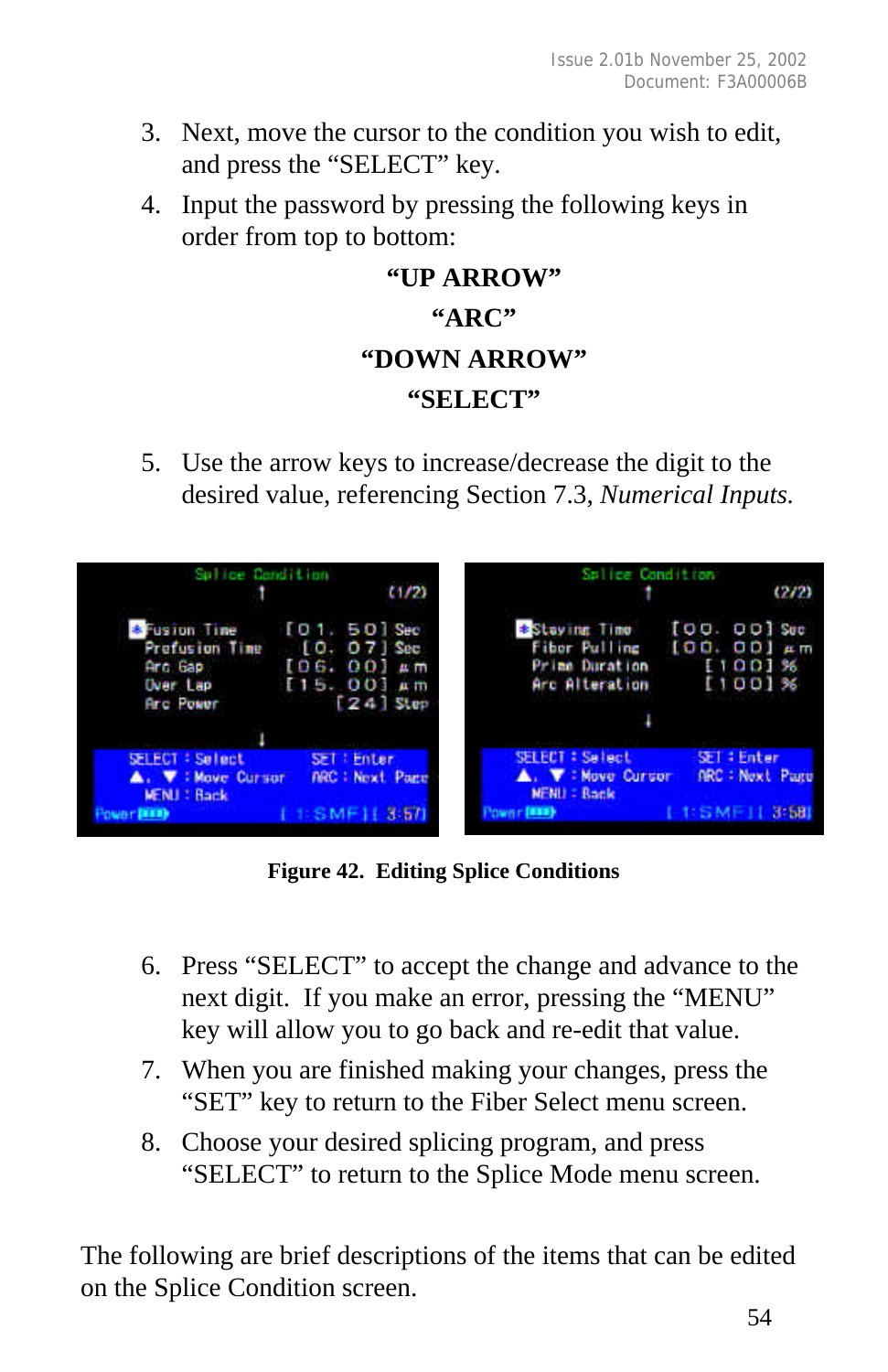## **FUSION TIME** (seconds)

Fusion time is the length or duration from the to start to completion of arc discharge.

# **PREFUSION TIME** (seconds)

• Pre-fusion time is the time in seconds the fiber ends wait after the arc discharge begins before beginning the overlap (feed).

# **ARC GAP** (micrometers, μm)

• Arc gap is the distance between the left and right fibers before fusion takes place.



 **Figure 43. Arc Gap**

**OVER LAP** (micrometers, μm)

• Over lap is the amount of over lap between the left and right fibers that occurrs when the right fiber is fed forward during the arc discharge.



**Figure 44. Overlap**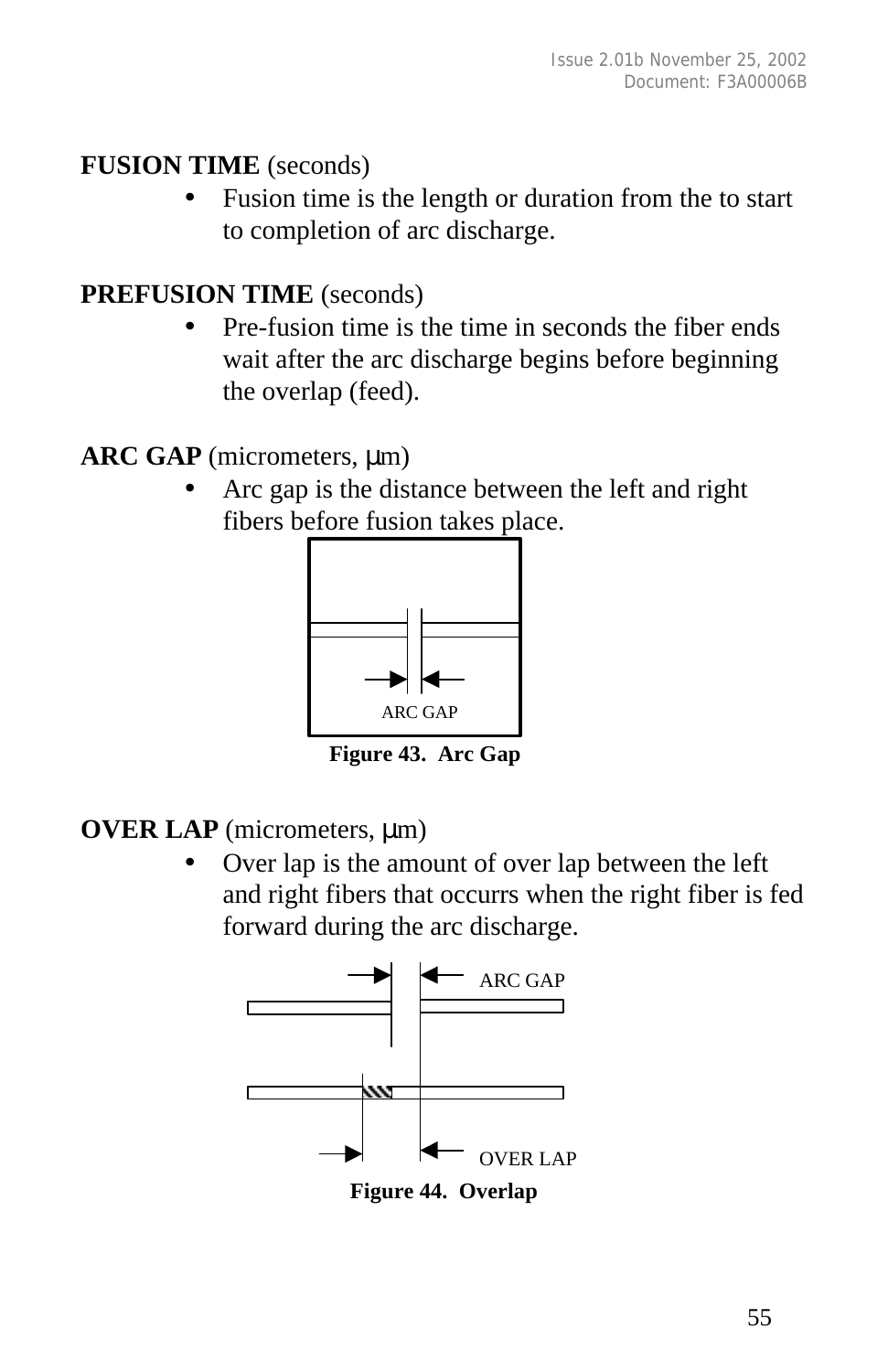#### **ARC POWER** (step value)

Expressed in a unitless step value, arc power controls the amount of heat the fibers are exposed to during the fusion arc.

### **FIBER PULLING** (microns)

When a value is assigned to this parameter, the motors will pull back on the fibers during the arc discharge.

## **STAYING TIME** (seconds)

The staying time value corresponds to the amount of time after the arc discharge begins, before the fiber pulling begins.

# **13.8 Editing Fusion Program Names**

13.8.1 Each fusion program and heater condition name can be changed from the factory default setting to a name that is more meaningful to the user. After assigning specific fusion parameters to a fusion program, a new name can be assigned for easier recognition. That fiber name will then appear in the FIBER SELECT menu when choosing fusion programs. To change a fusion program name follow these steps:

1. Referring to Figure 45, choose INPUT NAME MODE and press "SELECT".



**Figure 45. Entering Input Name Mode**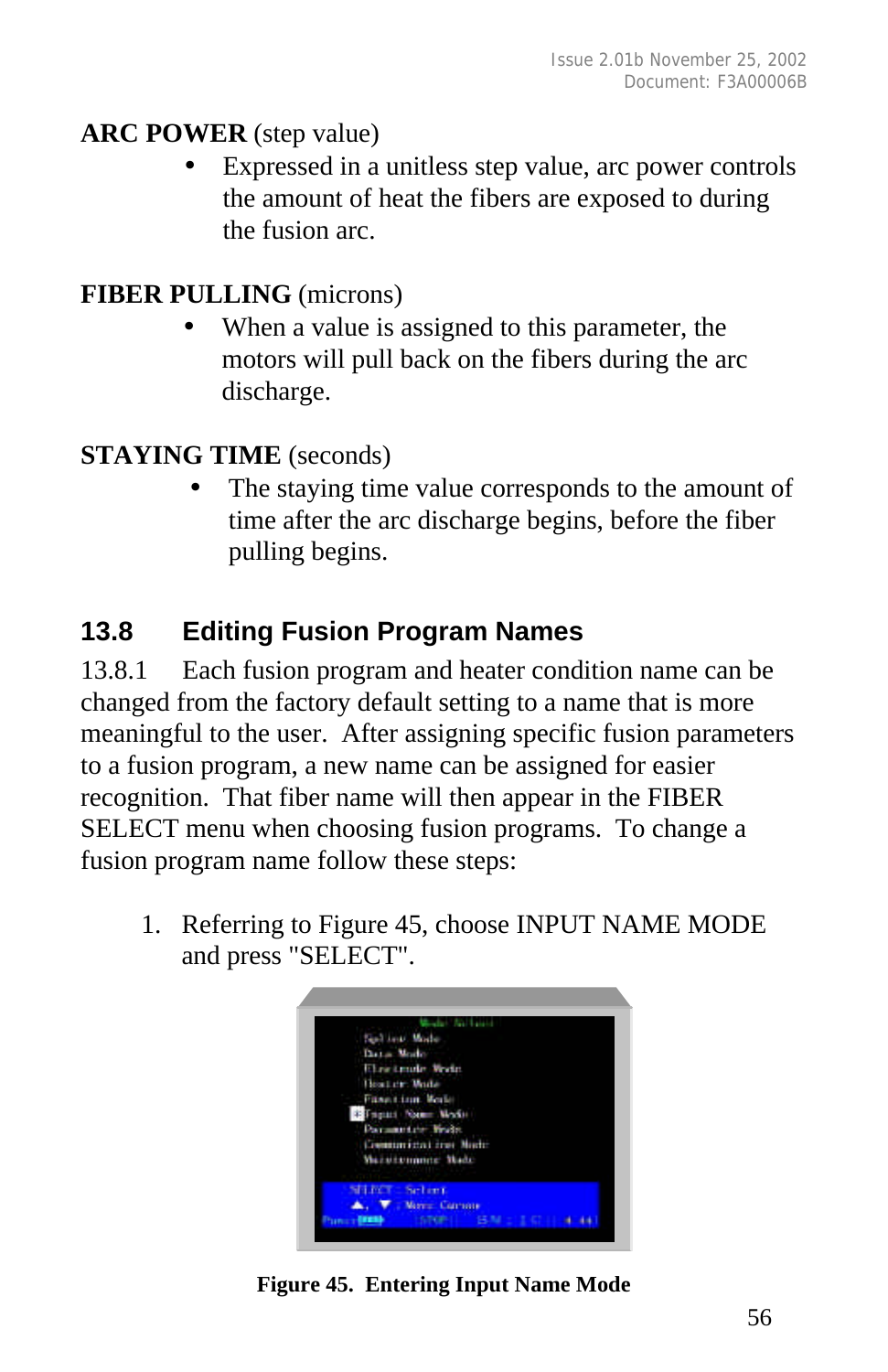2. Referring to Figure 46, select the fusion program for which you would like to change the name.



#### **Figure 46. Input Name Mode**

3. Referring to Figure 47, enter new desired name. For each letter use the "ARROW" keys to choose the desired character and press "SELECT".

#### Ú *Note: A maximum of 12 characters may be entered.*



**Figure 47. Entering Characters**

4. When you have completed entering a new name, move the cursor to [ENTER] and press "SELECT" to save changes.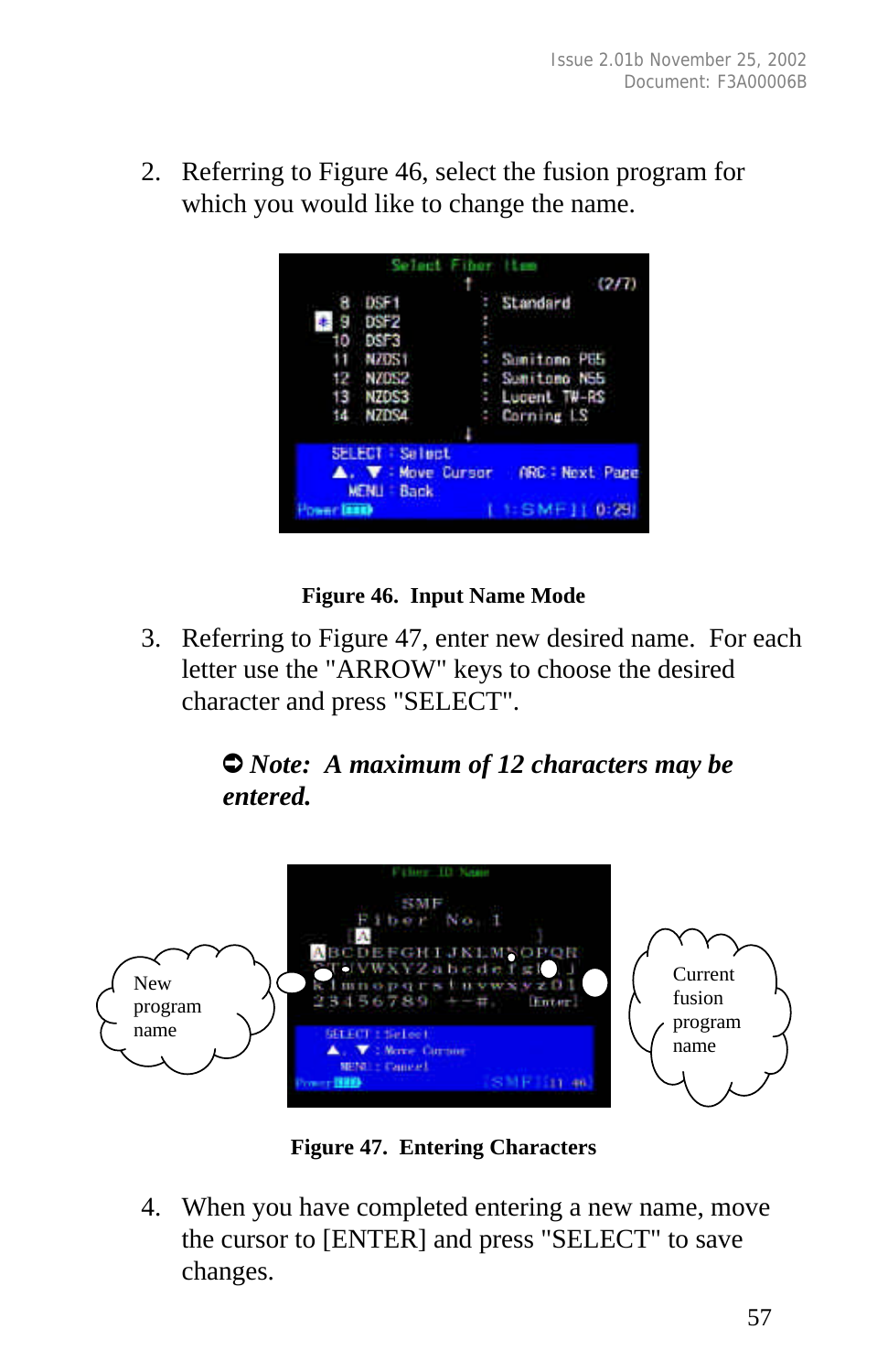

- If an incorrect character was entered press the "MENU" key to erase it and try again.
- To quit entering a name without saving any changes press "RESET".

# **13.9 Editing Parameters**

13.9.1 Parameters are information that the Type-37 fusion splicer uses to execute operation. You can adjust splicing conditions by changing splicing parameters (i.e. fusion time, arc gap, pre-fusion, overlap, arc power), in order to optimize those conditions for specific fiber characteristics. To change/view parameters stored in the splicers non-volatile memory follow these steps:

### Ú *Note: A* **detailed list of all parameters can be found in Section 16,** *Parameter List***.**

1. From the MODE SELECT screen shown in Figure 48, choose PARAMETER MODE and press "SELECT".



**Figure 48. Entering Parameter Mode**

2. Enter the Input Pass Code by pressing the following keys in this order: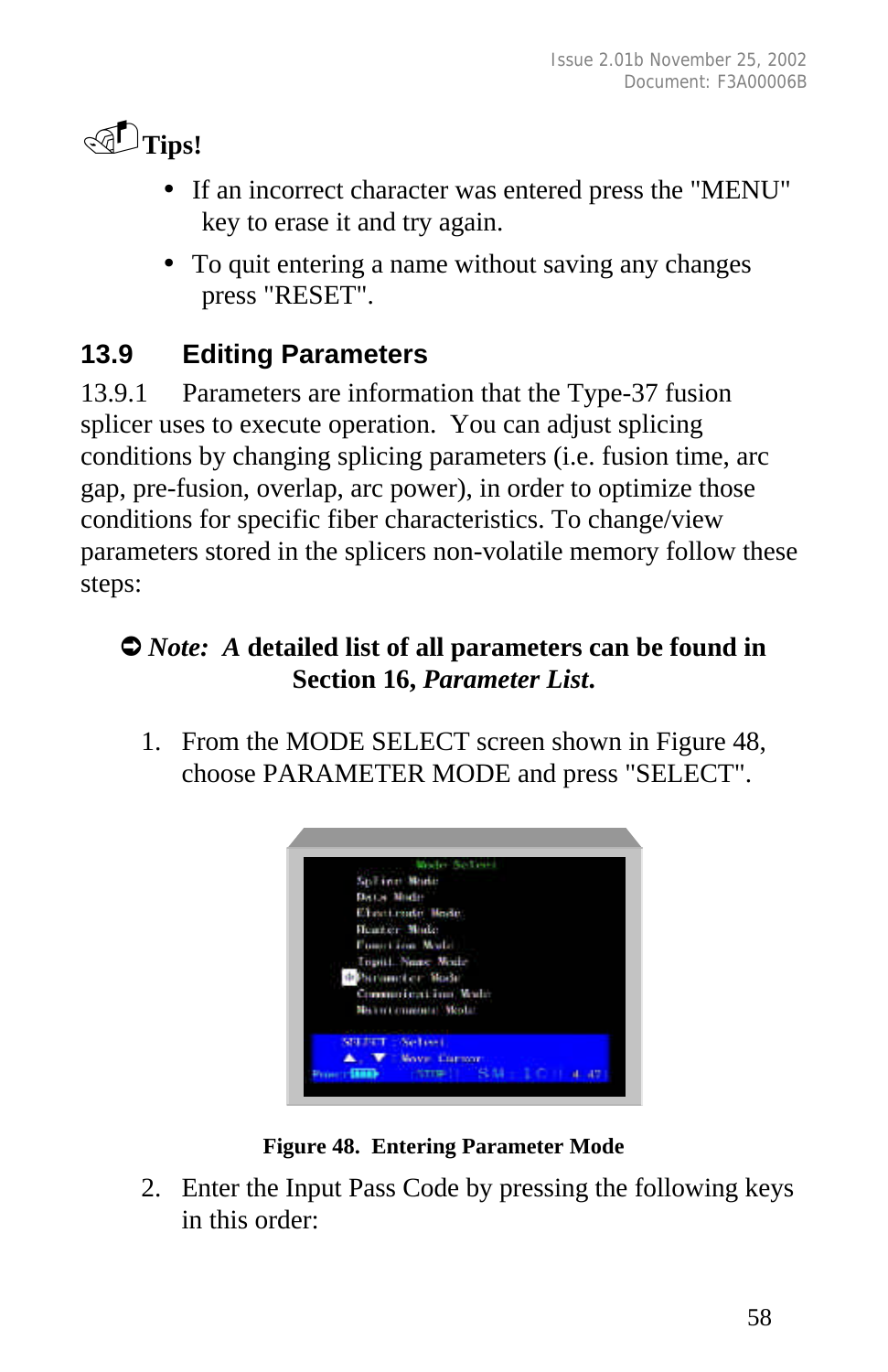### "**UP ARROW" "ARC" "DOWN ARROW" "SELECT"**

3. As shown in Figure 49, enter the parameter number you would like to change/view and press "SELECT". *(Refer to 7.3 for detailed information on entering numeric values.)*



**Figure 49. Entering Parameter Number**

4. To change a parameter value press "SELECT" to edit the action block as shown in Figure 49.



**Figure 50. Editing Parameters**

5. Referring to Section 7.3 *Numerical Values*, change the parameter to desired setting and press "SELECT" to accept changes.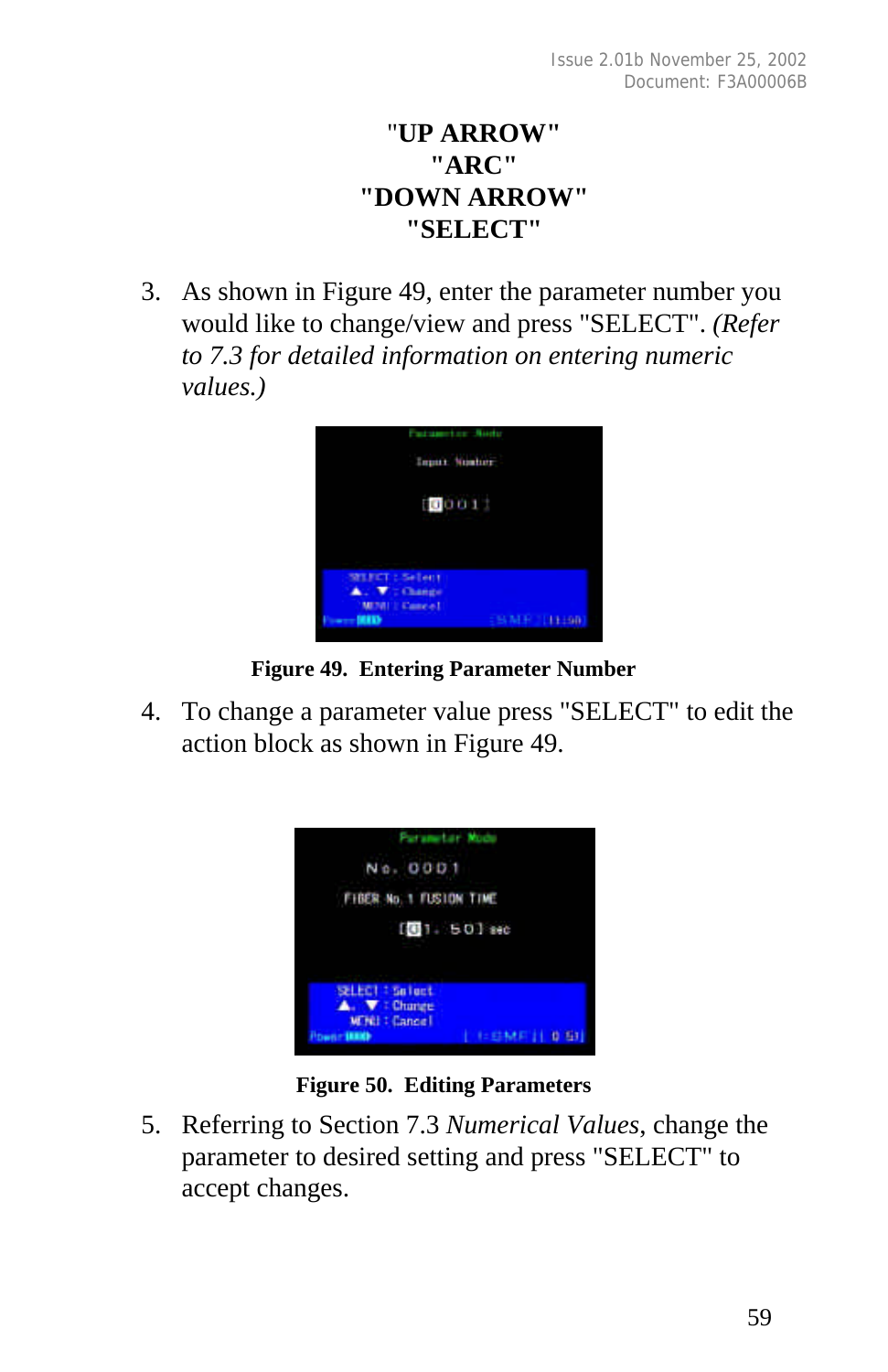

- Make a note of the current parameter value, before editing it.
- If an incorrect number was entered press the "MENU" key to erase it and try again.
- To quit entering a parameter without saving any changes press "RESET".

# **13.10 Communication Mode**

13.10.1 In this mode, entered from the MODE SELECT screen, an external computer console controls the splicer via an RS-232C cable. The splicer screen will appear as show in Figure 51. To exit this mode you must press "RESET".



**Figure 51. Communication Mode**

Ú *Note: Communication mode requires Sumitomo's proprietary machine language commands in order to access the CPU and memory. This mode is primarily used by trained factory service technicians for machine diagnostics.*

# **14.0 Maintenance**

For product maintenance assistance contact the Service Center at **1-888-SPLICER**

For engineering or other product information contact The Fusion Splicing Applications Department at 1-800-358-7378 or (919) 541- 8100.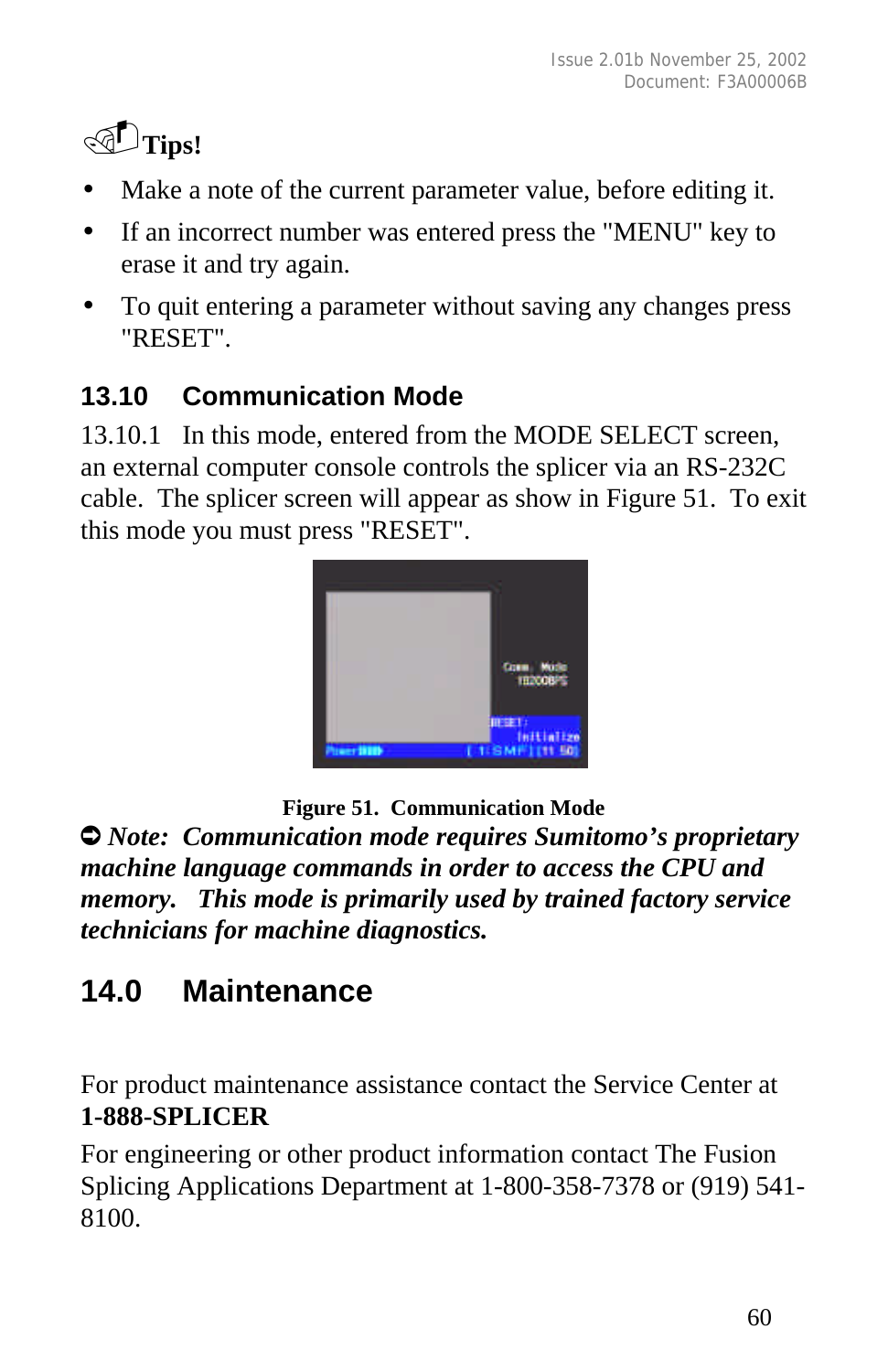14.0.1 See Section 4, *Parts, Repairs, and Ordering Information,* for information about ordering parts, accessories, and for information about returning equipment to the factory.

14.0.2 There are two types of maintenance covered in the following sections:

- Cleaning procedures to ensure optimal performance during normal use.
- Replacing consumable parts such as the electrodes.

### *WARNING: Do not attempt repairs for which you are not qualified. Unauthorized repairs may void your warranty.*

*WARNING: Do not lubricate any part of the splicer.*

Ú *Note: Before any maintenance is performed on the fusion splicer ensure the power is turned off.*

# **14.1 Cleaning V-Grooves and Bare Fiber Pads**

14.1.1 This section describes the cleaning procedure for the vgrooves and clamps. The procedure requires pure alcohol (99.5% pure or better), the v-groove cleaning brush (supplied with splicer), and tight woven, lint-free cotton swabs.

14.1.2 V-grooves are the precision guides that keep the bare fibers aligned for splicing. Bare fiber clamps hold the fibers seated into the v-grooves. Tiny bits of dirt or coating residue in the grooves or on the pads of the clamps can cause the fiber diameters to be offset and will create poor splices.

### *Procedure:*

1. Moisten the v-groove cleaning brush with alcohol and brush the v-grooves outwards from the electrodes to prevent dust falling on the microscope lens.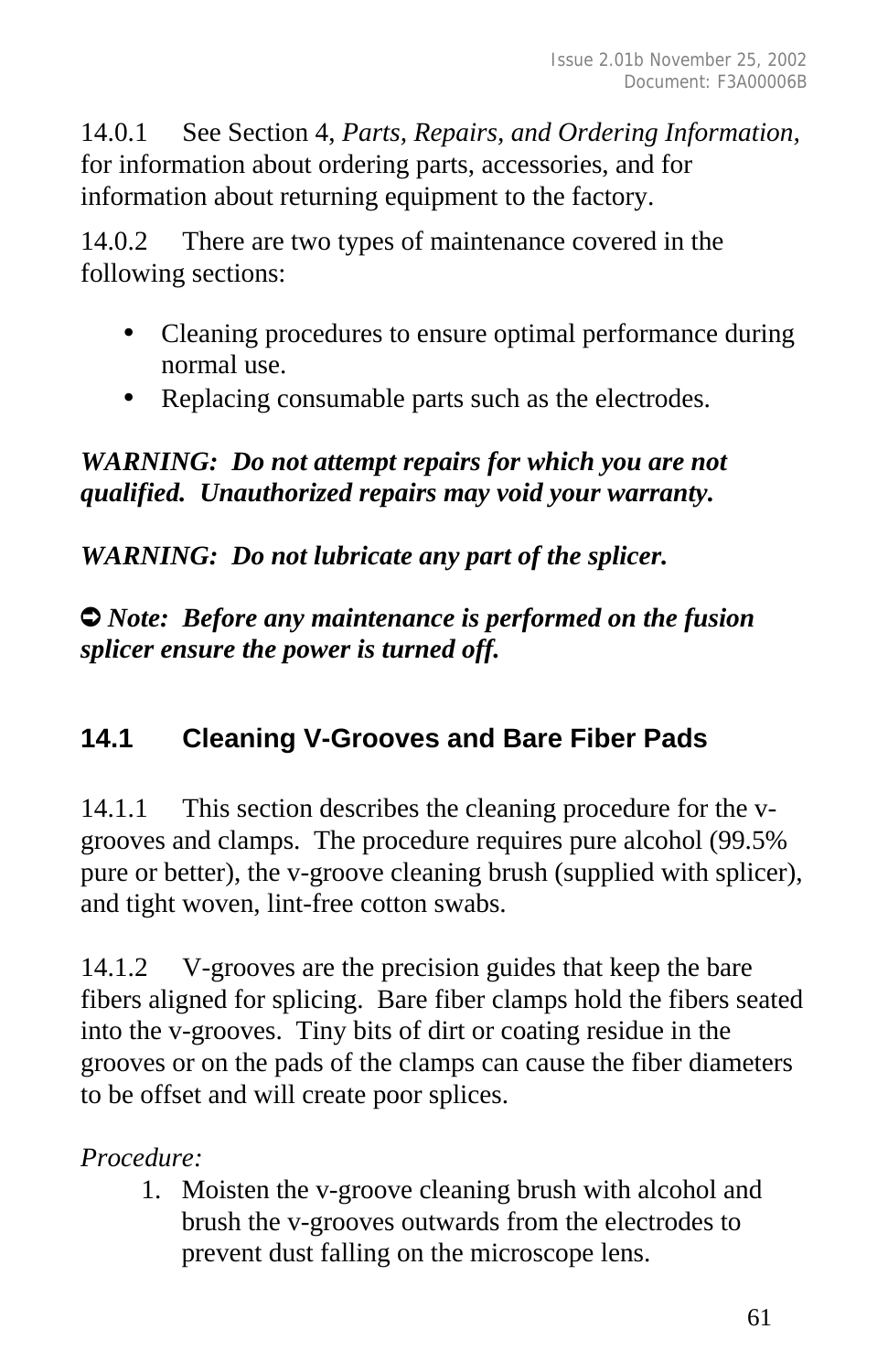

**Figure 52. Cleaning the V-Grooves**

2. Use firm pressure to clean the bare fiber pads with a cotton swab moistened with alcohol.



**Figure 53. Cleaning the Bare Fiber Pads**

3. Go over the same area with a dry cotton swab to remove any excess alcohol.

## *WARNING: "Canned Air" will contaminate the electrodes, so do not use such products to clean the fusion splicer.*

# **14.2 Cleaning the LED Mirror Cover**

This section describes the cleaning procedure for the LED mirror cover in the hood. The procedure requires 99.5% alcohol, and lint free cotton swabs.

14.2.1 If the LED reflecting mirrors used inside the wind protector hood become dirty, black shadows or poor light levels may cause the splicer to operate poorly. To clean the reflecting mirrors moisten a cotton swab with 99.5% or better pure alcohol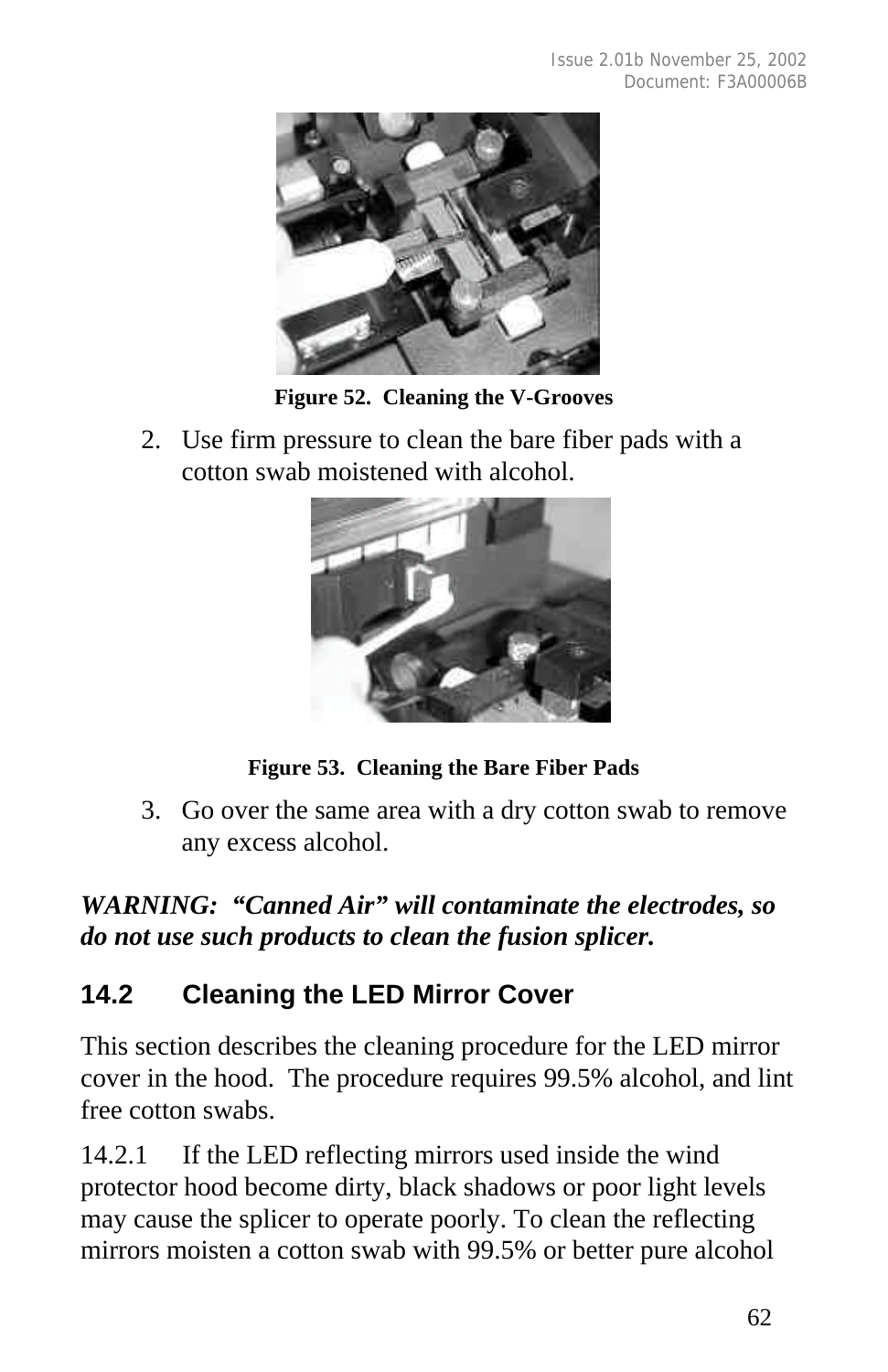and gently wipe the mirror surface. Use a dry cotton swab to wipe off any excess alcohol.



**Figure 54. Cleaning the LED Reflective Mirrors**

# **14.3 Replacing Electrodes**

This section covers electrode replacement. The electrodes will typically need replacing after approximately 1000 discharges.

14.3.1 The fusion splicer maintains a count of the number of arc discharges. This procedure includes instructions about resetting the counter to zero after replacing the electrodes and conditioning the tips.

*Procedure:* **Electrode Replacement**

# Ú **Note: For electrode replacement, use only Sumitomo electrodes, part number ER-8.**

1. To view the number of discharges on current set of electrodes, press the "MENU" key to access the MODE SELECT screen, and choose ELECTRODE MODE.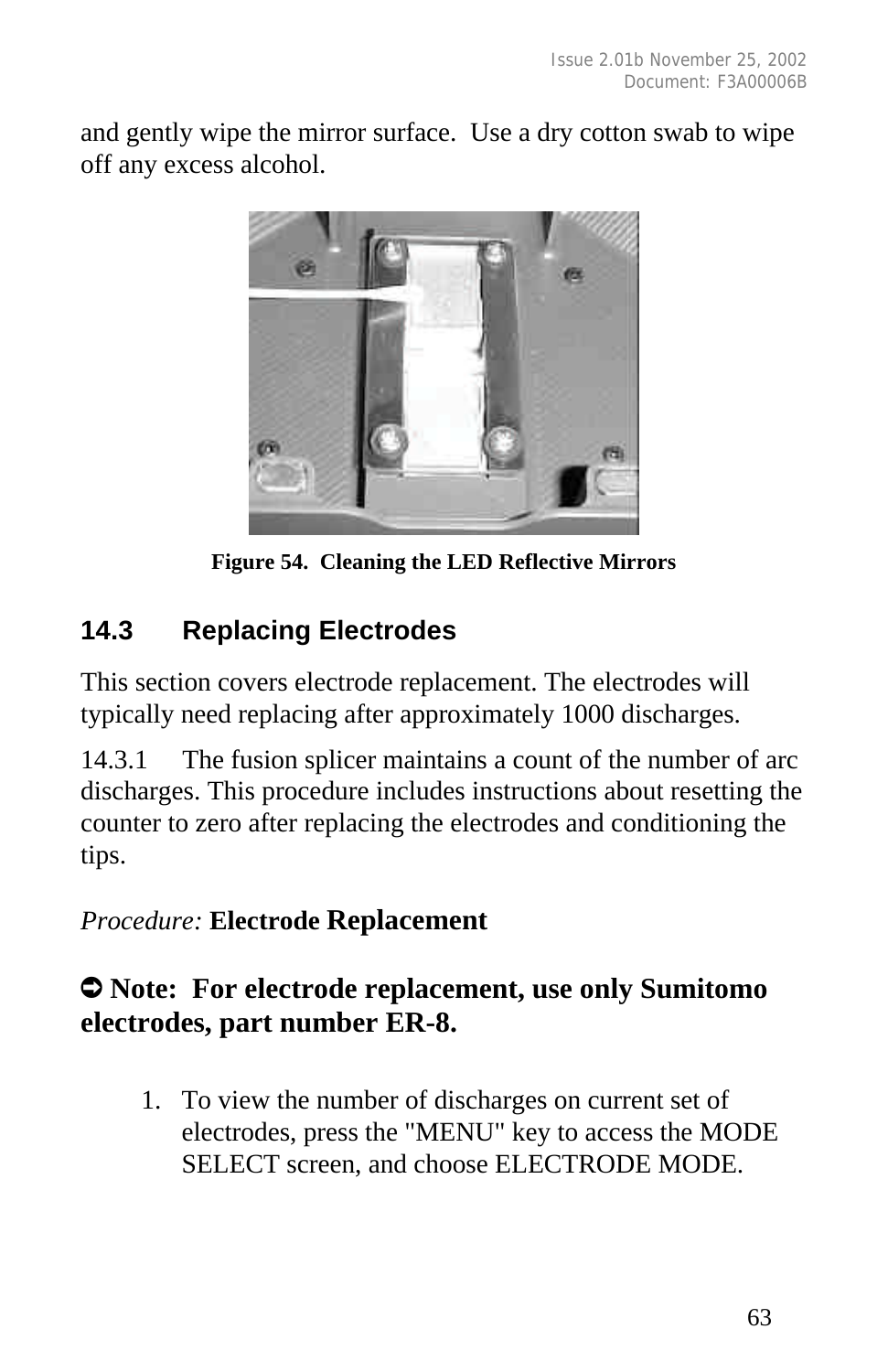

#### **Figure 55. Displaying Electrode Mode Screen**

- 2. Before beginning replacement, press the "RESET" key, and wait for the splicer to reset. After it resets, turn off the fusion splicer and unplug its power cord.
- 3. Using your fingers, loosen the thumbscrews to remove the electrode cover plates.



Electrode cover plate thumb-screw



**Figure 56. Removing Electrode Cover Plates**

4. Remove the old electrodes and discard.

 $\bullet$  *Note:* While the electrodes are out of the unit, carefully *check for dirt on the microscope lens (refer to Section 14.4)*

Ú *Note: When handling the electrodes avoid touching the metal portion with your skin. Skin oil left on the electrodes will deteriorate performance. If touched clean with alcohol and gauze.*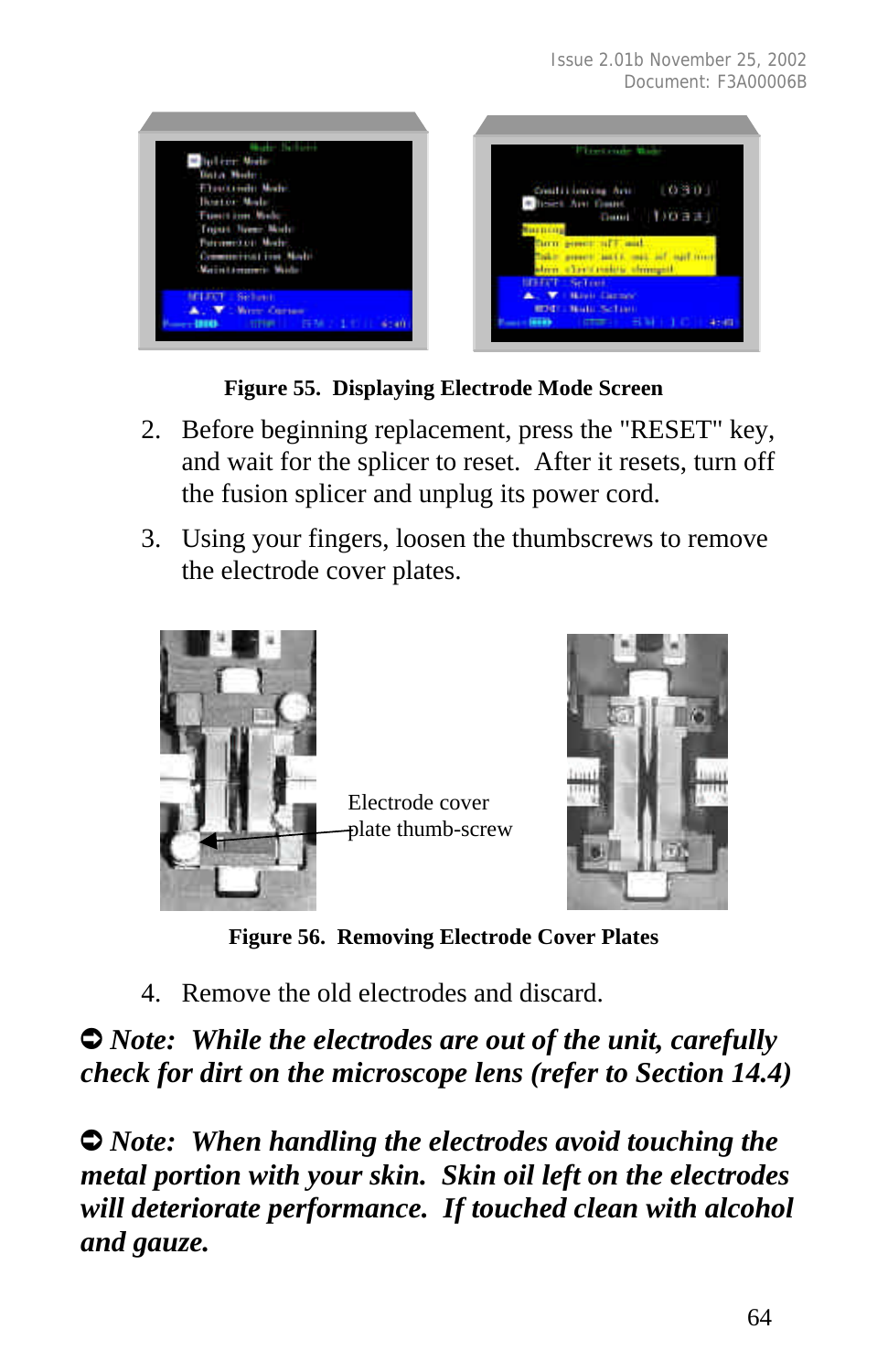- 5. Before installing new electrodes, gently clean the electrodes with pure alcohol and gauze wipes.
- 6. Holding the electrode by the plastic button place the electrodes in the retaining groove.
- 7. When replacing the electrode cover plates push the plastic buttons against the clamp wall to place the electrode tips at the correct distance. Also, ensure that the beveled edges on the electrode cover plates are facing inward towards each other.
- 8. Gently tighten the retaining thumb-screws. **Do not overtighten.**

14.3.2 After electrode replacement perform the following steps to condition the electrodes and reset the arc count.

## Ú *Note: Electrode tip conditioning will ensure optimal performance.*

# *Procedure:* **Electrode Tip Conditioning**

- 1. Plug in the AC cord into the Power Supply Module and turn the unit on.
- 2. Press the "MENU" key.
- 3. Referring to Figure 55, choose ELECTRODE MODE and press "SELECT".



**Figure 57. Electrode Mode**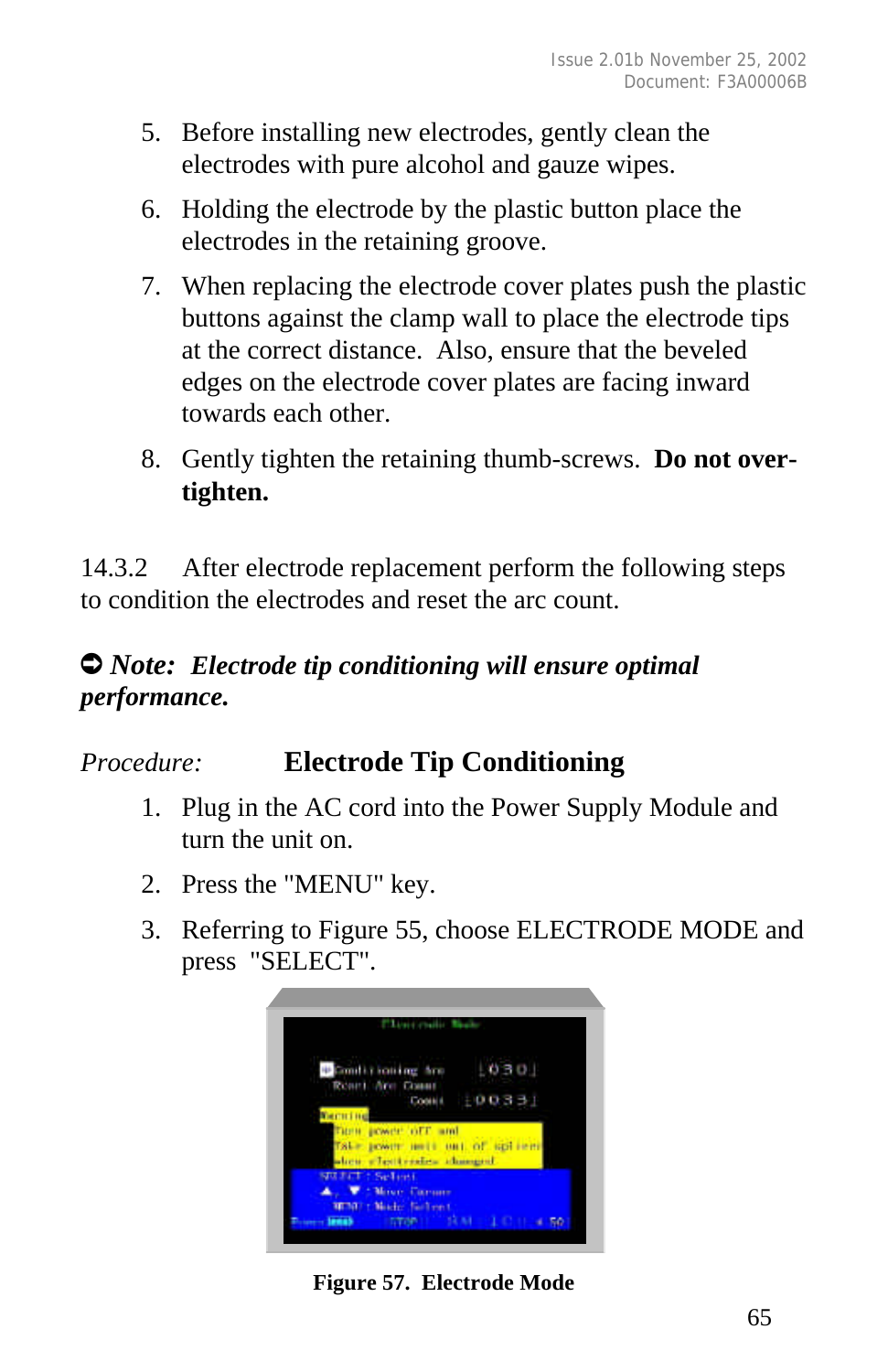- 4. From the ELECTRODE MODE menu screen choose RESET ARC COUNT and press "SELECT" to reset the arc count.
- 5. As shown in Figure 57, choose CONDITIONING ARC and press "SELECT" to begin the process.
- 6. The electrodes will automatically arc 30 times. When this is complete, the splicer will return to the ELECTRODE MODE menu screen as shown in Figure 57.
- 7. Referring to Section 9.0 *Arc Test Procedure*, perform an arc test to adjust the arc conditions for the new set of electrodes.

# **14.4 Cleaning the Microscope Lenses**

This section describes the cleaning procedure for the microscope objective lens. The procedure requires 99.5% alcohol, and cotton swabs.

14.4.1 There are two microscopes between the v-grooves in the fusion splicer's stage area used for viewing the fibers to be spliced. Large dirt particles on the microscope lens can reduce the software's ability to inspect fibers and will yield inaccurate results.

*Procedure:*

1. Turn the fusion splicer off and open the hood covering the splicing area.



 **Figure 58. Cleaning the Microscopes**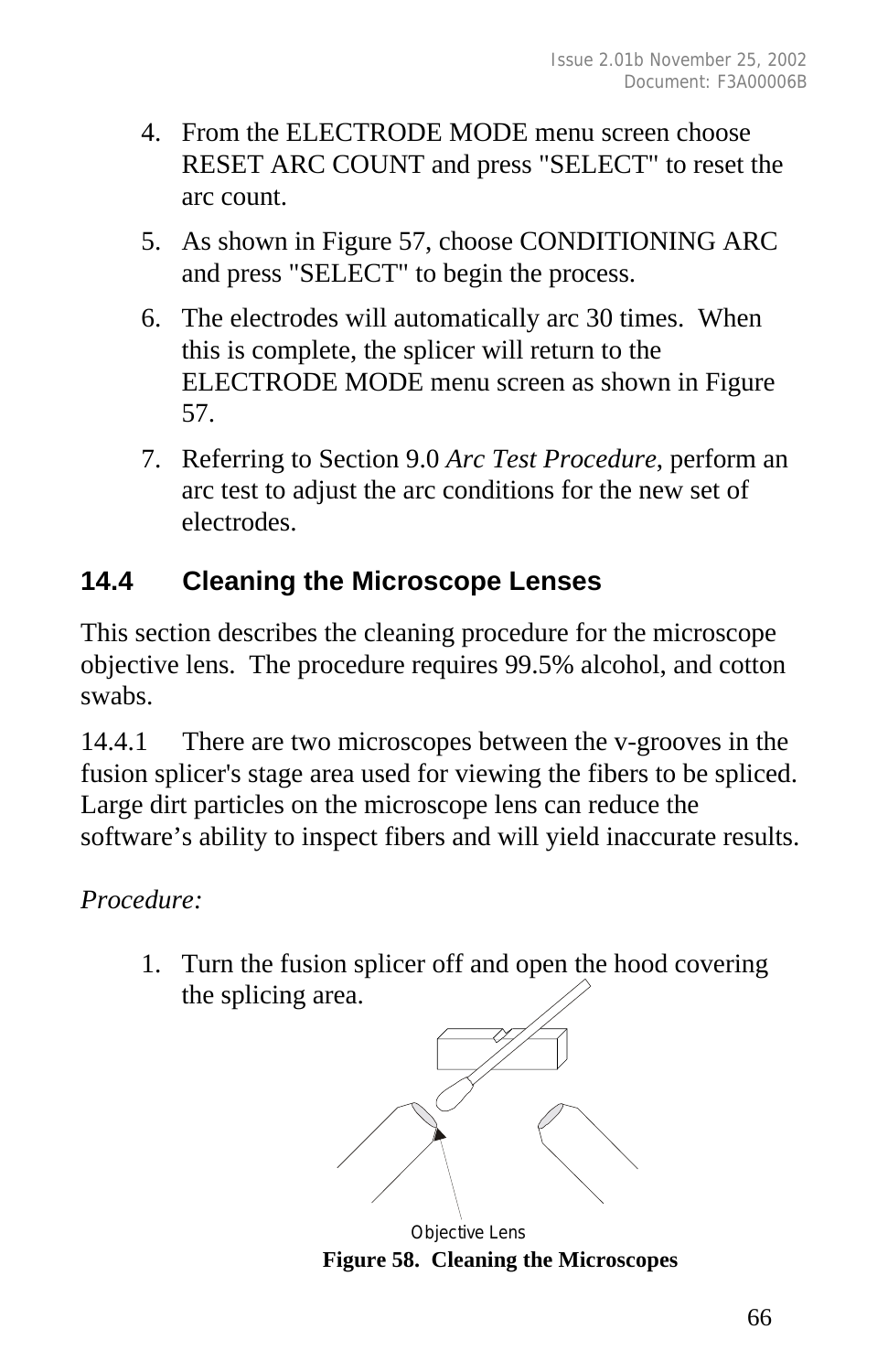- 2. Remove the front and rear electrodes *(Refer to Section 14.3, Replacing Electrodes)* to expose the lens surfaces. Each lens lies below the electrodes at a 45° angle.
- 3. Gently clean each lens with a cotton swab moistened with a small amount of alcohol. Clean in a spiral motion from the center of the lens and working out to the edge. Wipe each lens again with a clean dry cotton swab to dry the alcohol, thus avoiding spots.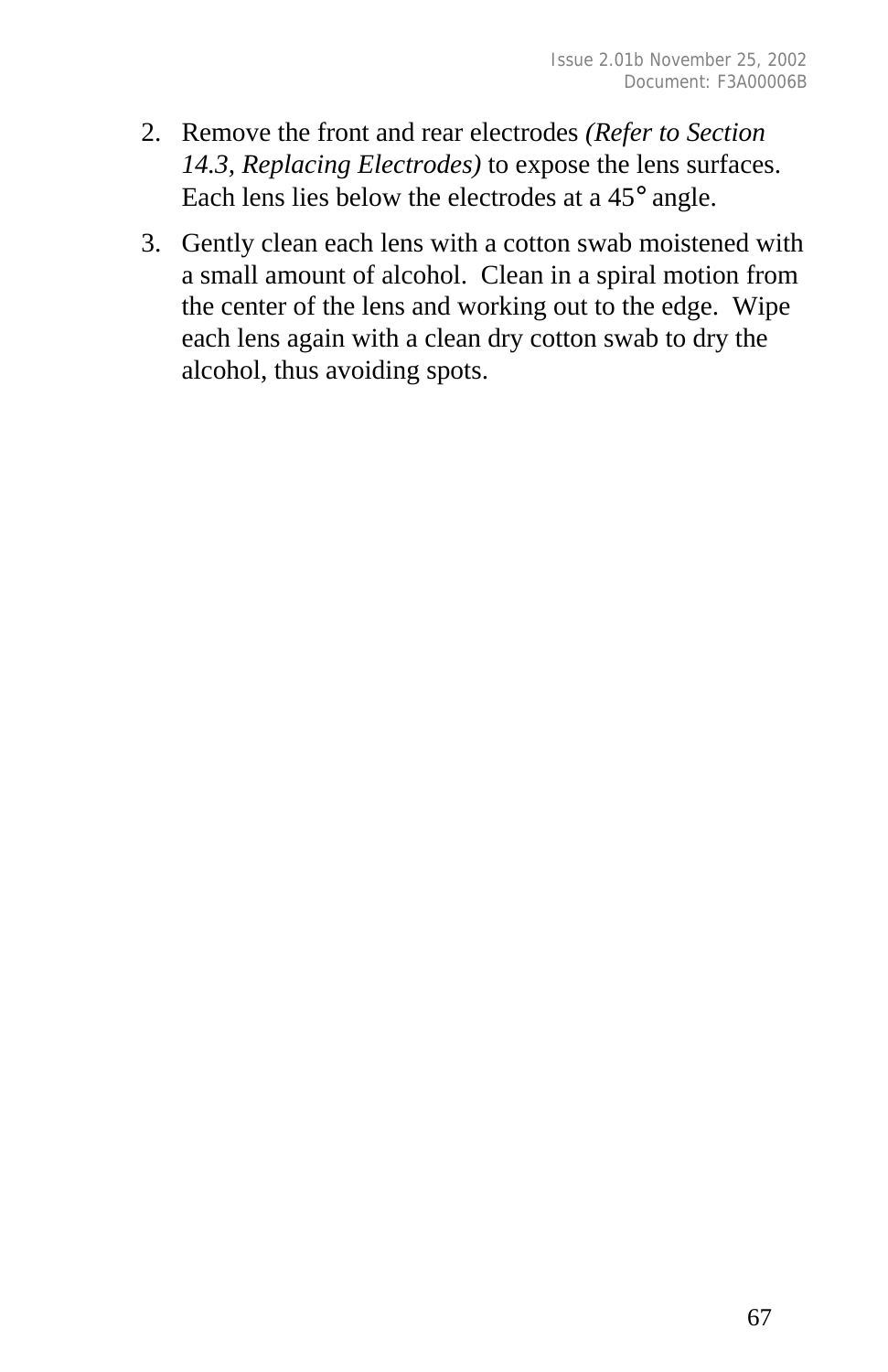# **15.0 Troubleshooting**

For engineering or other product information contact Fusion Splicing Applications Department at 1-800-358-7378 or (919) 541- 8100.

For product maintenance assistance contact the Service Center at **1-888-SPLICER**

## **15.1 Arc Problems**

15.1.1 The electrodes typically need replacement after 1000 splices. Some common symptoms that indicate the electrodes need replacing are:

- Fluttering or unstable arc observed on the LCD monitor
- Sizzling noise while arcing
- Bubbles in the fibers after splicing
- Fiber burned in half
- Diameter faults
- High or inconsistent splice losses

15.1.2 Refer to Section 14.3, *Replacing Electrodes*, for procedures. Always perform a burn-in routine after electrode replacement. Electrode problems can be caused by:

- Heavily relying on the spattering arc to clean the fibers
- Worn or pitted from excess use
- Excessive dirt on electrodes
- Using canned air
- Bent electrodes
- Handling with bare fingers (skin oil)

15.1.2 Due to the critical nature of the electrode shape, electrode cleaning is not recommended. Cleaning old electrodes could damage them further, and will not resolve poor arcing problems.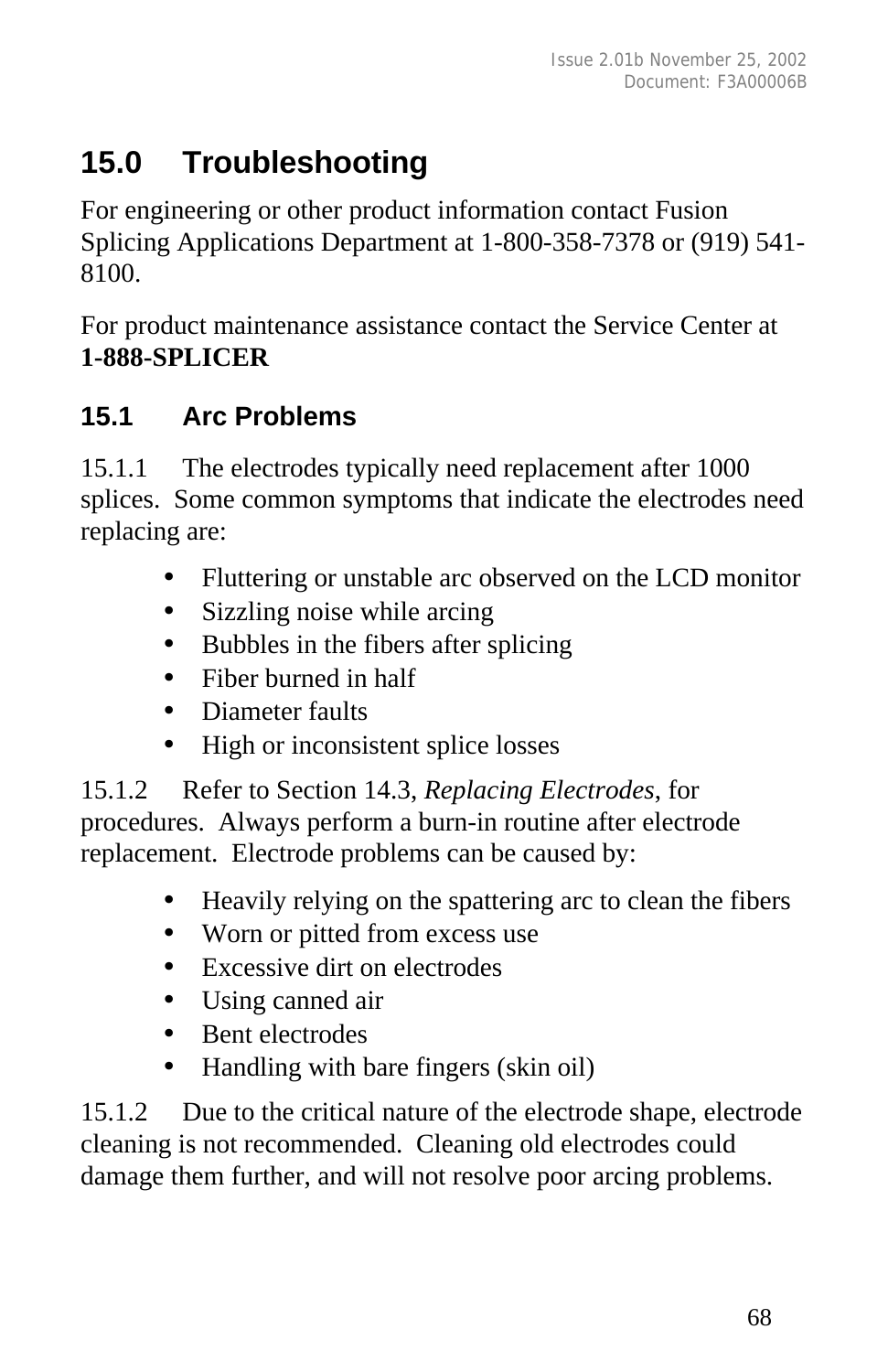## **15.2 Fiber Breaking**

15.2.1 When the splicing process is complete, a tensile test may be performed on the fibers while in the fiber chucks. If the fibers are breaking when the tensile test is performed, check the electrode arc conditions to determine if there is a problem leading to a weak fusion splice. Perform an ARC TEST, followed by an inspection of fiber preparation procedures.

## **15.3 Splicer Does Not Power Up**

15.3.1 If the fusion splicer fails to turn on when the ON button is pressed check the following:

- Verify the power plug is seated properly
- Verify the power source is supplying power by plugging another piece of equipment into the same outlet.
- If using battery operation ensure the battery is fully charged.

## **15.4 Splicing Process Errors**

15.4.1 While the automatic splicing process is being performed, if an error occurs various process error messages may be displayed to prompt you of the faulty condition. For certain fiber inspection errors it is possible to override the fault condition and continue with the splicing process by pressing the "Set" key.

## Ú *Note: Overriding inspection errors may result in poor splices.*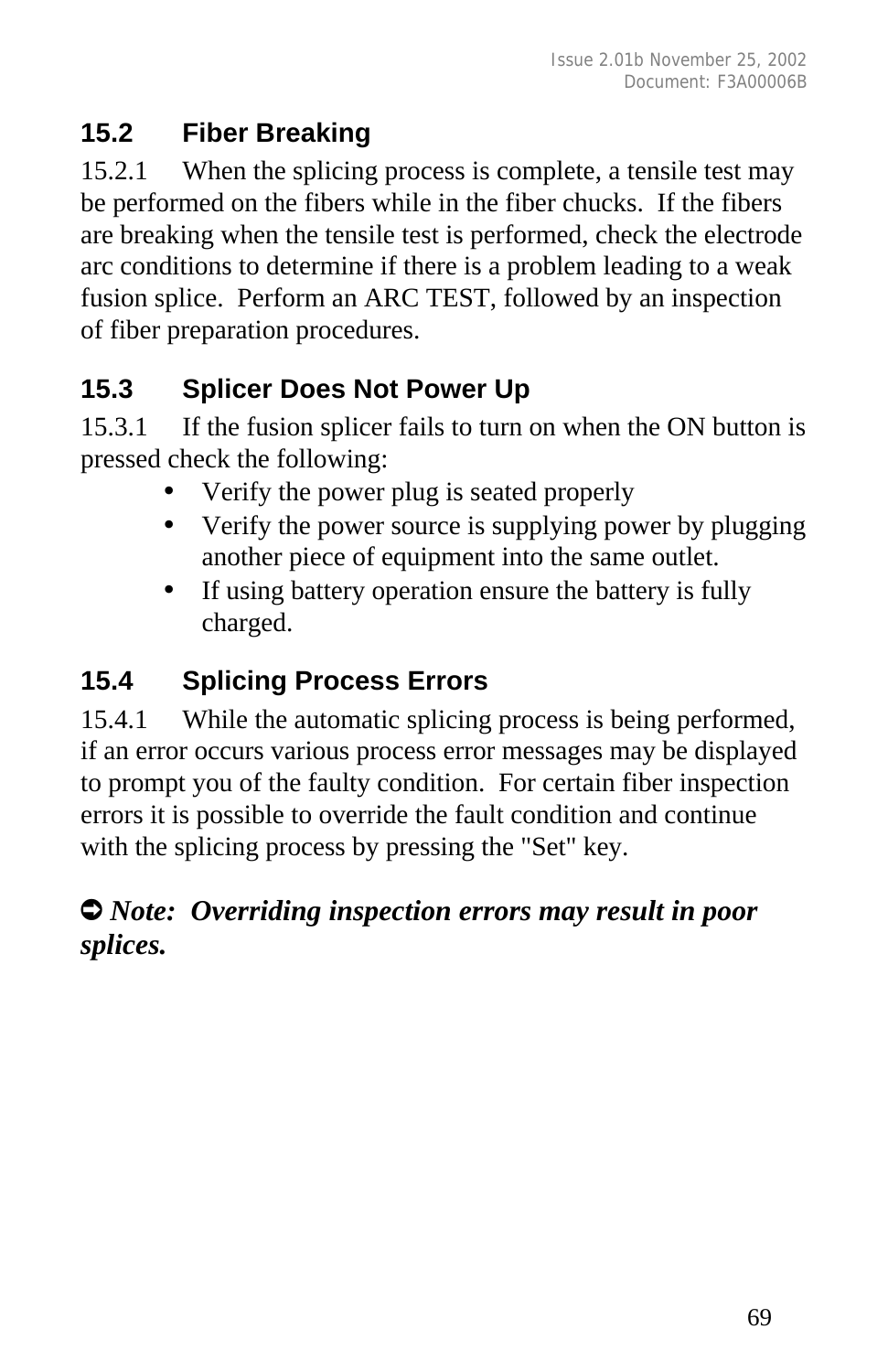| <b>ERROR</b><br><b>MESSAGE</b>                                                                  | <b>DESCRIPTION</b>                                                                     | <b>COUNTER MEASURE</b>                                                                                                                                                                                                                                                                                                                                   |
|-------------------------------------------------------------------------------------------------|----------------------------------------------------------------------------------------|----------------------------------------------------------------------------------------------------------------------------------------------------------------------------------------------------------------------------------------------------------------------------------------------------------------------------------------------------------|
| <b>Arc Test Error</b><br>(Process Image)                                                        | An image<br>processing error<br>occurred during<br>the arc test.                       | Press RESET. Re-prepare the fibers,<br>taking extra care to make sure they<br>are clean. Ensure that fibers are<br>properly positioned in v-grooves.                                                                                                                                                                                                     |
| <b>Core / Diameter</b><br><b>Align Error</b><br>(V-groove, Time<br>Out, Process<br>Image, Dust) | The splicer was<br>unable to<br>achieve proper<br>fiber alignment.                     | Press RESET. Re-prepare the fibers,<br>ensuring that they are clean. Check<br>the Splice Mode menu screen to<br>ensure that the proper fiber selection<br>has been made.                                                                                                                                                                                 |
| <b>Cut Error</b><br>(Angle, Crack,<br>Projection)                                               | The fiber's end-<br>face was not<br>acceptable for<br>fusion splicing.                 | Press RESET, and remove the<br>indicated fiber. Re-prepare the fiber<br>and attempt to splice it again. If<br>necessary, adjust or clean the cleaver.                                                                                                                                                                                                    |
| Data Full<br><b>Data Overflow</b>                                                               | Splice data<br>memory storage<br>is full.                                              | Delete some splice data points in the<br>Data Mode Menu, or turn Data<br>Memory to "OFF".                                                                                                                                                                                                                                                                |
| <b>Fiber End</b><br><b>Check Error</b><br>(Process Image)                                       | An image<br>processing error<br>occurred during<br>end-face<br>inspection.             | Press RESET. Re-prepare the fibers,<br>taking extra care to make sure they<br>are clean. Ensure that fibers are<br>properly positioned in v-grooves.                                                                                                                                                                                                     |
| <b>Focus Error</b><br>(Time Out, Dust,<br>Process Image,<br>Microscope)                         | The splicer<br>failed to focus<br>on the fiber.                                        | Press RESET. Re-prepare the fibers,<br>taking extra care to make sure they<br>are clean. Ensure that fibers are<br>properly positioned in v-grooves, and<br>that the correct splicing program has<br>been selected. It may be necessary to<br>clean the LEDs, mirror cover,<br>microscope lenses, bare fiber pads,<br>and v-grooves if problems persist. |
| <b>Gap Adjust Error</b><br>(Time Out,<br>Process Image,<br>ZL, ZR)                              | The splicer<br>failed to set the<br>proper gap                                         | Press RESET and re-insert fibers.<br>Verify proper cleave lengths, and fiber<br>placement.                                                                                                                                                                                                                                                               |
| <b>Initialize Error</b><br>(XXX)                                                                | XXX motor<br>caused a<br>timeout error<br>during<br>initialization.                    | Press RESET. You may be required<br>to press RESET a total of 3 times if<br>initialization problems persist. If the<br>problem is not corrected, re-initialize<br>the splicer by holding down the up<br>arrow key and pressing RESET.                                                                                                                    |
| <b>Inserting Fiber</b><br>Error $(L, R)$                                                        | Splicer was not<br>able to bring the<br>fiber into the<br>proper position<br>to begin. | Press RESET. Reposition fibers to<br>the proper lengths, and ensure that<br>the fibers are seated properly in the v-<br>grooves.                                                                                                                                                                                                                         |
| LED Error /<br><b>Brightness Error</b>                                                          | The splicer was<br>not able to<br>achieve proper<br>light levels.                      | Ensure that the splicer's hood is<br>properly closed. Clean the mirror<br>cover, LEDs, and microscopes.                                                                                                                                                                                                                                                  |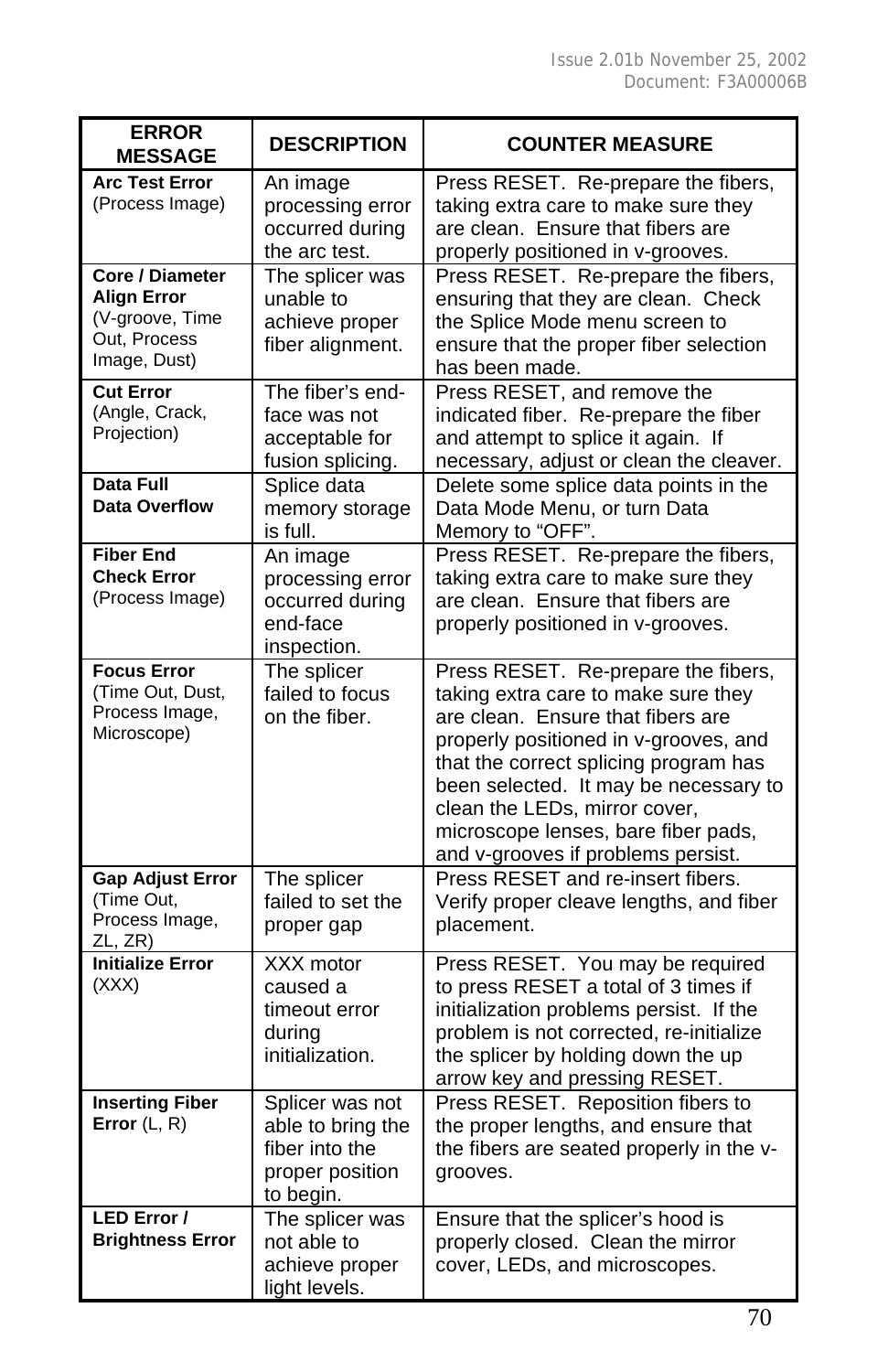| <b>ERROR</b><br><b>MESSAGE</b>                                                                                     | <b>DESCRIPTION</b>                                        | <b>COUNTER MEASURE</b>                                                                                                                                                                                                                                                               |
|--------------------------------------------------------------------------------------------------------------------|-----------------------------------------------------------|--------------------------------------------------------------------------------------------------------------------------------------------------------------------------------------------------------------------------------------------------------------------------------------|
| <b>Preadjust Error</b><br>(V-groove, Time<br>Out. Process<br>Image)                                                | The splicer<br>failed during<br>rough<br>alignment.       | Press RESET. Re-prepare the fibers.<br>Ensure that the fibers are seated<br>properly in the v-grooves and clean<br>the grooves if needed. It may be<br>necessary to perform a re-initialization<br>by holding down the up arrow key and<br>pressing RESET.                           |
| <b>Proof Test Error</b>                                                                                            | An error<br>occurred during<br>the splice proof<br>test.  | Remove the fibers, then press RESET.<br>Re-splice the fibers if they are broken.<br>It may be necessary to perform an arc<br>test if the problem persists.                                                                                                                           |
| <b>Protrusion Error</b>                                                                                            | The fiber was<br>set too close to<br>the splice area.     | Press RESET. Remove the protruding<br>fiber and reset it to the proper position.                                                                                                                                                                                                     |
| <b>Splice Error</b><br>(Dust, Process<br>Image)                                                                    | An error<br>occurred during<br>post-splice<br>inspection. | Remove the fibers and press RESET.<br>Re-prepare the fibers and attempt the<br>splice again. If necessary, clean the<br>v-grooves, bare fiber pads, mirror<br>cover, LEDs, and microscope lenses.                                                                                    |
| <b>Additional</b><br><b>Problems With</b><br><b>High Splice</b><br><b>Losses</b><br>(bubbles, core<br>offset, etc) | The splicer is<br>producing poor<br>quality splices.      | Perform an Arc Test to ensure that the<br>optimum arc power selection has been<br>made, and the arc center line is<br>correct. If necessary contact the<br><b>Fusion Splicing Applications</b><br>Department at 1-800-358-7378. For<br>24x7 technical support dial<br>1-888-SPLICER. |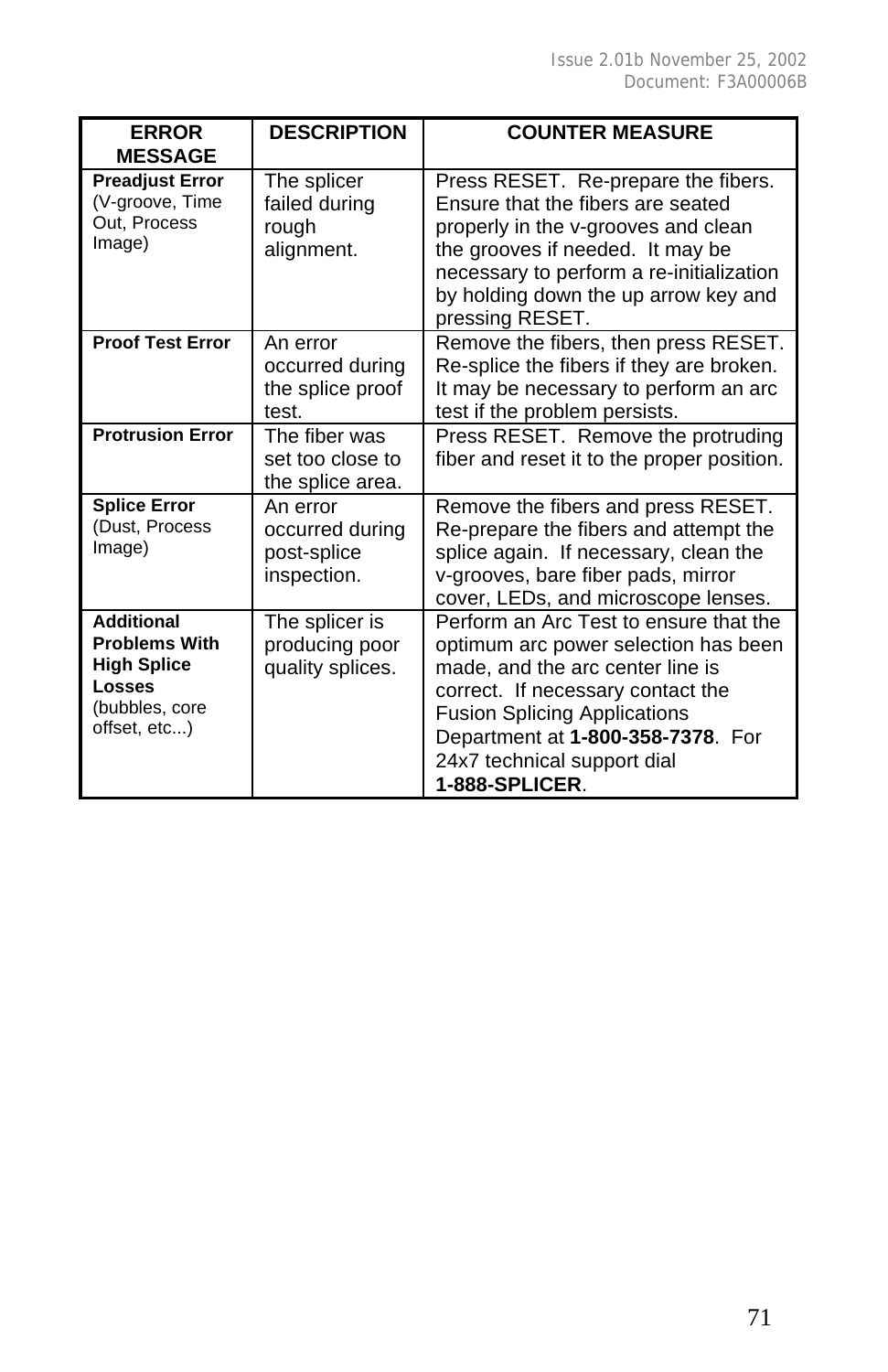## **CLEAVE ANGLE ERROR LIMIT** (degrees)

The cleave angle on a fiber's end face has exceeded the maximum allowable limit.



**Figure 59. Cleave Angle Error**

• Re-cleave the fibers. If problems persist it may be necessary to clean/adjust the fiber cleaver. Consult cleaver manual.

## **F / R LIMIT**

• Fiber may not be positioned in the v-groove properly, or the v-groove may be dirty.

## **INSERT FIBER NG**

• Fiber end is not inserted far enough.

## **LIGHT CHECK NG PROTRUSION**

• Fiber end is inserted too far

#### **LIGHT CHECK NG ADJUST**

• Microscope(s) or  $LED(s)$  may be dirty.

## **FOCUS NG**

## **DUST**

• Fiber(s),  $LED(s)$ , or Microscope(s) may be dirty. An improper cleave or profile setting may also cause this error.

## **SPLICE STATE NG**

Fibers may be dirty, or splicer may be configured improperly.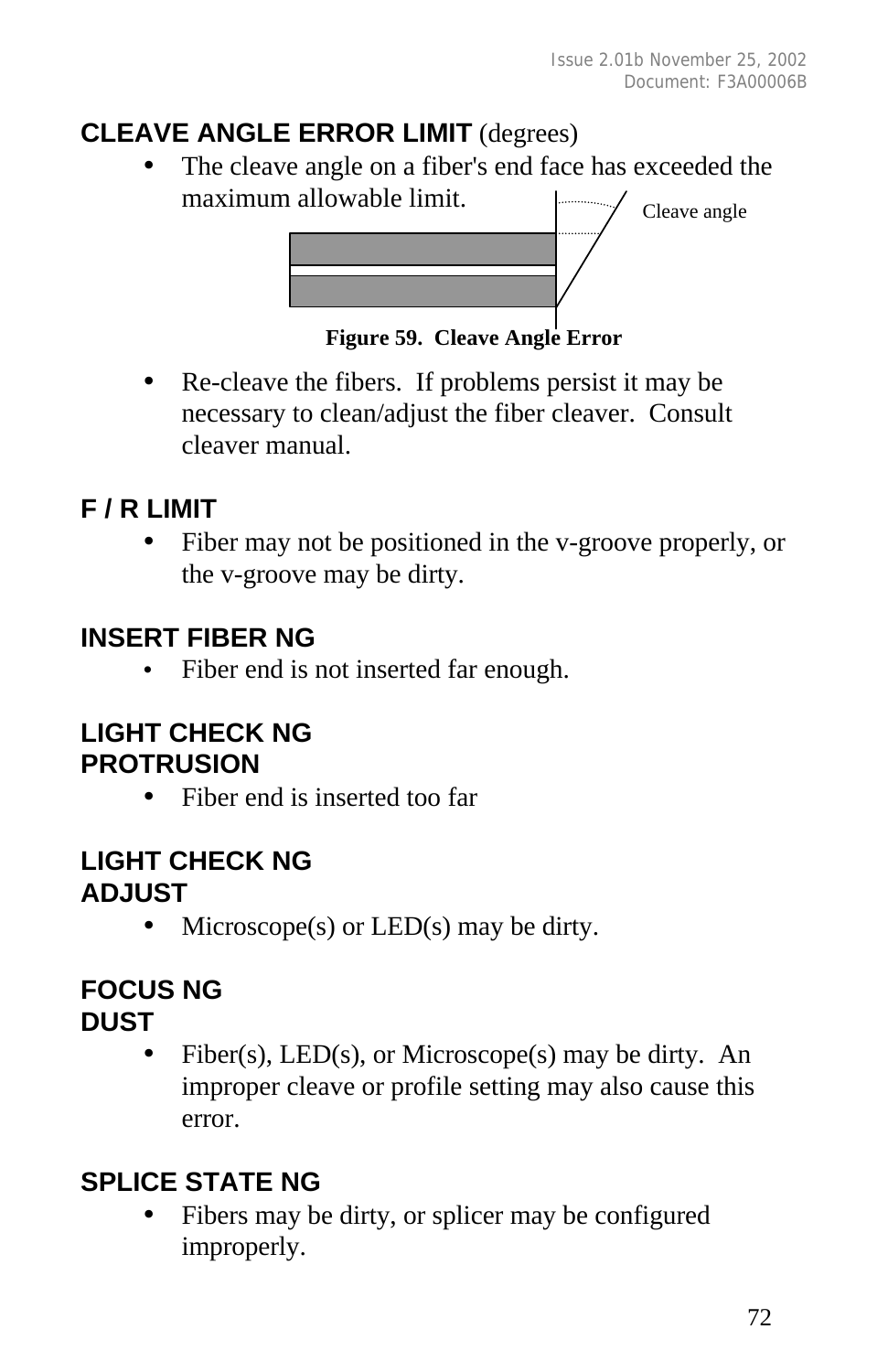# **16.0 Parameter List**

| No. | Name                                | Max.  | Min. | Std.  | Unit        | Remarks          |
|-----|-------------------------------------|-------|------|-------|-------------|------------------|
| 001 | FIBER No.1 FUSION TIME              | 20.00 | 0.00 | 1.50  | <b>SEC</b>  |                  |
| 002 | FIBER No.1 PREFUSION<br><b>TIME</b> | 1.00  | 0.00 | 0.05  | <b>SEC</b>  |                  |
| 003 | FIBER No.1 ARC GAP                  | 40.00 | 0.00 | 10.00 | μm          |                  |
| 004 | <b>FIBER No.1 OVERLAP</b>           | 80.00 | 0.00 | 25.00 | μm          |                  |
| 005 | <b>FIBER No.1 ARC POWER</b>         | 064   | 001  | 024   | <b>STEP</b> |                  |
| 006 | <b>FIBER No.2 FUSION TIME</b>       | 20.00 | 0.00 | 1.50  | <b>SEC</b>  | SMF <sub>2</sub> |
| 007 | FIBER No.2 PREFUSION<br>TIME        | 1.00  | 0.00 | 0.05  | <b>SEC</b>  |                  |
| 008 | FIBER No.2 ARC GAP                  | 40.00 | 0.00 | 10.00 | μm          |                  |
| 009 | <b>FIBER No.2 OVERLAP</b>           | 80.00 | 0.00 | 25.00 | μm          |                  |
| 010 | FIBER No.2 ARC POWER                | 064   | 001  | 024   | <b>STEP</b> |                  |
| 011 | FIBER No.3 FUSION TIME              | 20.00 | 0.00 | 1.50  | SEC         | SMF3             |
| 012 | FIBER No.3 PREFUSION<br><b>TIME</b> | 1.00  | 0.00 | 0.10  | <b>SEC</b>  |                  |
| 013 | FIBER No.3 ARC GAP                  | 40.00 | 0.00 | 10.00 | μm          |                  |
| 014 | <b>FIBER No.3 OVERLAP</b>           | 80.00 | 0.00 | 25.00 | μm          |                  |
| 015 | <b>FIBER No.3 ARC POWER</b>         | 064   | 001  | 024   | <b>STEP</b> |                  |
| 016 | FIBER No.4 FUSION TIME              | 20.00 | 0.00 | 1.50  | SEC         | SMF4             |
| 017 | FIBER No.4 PREFUSION<br><b>TIME</b> | 1.00  | 0.00 | 0.05  | <b>SEC</b>  |                  |
| 018 | FIBER No.4 ARC GAP                  | 40.00 | 0.00 | 10.00 | μm          |                  |
| 019 | FIBER No.4 OVERLAP                  | 80.00 | 0.00 | 25.00 | μm          |                  |
| 020 | <b>FIBER No.4 ARC POWER</b>         | 064   | 001  | 024   | <b>STEP</b> |                  |
| 021 | FIBER No.5 FUSION TIME              | 20.00 | 0.00 | 4.50  | <b>SEC</b>  | MMF <sub>1</sub> |
| 022 | FIBER No.5 PREFUSION<br><b>TIME</b> | 1.00  | 0.00 | 0.05  | <b>SEC</b>  |                  |
| 023 | <b>FIBER No.5 ARC GAP</b>           | 40.00 | 0.00 | 10.00 | μm          |                  |
| 024 | <b>FIBER No.5 OVERLAP</b>           | 80.00 | 0.00 | 25.00 | μm          |                  |
| 025 | <b>FIBER No.5 ARC POWER</b>         | 064   | 001  | 024   | <b>STEP</b> |                  |
| 026 | FIBER No.6 FUSION TIME              | 20.00 | 0.00 | 4.50  | <b>SEC</b>  | MMF <sub>2</sub> |
| 027 | FIBER No.6 PREFUSION<br><b>TIME</b> | 1.00  | 0.00 | 0.05  | <b>SEC</b>  |                  |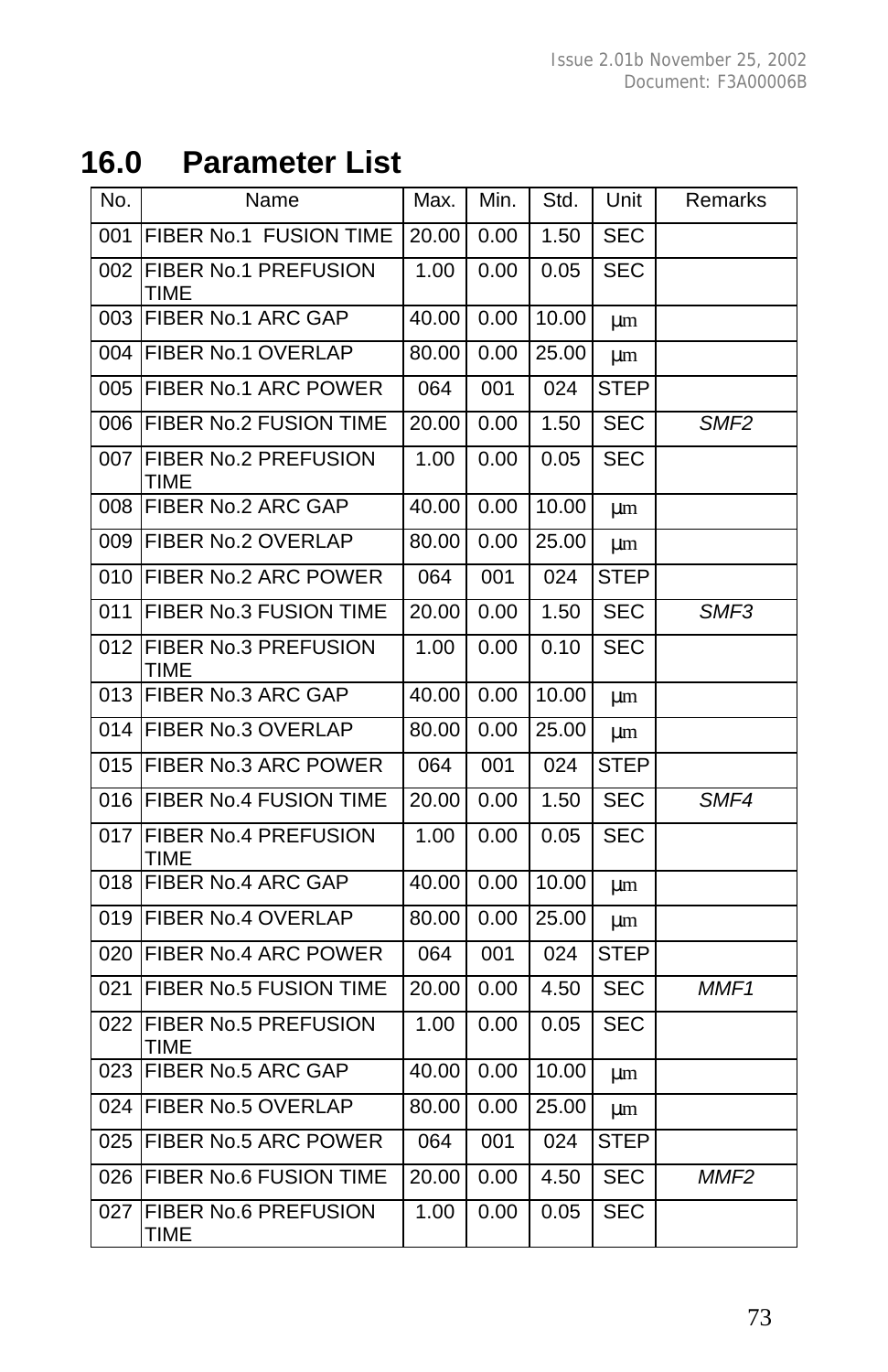| No. | Name                                | Max.  | Min. | Std.             | Unit        | Remarks          |
|-----|-------------------------------------|-------|------|------------------|-------------|------------------|
|     | 028 FIBER No.6 ARC GAP              | 40.00 | 0.00 | 10.00            | μm          |                  |
| 029 | <b>FIBER No.6 OVERLAP</b>           | 80.00 | 0.00 | 25.00            | μm          |                  |
| 030 | <b>FIBER No.6 ARC POWER</b>         | 064   | 001  | 024              | <b>STEP</b> |                  |
| 031 | FIBER No.7 FUSION TIME              | 20.00 | 0.00 | 4.50             | <b>SEC</b>  | MMF3             |
| 032 | <b>FIBER No.7 PREFUSION</b><br>TIME | 1.00  | 0.00 | 0.05             | <b>SEC</b>  |                  |
| 033 | <b>FIBER No.7 ARC GAP</b>           | 40.00 | 0.00 | 10.00            | μm          |                  |
| 034 | <b>FIBER No.7 OVERLAP</b>           | 80.00 | 0.00 | 25.00            | μm          |                  |
| 035 | FIBER No.7 ARC POWER                | 064   | 001  | 024              | <b>STEP</b> |                  |
| 036 | <b>FIBER No. 8 FUSION TIME</b>      | 20.00 | 0.00 | 1.50             | <b>SEC</b>  | DSF <sub>1</sub> |
| 037 | FIBER No. 8 PREFUSION<br>TIME       | 1.00  | 0.00 | 0.05             | <b>SEC</b>  |                  |
| 038 | FIBER No. 8 ARC GAP                 | 40.00 | 0.00 | 10.00            | μm          |                  |
| 039 | FIBER No. 8 OVERLAP                 | 80.00 | 0.00 | 25.00            | μm          |                  |
| 040 | <b>FIBER No. 8 ARC POWER</b>        | 064   | 001  | $\overline{024}$ | <b>STEP</b> |                  |
| 041 | <b>FIBER No. 9 FUSION TIME</b>      | 20.00 | 0.00 | 1.50             | <b>SEC</b>  | DSF <sub>2</sub> |
| 042 | FIBER No. 9 PREFUSION<br>TIME       | 1.00  | 0.00 | 0.05             | <b>SEC</b>  |                  |
| 043 | FIBER No. 9 ARC GAP                 | 40.00 | 0.00 | 10               | μm          |                  |
| 044 | FIBER No. 9 OVERLAP                 | 80.00 | 0.00 | 25.00            | μm          |                  |
| 045 | FIBER No. 9 ARC POWER               | 064   | 001  | 024              | <b>STEP</b> |                  |
| 046 | FIBER No. 10 FUSION<br><b>TIME</b>  | 20.00 | 0.00 | 1.50             | SEC         | DSF3             |
| 047 | FIBER No. 10 PREFUSION<br>TIME      | 1.00  | 0.00 | 1.50             | SEC         |                  |
| 048 | FIBER No. 10 ARC GAP                | 40.00 | 0.00 | 10.00            | μm          |                  |
| 049 | FIBER No. 10 OVERLAP                | 80.00 | 0.00 | 25.00            | μm          |                  |
| 050 | FIBER No. 10 ARC<br><b>POWER</b>    | 064   | 001  | 024              | <b>STEP</b> |                  |
| 051 | FIBER No. 11 FUSION<br><b>TIME</b>  | 20.00 | 0.00 | 1.50             | <b>SEC</b>  | NZDS1            |
| 052 | FIBER No. 11 PREFUSION<br>TIME      | 1.00  | 0.00 | 0.05             | <b>SEC</b>  |                  |
| 053 | FIBER No. 11 ARC GAP                | 40.00 | 0.00 | 10.00            | μm          |                  |
| 054 | FIBER No. 11 OVERLAP                | 80.00 | 0.00 | 25.00            | μm          |                  |
| 055 | FIBER No. 11 ARC<br><b>POWER</b>    | 064   | 001  | 024              | <b>STEP</b> |                  |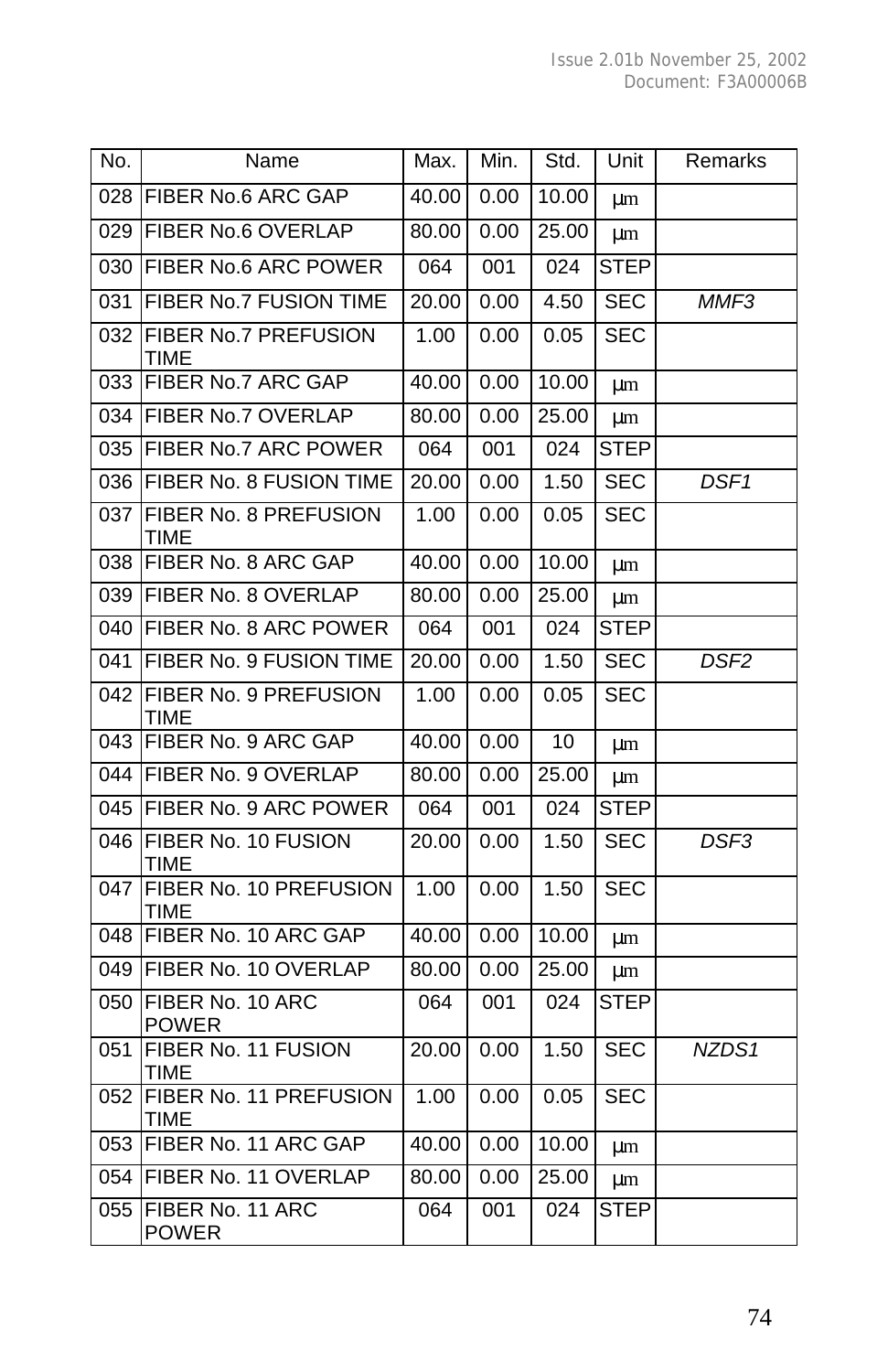| No. | Name                                  | Max.  | Min. | Std.  | Unit        | Remarks |
|-----|---------------------------------------|-------|------|-------|-------------|---------|
| 056 | FIBER No. 12 FUSION<br><b>TIME</b>    | 20.00 | 0.00 | 1.50  | <b>SEC</b>  | NZDS2   |
| 057 | FIBER No. 12 PREFUSION<br><b>TIME</b> | 1.00  | 0.00 | 0.06  | <b>SEC</b>  |         |
| 058 | FIBER No. 12 ARC GAP                  | 40.00 | 0.00 | 6.00  | μm          |         |
| 059 | FIBER No. 12 OVERLAP                  | 80.00 | 0.00 | 10.00 | μm          |         |
| 060 | FIBER No. 12 ARC<br><b>POWER</b>      | 064   | 001  | 024   | <b>STEP</b> |         |
| 061 | FIBER No. 13 FUSION<br><b>TIME</b>    | 20.00 | 0.00 | 1.50  | <b>SEC</b>  | NZDS3   |
| 062 | FIBER No. 13 PREFUSION<br><b>TIME</b> | 1.00  | 0.00 | 0.05  | <b>SEC</b>  |         |
| 063 | FIBER No. 13 ARC GAP                  | 40.00 | 0.00 | 10.00 | μm          |         |
|     | 064 FIBER No. 13 OVERLAP              | 80.00 | 0.00 | 25.00 | μm          |         |
| 065 | FIBER No. 13 ARC<br><b>POWER</b>      | 064   | 001  | 024   | <b>STEP</b> |         |
| 066 | FIBER No. 14 FUSION<br><b>TIME</b>    | 20.00 | 0.00 | 1.50  | <b>SEC</b>  | NZDS4   |
| 067 | FIBER No. 14 PREFUSION<br><b>TIME</b> | 1.00  | 0.00 | 0.06  | <b>SEC</b>  |         |
|     | 068 FIBER No. 14 ARC GAP              | 40.00 | 0.00 | 6.00  | μm          |         |
|     | 069 FIBER No. 14 OVERLAP              | 80.00 | 0.00 | 10.00 | μm          |         |
| 070 | FIBER No. 14 ARC<br><b>POWER</b>      | 064   | 001  | 024   | <b>STEP</b> |         |
| 071 | FIBER No. 15 FUSION<br><b>TIME</b>    | 20.00 | 0.00 | 1.50  | <b>SEC</b>  | NZDS5   |
| 072 | FIBER No. 15 PREFUSION<br><b>TIME</b> | 1.00  | 0.00 | 0.05  | <b>SEC</b>  |         |
| 073 | FIBER No. 15 ARC GAP                  | 40.00 | 0.00 | 10.00 | μm          |         |
|     | 074 FIBER No. 15 OVERLAP              | 80.00 | 0.00 | 17.00 | μm          |         |
| 075 | FIBER No. 15 ARC<br><b>POWER</b>      | 064   | 001  | 024   | <b>STEP</b> |         |
| 076 | FIBER No. 16 FUSION<br><b>TIME</b>    | 20.00 | 0.00 | 1.50  | <b>SEC</b>  | NZDS6   |
| 077 | FIBER No. 16 PREFUSION<br><b>TIME</b> | 1.00  | 0.00 | 0.05  | <b>SEC</b>  |         |
|     | 078 FIBER No. 16 ARC GAP              | 40.00 | 0.00 | 10.00 | μm          |         |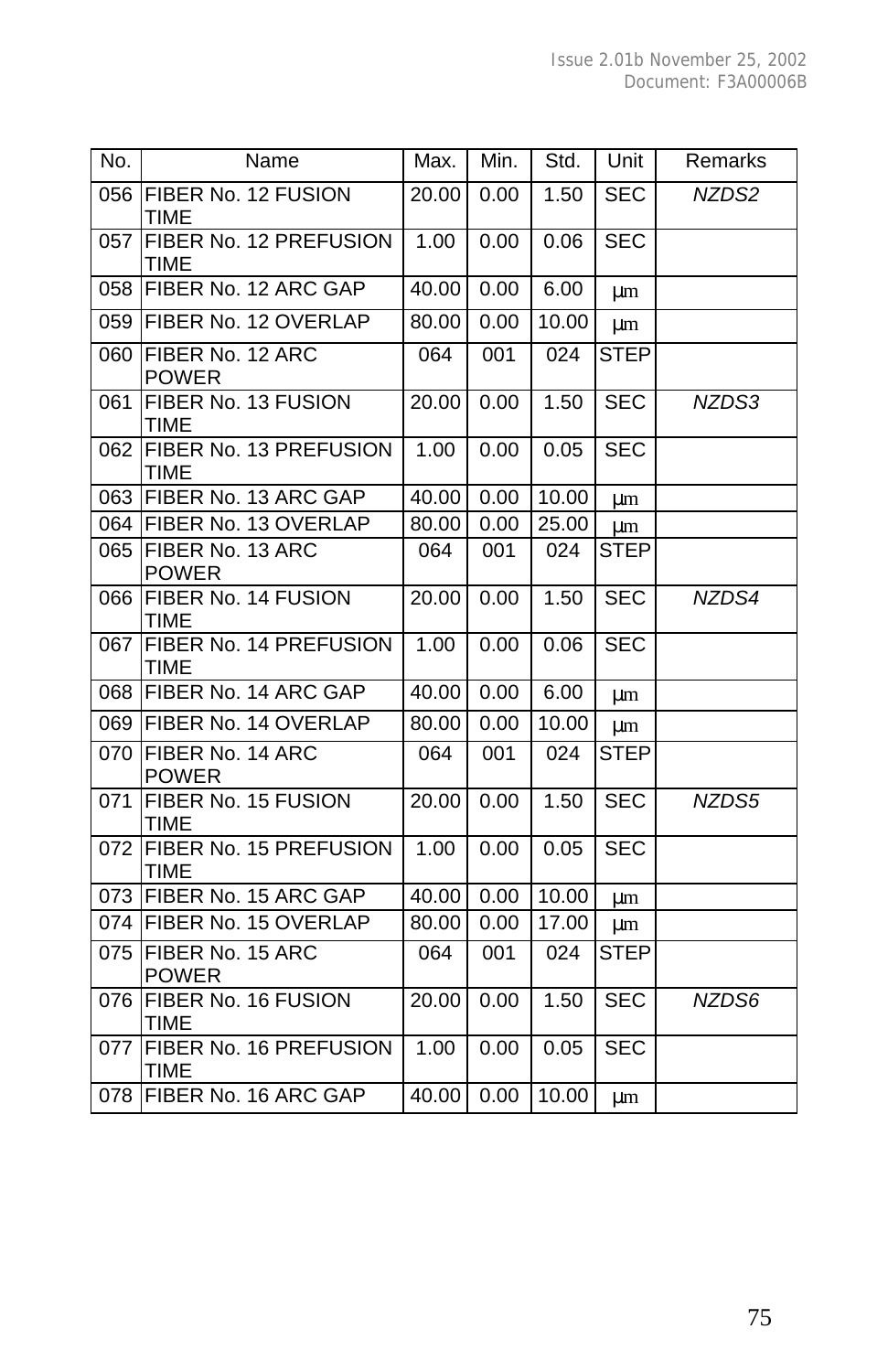| No. | Name                                  | Max.  | Min. | Std.  | Unit        | Remarks           |
|-----|---------------------------------------|-------|------|-------|-------------|-------------------|
|     | 079 FIBER No. 16 OVERLAP              | 80.00 | 0.00 | 25.00 | μm          |                   |
| 080 | FIBER No. 16 ARC<br><b>POWER</b>      | 064   | 001  | 024   | <b>STEP</b> |                   |
| 081 | FIBER No. 17 FUSION<br><b>TIME</b>    | 20.00 | 0.00 | 1.50  | <b>SEC</b>  | LCF <sub>1</sub>  |
| 082 | FIBER No. 17 PREFUSION<br><b>TIME</b> | 1.00  | 0.00 | 0.05  | <b>SEC</b>  |                   |
| 083 | FIBER No. 17 ARC GAP                  | 40.00 | 0.00 | 6.00  | μm          |                   |
| 084 | FIBER No. 17 OVERLAP                  | 80.00 | 0.00 | 12.00 | μm          |                   |
| 085 | FIBER No. 17 ARC<br><b>POWER</b>      | 064   | 001  | 024   | <b>STEP</b> |                   |
| 086 | FIBER No. 18 FUSION<br><b>TIME</b>    | 20.00 | 0.00 | 1.50  | <b>SEC</b>  | LCF <sub>2</sub>  |
| 087 | FIBER No. 18 PREFUSION<br><b>TIME</b> | 1.00  | 0.00 | 0.05  | <b>SEC</b>  |                   |
| 088 | FIBER No. 18 ARC GAP                  | 40.00 | 0.00 | 6.00  | μm          |                   |
| 089 | FIBER No. 18 OVERLAP                  | 80.00 | 0.00 | 12.00 | μm          |                   |
| 090 | FIBER No. 18 ARC<br><b>POWER</b>      | 064   | 001  | 024   | <b>STEP</b> |                   |
| 091 | FIBER No. 19 FUSION<br><b>TIME</b>    | 20.00 | 0.00 | 1.50  | <b>SEC</b>  | PSCF <sub>1</sub> |
| 092 | FIBER No. 19 PREFUSION<br><b>TIME</b> | 1.00  | 0.00 | 0.10  | <b>SEC</b>  |                   |
| 093 | FIBER No. 19 ARC GAP                  | 40.00 | 0.00 | 6.00  | μm          |                   |
| 094 | FIBER No. 19 OVERLAP                  | 80.00 | 0.00 | 12.00 | μm          |                   |
| 095 | FIBER No. 19 ARC<br><b>POWER</b>      | 064   | 001  | 024   | <b>STEP</b> |                   |
| 096 | FIBER No. 20 FUSION<br><b>TIME</b>    | 20.00 | 0.00 | 1.50  | <b>SEC</b>  | PSCF <sub>2</sub> |
| 097 | FIBER No. 20 PREFUSION<br><b>TIME</b> | 1.00  | 0.00 | 0.10  | <b>SEC</b>  |                   |
| 098 | FIBER No. 20 ARC GAP                  | 40.00 | 0.00 | 6.00  | μm          |                   |
| 099 | FIBER No. 20 OVERLAP                  | 80.00 | 0.00 | 12.00 | μm          |                   |
| 100 | FIBER No. 20 ARC<br><b>POWER</b>      | 064   | 001  | 024   | <b>STEP</b> |                   |
| 101 | FIBER No. 21 FUSION<br>TIME           | 20.00 | 0.00 | 1.50  | <b>SEC</b>  | EPSC1             |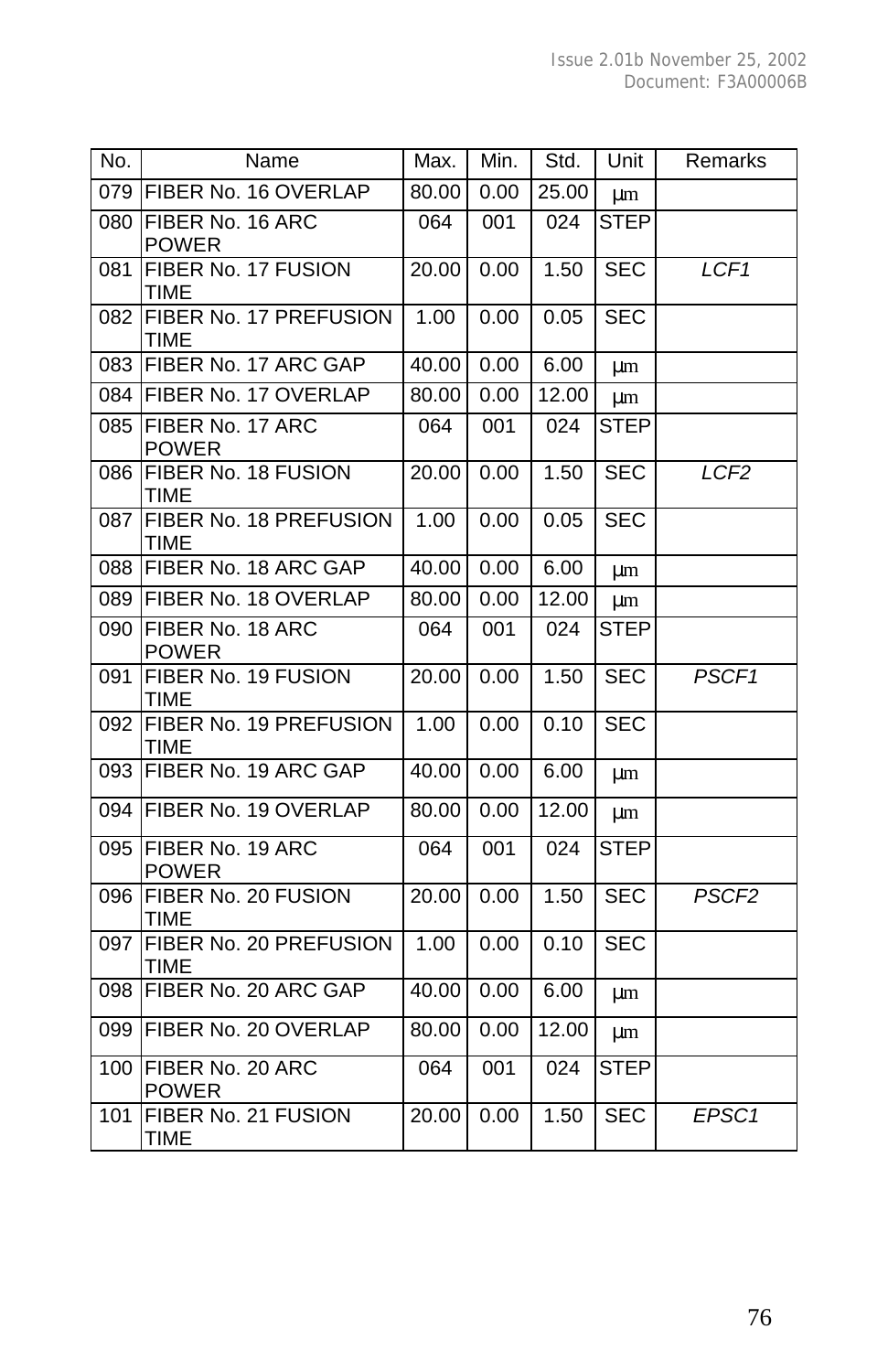| No.              | Name                                    | Max.  | Min. | Std.  | Unit        | Remarks           |
|------------------|-----------------------------------------|-------|------|-------|-------------|-------------------|
| 102              | FIBER No. 21 PREFUSION<br>TIME          | 1.00  | 0.00 | 0.10  | <b>SEC</b>  |                   |
| 103              | FIBER No. 21 ARC GAP                    | 40.00 | 0.00 | 6.00  | μm          |                   |
| 104              | FIBER No. 21 OVERLAP                    | 80.00 | 0.00 | 12.00 | μm          |                   |
| 105              | <b>FIBER No. 21 ARC</b><br><b>POWER</b> | 064   | 001  | 024   | <b>STEP</b> |                   |
| 106              | FIBER No. 22 FUSION<br>TIME             | 20.00 | 0.00 | 1.50  | <b>SEC</b>  | EPSC <sub>2</sub> |
| 107              | FIBER No. 22 PREFUSION<br>TIME          | 1.00  | 0.00 | 0.10  | <b>SEC</b>  |                   |
| 108              | FIBER No. 22 ARC GAP                    | 40.00 | 0.00 | 6.00  | μm          |                   |
| 109              | FIBER No. 22 OVERLAP                    | 80.00 | 0.00 | 12.00 | μm          |                   |
| 110              | FIBER No. 22 ARC<br><b>POWER</b>        | 064   | 001  | 024   | <b>STEP</b> |                   |
| 111              | FIBER No. 23 FUSION<br>TIME             | 20.00 | 0.00 | 1.50  | <b>SEC</b>  | CSF1              |
| $\overline{112}$ | FIBER No. 23 PREFUSION<br>TIME          | 1.00  | 0.00 | 0.06  | <b>SEC</b>  |                   |
| 113              | FIBER No. 23 ARC GAP                    | 40.00 | 0.00 | 10.00 | μm          |                   |
|                  | 114 FIBER No. 23 OVERLAP                | 80.00 | 0.00 | 25.00 | μm          |                   |
| 115              | FIBER No. 23 ARC<br><b>POWER</b>        | 064   | 001  | 024   | STEP        |                   |
| 116              | FIBER No. 24 FUSION<br><b>TIME</b>      | 20.00 | 0.00 | 1.50  | <b>SEC</b>  | CSF <sub>2</sub>  |
| 117              | FIBER No. 24 PREFUSION<br>TIME          | 1.00  | 0.00 | 0.06  | <b>SEC</b>  |                   |
| 118              | FIBER No. 24 ARC GAP                    | 40.00 | 0.00 | 10.00 | μm          |                   |
| 119              | <b>FIBER No. 24 OVERLAP</b>             | 80.00 | 0.00 | 25.00 | μm          |                   |
| 120              | FIBER No. 24 ARC<br><b>POWER</b>        | 064   | 001  | 024   | <b>STEP</b> |                   |
| 121              | FIBER No. 25 FUSION<br>TIME             | 20.00 | 0.00 | 1.50  | <b>SEC</b>  | SMF3              |
| 122              | FIBER No. 25 PREFUSION<br>TIME          | 1.00  | 0.00 | 0.05  | <b>SEC</b>  |                   |
| 123              | FIBER No. 25 ARC GAP                    | 40.00 | 0.00 | 10.00 | μm          |                   |
| 124              | <b>FIBER No. 25 OVERLAP</b>             | 80.00 | 0.00 | 25.00 | μm          |                   |
| 125              | FIBER No. 25 ARC<br><b>POWER</b>        | 064   | 001  | 022   | <b>STEP</b> |                   |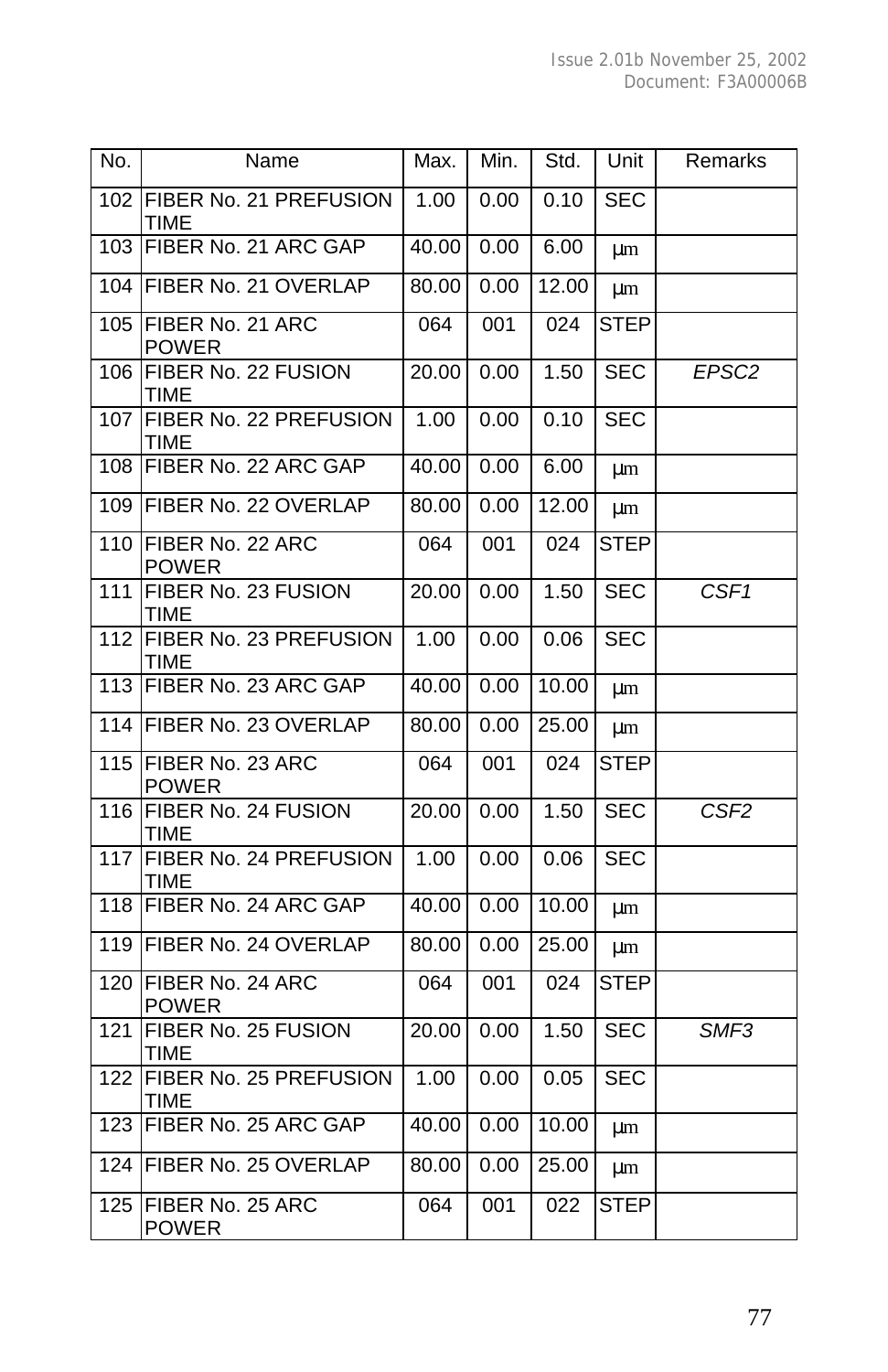| No. | Name                                  | Max.  | Min. | Std.  | Unit        | Remarks          |
|-----|---------------------------------------|-------|------|-------|-------------|------------------|
| 126 | FIBER No. 26 FUSION<br>TIME           | 20.00 | 0.00 | 1.50  | <b>SEC</b>  | DSF <sub>1</sub> |
| 127 | FIBER No. 26 PREFUSION<br>TIME        | 1.00  | 0.00 | 0.05  | <b>SEC</b>  |                  |
| 128 | FIBER No. 26 ARC GAP                  | 40.00 | 0.00 | 10.00 | μm          |                  |
| 129 | FIBER No. 26 OVERLAP                  | 80.00 | 0.00 | 25.00 | μm          |                  |
| 130 | FIBER No. 26 ARC<br><b>POWER</b>      | 064   | 001  | 022   | <b>STEP</b> |                  |
| 131 | FIBER No. 27 FUSION<br>TIME           | 20.00 | 0.00 | 4.00  | <b>SEC</b>  | SMF1-EDF1        |
| 132 | FIBER No. 27 PREFUSION<br><b>TIME</b> | 1.00  | 0.00 | 0.05  | <b>SEC</b>  |                  |
| 133 | FIBER No. 27 ARC GAP                  | 40.00 | 0.00 | 10.00 | μm          |                  |
| 134 | FIBER No. 27 OVERLAP                  | 80.00 | 0.00 | 25.00 | μm          |                  |
| 135 | FIBER No. 27 ARC<br><b>POWER</b>      | 064   | 001  | 023   | <b>STEP</b> |                  |
| 136 | FIBER No. 28 FUSION<br>TIME           | 20.00 | 0.00 | 4.00  | <b>SEC</b>  | SMF-EDF2         |
| 137 | FIBER No. 28 PREFUSION<br><b>TIME</b> | 1.00  | 0.00 | 0.05  | <b>SEC</b>  |                  |
| 138 | FIBER No. 28 ARC GAP                  | 40.00 | 0.00 | 10.00 | μm          |                  |
| 139 | FIBER No. 28 OVERLAP                  | 80.00 | 0.00 | 25.00 | μm          |                  |
| 140 | FIBER No. 28 ARC<br><b>POWER</b>      | 064   | 001  | 023   | <b>STEP</b> |                  |
| 141 | FIBER No. 29 FUSION<br><b>TIME</b>    | 20.00 | 0.00 | 3.50  | <b>SEC</b>  | CSF1-EDF1        |
| 142 | FIBER No. 29 PREFUSION<br><b>TIME</b> | 1.00  | 0.00 | 0.07  | <b>SEC</b>  |                  |
| 143 | FIBER No. 29 ARC GAP                  | 40.00 | 0.00 | 10.00 | μm          |                  |
| 144 | FIBER No. 29 OVERLAP                  | 80.00 | 0.00 | 25.00 | μm          |                  |
| 145 | FIBER No. 29 ARC<br><b>POWER</b>      | 064   | 001  | 023   | <b>STEP</b> |                  |
| 146 | FIBER No. 30 FUSION<br>TIME           | 20.00 | 0.00 | 3.50  | <b>SEC</b>  | CSF1-EDF2        |
| 147 | FIBER No. 30 PREFUSION<br><b>TIME</b> | 1.00  | 0.00 | 0.07  | <b>SEC</b>  |                  |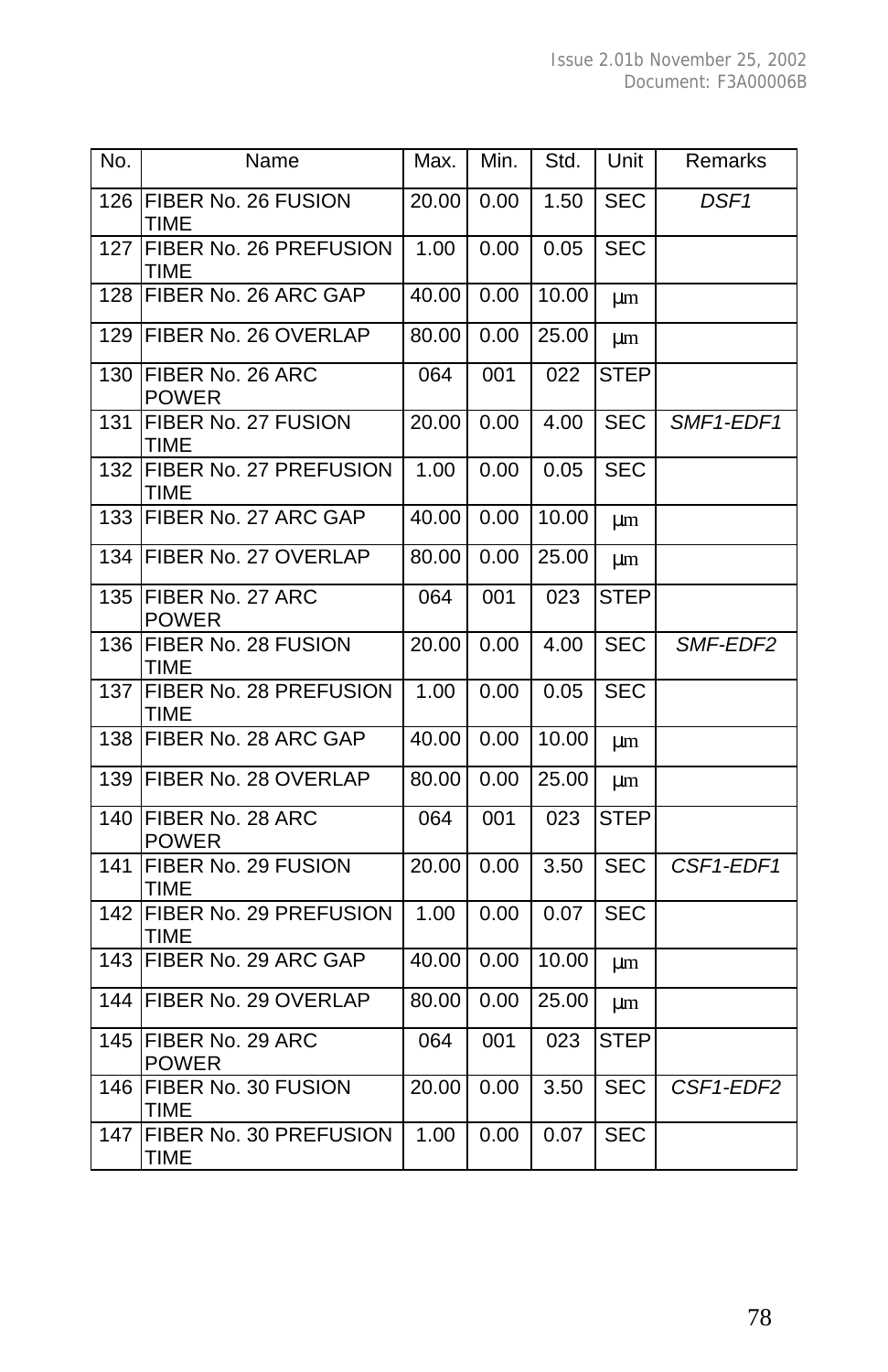| No. | Name                                  | Max.               | Min. | Std.  | Unit        | Remarks     |
|-----|---------------------------------------|--------------------|------|-------|-------------|-------------|
| 148 | FIBER No. 30 ARC GAP                  | 40.00              | 0.00 | 10.00 | μm          |             |
| 149 | FIBER No. 30 OVERLAP                  | 80.00              | 0.00 | 25.00 | μm          |             |
| 150 | FIBER No. 30 ARC<br><b>POWER</b>      | 064                | 001  | 023   | <b>STEP</b> |             |
| 151 | FIBER No. 31 FUSION<br><b>TIME</b>    | 20.00              | 0.00 | 1.50  | <b>SEC</b>  | CSF1-SMF3   |
| 152 | FIBER No. 31 PREFUSION<br>TIME        | 1.00               | 0.00 | 0.07  | SEC         |             |
| 153 | FIBER No. 31 ARC GAP                  | $\overline{40.00}$ | 0.00 | 10.00 | μm          |             |
| 154 | FIBER No. 31 OVERLAP                  | 80.00              | 0.00 | 25.00 | μm          |             |
| 155 | FIBER No. 31 ARC<br><b>POWER</b>      | 064                | 001  | 024   | <b>STEP</b> |             |
| 156 | FIBER No. 32 FUSION<br><b>TIME</b>    | 20.00              | 0.00 | 1.50  | <b>SEC</b>  | CSF1-CSF2   |
| 157 | FIBER No. 32 PREFUSION<br><b>TIME</b> | 1.00               | 0.00 | 0.07  | <b>SEC</b>  |             |
| 158 | FIBER No. 32 ARC GAP                  | 40.00              | 0.00 | 10.00 | μm          |             |
| 159 | FIBER No. 32 OVERLAP                  | 80.00              | 0.00 | 25.00 | μm          |             |
| 160 | FIBER No. 32 ARC<br><b>POWER</b>      | 064                | 001  | 024   | <b>STEP</b> |             |
| 161 | FIBER No. 33 FUSION<br><b>TIME</b>    | 20.00              | 0.00 | 1.50  | <b>SEC</b>  | SMF3-NZDS1  |
| 162 | FIBER No. 33 PREFUSION<br><b>TIME</b> | 1.00               | 0.00 | 0.05  | <b>SEC</b>  |             |
| 163 | FIBER No. 33 ARC GAP                  | 40.00              | 0.00 | 10.00 | μm          |             |
| 164 | FIBER No. 33 OVERLAP                  | 80.00              | 0.00 | 25.00 | μm          |             |
| 165 | FIBER No. 33 ARC<br><b>POWER</b>      | 064                | 001  | 024   | <b>STEP</b> |             |
| 166 | FIBER No. 34 FUSION<br><b>TIME</b>    | 20.00              | 0.00 | 1.50  | <b>SEC</b>  | NZDS5-NZDS1 |
| 167 | FIBER No. 34 PREFUSION<br><b>TIME</b> | 1.00               | 0.00 | 0.05  | <b>SEC</b>  |             |
|     | 168 FIBER No. 34 ARC GAP              | 40.00              | 0.00 | 10.00 | μm          |             |
| 169 | FIBER No. 34 OVERLAP                  | 80.00              | 0.00 | 25.00 | μm          |             |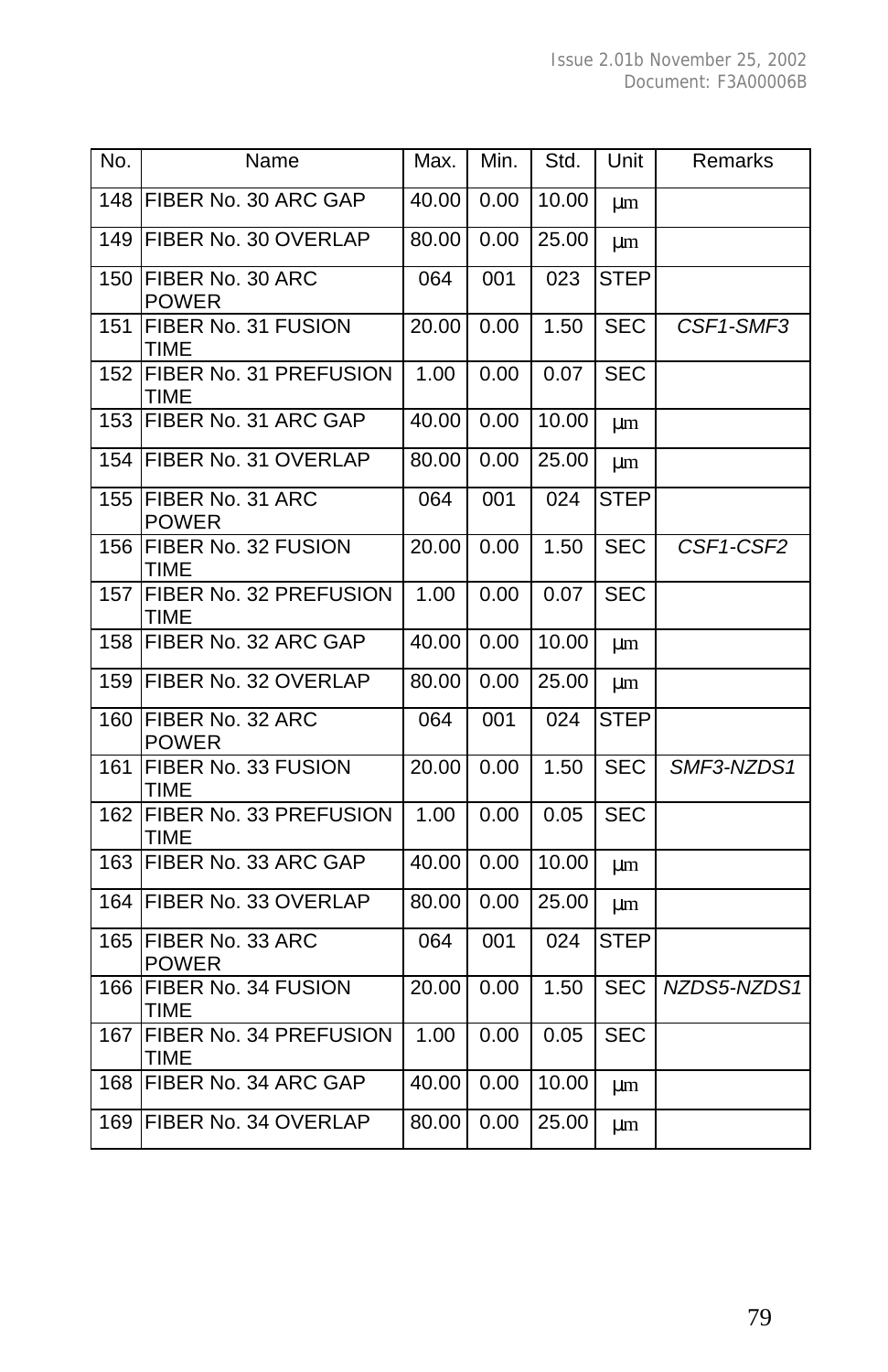| No. | Name                                  | Max.               | Min. | Std.  | Unit        | Remarks     |
|-----|---------------------------------------|--------------------|------|-------|-------------|-------------|
| 170 | FIBER No. 34 ARC<br><b>POWER</b>      | 064                | 001  | 024   | <b>STEP</b> |             |
| 171 | FIBER No. 35 FUSION<br><b>TIME</b>    | 20.00              | 0.00 | 25.00 | <b>SEC</b>  | NZDS3-NZDS1 |
| 172 | FIBER No. 35 PREFUSION<br><b>TIME</b> | 1.00               | 0.00 | 0.05  | <b>SEC</b>  |             |
| 173 | FIBER No. 35 ARC GAP                  | 40.00              | 0.00 | 10.00 | $\mu$ m     |             |
| 174 | FIBER No. 35 OVERLAP                  | 80.00              | 0.00 | 25.00 | μm          |             |
| 175 | FIBER No. 35 ARC<br><b>POWER</b>      | 064                | 001  | 024   | <b>STEP</b> |             |
| 176 | FIBER No. 36 FUSION<br><b>TIME</b>    | 20.00              | 0.00 | 1.50  | <b>SEC</b>  | NZDS3-SMF3  |
| 177 | FIBER No. 36 PREFUSION<br><b>TIME</b> | 1.00               | 0.00 | 0.05  | <b>SEC</b>  |             |
| 178 | FIBER No. 36 ARC GAP                  | 40.00              | 0.00 | 10.00 | μm          |             |
| 179 | FIBER No. 36 OVERLAP                  | 80.00              | 0.00 | 25.00 | μm          |             |
| 180 | FIBER No. 36 ARC<br><b>POWER</b>      | 064                | 001  | 024   | <b>STEP</b> |             |
| 181 | FIBER No. 37 FUSION<br>TIME           | 20.00              | 0.00 | 3.00  | <b>SEC</b>  | NZDS5-SMF3  |
| 182 | FIBER No. 37 PREFUSION<br>TIME        | 1.00               | 0.00 | 0.02  | <b>SEC</b>  |             |
| 183 | FIBER No. 37 ARC GAP                  | $\overline{40.00}$ | 0.00 | 10.00 | μm          |             |
| 184 | FIBER No. 37 OVERLAP                  | 80.00              | 0.00 | 12.00 | μm          |             |
| 185 | FIBER No. 37 ARC<br><b>POWER</b>      | 064                | 001  | 027   | <b>STEP</b> |             |
| 186 | FIBER No. 38 FUSION<br><b>TIME</b>    | 20.00              | 0.00 | 1.50  | <b>SEC</b>  | NZDS3-NZDS5 |
| 187 | FIBER No. 38 PREFUSION<br><b>TIME</b> | 1.00               | 0.00 | 0.02  | SEC         |             |
| 188 | FIBER No. 38 ARC GAP                  | 40.00              | 0.00 | 10.00 | μm          |             |
| 189 | FIBER No. 38 OVERLAP                  | 80.00              | 0.00 | 25.00 | μm          |             |
| 190 | FIBER No. 38 ARC<br><b>POWER</b>      | 064                | 001  | 027   | <b>STEP</b> |             |
| 191 | FIBER No. 39 FUSION<br><b>TIME</b>    | 20.00              | 0.00 | 1.50  | <b>SEC</b>  | NZDS2-PSCF1 |
| 192 | FIBER No. 39 PREFUSION<br>TIME        | 1.00               | 0.00 | 0.07  | <b>SEC</b>  |             |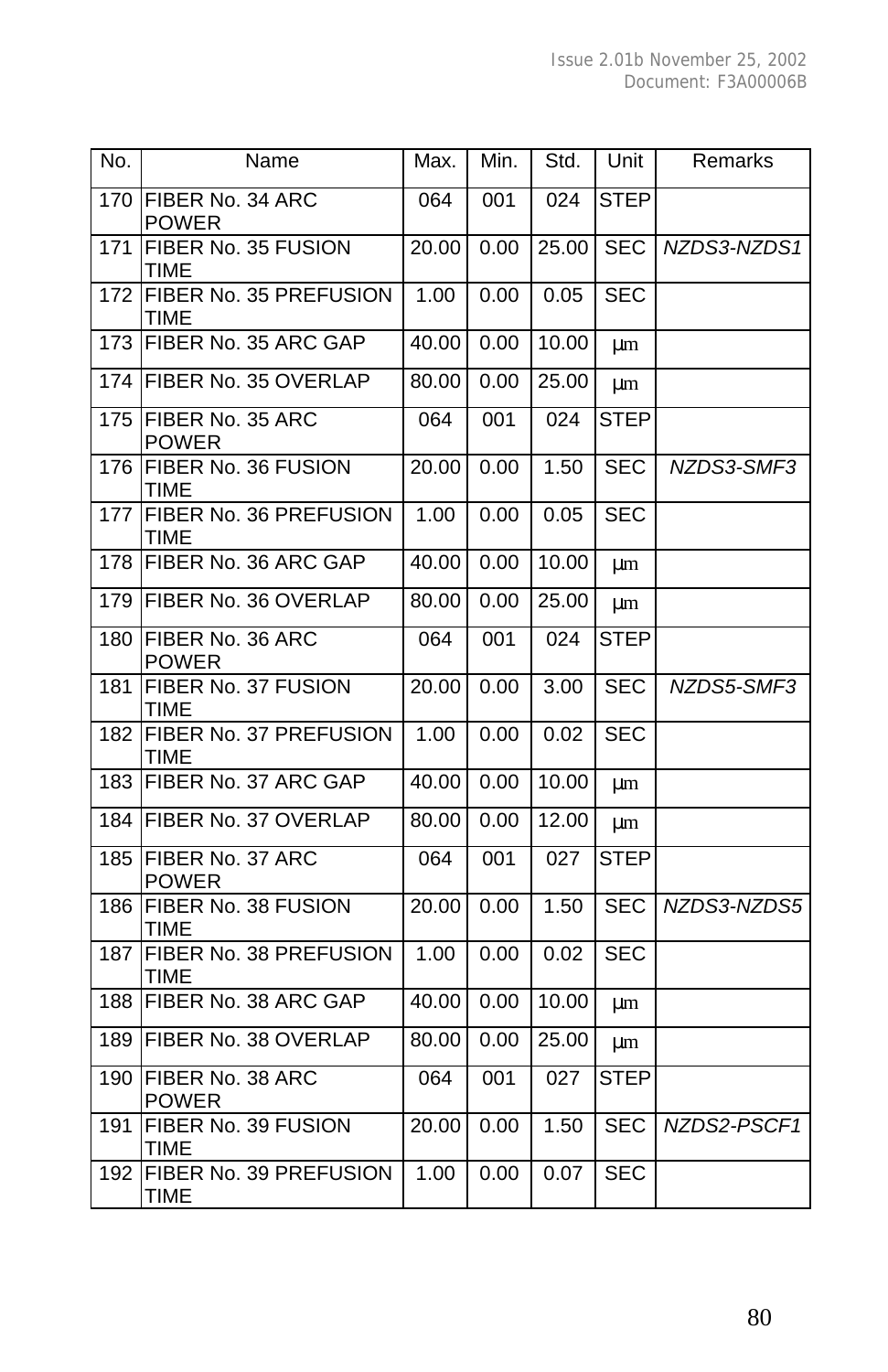| No. | Name                               | Max.  | Min. | Std.  | Unit        | Remarks     |
|-----|------------------------------------|-------|------|-------|-------------|-------------|
| 193 | FIBER No. 39 ARC GAP               | 40.00 | 0.00 | 7.00  | μm          |             |
| 194 | FIBER No. 39 OVERLAP               | 80.00 | 0.00 | 8.00  | μm          |             |
| 195 | FIBER No. 39 ARC<br><b>POWER</b>   | 064   | 001  | 022   | <b>STEP</b> |             |
| 196 | FIBER No. 40 FUSION<br>TIME        | 20.00 | 0.00 | 1.50  | SEC         | NZDS4-PSCF1 |
| 197 | FIBER No. 40 PREFUSION<br>TIME     | 1.00  | 0.00 | 0.07  | SEC         |             |
| 198 | FIBER No. 40 ARC GAP               | 40.00 | 0.00 | 6.00  | μm          |             |
| 199 | FIBER No. 40 OVERLAP               | 80.00 | 0.00 | 10.00 | μm          |             |
| 200 | FIBER No. 40 ARC<br><b>POWER</b>   | 064   | 001  | 022   | <b>STEP</b> |             |
| 201 | FIBER No. 41 FUSION<br>TIME        | 20.00 | 0.00 | 1.50  | <b>SEC</b>  | LCF1-PSCF1  |
| 202 | FIBER No. 41 PREFUSION<br>TIME     | 1.00  | 0.00 | 0.10  | SEC         |             |
| 203 | FIBER No. 41 ARC GAP               | 40.00 | 0.00 | 7.00  | μm          |             |
| 204 | FIBER No. 41 OVERLAP               | 80.00 | 0.00 | 12.00 | μm          |             |
| 205 | FIBER No. 41 ARC<br><b>POWER</b>   | 064   | 001  | 022   | <b>STEP</b> |             |
| 206 | FIBER No. 42 FUSION<br><b>TIME</b> | 20.00 | 0.00 | 1.50  | <b>SEC</b>  | LCF1-NZDS4  |
| 207 | FIBER No. 42 PREFUSION<br>TIME     | 1.00  | 0.00 | 0.06  | SEC         |             |
| 208 | FIBER No. 42 ARC GAP               | 40.00 | 0.00 | 6.00  | μm          |             |
| 209 | FIBER No. 42 OVERLAP               | 80.00 | 0.00 | 10.00 | μm          |             |
| 210 | FIBER No. 42 ARC<br><b>POWER</b>   | 064   | 001  | 024   | <b>STEP</b> |             |
| 211 | FIBER No. 43 FUSION<br>TIME        | 20.00 | 0.00 | 1.50  | <b>SEC</b>  | LCF1-LCF2   |
| 212 | FIBER No. 43 PREFUSION<br>TIME     | 1.00  | 0.00 | 0.10  | <b>SEC</b>  |             |
| 213 | FIBER No. 43 ARC GAP               | 40.00 | 0.00 | 6.00  | μm          |             |
| 214 | FIBER No. 43 OVERLAP               | 80.00 | 0.00 | 12.00 | μm          |             |
| 215 | FIBER No. 43 ARC<br><b>POWER</b>   | 064   | 001  | 024   | STEP        |             |
| 216 | FIBER No. 44 FUSION<br>TIME        | 20.00 | 0.00 | 1.50  | SEC         | NZDS2-NZDS4 |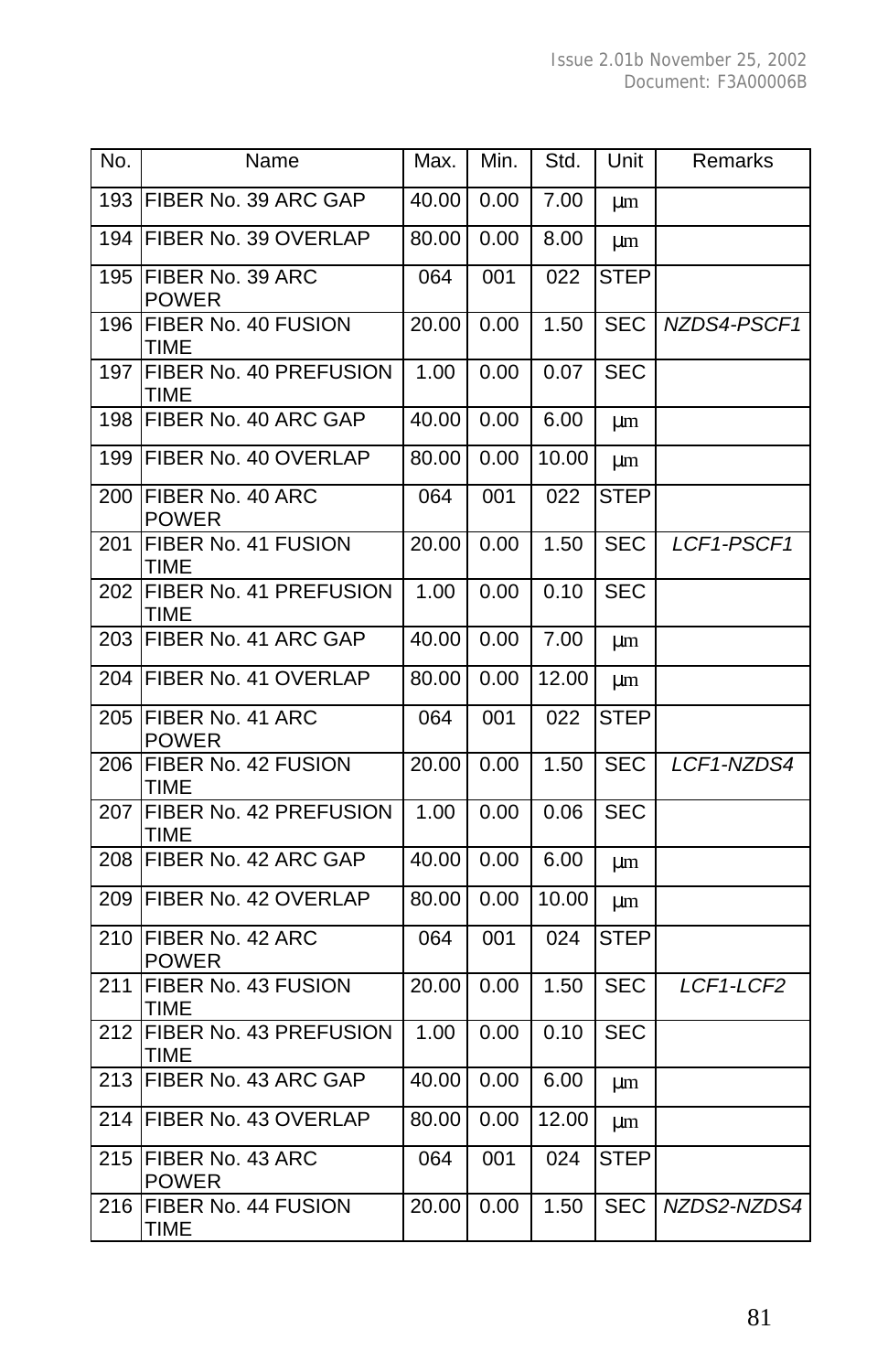| No. | Name                                  | Max.  | Min. | Std.  | Unit        | Remarks          |
|-----|---------------------------------------|-------|------|-------|-------------|------------------|
| 217 | FIBER No. 44 PREFUSION<br>TIME        | 1.00  | 0.00 | 0.06  | <b>SEC</b>  |                  |
| 218 | FIBER No. 44 ARC GAP                  | 40.00 | 0.00 | 7.00  | μm          |                  |
| 219 | FIBER No. 44 OVERLAP                  | 80.00 | 0.00 | 10.00 | μm          |                  |
| 220 | FIBER No. 44 ARC<br><b>POWER</b>      | 064   | 001  | 024   | <b>STEP</b> |                  |
| 221 | FIBER No. 45 FUSION<br><b>TIME</b>    | 20.00 | 0.00 | 1.50  | SEC         | NZDS2-EPSC1      |
| 222 | FIBER No. 45 PREFUSION<br>TIME        | 1.00  | 0.00 | 0.15  | <b>SEC</b>  |                  |
| 223 | FIBER No. 45 ARC GAP                  | 40.00 | 0.00 | 6.00  | μm          |                  |
| 224 | FIBER No. 45 OVERLAP                  | 80.00 | 0.00 | 10.00 | μm          |                  |
| 225 | FIBER No. 45 ARC<br><b>POWER</b>      | 064   | 001  | 024   | STEP        |                  |
| 226 | FIBER No. 46 FUSION<br>TIME           | 20.00 | 0.00 | 1.50  | <b>SEC</b>  | SPF <sub>1</sub> |
| 227 | FIBER No. 46 PREFUSION<br>TIME        | 1.00  | 0.00 | 0.10  | SEC         |                  |
| 228 | FIBER No. 46 ARC GAP                  | 40.00 | 0.00 | 10.00 | μm          |                  |
| 229 | FIBER No. 46 OVERLAP                  | 80.00 | 0.00 | 15.00 | μm          |                  |
| 230 | FIBER No. 46 ARC<br><b>POWER</b>      | 064   | 001  | 024   | <b>STEP</b> |                  |
| 231 | FIBER No. 47 FUSION<br>TIME           | 20.00 | 0.00 | 1.50  | <b>SEC</b>  | SPF <sub>2</sub> |
| 232 | FIBER No. 47 PREFUSION<br><b>TIME</b> | 1.00  | 0.00 | 0.10  | <b>SEC</b>  |                  |
| 233 | FIBER No. 47 ARC GAP                  | 40.00 | 0.00 | 10.00 | μm          |                  |
| 234 | FIBER No. 47 OVERLAP                  | 80.00 | 0.00 | 15.00 | μm          |                  |
| 235 | FIBER No. 47 ARC<br><b>POWER</b>      | 064   | 001  | 024   | STEP        |                  |
| 236 | FIBER No. 48 FUSION<br>TIME           | 20.00 | 0.00 | 1.50  | <b>SEC</b>  | SPF <sub>3</sub> |
| 237 | FIBER No. 48 PREFUSION<br>TIME        | 1.00  | 0.00 | 0.10  | SEC         |                  |
| 238 | FIBER No. 48 ARC GAP                  | 40.00 | 0.00 | 10.00 | μm          |                  |
| 239 | FIBER No. 48 OVERLAP                  | 80.00 | 0.00 | 15.00 | μm          |                  |
| 240 | FIBER No. 48 ARC<br>POWER             | 064   | 001  | 024   | STEP        |                  |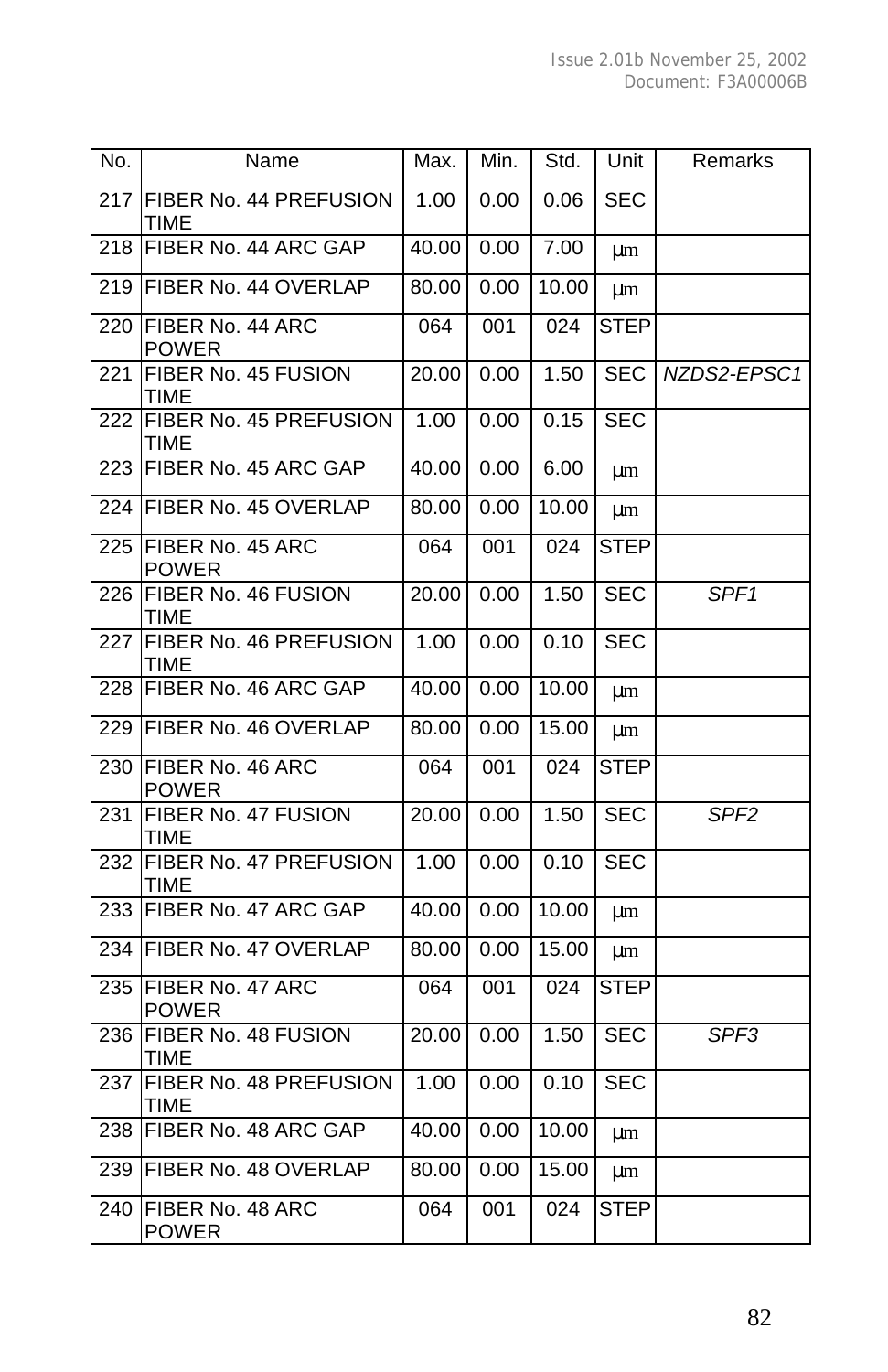| No.          | Name                                         | Max. | Min.             | Std. | Unit                 | Remarks  |
|--------------|----------------------------------------------|------|------------------|------|----------------------|----------|
| 241          | <b>HEAT UP TEMPERATURE</b><br>A No. 1        | 464  | 176              | 176  | $\circ$ F            | $FFS-1$  |
| 242          | <b>HEAT UP TEMPERATURE</b><br><b>B</b> No. 1 | 464  | 176              | 383  | $\circ$ F            |          |
| $\sqrt{243}$ | <b>FINISH TEMPERATURE</b><br>No. 1           | 464  | 176              | 302  | $\circ$ F            |          |
| 244          | <b>HEATING DURATION A</b><br>No. 1           | 999  | 000              | 000  | <b>SEC</b>           |          |
| 245          | <b>HEATING DURATION B</b><br>No. 1           | 999  | 000              | 060  | <b>SEC</b>           |          |
| 246          | <b>HEAT UP TEMPERATURE</b><br>A No. 2        | 464  | 176              | 383  | $\circ$ F            | $FFS-40$ |
| 247          | <b>HEAT UP TEMPERATURE</b><br><b>B</b> No. 2 | 464  | 176              | 383  | $\circ$ F            |          |
| 248          | <b>FINISH TEMPERATURE</b><br>No. 2           | 464  | 176              | 302  | $\circ$ F            |          |
| 249          | <b>HEATING DURATION A</b><br>No. 2           | 999  | 000              | 012  | <b>SEC</b>           |          |
| 250          | <b>HEATING DURATION B</b><br>No. 2           | 999  | 000              | 030  | <b>SEC</b>           |          |
| 251          | <b>HEAT UP TEMPERATURE</b><br>A No. 3        | 464  | 176              | 320  | $\overline{\circ}$ F | $FFS-19$ |
| 252          | <b>HEAT UP TEMPERATURE</b><br><b>B</b> No. 3 | 464  | 176              | 392  | $\circ$ F            |          |
| 253          | <b>FINISH TEMPERATURE</b><br>No. 3           | 464  | 176              | 248  | $\circ$ F            |          |
| 254          | <b>HEATING DURATION A</b><br>No. 3           | 999  | 000              | 020  | <b>SEC</b>           |          |
| 255          | <b>HEATING DURATION B</b><br>No. 3           | 999  | 000              | 030  | <b>SEC</b>           |          |
| 256          | <b>HEAT UP TEMPERATURE</b><br>A No. 4        | 464  | 176              | 374  | $\circ$ F            |          |
| 257          | <b>HEAT UP TEMPERATURE</b><br><b>B</b> No. 4 | 464  | 176              | 374  | $\circ$ F            |          |
| 258          | <b>FINISH TEMPERATURE</b><br>No. 4           | 464  | 176              | 302  | $\circ$ F            |          |
| 259          | <b>HEATING DURATION A</b><br>No. 4           | 999  | 000              | 035  | <b>SEC</b>           |          |
| 260          | <b>HEATING DURATION B</b><br>No. 4           | 999  | 000              | 035  | <b>SEC</b>           |          |
| 261          | <b>HEAT UP TEMPERATURE</b><br>A No. 5        | 464  | $\overline{176}$ | 374  | $\circ$ F            |          |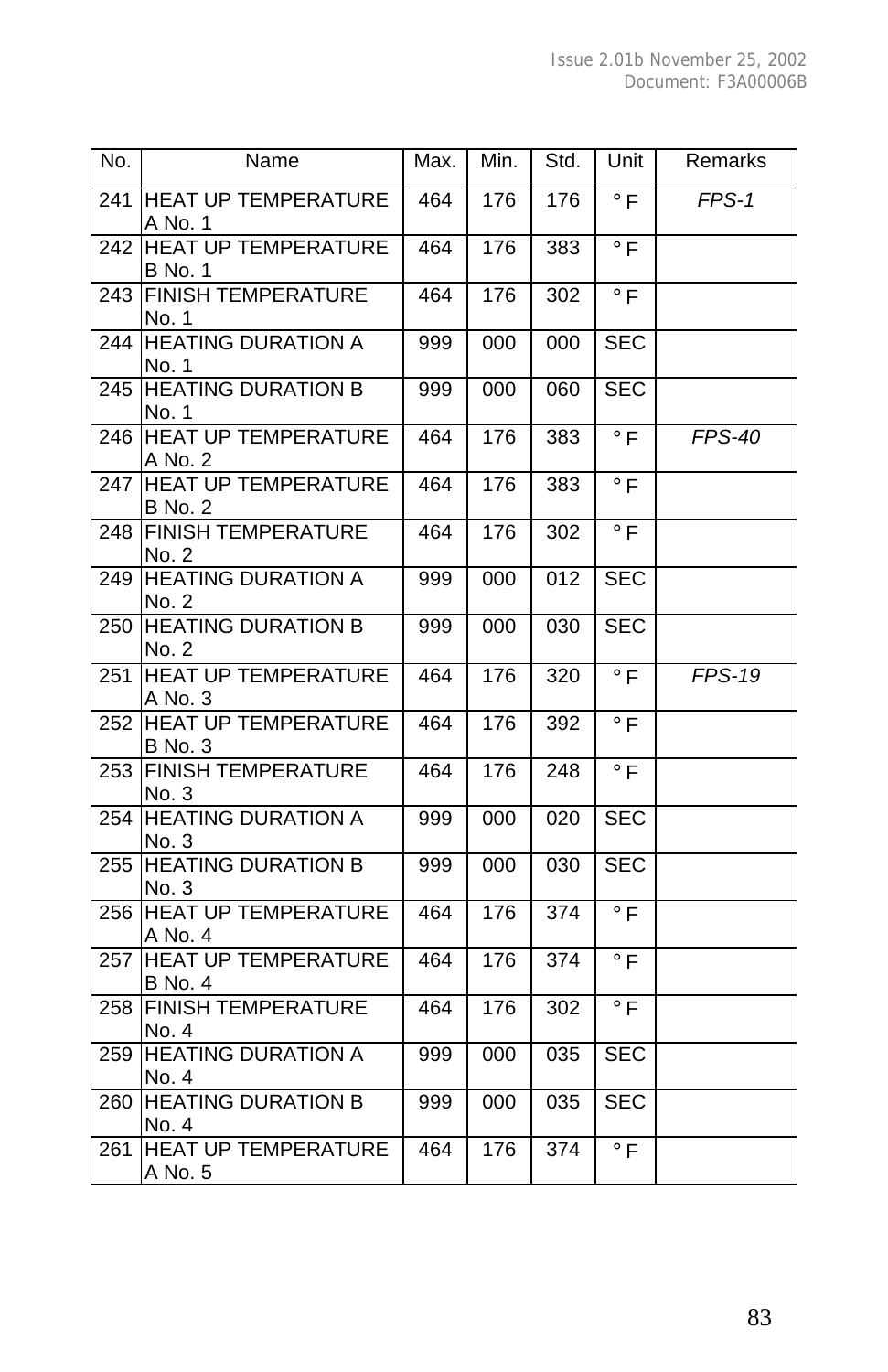| No. | Name                                         | Max. | Min.             | Std.             | Unit                 | Remarks |
|-----|----------------------------------------------|------|------------------|------------------|----------------------|---------|
|     | 262 HEAT UP TEMPERATURE<br><b>B</b> No. 5    | 464  | $\overline{176}$ | $\overline{374}$ | $\circ$ F            |         |
| 263 | <b>FINISH TEMPERATURE</b><br>No. 5           | 464  | 176              | 302              | $\circ$ F            |         |
| 264 | <b>HEATING DURATION A</b><br>No. 5           | 999  | 000              | 035              | <b>SEC</b>           |         |
| 265 | <b>HEATING DURATION B</b><br>No. 5           | 999  | 000              | 035              | <b>SEC</b>           |         |
| 266 | <b>HEAT UP TEMPERATURE</b><br>A No. 6        | 464  | 176              | 176              | $\circ$ F            |         |
| 267 | <b>HEAT UP TEMPERATURE</b><br>B No. 6        | 464  | 176              | 386              | $\circ$ F            |         |
| 268 | <b>FINISH TEMPERATURE</b><br>No. 6           | 464  | 176              | 302              | $\circ$ F            |         |
| 269 | <b>HEATING DURATION A</b><br>No. 6           | 999  | 000              | 000              | <b>SEC</b>           |         |
| 270 | <b>HEATING DURATION B</b><br>No. 6           | 999  | 000              | 060              | <b>SEC</b>           |         |
| 271 | <b>HEAT UP TEMPERATURE</b><br>A No. 7        | 464  | 176              | 176              | $\overline{\circ}$ F |         |
| 272 | <b>HEAT UP TEMPERATURE</b><br><b>B</b> No. 7 | 464  | 176              | 374              | $\circ$ F            |         |
| 273 | <b>FINISH TEMPERATURE</b><br>No. 7           | 464  | 176              | 302              | $\circ$ F            |         |
| 274 | <b>HEATING DURATION A</b><br>No. 7           | 999  | 000              | 000              | <b>SEC</b>           |         |
| 275 | <b>HEATING DURATION B</b><br>No. 7           | 999  | 000              | 040              | <b>SEC</b>           |         |
| 276 | <b>HEAT UP TEMPERATURE</b><br>A No. 8        | 464  | 176              | 176              | $\circ$ F            |         |
| 277 | <b>HEAT UP TEMPERATURE</b><br><b>B</b> No. 8 | 464  | 176              | 392              | $\circ$ F            |         |
| 278 | <b>FINISH TEMPERATURE</b><br>No. 8           | 464  | 176              | 302              | $\overline{\circ}$ F |         |
| 279 | <b>HEATING DURATION A</b><br>No. 8           | 999  | 000              | 000              | <b>SEC</b>           |         |
| 280 | <b>HEATING DURATION B</b><br>No. 8           | 999  | 000              | 038              | <b>SEC</b>           |         |
| 281 | <b>HEAT UP TEMPERATURE</b><br>A No. 9        | 464  | 176              | 374              | $\circ$ F            |         |
| 282 | <b>HEATUP TEMPERATURE</b><br><b>B</b> No. 9  | 464  | 176              | 320              | $\circ$ F            |         |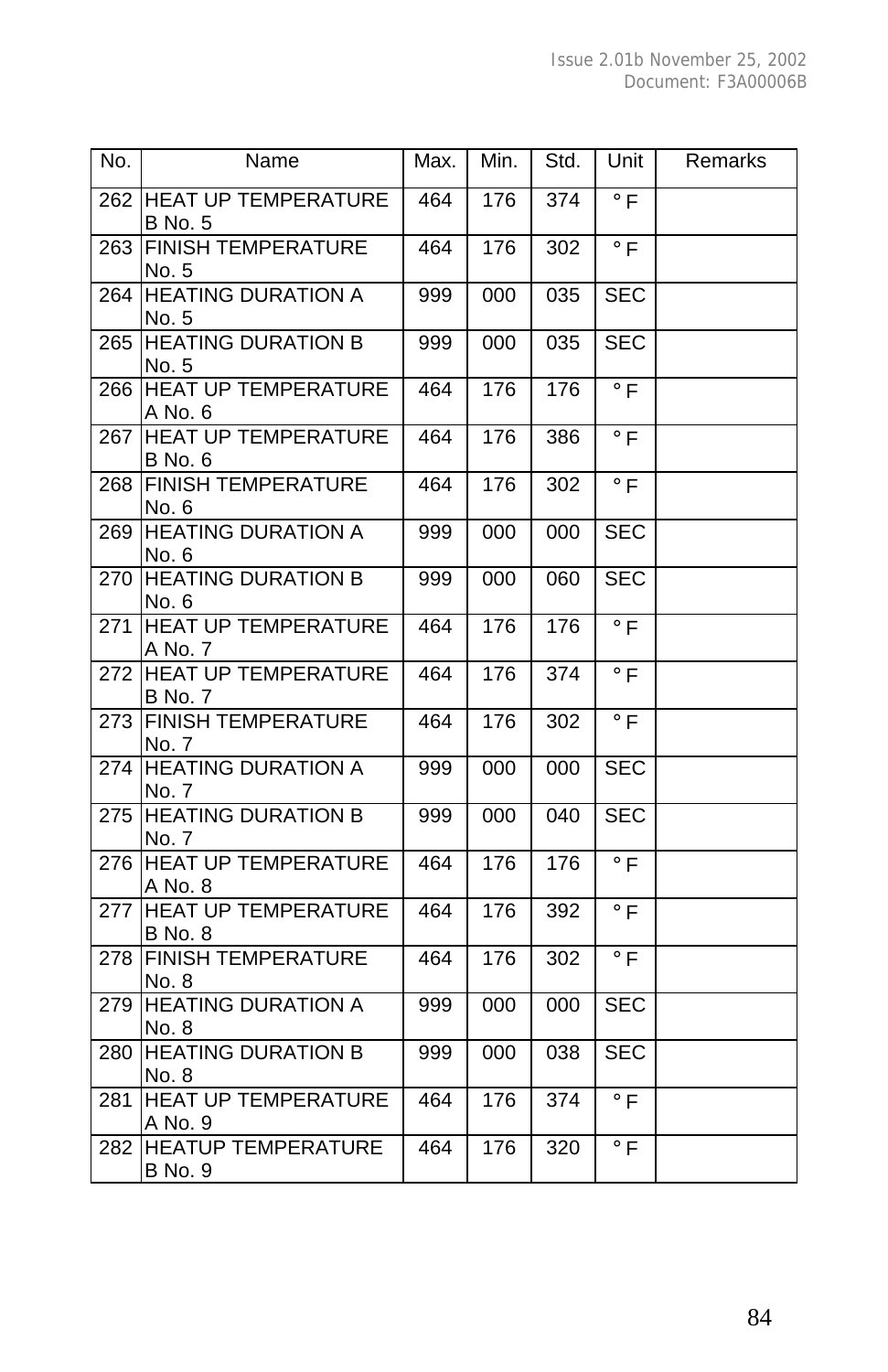| No.         | Name                                         | Max.  | Min.             | Std. | Unit                 | Remarks           |
|-------------|----------------------------------------------|-------|------------------|------|----------------------|-------------------|
| 283         | <b>FINISH TEMPERATURE</b><br>No. 9           | 464   | 176              | 194  | $\circ$ F            |                   |
| 284         | <b>HEATING DURATION A</b><br>No. 9           | 999   | 000              | 015  | <b>SEC</b>           |                   |
| 285         | <b>HEATING DURATION B</b><br>No. 9           | 999   | 000              | 035  | <b>SEC</b>           |                   |
| 286         | <b>HEAT UP TEMPERATURE</b><br>A No. 10       | 464   | 176              | 374  | $\circ$ F            |                   |
| 287         | <b>HEAT UP TEMPERATURE</b><br>B No. 10       | 464   | 176              | 383  | $\overline{\circ}$ F |                   |
| 288         | <b>FINISH TEMPERATURE</b><br>No. 10          | 464   | 176              | 194  | $\circ$ F            |                   |
| 289         | <b>HEATING DURATION A</b><br>No. 10          | 999   | 000              | 000  | SEC                  |                   |
| 290         | <b>HEATING DURATION B</b><br>No. 10          | 999   | 000              | 060  | <b>SEC</b>           |                   |
| 291-<br>400 | <b>NOT USED</b>                              |       |                  |      |                      |                   |
| 401         | <b>CLEANING ARC</b><br><b>DURATION</b>       | 1.00  | 0.00             | 0.10 | <b>SEC</b>           |                   |
| 402         | <b>ADDITIONAL ARC</b><br><b>DURATION</b>     | 20.00 | 0.00             | 1.50 | <b>SEC</b>           |                   |
| 403         | <b>ADDITIONAL ARC</b><br><b>WAITING TIME</b> | 180   | 000              | 015  | <b>SEC</b>           |                   |
| 404         | <b>ADDITIONAL ARC POWER</b>                  | 064   | 001              | 020  | <b>STEP</b>          |                   |
| 405         | <b>CONDITIONING ARC</b><br><b>DURATION</b>   | 15.00 | 0.00             | 1.00 | <b>SEC</b>           |                   |
| 406         | <b>CONDITIONING ARC</b><br><b>TIMES</b>      | 200   | 000              | 030  | #                    |                   |
| 407         | <b>CONDITIONING ARC</b><br><b>INTERVAL</b>   | 060   | 015              | 030  | <b>SEC</b>           |                   |
| 408         | <b>SLEEP TIMER</b>                           | 010   | 000              | 003  | <b>MIN</b>           | <b>SUPPLEMENT</b> |
| 409         | <b>AUTO POWER OFF TIMER</b>                  | 010   | 000              | 001  | <b>MIN</b>           | <b>SUPPLEMENT</b> |
| 410         | <b>PRINTOUT DELAY TIMER</b>                  | 999   | 000              | 005  | <b>SEC</b>           | <b>SUPPLEMENT</b> |
| 411         | <b>LANGUAGE SELECTION</b>                    | 001   | $\overline{000}$ | 001  | L,                   | <b>SUPPLEMENT</b> |
| 412         | SAMPLING LINE DISPLAY                        | 001   | 000              | 000  | $\overline{a}$       | <b>SUPPLEMENT</b> |
| 413         | <b>PROCESS MESSAGE</b><br><b>DISPLAY</b>     | 001   | 000              | 000  | $\overline{a}$       | <b>SUPPLEMENT</b> |
| 414         | <b>ARC PAUSE</b>                             | 001   | 000              | 000  | ÷,                   | <b>SUPPLEMENT</b> |
| 415         | <b>DATA MEMORY</b>                           | 002   | 000              | 002  | ÷,                   | <b>SUPPLEMENT</b> |
| 416         | <b>BUZZER BIT</b>                            | 001   | 000              | 001  | ÷,                   | <b>SUPPLEMENT</b> |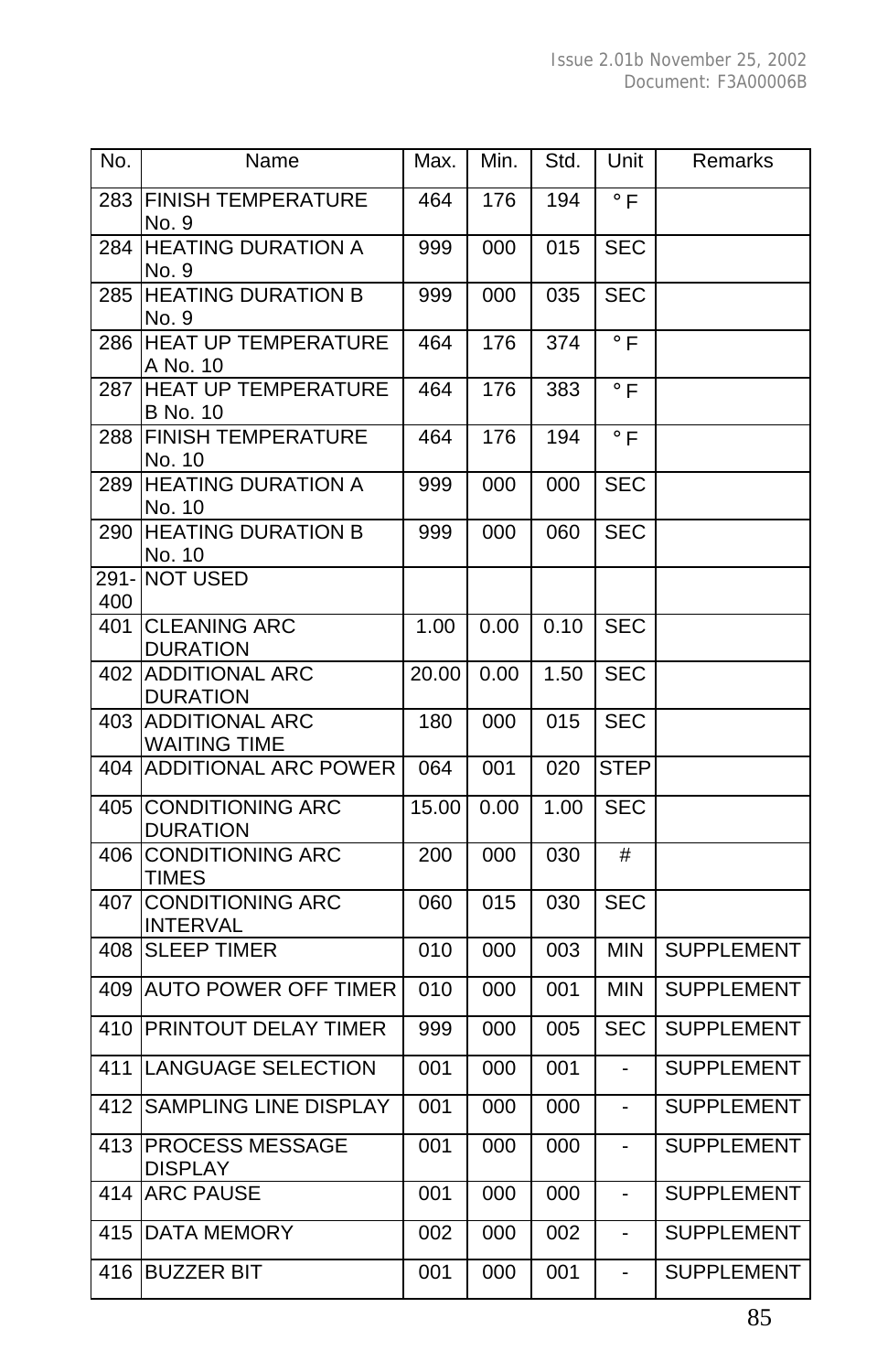| 417 | <b>BAUD RATE</b>                          | 003   | 000      | 003  |            | <b>SUPPLEMENT</b> |
|-----|-------------------------------------------|-------|----------|------|------------|-------------------|
| 418 | SIO CONTROL                               | 255   | 000      | 000  |            | <b>SUPPLEMENT</b> |
| 419 | SIO CONTROL 2                             | 255   | 000      | 000  |            | <b>SUPPLEMENT</b> |
| 420 | SIO CONTROL 3                             | 255   | 000      | 000  |            | <b>SUPPLEMENT</b> |
| 421 | Not Used                                  |       |          |      |            |                   |
|     | 422 LIP ERROR CHECK LIMIT                 | 20.00 | 0.00     | 5.00 | $\circ$    |                   |
|     | 423 ARC WAIT TIME                         | 010   | 000      | 003  | <b>SEC</b> |                   |
|     | 424 ISELF INSPECTION                      | 1     | $\Omega$ | 1    |            | <b>SUPPLEMENT</b> |
| 425 | <b>FIBER DETECTION</b><br><b>SEQUENCE</b> | 3     | $\Omega$ | 0    |            | <b>SUPPLEMENT</b> |
|     | 426-INOT USED                             |       |          |      |            |                   |
| 460 |                                           |       |          |      |            |                   |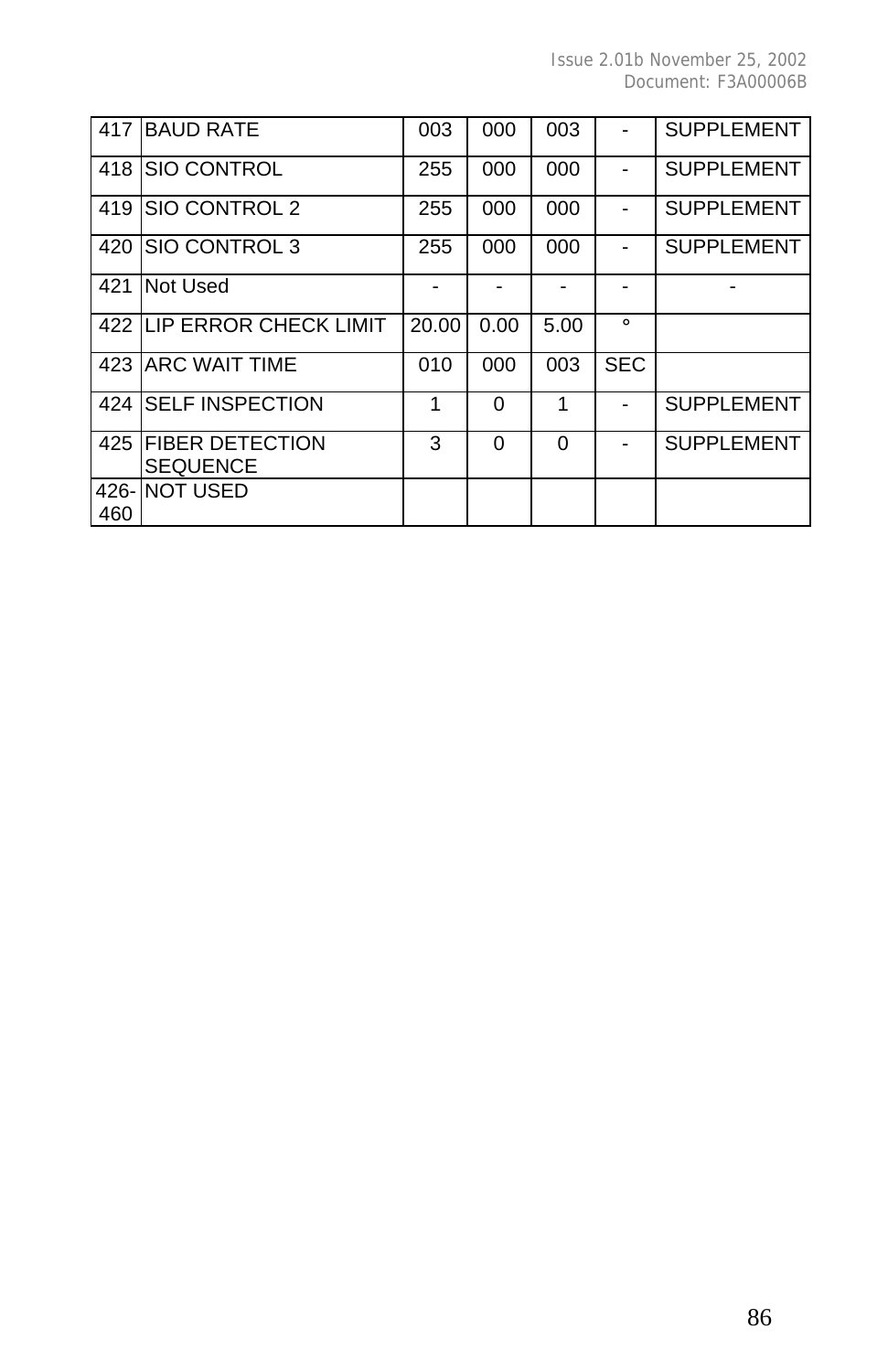## **16.1 Parameter Settings, Supplemental Description**

| No.              | Name                                                                  |                                                                                                                                                                                                                                                        | Description                        |           |                        |            |  |  |
|------------------|-----------------------------------------------------------------------|--------------------------------------------------------------------------------------------------------------------------------------------------------------------------------------------------------------------------------------------------------|------------------------------------|-----------|------------------------|------------|--|--|
| 408              | <b>SLEEP TIMER</b>                                                    | $0 = OFF, 1 - 10$ min                                                                                                                                                                                                                                  |                                    |           |                        |            |  |  |
| 409              | <b>AUTO POWER</b><br>OFF TIMER                                        |                                                                                                                                                                                                                                                        | $0 = OFF, 1 - 10 min$              |           |                        |            |  |  |
| $\overline{411}$ | <b>LANGUAGE</b><br><b>SELECTION</b>                                   | $0 = JAPANESE$<br>1 = ENGLISH (Standard Setting)<br>$2 = KOREAN$<br>$3 =$ CHINESE<br>$4 = ITALIAN$<br>$5 = GERMAN$<br>$6 = FRENCH$<br>$7 = SPANISH$<br>8 = PORTUGUESE                                                                                  |                                    |           |                        |            |  |  |
| 412              | <b>SAMPLING LINE</b><br><b>DISPLAY</b>                                | $0 = OFF$ (Standard Setting), $1 = ON$                                                                                                                                                                                                                 |                                    |           |                        |            |  |  |
| 413              | <b>PROCESS</b><br><b>MESSAGE</b><br><b>DISPLAY</b>                    |                                                                                                                                                                                                                                                        | $0 = DISPLAN OFF, 1 = DISPLAN ON$  |           |                        |            |  |  |
| 414              | <b>ARC PAUSE</b>                                                      | $0 =$ OFF (STANDARD SETTING), 1 = ON                                                                                                                                                                                                                   |                                    |           |                        |            |  |  |
| 415              | <b>DATA MEMORY</b>                                                    | $0 =$ AUTO, 1 = MANUAL, 2 = NONE                                                                                                                                                                                                                       |                                    |           |                        |            |  |  |
| 416              | <b>BUZZER BIT</b>                                                     | $0 = BUZZER$ OFF, $1 = BUZZER$ ON                                                                                                                                                                                                                      |                                    |           |                        |            |  |  |
| 417              | <b>BAUD RATE</b>                                                      | VALUE<br><b>BAUD</b><br>RATE<br>(bps)                                                                                                                                                                                                                  | 0<br>2400                          | 1<br>4800 | $\overline{2}$<br>9600 | 3<br>19200 |  |  |
| 418              | <b>SIO CONTROL</b><br>Used to output<br>data via the RS-<br>232 port. | 000<br>001<br>002 DIAMETER DATA<br>004 ARC TEST DATA<br>008 END ANGLE DATA<br>016 EST. LOSS DATA<br>032 FOCUS DATA<br>064 CLEAVE ANGLE DATA<br>To output more than one maintenance function,<br>add each setting number together and enter the<br>sum. | NO DATA OUTPUT<br><b>CORE DATA</b> |           |                        |            |  |  |
| 419              | SIO CONTROL 2<br>Used to output<br>data via the RS-<br>232 port.      | 000 NO DATA OUTPUT<br><b>FIBER DETECTION DATA</b><br>001<br>SELF-INSPECTION DATA<br>002                                                                                                                                                                |                                    |           |                        |            |  |  |
| 420              | SIO CONTROL<br>Used to output<br>data via the RS-<br>232 port.        | 000 NO DATA OUTPUT<br>016 MDT DATA                                                                                                                                                                                                                     |                                    |           |                        |            |  |  |
| 424              | <b>SELF</b><br><b>INSPECTON</b>                                       | $0 = OFF, 1 = ON$                                                                                                                                                                                                                                      |                                    |           |                        |            |  |  |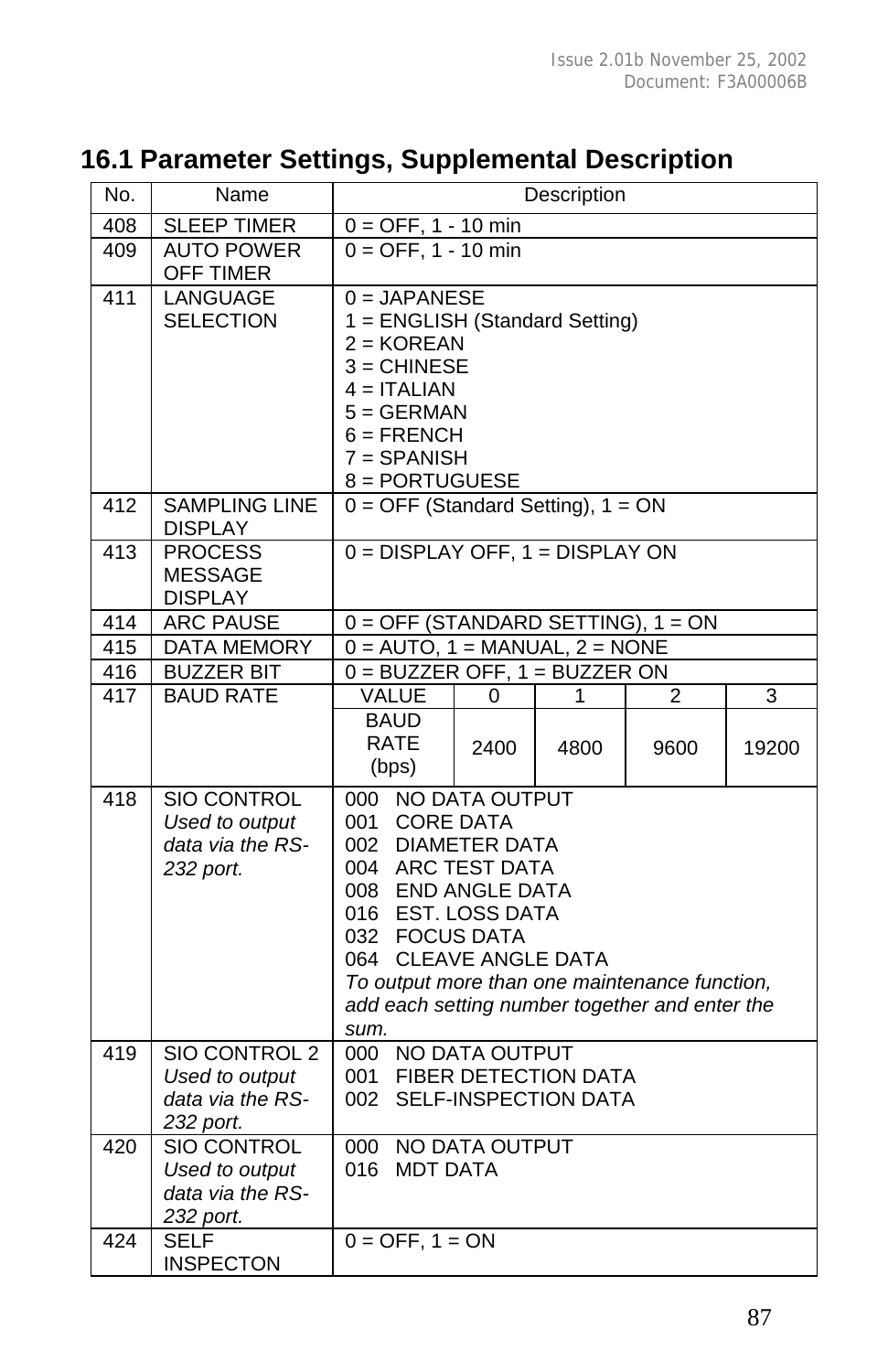| 425 | I FIBER          | 000=PASS ON 2 <sup>ND</sup> GUESS, CONT. W/ SET         |
|-----|------------------|---------------------------------------------------------|
|     | <b>DETECTION</b> | 001=PASS 1 <sup>ST</sup> GUESS ONLY, CONT. W/ SET       |
|     | SEQUENCE         | 002=PASS ON 2 <sup>ND</sup> GUESS, NO CONT. W/ SET      |
|     |                  | $1003$ = PASS $1^\text{ST}$ GUESS ONLY, NO CONT. W/ SET |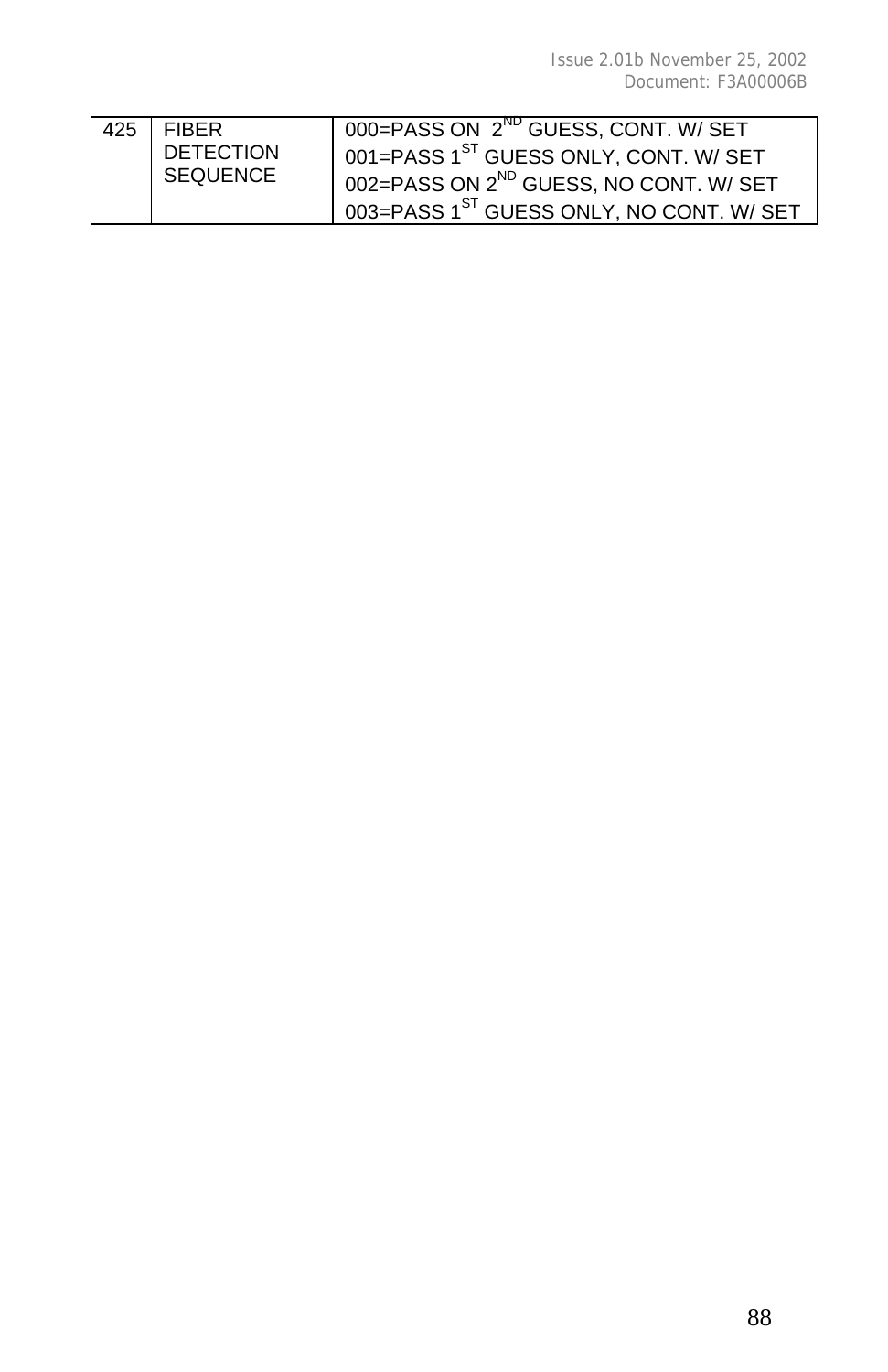# **17.0 NOTES**

## **Splice Data Documentation**

| <b>Date</b> | <b>Enclosure</b> | Splice # | <b>Estimated</b> | <b>Bi-Directional OTDR</b>                                                                                         |  |      |
|-------------|------------------|----------|------------------|--------------------------------------------------------------------------------------------------------------------|--|------|
|             |                  |          | Loss(dB)         | Reading (dB)<br>$\left \begin{array}{c}\n\text{Reading (dB)} \\ \text{B} \rightarrow \text{A}\n\end{array}\right $ |  |      |
|             |                  |          |                  | $A \rightarrow B$                                                                                                  |  | Avg. |
|             |                  |          |                  |                                                                                                                    |  |      |
|             |                  |          |                  |                                                                                                                    |  |      |
|             |                  |          |                  |                                                                                                                    |  |      |
|             |                  |          |                  |                                                                                                                    |  |      |
|             |                  |          |                  |                                                                                                                    |  |      |
|             |                  |          |                  |                                                                                                                    |  |      |
|             |                  |          |                  |                                                                                                                    |  |      |
|             |                  |          |                  |                                                                                                                    |  |      |
|             |                  |          |                  |                                                                                                                    |  |      |
|             |                  |          |                  |                                                                                                                    |  |      |
|             |                  |          |                  |                                                                                                                    |  |      |
|             |                  |          |                  |                                                                                                                    |  |      |
|             |                  |          |                  |                                                                                                                    |  |      |
|             |                  |          |                  |                                                                                                                    |  |      |
|             |                  |          |                  |                                                                                                                    |  |      |
|             |                  |          |                  |                                                                                                                    |  |      |
|             |                  |          |                  |                                                                                                                    |  |      |
|             |                  |          |                  |                                                                                                                    |  |      |
|             |                  |          |                  |                                                                                                                    |  |      |
|             |                  |          |                  |                                                                                                                    |  |      |
|             |                  |          |                  |                                                                                                                    |  |      |
|             |                  |          |                  |                                                                                                                    |  |      |
|             |                  |          |                  |                                                                                                                    |  |      |
|             |                  |          |                  |                                                                                                                    |  |      |
|             |                  |          |                  |                                                                                                                    |  |      |
|             |                  |          |                  |                                                                                                                    |  |      |
|             |                  |          |                  |                                                                                                                    |  |      |
|             |                  |          |                  |                                                                                                                    |  |      |
|             |                  |          |                  |                                                                                                                    |  |      |
|             |                  |          |                  |                                                                                                                    |  |      |
|             |                  |          |                  |                                                                                                                    |  |      |
|             |                  |          |                  |                                                                                                                    |  |      |
|             |                  |          |                  |                                                                                                                    |  |      |
|             |                  |          |                  |                                                                                                                    |  |      |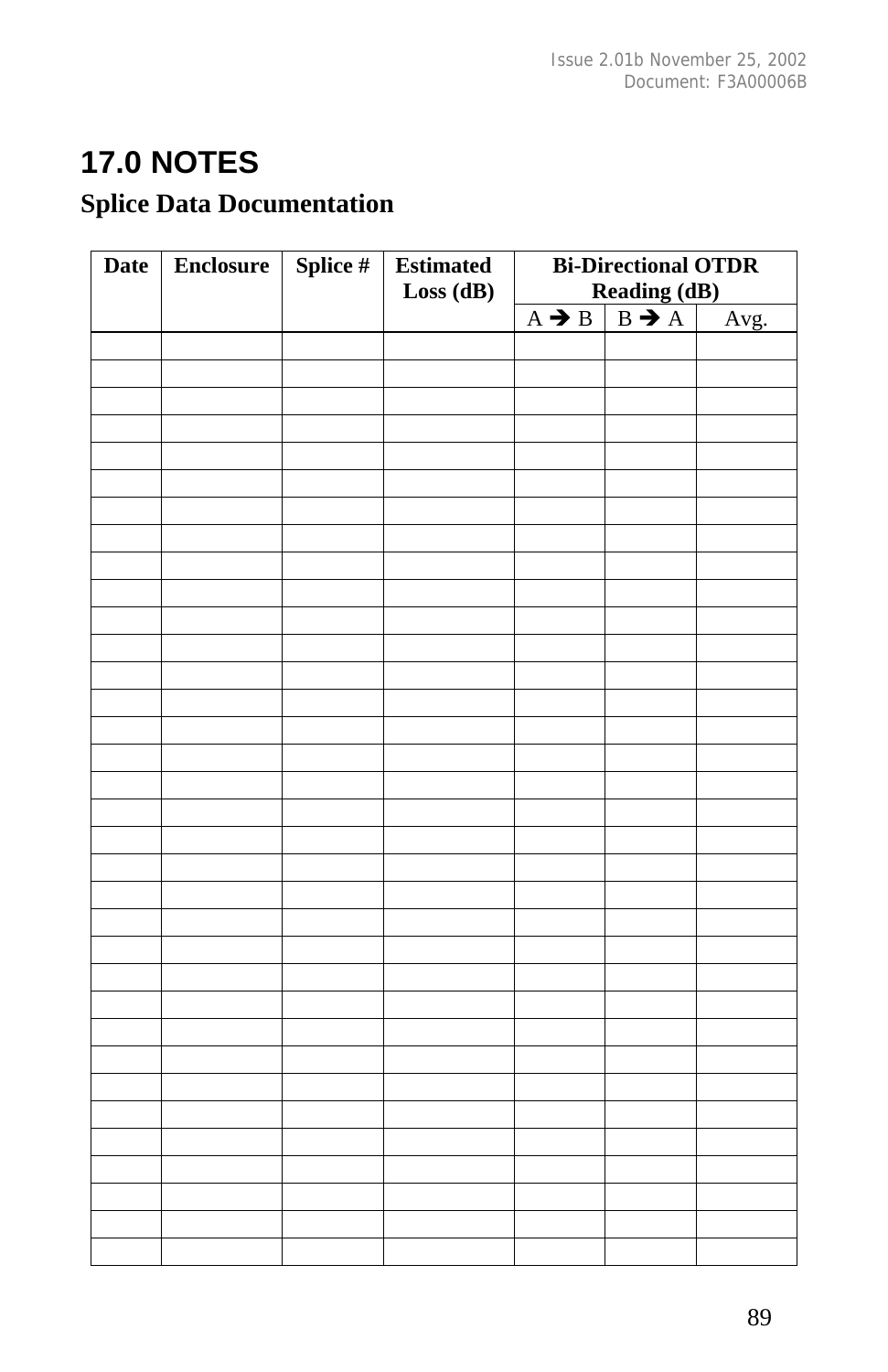#### **Additional Notes**